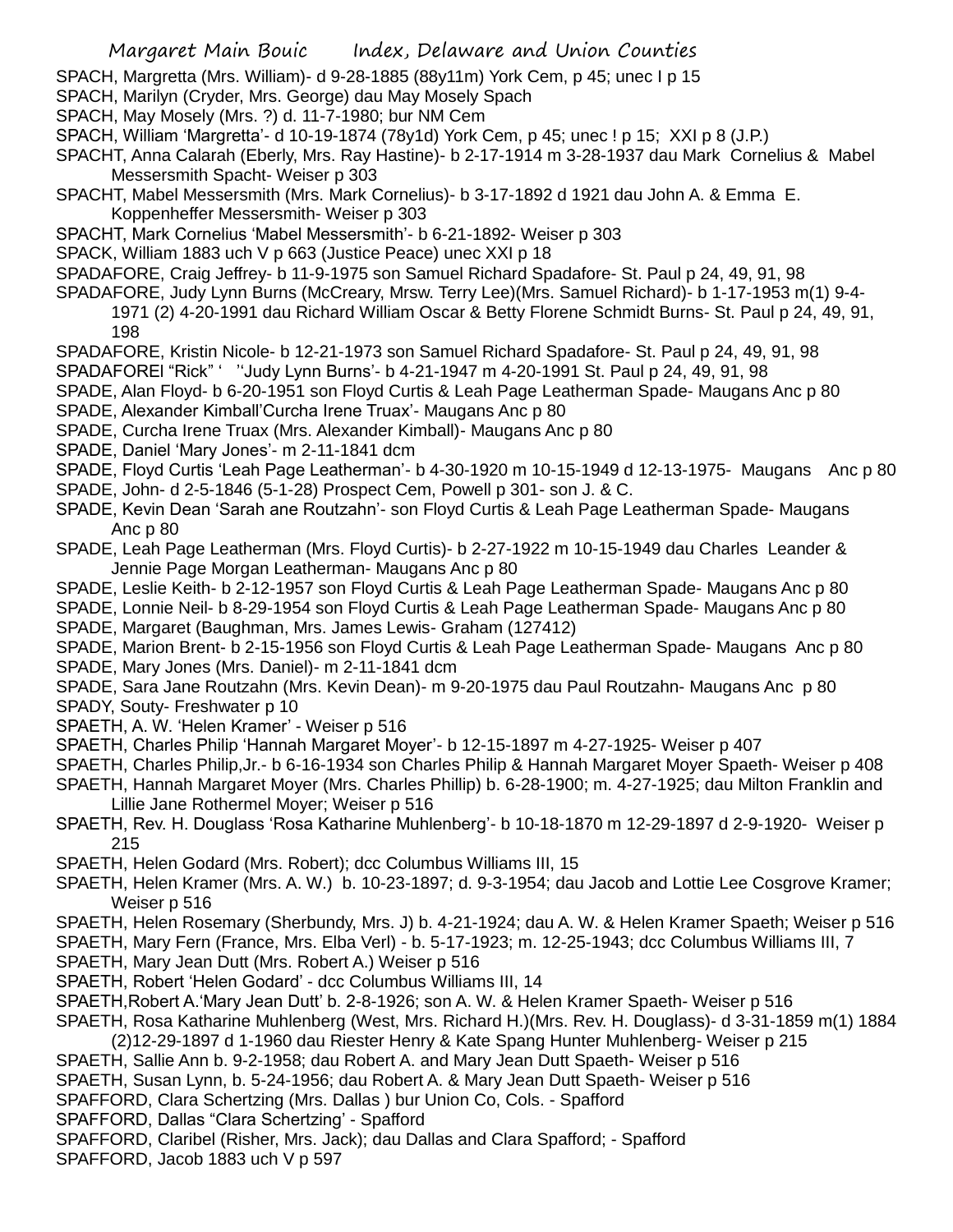- SPAFFORD, Lillian I. (Macomber, Mrs. C. Don "Mac"); b. 1-20-1907; d. 10-27-1983; bur Oller Cem; dau Dallas and Clara Schertzing Spafford; - Spafford
- SPAFFORD, M. G. performed marriage 1846- unec VI p 32, 68
- SPAFFORD, Randy; 1973 ucd
- SPAFFORD, Raymond L. 'Rebecca Ann Hyatt' b. 1-21-1947; m 12-10-1983 St Paul p. 79
- SPAFFORD, Rebecca Ann Hyatt (Mrs. Raymond L.) b. 6-21-1958; m. 12-10-1983; twin dau of Robert Raymond & Mary Lou Rausch Hyatt - St Paul p 79
- SPAFFORD, Virginia (McMillen, Mrs. George); d. 8-30-1966 bur Oak Grove Cem, dau Dallas and Clara Spafford; LPN at Mt Carmel Hosp
- SPAFFORD, Rev. W. M;. 1883 uch V p 577
- SPAHR, Benjamin Clark 'Mary Orella Tullis'- b 1-17-1833 m 1-1856 d 5-7-1899 ped Karen O'Dell Robinson 28; unec XIII p 31
- SPAHR, B. N. unvmec p 39; dg 10-15-1874, Cry Ab p 119
- SPAHR, Charles Euens 'Rachel Jane Anderson'- b 10-15-1860 m 1-13-1885 d 2-7-1939 son Benjamin Clark & Mary Orella Tullis Spahr- ped Karen O'Dell Roinson 14 unec XIII p 31
- SPAHR, Clara R. (Eppley, Mrs. George Hoover); m. 9-1-1910; Weiser p 463
- SPAHR, Daisy S. (Cline, Mrs. Joseph H.)- b 5-15-1889 m 5-15-1913 d 1-19-1972 Lima- dau Charles Euens & Rachel Jane Anderson Spahr- ped Karen O'Dell Robinson 7; unec XIII p 31
- SPAHR, David H. 'Shirley Pickens' m. 4-11-1965; son Hadley C. & Ruth E. Spahr; 19961 dcd (19); 1964, 1969, 1971 dcd
- SPAHR, Dennis; son of Hadley G. and Ruth E. Spahr; 1961, 1964, 1969 dcd (16-1961)
- SPAHR, Elmer G. 'Mabel H' m. 4-30-1915; 1961, 1964, 1969, 1971 dcd
- SPAHR, Hedwig"Hattie" (Herderick, Mrs. Adam H.)- b 1866 Ger d 1923- ped Dolores Jean Bateman Murphy #446 13; unec XIV p 20, 31
- SPAHR, Ida A. (Hilborn, Mrs. Henry); b. 10-3-1863; d. 8-5-1952; Weiser p 517
- SPAHR, James; son Hadley G. and Ruth E. Spahr; 1961 dcd (11); 1961, 1969 dcd; Spahr 1971 dcd
- SPAHR, Joan; dau Hadley G. and Ruth E. Spahr; 1961 dcd (17)
- SPAHR, Hadley G. 'Ruth E.'; son of Elmer G. and Mabel H. Spahr; 1961, 1964, 1969, 1971 dcd; Spahr
- SPAHR, Mabel H. (Mrs. Elmer G.); m. 4-30-1915; 1961, 1964, 1969, 1971 dcd
- SPAHR, Mary Orella Tullis (Mrs. Benjamin Clark)- b 4-5-1835 m 1-9-1856 d 7-18-1901, ped Karen O'Dell Robinson 29, unec XIII p 31
- SPAHR, Melissa- 1970; dau David H. & Shirley Pickens Spahr- 1971 dcd
- SPAHR, Rachel Jane Anderson (Mrs. Charles Euens)- b 11-1-1860 m 1-13-1885 d 4-28-1943 dau E. C. Anderson- ped Karen O'Dell Robinson 15; unec XIII p 31
- SPAHR, Ruth E. (Mrs. Hadley G.)- 1961, 1964, 1969, 1971 dcd
- SPAHR, ------(Samuel, Mrs. )- sister Mrs. W. S. Parks- dg 3-14-1911, Cry Ab p 17
- SPAHR, Shirley Pickens (Mrs. David H.); m. 4-11-1965; dau John Pickens; 1961, 1969 dcd; Spahr
- SPAID, Miss Bessie- funeral Sunday- dg 6-10-1910. Cry Ab p 130
- SPAIDE, Willis, Mr. and Mrs. attended funeral of Burton Skeels, dg 1-18-1910, Cry Ab p 88
- SPAIN- History by Gladys Elaine Spain Chapman, unec XIII p 2, XIV p 33, 34, 40, 41
- SPAIN, -family of Nancy W. Brennan 532, unec XXII p 70; of Robert Villacres #526, unec XXII p 70; of J. & Elaine Chapman- #389, 598; unec II p 70; of Marilyn Dziana 425, unec XXII p 70, of Carleen (Uhley, Mrs. )- query unec XXII p 70; of John Gray #23, unec VII p 1, X p2; of Susan Downey #165, unec VII p 7; of John M. Van Gordon #188, unec X p 3; of Jason Kyle Huffman #294, unec X p 49, XI p 13, XII p 13, of Betty Huffman #118, XII p 2
- SPAIN, Aaron 'Mary Ann Wilson' ucm 1-1-1859 (Hearl); ucm 2820; or, m. 12-28-1858, son of William & Mary Cole Spain - Irwin letter; unec XIV p 40, XIX p 7
- SPAIN, Aaron; b. 1972; son of Rick T. and Cheryl W. Spain; 1977, 1979, 1981, 1983, ucd
- SPAIN, Abraham 'Henrietta'- Spain; obit Lewis B., mlib (brown)
- SPAIN, Abraham 'Susannah Leonard' ucm 7-8-1871 (Hearl) d 8-29-1881, obit, Susan, mlib;1883 uch V p 455 SPAIN, Abe; son John F. & Martha Spain; 1880C Allen Tp 129-139 (12,0,0,0)
- SPAIN, Ada Lenore Townsend (Mrs. Paul C.); b. 9-2-1883; m. 7-20-1904; d. 11-30-1862; bur Maple Grove; dau Oscar S. & Ella Belts Townsend - Spain
- SPAIN, Addie (Stokes, Mrs. ) b. 11-1891; dau Jacob & Minnie Smith Spain; obit, Jacob "Johnny", mlib; 1900C Allen Tp 89-93 p 4B (8,0,0,0)
- SPAIN, Aerie (Clark, Mrs. Henry C.) ucm 8-19-1890 (Hearl)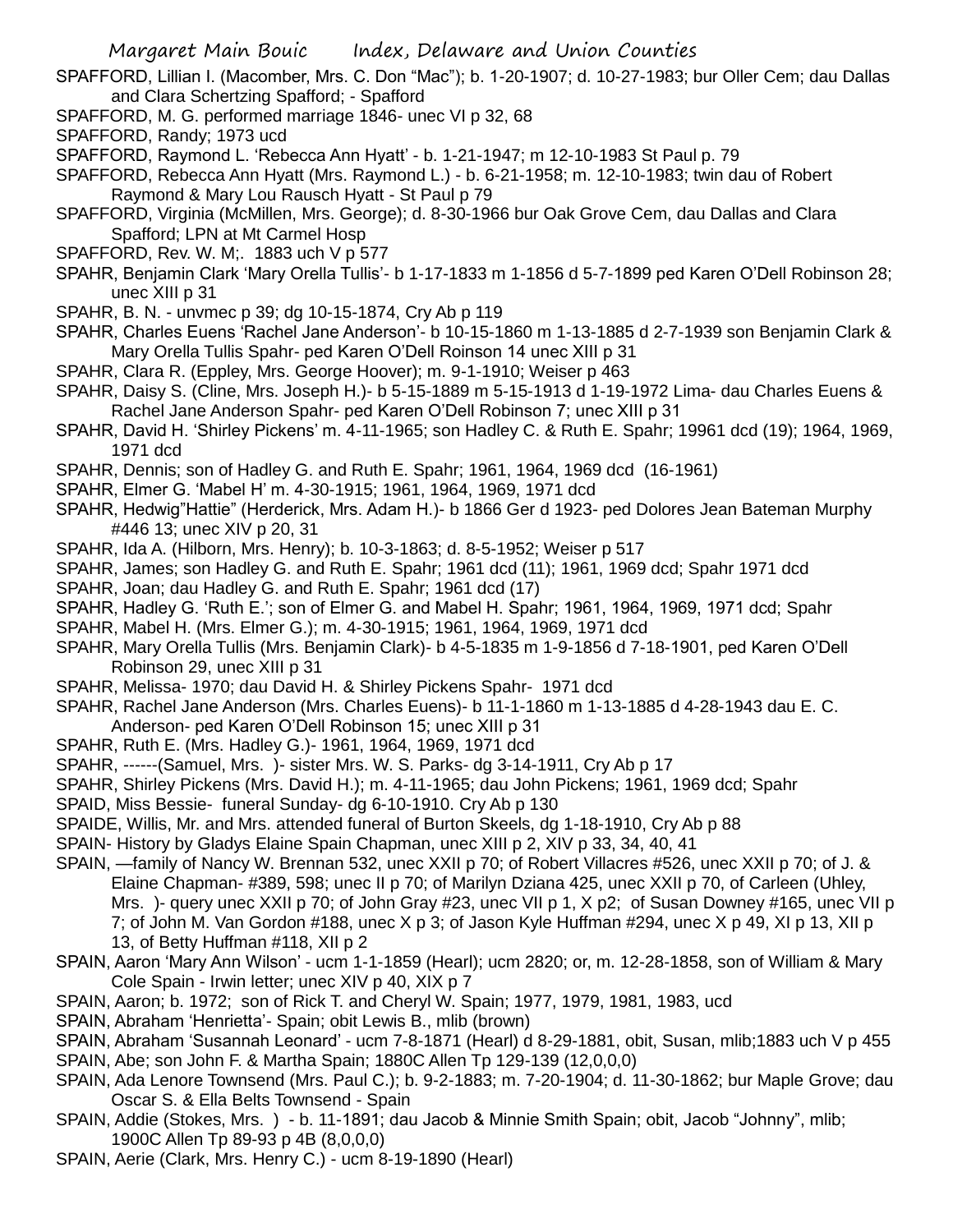- SPAIN, Agnes Crowder (Mrs. Daniel)- d. 1840 (1839); 1830C Allen Tp 378 p293 (30-40) 1883 uch V p 457; D. 1839 uccp p 45, 49 rec bk p 319; 1985 uch p 131
- SPAIN, Albert 'Frances Moore' m 6-26-1844 ucm 971; d Sunday (over 70) mt 7-6-1887, Abs p 36; 1883 uch IV p 463; obit, Joseph Alonzo, mlib; unec VI p 15, XXI p 40; 1850C Allen Tp 1511-1530 p 224 (35, VA); 1860C Allen Tp 839-849 p 115 (42,0); 1880C Allen TP 200-213 p. 20 (62, Va, Va, Va)
- SPAIN, Alberta 'Lucinda Rogers'- mt 6-7-1905, p 7c2; Abs p 15
- SPAIN, Alg(a)retta, dau Washington and Sarah Ann Shinneman Spain; 1860C Allen Tp 861-871 p 118 (3,0); 1870C Allen Tp 142-135 p 10 (12, 0); 1880C Allen Tp 144-155 p 15 (23, 0, 0, 0); dumch p 477
- SPAIN, Alice Paugh (Mrs. Marion) ucm 12-18-1873 (Hearl); ucm 5405; 1880C Allen Tp 253-268 p 25 (23, Va, Va, Va)
- SPAIN, Alice Shirk (Mrs. Frank) b. 5-1875 obit, Russell; 1900C Allen Tp 172-176 p 8B (25,0,0,0)
- SPAIN, Alice V. (Mrs. William M.) ucm 4-30-1890 (Hearl)
- SPAIN, Allen; son Henry & Eliza Spain; 1850C Allen Tp 1509-1528 p 224 (12, 0)
- SPAIN, Alma; dau Fritz & Rosetta Seamans Spain; Weiser p 79
- SPAIN, Almeada W. (Eppes, Mrs. Richard M. ) b. 1-23-1813; m. 1-10-1833 mt 2-18-1891 Abs p 8; dau William & Mary Cole Spain - Spain (Irwin letter); 1985 uch p 131; unec XIV p 40
- SPAIN, Alonzo Joseph 'Annis (Anice) Inskeep' ucm 4-4-1880 (Hearl); ucm 6699; b. 2(3)-10-1855; d. 12-14- 1944 ped Dorothy Organ; 6; son Stephen Albert and Sarah Olive Holycross Spain; 1880C Allen Tp 196- 209 p. 20 (25,0,0,0); 1900C Allen Tp (as Joseph Alonzo) 167-171 p 8A (43,0,0,0); m. 4-4-1880 mt 3 p 24
- SPAIN, Alpha son of William and Nacy J. Poling Spain; 1880C Allen Tp 185-198 p 18 (2,0,0,0)
- SPAIN, Alvin- son William Spain- obit John Spain- obit John, mlib
- SPAIN, Amanda Ellen (Organ, Mrs. Henry Ellsworth) b. 11-1894 d 1974 dau of William Enoch & Nancy Jane Poling Spain-ped Jason Kyle Huffman #294 11; unec XI p 31; 1900C Allen Tp 75-78 p 4A (5,0,0,0); 1910C Allen Tp 22-23 p 21 (5,0,0,0); also as Manda
- SPAIN, Amber Leigh b.2-15-1975; dau James and Brande Ann Norviel Spain Spain

SPAIN, Amy (Mrs. Bo)

- SPAIN, Amy Jolene Bell (Mrs. Richard Douglas) m. 7-1986 dau of Robert J. Bell- Spain
- SPAIN, Ann Mariah uccp p 36 part 10-8-1847, JB4 p 92; uccp p 51 Rec bk 5 p 259;
- SPAIN, Anna; dau Levi E(ddy) & Lovina Pling Spain 1880C Allen Tp 242-257 (16,0,0,VA) 4335
- SPAIN, Anna (Hilterbrand, Mrs. Darrel) dau of Richard and Martha Ingram Spain
- SPAIN, Anna E. (Bales, Mrs. Frank) ucm 11-26-1885 (Hearl)
- SPAIN, Anne- Spain
- SPAIN, Anne Nicole b. 3-11-1980; dau of Cheryl Spain- Spain
- SPAIN, Angela b. 1976; dau of Norman E. and Peggy Spain; 1979 ucd; 1977 ucd
- SPAIN, Annis (Anice) Inskeep (Mrs. Alonzo J.) ucm 4-4-1880 (Hearl); ucm 6699; b. 4-26-1858; d. 1-20-1938; dau of Hiram M. and Mary Ann Cowgill Inskeep - ped Dorothy Organ:7: 1880C Allen Tp 196-209 p 20 (22,0,0,0); 1900C Allen Tp 167-171 p 8A (42,0,0,0); 1910C Allen Tp 132-134 p 5B (52,0,0,0) div 5 ch; ; 1920C Allen Tp 188 p 8B (65,O,O,O) wid
- SPAIN, Anita J. (Benson, Mrs. Richard T.) dau of Ora Leland and Roma Dell Euans Spain
- SPAIN, Antensey; dau Jefferson Spain; 1850C Allen Tp 1530-1550 p 226 (3/12,0)
- SPAIN, Arlene (Cremeans, Mrs. Arl Denver) dau of Carl and Francis L(o)uella Jaggers Spain -obit Francis, mlib; obit Carl, mlib (brown)
- SPAIN, Aurelia uccp p 80 part JB3 p 250
- SPAIN, Austin son Sanford and Matilda Wallace Spain; 1880C Allen Tp 239-253 p 24 (36,0,0,0)
- SPAIN, Barbara (Hiles, Mrs. Earl Alva) d. 12-28-1972- Spain
- SPAIN, Barry Gail 'Joyce Marie Brewster' m 10-15-1984 son of Donald C. Spain; 1981 ucd
- SPAIN, Basil A. 'Onda Holycross' b. 12-1-1895; m 1920; d. 6-6-1965; son Elijah R. & Elizabeth Strong Spain obit, Elijah R., mlib; obit Onda, mlib (brown); Spain; 1910C Liberty Tp 307 p 12 B (14,0,0,0)
- SPAIN, Belden- son Leon J. & Marcia Spain- obit Leon J., mlib; obit, mlib
- SPAIN, Bernice (Miller, Mrs. Arthur)- dau Frank & Alice Spain, obit Russell- mlib; obit Frank, mlib
- SPAIN, Bessie Estella (Organ, Mrs. Cecil Allen) b. 6-5-1893; dau Alonzo & Annis Inskeep Spain ped Dorothy Organ:3: d. 2-17-1978 Spain (Irwin letter); 1900C Allen Tp 167-171 p 8A (6,0,0,0)
- SPAIN, Betty Lou (Smart, Mrs. Ashton Vernon Jr.) Smart (117524); m 6-18-1949; d. 2-17-1978; dau of Max and Elizabeth Mellen Spain - Spain;
- SPAIN, Beverly (Ewing, Mrs.) dau of Norman E. Spain, Sr.- Spain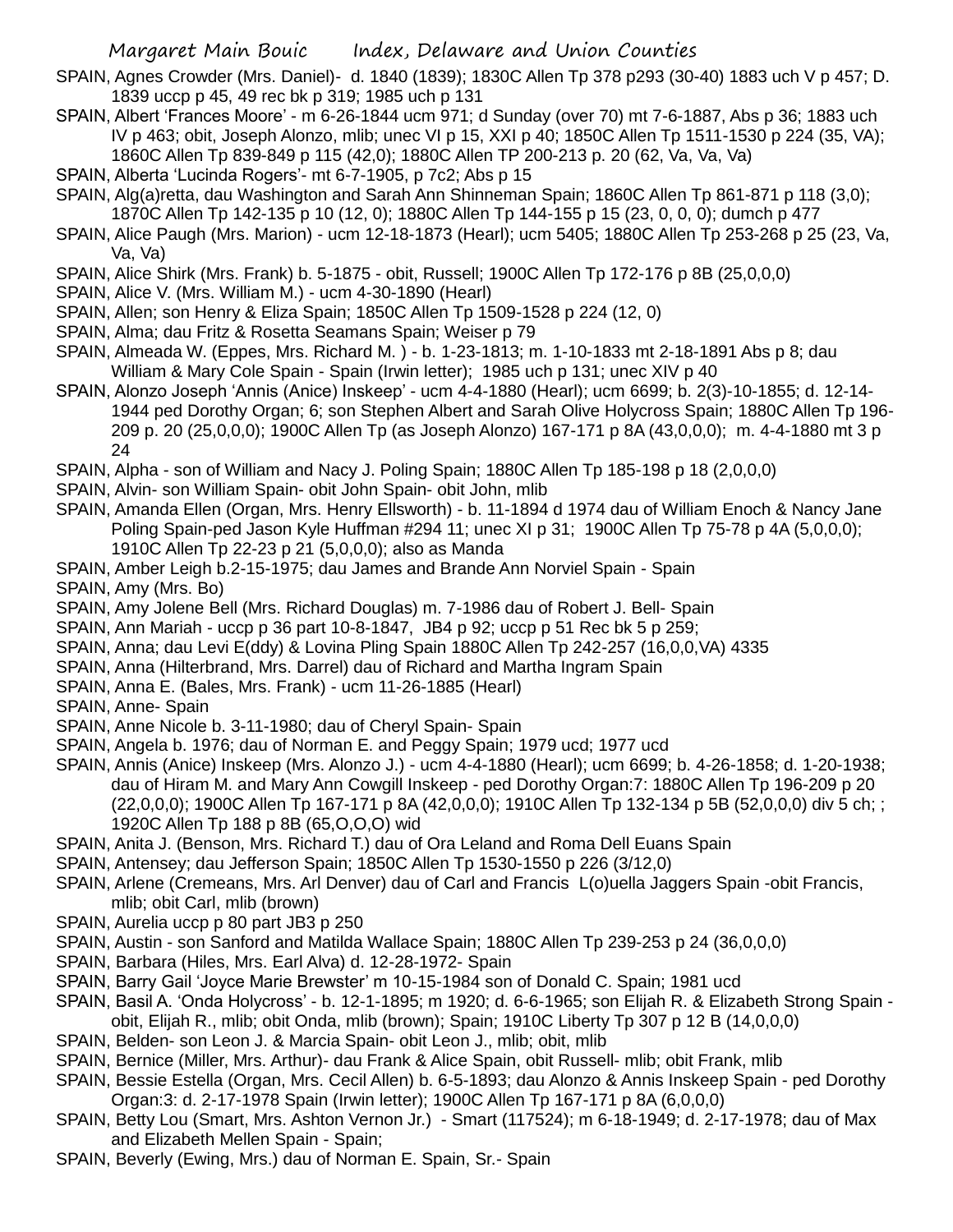- SPAIN, Beverly A. (Mrs. Philip C.)- Spain
- SPAIN, Bill son of Joseph W. and Judith Hoffman Spain- Spain
- SPAIN, Bill 'Linda' son of Joe and Judy Spain- Spain
- SPAIN, Billie Lee b 6-25-1922, d 11-16-2001 son of Eli B. and Inez M. Outland Spain; WWII vet
- SPAIN, Bo 'Amy' b. 1970; son of Steven and Vicki Brown Spain- 1981. 1983 ucd
- SPAIN, Bonnie (Ball, Mrs. Jim) dau of Eli B. and Inez M. Outland Spain- Spain
- SPAIN, Brande Ann Norviel (Mrs. James E.) m. 9-15-1972; dau Jack Norviel Spain
- SPAIN, Callie (Meddles, Mrs. ) dau Elijah & Elisabeth Strong Spain Spain; 1910C Liberty Tp Union Co 307 p 12 B (20,0,0,0)m 4y 3 ch;
- SPAIN, Carl son of Levi H. and Della Gregg Spain- Spain; obit Della, mlib
- SPAIN, Carl 'Framcos L(o)uella Jagger(s)' b 2-19-1904 d 2-12-1951 Oakdale Cem- dau Charles & Minta Mattox Jaggers- obit, mlib
- SPAIN, Carl 'Louella Jaggers'- b. 6-16- 1895 d 12-6-1973; son of Madison & Eva Josephine Thomas Spain; d. 1973 Oakdale I p 610; obit, mlib (brown); obit, Madison, mlib; obit Clyde, mlib; obit Eva Josephine, mlib; obit Max, mlib (brown) 1900C Allen Tp 95-99 p 5A (4,0,0,0); 1910C Paris Tp 149-151 p 8 B  $(14,0,0,0)$
- SPAIN, Carl D. see entry for D. Carl Spain
- SPAIN, Carl E. Sr. 'Helen M. Anderson' m. 4-15-1947-Spain
- SPAIN, Carl E. Jr. son of Carl E. and Helen M. Anderson Spain- Spain
- SPAIN, Caroline dau Enoch & Christiana Wells Spain; 1860C Allen Tp 855-865 p 117 (2,0)
- SPAIN, Caroline dau Edwin & Elizabeth Spain; 1850C Allen Tp 1510-1529 p 224 (27,0)
- SPAIN, Carrie (Dobbins, Mrs. John H.) ucm 5-4-1890 (Hearl); ucm 6722
- SPAIN, Catharine (Mrs. Ellis) 1880C Allen Tp 145-156 p 15 (24,0,0,0)
- SPAIN, C/Katharine I. Waddel(l) (Mrs. Henry Ellis) b 11-12-1855 ucm 1-3-1875 (Hearl) d 9-16-1936 (80) Maple Grove Cem ; dau Samuel & Elizabeth Zimmer Waddel; 1883 uch V p 482; ucm 5617; mt 3 p 6; 2 ch 2 living; obit, mlib; obit, Perry S., mlib; 1900C Allen Tp 11-12 p. 1 (26,0,0,0); 1910C Allen Tp 203-205 p 8 A (54,0,0,0) m 35 y 2 ch 1 living; 1985 uch p 131 d 11-15 1936 ; 1920C Allen Tp 83 (64,O,O,O)
- SPAIN, Cathy (Mrs. Rick)- Spain
- SPAIN, Chad C. 'Heather Howard' m. 4-1-? , son of Daniel and Pamela Spain- Spain
- SPAIN, Chalmer 'Florence' son of Eli B. and Inez M. Outland Spain- Spain
- SPAIN, Channcey H. 'Zello O. Lane'- Spain
- SPAIN, Charity ch Joseph & Sarah Spain uccp p 52 record bk 5 b 600
- SPAIN, Charles b 12-1869- son of Marshal & Matilda Spain; 1870C Leesburg Tp 150-156 p 196 (5/12,0)
- SPAIN, Charles E. 1910 infant bur Marion cem; son of Chester R. and Lulu L. Spain lptw p 42
- SPAIN, Charley son Marion Spain; b Jan 1884; 1900C Allen Tp 103-107 p 5 B (16,0,0,0)
- SPAIN, Cheryl (Mrs. Rick T.) 1977, 1979, 1981, 1983 ucd; Spain
- SPAIN, Chester D. b. 1915; d 1920; son Chester R. and Lulu L. Spain; Raymond Cem lptw p 42
- SPAIN, Chester- son Elijah R. Spain- obit Elijah R., mlib
- SPAIN, Chester R. 'Lulu L' son Jesse I Spain Spain; b 1888, d. 1951; Raymond Cem lptw p. 42; York Cem p 63
- SPAIN, Christian(a) Wells (Mrs. Enoch) b 9-5-1834 or 10-10-1837 ucm 1-22-1852 (Hearl); m. 1-25-1852 ucm 1760; m. 1-25-1852 d 12-8-1916; 1985 uch p 131, 132; obit, James, mlib, obit Jacob; ped Gladys Elaine Spain Chapman, 9; unec XIV p 19; 1870C Allen Tp 207-199 p 13 (35,0); 1850C Allen Tp 1536- 1556 p 227 (16,0); 1860C Allen Tp 855-865 p 117 (26,0); 1880C Allen Tp 63-68 p 7 (48.0,Va,Va); 1900C Allen Tp 43-45 B-2 (62,0,0,0) m 47 y
- SPAIN, Christopher 'Martha E. Bowen' ucm 6-13-1867 (Hearl); ucm 4199
- SPAIN, Clarence D.; d. 7-16-1889 (lm) Oakdale Cem 466; T p 75 (D-R1-35)
- SPAIN, Clarissa; dau James & Mary Spain; 1850C Allen Tp 1513-1532 p 224 (6,0)
- SPAIN, Claudia S. (Denton, Mrs.) dau of Philip C and Beverly A. Spain- Spain
- SPAIN, Clemmins (or Clemmens or Clements or Clemmons) 'Mary Jane Tobey' ucm 11-25-1852 ucm 1881; son of Daniel and Agena Crowder Spain; 1883 V p 464, 465, XV p 30, XVII p 64; 1850C Allen Tp 1456- 1474 p 217 (26,4,0); 1860C Allen Tp 863-873 p 118 (35,0); 1870C Allen Tp 70-68 (43,0); 1883 uch V p 457, 465; 1985 uch p 131; uccp p 30 J B3 p250; uccp p 49 rec bk 4 p 319
- SPAIN, Clyde 'Muriel Seaman' b. 9-10-1888 d 12-11-1953 Oakdale Cem- son of Madison & Eva Josephine Thomas Spain; obit, mlib; obit, Madison, mlib; obit Eva Josephine mlib; WWI; 1900C Allen Tp 95-99 p 2A (11,0,0,0); 1910C Paris Tp 149-151 p 88 (21,0,0,0)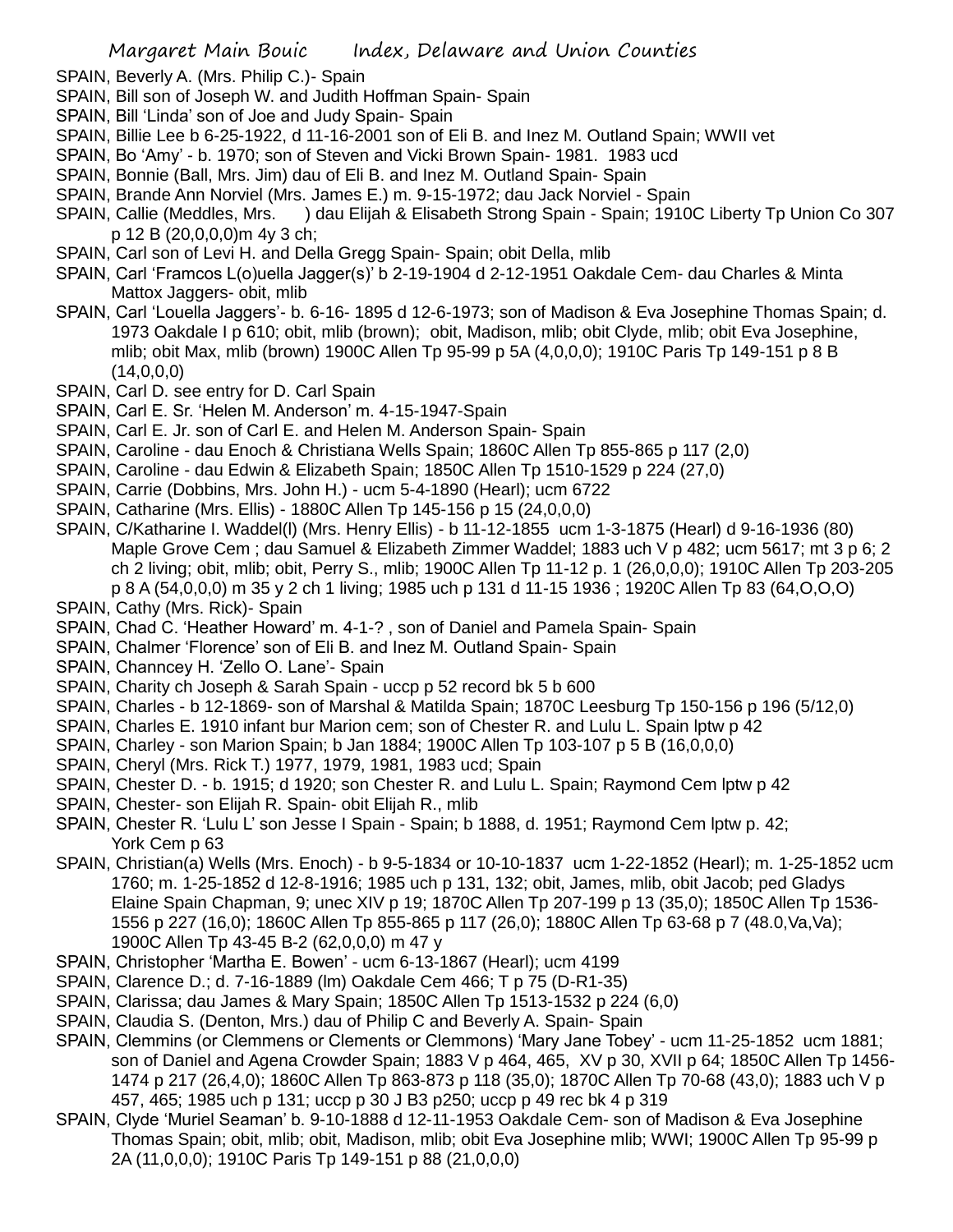- SPAIN, Cory Thomas grandson of Linda Louise Spain- Spain
- SPAIN, -(Mrs. C. W.)- sister of Mrs. Frank Melching, dau Byron Blake- dg 4-29-1913, Cry Ab p 34
- SPAIN, Cynthia J. dau Richard Clayton Spain- Spain
- SPAIN, Cynthia Reed (Mrs. Robert) m 12-8-1839 ucm 600; unec V p 231850C Allen Tp 1531-1551 p 227 (36,0)
- SPAIN, D. W. 'Sarah Ann' 1915 uch p 226
- SPAIN, D(ana). Carl 'Marjorie Kent' b. 12-21-1909, m. 6-10-1936 d. 10-23-1982, bur Oakdale Cem son of Perry Samuel and Florence Adale Epps Spain; (as Carl D. - 1967, 1971, 1973, 1975, 1977, 1979, 1981 ucd;) 1985 uch p 131; 1985 uch p 131; Oakdale I p 64 (0-R6-5); obit, Perry S., mlib; obit, Florence, mlib; 1910C Allen Tp 203-305 p 8A (4/12, 0,0,0) ; 1920C Allen Tp 84 p 4B (10,O,O,O); 3 ring binder, mlib
- SPAIN, Dais(e)y M. Walford (Mrs. Jesse) ucm 11-3-1898 (Hearl); b. 1-1878; 1900C Allen Tp 43-45 p2B (22,0,0,0) m 2 yrs 1 ch 1 living;
- SPAIN, Dana L. 'Helen' 1983 ucd
- SPAIN, Dana T. ' ' 'Helen Griffith' b. 6-13-1907 m2 1981 d 1-14-1993 bur York Cem son Lawrence Gale and Eva Spain
- SPAIN, Daniel- from Dinwiddiee Col unec XIV p 33
- SPAIN, Daniel- estate 1831; CP 60, unec III p 45; Allen Tp land unec XII p 67
- SPAIN, Daniel- b 4-29-1886 d 6-20-1868 bur Huntsville- obit mlib(brown)
- SPAIN, Daniel 'Pamela'- Spain
- SPAIN, Daniel-son Carl & Francis Louella Jaggers Spain- obit Francis, mlib; obit Carl, mlib (brown)
- SPAIN, Daniel A. son of Sanford & Sarah Ann Shirk Spain; 1915 uch p 462; 1860C Allen Tp 862-872 p 118 (16,0); 1870C Allen Tp 146-139 (23,0); 1900C Allen Tp 41-43 p2 B (56,0,0,0) b. 4-1844;1910C Allen Tp 153-155 p 6B (66,0,0,0)
- SPAIN, Daniel E. 'Jane E' 1850C Mil Tp 1990-2011 p 290 (31,0)
- SPAIN, Daniel Jr. uccp p8 will JB1 p 122 uccp b4 9; d. 1831; R bk 4; 1985 uch p 131
- SPAIN, Daniel Sr. 'Agnes Crowder'; b 10-14-1786; d. 1833; 1883 uch V p 456, 457; 1985 uch p 131; 1830C Allen Tp 378 b293 (40-50)
- SPAIN, Daniel W. uccp p30 Yd JB3 p 250 uccp p 49 record bk p 319
- SPAIN, Daniel W. b. 4-1823; 1900C Allen Tp 37-39 p B2 (77,0,Va,Va)
- SPAIN, Daniel W 'Sarah Ann Sheneman'; son Daniel & Agnes Crowder; 1883 uch V p 456, 457; unec XIV p 63; 1830C Allen Tp 378 b293 (40-50); 1985 uch p 131
- SPAIN, Daniel Washington- d Sunday (82-3-1) mt 8-9-1905 p1c2, Abs p 19
- SPAIN, —(Inskeep, Mrs. Hiram)- dau Daniel Spain- mt 8-9-1905 p1c2, Ab p 19
- SPAIN, David uccp p 36 part JB4 p 92; uccp p 51 rec bk 5 p 259
- SPAIN, David 'Nancy' son of Richard and Martha Ingram Spain- Spain
- SPAIN, David O. son of Sanford W. & Matilda Wallace Spain; 1850C Allen Tp 1456-1474 p 217 (6,0)
- SPAIN, David R.; son of Robert & Cynthia Spain; 1850C Allen Tp 1531-1551 p 227 (8,0)
- SPAIN, Dayton, son Madison Spain- obit, mlib (brown)
- SPAIN, Deborah Lynne (2.Black, Mrs. Wayne) m2 10-12-?, dau of Mr. and Mrs. Sam Eads
- SPAIN, Della Gregg (Mrs. Levi)- b 9-14-1902 d 4-22-1956 Maple Grove- dau Calvin & Laura Boysel Greggobit, mlib; Spain
- SPAIN, Delmar (Delmore) Wheeler. 'Dorcas V. Blue' -b 3-3-1860 ucm 12-22-1887 (Hearl) d 10-2-1943 ; son of Daniel Washington & Sarah Ann Shenneman Spain -dumch p 477; obit, Henry Ellis, mlib; obit, John Q., mlib; mt 8-9-1905 p1c2, Abs p 20; 1860C Allen Tp 861-871 p 118 (1,0), b. 3-1862, m. 12 yr;1870C Allen Tp 142-135 p 10 (10,0); 1880C Allen Tp 144-155 p 156 (19,0,0,0) 1900C Allen Tp 36-38 p 2B (38,0,0,0); 1910C Allen Tp 154-156 p 6B (40,0,0,0) m 21 y 1 ch; 1920C Allen Tp 175 p 8A (59,O,O,O)
- SPAIN, Delores (Simpson, Mrs. Floyd)- Spain
- SPAIN, Delores (Jones, Mrs. Charles N.)- Spain
- SPAIN, Delores (Mrs. Norman E) 1967, 1971, 1973, 1975, 1977 ucd; Spain
- SPAIN, Diana (Mrs. Jerry)- Spain
- SPAIN, Dollie(Dolly) dau Daniel & Agnes Crowder Spain 1883 uch V p 456; uccp p 49 rec bk 4 p 319; 1985 uch p 131
- SPAIN, Dolpha V. ; b. 5-1890; son of William & Nancy Poling Spain; 1900C Allen Tp 75-78 p 4A (10,0,0,0); 1910C Allen Tp 22-23 p 2 (19,0,0,0)
- SPAIN, Donald C. 'Linda L.' 1981 ucd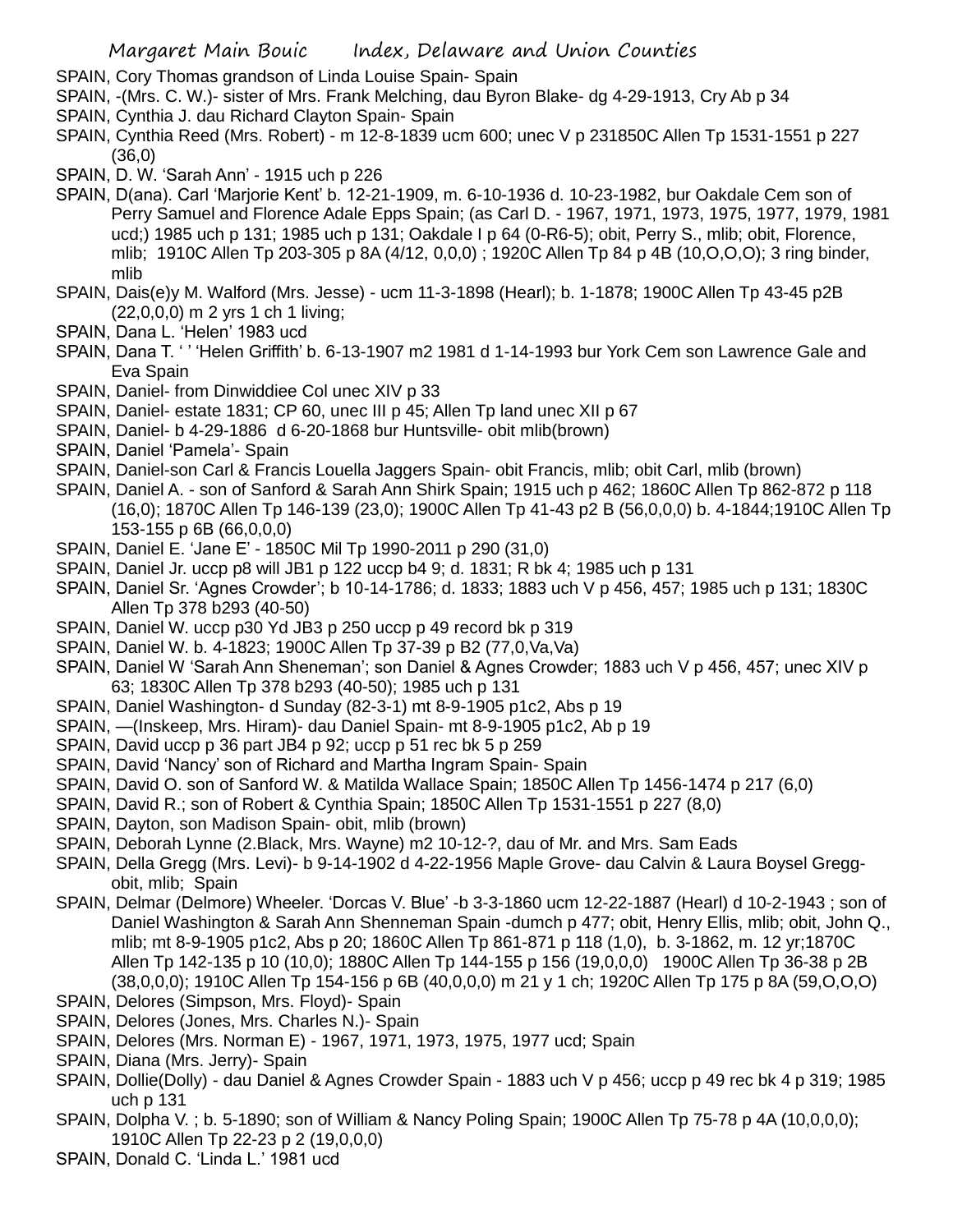- SPAIN, Donald C. 'Helen'; 1983 ucd e-mail address, unec XIX p 5
- SPAIN, Donald Curtis son of Olen Parker and Ruth Venrick Spain Spain
- SPAIN, Donald E. son of Garrel and Alice Rees Spain- Spain
- SPAIN, Dora B.- b 10-24-1864 d 10-4-1883 (17-1-12) mt 10-10-1883 p5c6, Abs p 2- dau of Clement & Mary Jane Tobey Spain; 1870C Allen Tp 70-68 p 5 (4,0); 1880C Allen Tp 152-163 (15,0,0,NY)
- SPAIN, Doras b. Jan 1900 dau Jessie & Daisy Spain; 1900C Allen Tp 43-45 p 2B (4/12, 0,0,0)
- SPAIN, Dorcas V. Blue (Mrs. Delmer Wheeler) b 7-1867 ucm 12-22-1887 (Hearl) d 11-4-1950 (81)- dau Josiah & Susanne Blue;obit, mlib; obit, Delmar Wheeler, mlib; 1900C Allen Tp 36-38 p B2 (32,0,0,0) m 12 yr; 1910C Allen Tp 154-156 p 6B; (40,0,0,0) m 21 y, 1 ch; 1920 C Allen Tp 175 p 8A ((50,O,O,O)
- SPAIN, Doris (Edwards, Mrs. Merle)- dau Carl & Louella Jaggers Spain- obit Carl, mlib (brown)
- SPAIN, Doris (Wussel, Mrs.)(Knox, Mrs. ) dau of Levi H. and Della Gregg Spain- Spain; obit Della, mlib
- SPAIN, Dorotha dau Paul C. & Ada Lenore Townsend Spain Spain
- SPAIN, Dorothy (Balderson, Mrs. William Harold)(Dill, Mrs.) b 6-3-1012 d. 11-16-1983 bur Radnor Cem., dau of Jesse Lester and Jennie Stiffler Spain - Spain; obit Jesse Lester; obit, Kenneth, mlib; obit Jennie, mlib(brown); obit Melvin, mlib (brown)
- SPAIN, Dorothy Juanita (Schnug, Mrs.) b. 7-28/18-1938; dau of Maurice D. and Lucy Reed Spain Spain;
- 1985 uch p 135; obit Maurice, mlib (brown) ; unec XIV p 40
- SPAIN, Dorothy Eileen (Mrs. Stephen Anthony) m. 9-26-?
- SPAIN, Doris (Edwards, Mrs. Merle) d. 10-24-1984 dau Carl and Luella Jagger Spain- obit Francies, mlib
- SPAIN, Doris (Knox, Mrs.) (Wessel, Mrs.) dau of Levi H. and Della Gregg Spain
- SPAIN, Duncan- d on hospital steamer; bur Spain Cem 1883 uch IV p 541; unec XXII p 10
- SPAIN, E.; uccp p 37 sec JB4 p 118, security estate Elizabeth Gabriel, 5-18-1848
- SPAIN, E.; 1981, 1983 ucd
- SPAIN, Earl b. July 1890 won Madison & Eva Josephine Thomas Spain; obit Clyde, mlib; obit Eva Josephine, mlib; 1900C Allen Tp 95-99 p 5A (9,0,0,0)
- SPAIN, Ed 'Ida' son of Joseph W. and Judith Hoffman Spain
- SPAIN, Eddy d. age 20; son Eli A. & Rebecca Hestwood Spain Maugans Anc p 163
- SPAIN, Eddy- grandfather of George P. Bales, mt 1-4-1904 p8c3, Abs p 1
- SPAIN, Edward 'Mary Reed Gabriel' ucm 10-24-1833 ucm 314; (also, m 10-24-1831); unec III p 7; dumch p 451; 1840C Union Tp 552 (20-30); 1850C Union Tp 1351-1369 p 202 (39, Va); 1870C Union Tp 109- 108 p 15 (58, 0); 1880C Milford Centre 72 p 30 (68, Va, Va, Va); 1915 uch p 221; son William & Mary Cole Spain b 8-11-1811 Spain (Irwin letter)
- SPAIN, Edward; b 1960; son of Joseph W. and Judith A. Spain; 1969, 1971 dcd
- SPAIN, Edward 'Lovina'- b 12-1828; funeral Thursday Brodrick Cem mt 1-31-1906 p3c3, Abs p 2; mt 1-9-1907 p2c3, Abs p 32; 1860C Allen Tp 864-874 p 118 (32,0); 1870C Allen Tp 71-69 p 5 (41,0); 1900C Allen Tp 35-37 p B2 (71,0,Va, Va) m 49 yr
- SPAIN, Edward D.; son William & Mary Cole Spain 1985 uch p 131; unec XIV p 40; 1860C Union Tp 637-643 p 89 (48, Va)
- SPAIN, Edwin 'Elisabeth' 1883 uch V p 468; 1850C Allen Tp 1510-1529 p 224 (57, Va)
- SPAIN, Effie M. b 6-17-1883; dau Joseph Alonzo & Annis Inskeep Spain Spain (Irwin letter)
- SPAIN, Gladys Elaine (Chapman, Mrs. James Harlow)- b 5-15-1930, m 2-7-1953 unec XIX p 45- dau Howard Francis Sr. and Wilma Leota McAdams Spain - Spain; ped Elaine 1, unec XIV p 19, 33, 34, 40, 41
- SPAIN, Elgina dau Edward & Lainia Spain; 1870C Allen Tp 71-69 p 5 (71,0)
- SPAIN, Eli uccp p 36 part 10-8-1847 JB4 p 92; uccp p 51 rec bk 5 p 259;
- SPAIN, Eli A. 'Rebecca Hestwood' m. 1852; d. 1862 Maugans Anc p 163
- SPAIN, Eli B. 'Inez M. Outland Spain
- SPAIN, Elias- father of Mrs. Jerome Poling- mt 11-9-1904, Abs p 26
- SPAIN, Elijah 'Elizabeth Strong' 'Mary Ann Keath' b. 4-7-1832; m 2-9-1854 (Mary Ann); d. 7-8-1882 Ill.; Spain (Irwin letter); oniy, John, mlib; son William & Mary Cole Spain; 1850C Allen Tp 1535-1555 p 227 (18,0); 1985 uch p 131; unec XIV p 40, Civil war
- SPAIN, Elijah R. d 7-18-1943 son Enoch & Christiana Wells Spain; obit, mlib; obit, Frank, mlib; 1860C Allen Tp 855-865 p 117 (4,0); 1870C Allen Tp 207-199 p 13 (14,0); 1880C Allen Tp 63-69 p 7 (22,0,0,0)
- SPAIN, —Meddles, Mrs. L. G.)- dau Elijah R. Spain- obit Elijah R., mlib
- SPAIN, —(Reams, Mrs. Chester)- dau Elijah R. Spain- obit Elijah R., mlib
- SPAIN, Elisha Frank 'Lara Alice Shirk' ucm 5-29-1893 (Hearl)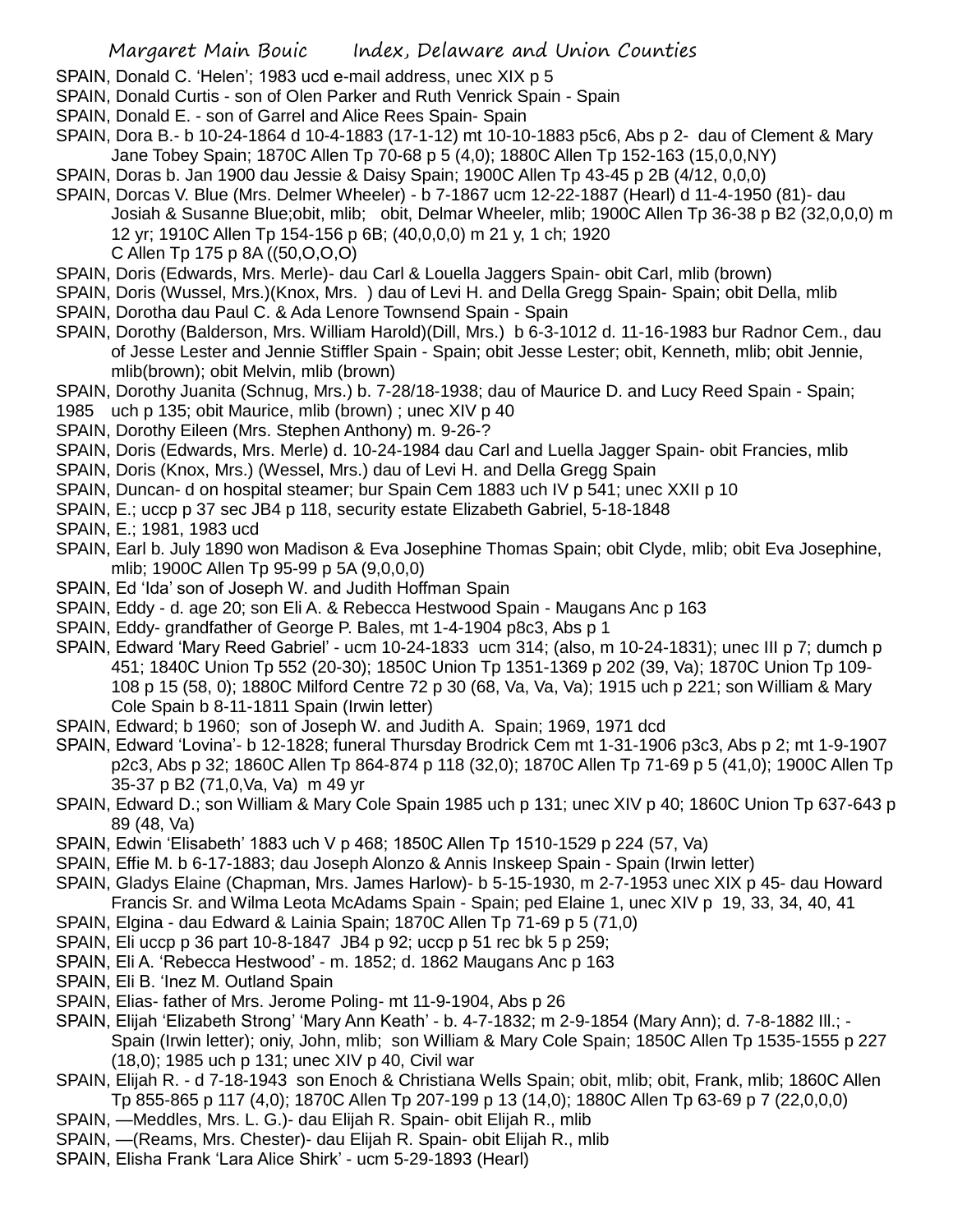SPAIN, Eliza (Mrs. Henry) - 1850C Allen Tp 1509-1528 p 224 (33, Md)

- SPAIN, Eliza Ann (VanGorden, Mrs. Henry Jr.) m 4-10-1841 (Hearl); ucm 713; unec V p 38as Elizabeth, b. 10-23-1823; m. 4-11-1841 dau Wm. & Mary Cole Spain - Spain (Irwin letter); query, unec VIII p 42
- SPAIN, Eliza (Mrs. John) d. 10-1-1926 (91); Oakdale Cem 3852 (F157); b.1835 I p 135 (F-R10-12); 1860C Allen Tp 793-802 p 109 (24,0);1880C Allen Tp 70-78 p 8 (42,0,0,0); 1900C Paris Tp 148-151 p 9A (63,0,-,-); 1910C Paris Tp 160-162 p 8B (73, O, Pa) m 49 y 5 ch, 4 living
- SPAIN, Eliza Beightler (Mrs. John W.) ucm 6-14-1860 ucm 3039; d 9-30-1926 , Oakdale ; obit,mlib; obit, John W.; obit, Jesse Lester, mlib; obit, Madison, mlib; unec XIX p 43; 1860C Dover Tp 320 (24,0); - Spain (Irwin letter)
- SPAIN, Elizabeth (Burnsides, Mrs. )- dau Jacob & & Minnie- obt Johnny, mlib
- SPAIN, Elizabeth (Mrs. Edwin); 1850C Allen Tp 1510-1529 p 224 (47, Va)
- SPAIN, Elizabeth (Mrs. Thomas) 1883 uch V p 483
- SPAIN, Elizabeth (VanGorden, Mrs. Henry) dau William & Mary Cole Spain 1985 uch p 131;b. 10-23-1823; m 4-11-1841 - Spain (Irwin letter) see also Eliza Ann Spain; unec XIV p 40
- SPAIN, Elizabeth Haynes (Mrs. John) m 5-16-1841 ucm 719; unec V p 38
- SPAIN, Elizabeth Heminger (Mrs. Jefferson)- m 10-13-1844 ucm 991; unec VI P 16, XXI p 18; perhaps 1850C Allen Tp 1530-1550 p 226 (24,0)
- SPAIN, Elizabeth Mellen (Mrs. Max) b. 11-8-1905, m. 1-1-1921, d. 11-9-1988 bur Unionville Ctr Cem, dau of Clark and Anna Greenbaum Mellen; b. 1904 Unionville Cem DJ p 40; obit Man, mlib (brown)
- SPAIN, Elizabeth Ohaver (Mrs. William) (Crowder, Mrs. William); dau Joseph & Jemima Casebolt Ohaver 1985 uch p 107
- SPAIN, Elizabeth (Organ, Mrs. Matthew)- ped John D. Kennedy #325 21; unec XI p 54
- SPAIN, Elizabeth Pozenel (Mrs. Randy M.) m. 6-28-1980; dau Jack Pozenel Spain
- SPAIN, Elizabeth Strong (Mrs. Elijah) Spain
- SPAIN, Elizabeth Wyant (Mrs. Moses) ucm 9-29-1859 (Hearl); ucm 2931; m 9-29-1859; mt 10-2-1859; Abs p 36; unec XX p 34
- SPAIN, Elizah 'Lizzie' b. 1855 d 7-19-1943 Sec B York Cem p 62
- SPAIN, Ella, Mrs. Women's Temperance League, unec III p 57
- SPAIN, Ella M. b.6-1883 dau Joseph Alonzo & Annis Inskeep Spain; 1900C Allen Tp 167-171 p 8A (16,0,0,0)
- SPAIN, Ella (Rowe, Mrs. James E.) m. 6-28-1876 mt 3 p 27; dau Edward & Mary Reed Gabriel Spain; dumch p 451; 1870C Union Tp 109-108 p 15 (16,0)
- SPAIN, Ellis 'Catharine'; 1880C Allen Tp 145-156 p 15 (28,0,0,0)
- SPAIN, Ellis- son Daniel Spain- mt 8-9-1905 p1c2 Abs p 20
- SPAIN, Elmer C.- Auglaize Co, marriages, unec XIV p 28
- SPAIN, Elmina Holycross (Mrs. John F.) ucm 6-13-1864 (Hearl); ucm 3600; unec XXI p 18
- SPAIN, Elmira Paugh (Mrs. Marion) ucm 3-16-1896 (Hearl)
- SPAIN(E), Eloiza (Mrs. John) 1870C Paris Tp 22-23 p 3 (32,0)
- SPAIN, Elsa (Justice, Mrs. )(Baker, Mrs. )- b. 2-1892; son Madison & Eva Josephine Thomas Spain; obit, Madison, mlib; obit, Max, mlib (brown); 1900C Allen Tp 95-99 p 5A (8,0,0,0); 1910C Paris Tp 149-151 p 8B (18,0,0,0)
- SPAIN, Emeline; dau Edward and Levina Spain; 1860C Allen Tp 864-874 p 118 (5, 0); 1870C Allen Tp 71-69 p 5 (15, 0);
- SPAIN, Emiline (Milice, Mrs. )(Lawson, Mrs. Joseph)- uccp p 51 part 1-17-1848 rec bk 5 p 259; 1850C Allen Tp 1505-1524 p 223 (11/12, 0); 1860C Allen Tp 842-852 p 115 (10,0)
- SPAIN, Emily; dau Edwin & Elizabeth Spain; 1850C Allen Tp 1510-1529 p 224 (13,0)
- SPAIN, Emma- dau John & Eliza Beightler Spain- obit, John, mlib
- SPAIN, Emma J.; dau Robert & Cynthia Spain; 1850C Allen Tp 1531-1551 p 227 (3,0)
- SPAIN, Emma J- d 1-26-1946 (82), obit, mlib; dau Clement & Mary Jane Tobey Spain; 1870C Allen Tp 70-68 (7,0); 1880C Allen Tp 152-163 (17,0,0,NY) 1900C Allen Tp 131-135 p 6B (37,0,0,NY) b. Jan 1863; 1910C Allen Tp 79-81 p 3B (47,0,0,0) single ; 1920C Allen Tp 102 p 5A ((56,O,O,O) sister Jane S. Inskeep
- SPAIN, Emma Belle Norviel (Mrs. Thomas A.) ucm2-25-1890 (Hearl)
- SPAIN, Emmaline (Mrs. L. R.)- both d 1-30-1941 (88), obit, mlib
- SPAIN, ----(Durnell, Mrs. )- dau L. R. & Emmaline Spain- obit, L, R., Emmaline, mlib
- SPAIN, Enoch b 9-1881; son of Marion Spain; 1900C Allen Tp 103-107 p 5B (18,0,0,0)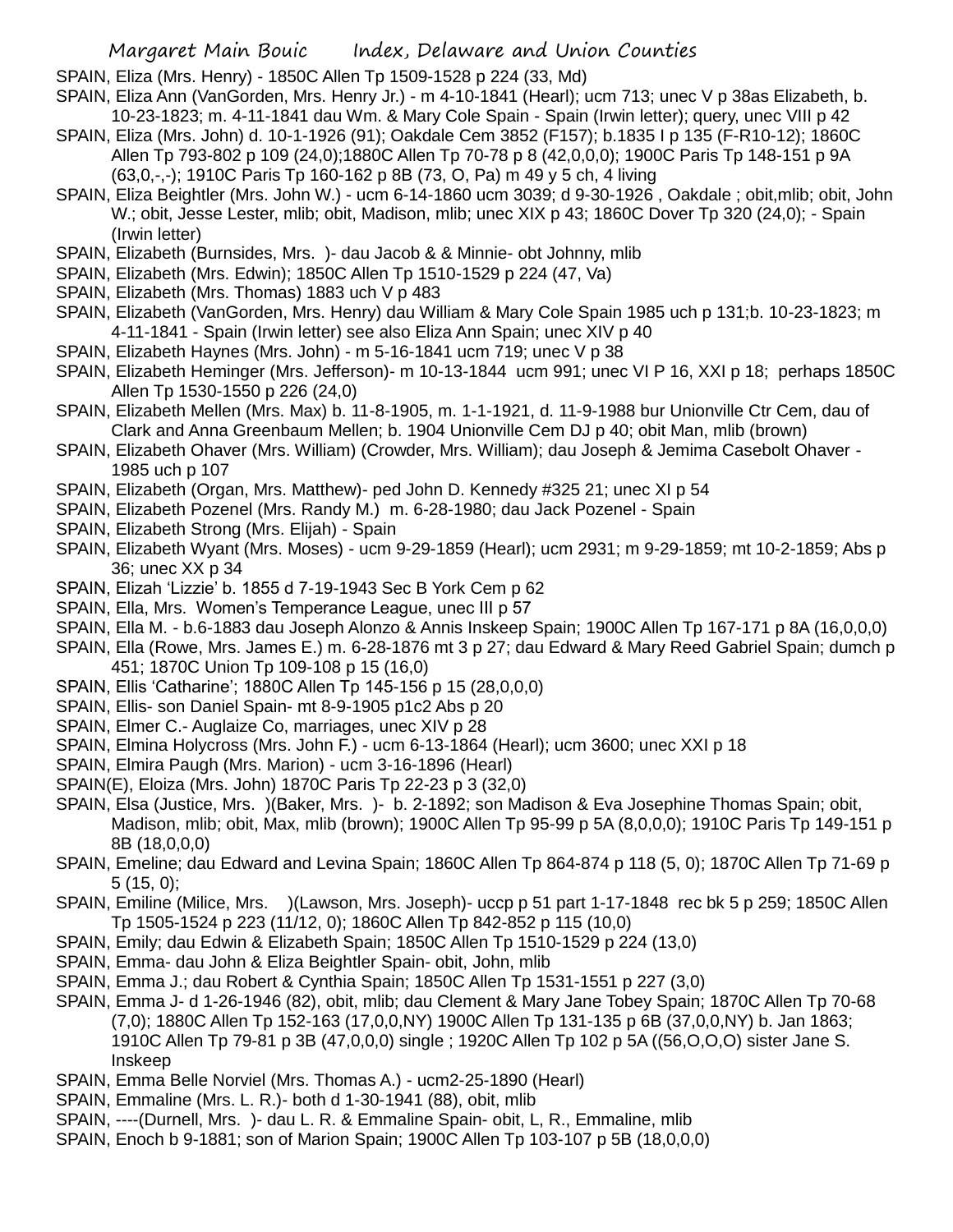- SPAIN, Enoch 'Christian(a) Wells' b. 10-8-1827 (10-10-1827); ucm 1-22 (25) -1852 (Hearl); ucm 1760; d. 7- 25-1907 - Spain (Irwin letter); son of William & Mary Cole Spain; obit, Jacob, mlib; obit, John, mlib; mt 6-26-1889, Abs p 9; mt 3-11-1891, Abs p 8; mt 7-31-1907 p 11c2, Abs p 51; 96th Rev. O.V.I.; mt 9-6- 1905 p5c4; Abs p 22; mt 12-5-1956, obit James, mlib; ped Gladys Elaine Spain Chapman 8; unec XIV p 19,34, 40, 78; 1860C Allen Tp 855-86 b 117 (32,0); 1870C Allen Tp 207-199 p 13 (42,0); 1880C Allen Tp 63-68 p 7 (52,0,Va,Va); 1900C Allen Tp 43-45 p B2 (72,0,Va,Va) m 47 y; 1883 uch IV p 501; 1985 uch p 131
- SPAIN, Ephraim uccp p 36; part 1-17-1848, 2 Bk 4 p 92; uccp p 51 rec bk 5 p 259; unec XVIII p 65
- SPAIN, Ephraim d (78) ChampAign Co infirmary, mt 7-24-1908 p2c2. Abs p 50
- SPAIN, Essie M. (Mrs. Lee Earl) Spain
- SPAIN, Esther Holycross (Mrs. Paul); b. 5-30-1908; m 1934; d 12-30-1968 (60); dau Norris & Hazel Sidesinger Holycross; bur Middleburg Cem - Spain; obit, mlib (brown)
- SPAIN, Ester- dau Levi Spain attended funeral of Mary F. Bowdle- dg 11-2-1909, Cry Ab p 69
- SPAIN, Esther (Mrs. Trell) d 3-4-1940 Maple Grove Cem, dau William Organ- obit, mlib
- SPAIN, Eugene; son Olen P. & Ruth Venrick Spain Spain; obit Helen Spain- mlib (brown); obit Olen P. mlib (brown);
- SPAIN, Eva (Dixon, Mrs.) b. 2-1895; dau of Jacob L. and Minnie D/Bell Smith Spain; obit, Jacob mt 2-5-1956, mlib obit Ralph, mlib (brown); 1900C Allen Tp 89-93 p 4B (4,0,0,0)
- SPAIN, Eva (Mrs. Lawrence Gale) b. 1883; d 12-19-1954; Sc B York Cem p 75
- SPAIN, Eva/Ava E. (Mrs. Fremont) 1910 C Allen Tp 113-115 p 5A (48,0,0,0) m 24y; 1920C Allen Tp 173 p 8A  $((58, O, O, O))$
- SPAIN, Eva Smith- dau Herman C. Smith- dg 12-24-1915, Cry Ab p 101
- SPAIN, Eva Smith (Mrs. )- sister Henry Arthur Smith- dg 6-12-1894, Cry Ab p 170
- SPAIN, Evaline dau Enoch & Christiana Wells Spain 1860C Allen Tp 855-865 p 117 (2,0)
- SPAIN, Evaline (Amrine, Mrs. Theodore) ucm 5-11-1879 (Hearl); ucm 6484; m 5-11-1871
- SPAIN, Farrel b. 2-7-1928; d1929; twin of Garrel son of Max and Elizabeth Mellen Spain; Unionville Cem DJ p 40
- SPAIN, Fernando- son William & May Cole Spain- mt 3-11-1891, Abs p 8
- SPAIN, Fletcher Marion son Joseph & Sarah Spain uccp p 52 rec bk 5 p 600; unec VI p 26
- SPAIN, Flora Josephine d. 4-4-1930 (38 y) Oakdale Cem 4242 (D121) I p 75 (D-R1-35) dau Harlow H. and Flora L. Spain- Spain; obit, mlib
- SPAIN, Flora Lucina Partridge (Mrs. Harlow H.) b 10-1855 ucm 9-3-1885 (Hearl); d 4-20-1893 (38)) Oakdale Cem 790 (D121) I p 75 (D-R1-35)- dau Reuben Partridge- mt 4-26-1893 p5c4, Abs p
- SPAIN, Florence Adale Epps (Mrs. Perry Samuel) b 6-20-1887/8 m 12-26 (24) -1908, d. 11-11-1951 dau Eli Allsworth Epps - 1985 uch p 131; obit, Perry S., mlib; 1910C Allen Tp 203-205 p 8A (21,0,0,0) m 1 yr; 1920C Allen Tp 84 (31,O,O,O)
- SPAIN, Florence (Flora) E. Clark (Mrs. Joseph W.) ucm 2-27-1879 (Hearl); ucm 6439; dau Shepherd & Hannah Barney Clark; dumch p 78; 1883 uch V p 474; 1915 uch p 919;
- SPAIN, Florizel Bates (Mrs. )- b 4-19-1861 d Tuesday, dau Asa Bates- spinal meningitis- mt 2-24-1900 p 6 c3, Abs p 2
- SPAIN, Florine (Moffitt, Mrs. ); dau Paul C. & Ada Lenore Townsend Spain Spain
- SPAIN, Frances Moore (Mrs. Albert) m 6-26-1844 ucm 971; unec VI p 15, XXI p 40; obit, Joseph Alonzo, mlib; 1850C Allen Tp 1511-1530 p 224 (26,0); 1860C Allen Tp 839-849 p 115 (45,0); 1880C Allen Tp 200-213 p 20 ( , 0,NC,Va); Spain (Irwin letter); sister William Moore
- SPAIN, Frank; son Marion & Alice Paugh Spain; 1880C Allen Tp 253-268 (5,0,0,Va); 1900C Claibourne Tp 207-221 p 9A (25,0,0,0)
- SPAIN, Frank Elisha ' Laura Alice Shirk' b 6-1870 d 7-18-1942, obit, mlib; ; son Enoch & Christiana Wells Spain; ped Gladys Elaine Spain Chapman 4; (d 6-4-1940); unec XIV p 19; 1870C Allen Tp 207-199 p 13, 1880C Allen Tp 63-68 p 7 (9,0,0,0)1900C Allen Tp 172-176 p 8B (28,0,0,0)
- SPAIN, Fred b. 3-1858; 1900C Union Tp 214-221 p 11A (42,0,0,0); 1920C Allen Tp 61 (68, O,O,O) uncle of Jacob Lawson
- SPAIN, Freddie M. b. 9-9-1888 son Joseph Alonzo & Annis Inskeep Spain Spain (Irwin letter); 1900C Allen Tp 167-176 p 8A (12,0,0,0); 1910C Allen Tp 132-134 p 5B (21,0,0,0); 1920C Allen To 188 p 8B (31,O,O,O)
- SPAIN, Frederick b. 10-12-1851 son Stephen Albert & Frances Moore Spain Spain (Irwin letter); 1860C Allen Tp 839-849 p 115 (8,0); 1910C Allen Tp 22-23 p 2 (57,0,0,0); brother of William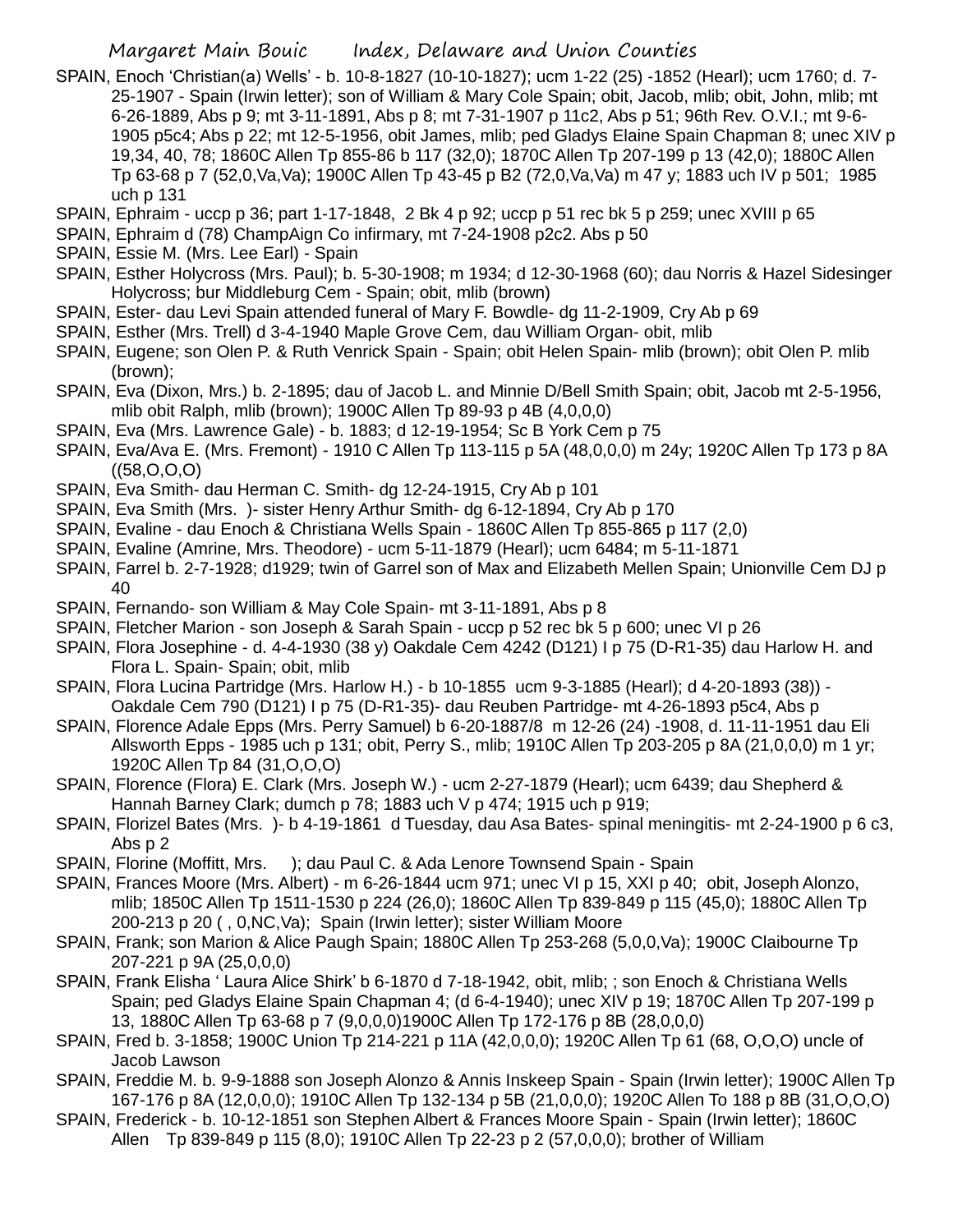- SPAIN, Fremont 'Eva E.' son Clement & Mary Jane Tobey Spain; 1883 uch V p 464. 465; unec XVII p 64;1860C Allen Tp 863-873 p 118 (3.0); 1870C Allen Tp 70-68 (13,0); 1880C Allen Tp 152-163 p 16 (23,0,0,NY); 1910C Allen Tp 113-115 p 5A (52,0,0,US) m 24y; 1920C Allen Tp 175 p 8A (61,O,O,NY)
- SPAIN, Fritz 'Josetta Seamans' Weiser p 79
- SPAIN, Fununder (Phemander) 'Mary VanGorden' 1850C Allen Tp 1529-1549 p 226 (29,0); 1860C Dover Tp 319 (38,0); see also Philander
- SPAIN, Gail b. 6-1880; son of Olen Parker and Ruth Venrick Spain Spain; 1990C York Tp 53 p 3 A (19,0,0,0) boarding; 3 ring binder, 4-6-1943; obit Helen Spain Brown, obit, Olen P, mlib (brown)
- SPAIN, Garrel (also as Gerald) 'Alice Rees' b 2-7-1928, m. 5-13-1950, d. 3-1989, bur Unionville Ctr Cem., son of Max and Elizabeth Mellen Spain - Spain; obit Max, mlib (brown);
- SPAIN, Garrel Jr. 'Helen Louise Weaver' '?' son of Garrel and Alice Rees Spain; m 3-15-1970; 1973,1975, 1977 ucd
- SPAIN, Gazellia (Inskeep, Mrs. Isaac S.) ucm 10-14-1874 (Hearl); ucm 5544; mt 3 p2; mt 11-4-1874
- SPAIN(E), George son of Sarah Spaine 1870 Dover Tp 62-63 (2,0)
- SPAIN, George (also as George W. Poling) 'Sarah J. Spain' ucm 3820; m 10-13-1865
- SPAIN, George (blind) 1880C Allen Tp 232-246 (11,0,0,0)
- SPAIN, George son Edwin & Elizabeth Spain; 1850C Allen Tp 1510-1529 p 224 (18,0)
- SPAIN, Gerald 1981 ucd
- SPAIN, Gerald son of Max and Elizabeth Mellen Spain
- SPAIN, Gladeous d. 2-1-1905 (7 y 6 m) Oakdale Cem 1941 (328E) I p 50 (E-R50-1)
- SPAIN, Gladys b. 7-1897 d 1905- dau Madison & Josephine Thomas Spain; obit, Madison, mlib; mt 2-8-1905 p2c1, Abs p 3; 1900C Allen Tp 95-99 p 5A (2,0,0,0)
- SPAIN, Grace Stubbs (Mrs. James L.) b 10-18-1901, d 5-31-1987, bur Middleburg Cem dau of Charles and Jettie Moore Stubbs
- SPAIN, H. H. 'Flora L. Partridge' ucm 9-3-1885 (Hearl) see Harlow H.
- SPAIN, Hamilton son of William & Mary Cole Spain 1985 uch p 131; unec XIV p 40; Civil war; 1850C Allen Tp 1535-1555 p 22 (20,0)
- SPAIN, Hamilton ' Lydia Belt' b. 12-6-1829 m. 11-8-185?; d 12-17-1862 Spain (Irwin letter)
- SPAIN, Hampton- son William Spain- obit John, mlib
- SPAIN, Hannah (Snuffin, Mrs. Thompson) dumch p 93
- SPAIN, Hannah (Mrs. Joshua H.) 1850C Allen Tp 1506-1525 p 223 (20,0)
- SPAIN, Harlow H. 'Flora L. Partridge' b. 1857; ucm 9-3-1885 (Hearl); d 5-12-1935 Oakdale I p 75 (D-181-35); son of Levi E(ddy) & Lovina Poling Spain; obt, mlib; mt 4-26-1893 p5c4, Abs p mt 10-19-1898 p 8 c4, Abs p 43; mt 1–16-1907 p2c3 Abs p 32; 1860C Allen Tp 867-874 p 118 (3.0); 1870C Allen Tp 71-69 p 5 (13,0); 1880C Allen Tp 242-257 (22,0,0,Va);
- SPAIN, —d 7-19-1889, infant son of H. H.- mt 12-31-1889, Abs p 8
- SPAIN, Harry E. b. 1-30-? d. 4-16-1911; son C.R. & L.L. York Cem p 62
- SPAIN, Hattie (Hettie) 1900C Allen Tp 93-97 p 5A (32,0,0,0) b. Oct 1867
- SPAIN, Hazel L. (1. Pennington, Mrs. Joseph) (2.Everhart, Mrs. Herbert) (3. Hill, Mrs. Talmadge)
- b. 2-27-1902, d. 8-17-1998 dau of Frank and Alice Shirk Spain; obit, Russell, mlib; obit Frank, mlib SPAIN, Helen Bower (Mrs. Wilson "Skinny" H.) b. 8-2-1915, m. 4-28-1934, d. 6-26-1983 bur Oakdale, dau of
- John and Jennie Funk Bower; 1985 uch p 132; unec XIV p 41
- SPAIN, Helen Juanita- d 8-3-1960 see DeVitt, William, obit, mlib
- SPAIN, Helen Louise Weaver (Mrs. Garrel Jr) m. 3-15-1970; dau Orville Weaver; 1971, 1973,1975, 1977, 1979, 1981, 1983 ucd - Spain
- SPAIN, Helen Lucille (Brown, Mrs. Marshall) b. 8-7-1926, m. 5-14-1948, d. 9-9-1991 bur Oakdale dau Olen Parker and Ruth Venrick Spain - Spain; obit, mlib (Brown); obit Olen P, mlib (brown);
- SPAIN, Helen (Mrs. Dana L.) 1983 ucd
- SPAIN, Helen Griffith (Mrs. Dana T.) m 1981
- SPAIN, Helen Robinson (m1David Robinson) (m2 Dana Spain) b. 9-22-1913 m1 1937, m2 1981, d. 4-23-1997, bur Claibourne Cem
- SPAIN, Helen M. Anderson (Mrs. Carl E. Sr.) b 8-27-1929, m. 4-15-1947, d. 2-26-1994 bur Maple Grove Cem, dau of Elwood and Dorothy M. Bogard McKinley Anderson
- SPAIN, Henrietta (Mrs. Abraham) Spain; obit Lewis B. mlib-brown
- SPAIN, Henry 'Eliza' 1850C Allen Tp 1509-1528 p 224 (31,0)
- SPAIN, Henry E. infant son of Chester R.& Lulu L. Spain bur York Cem lptw p 42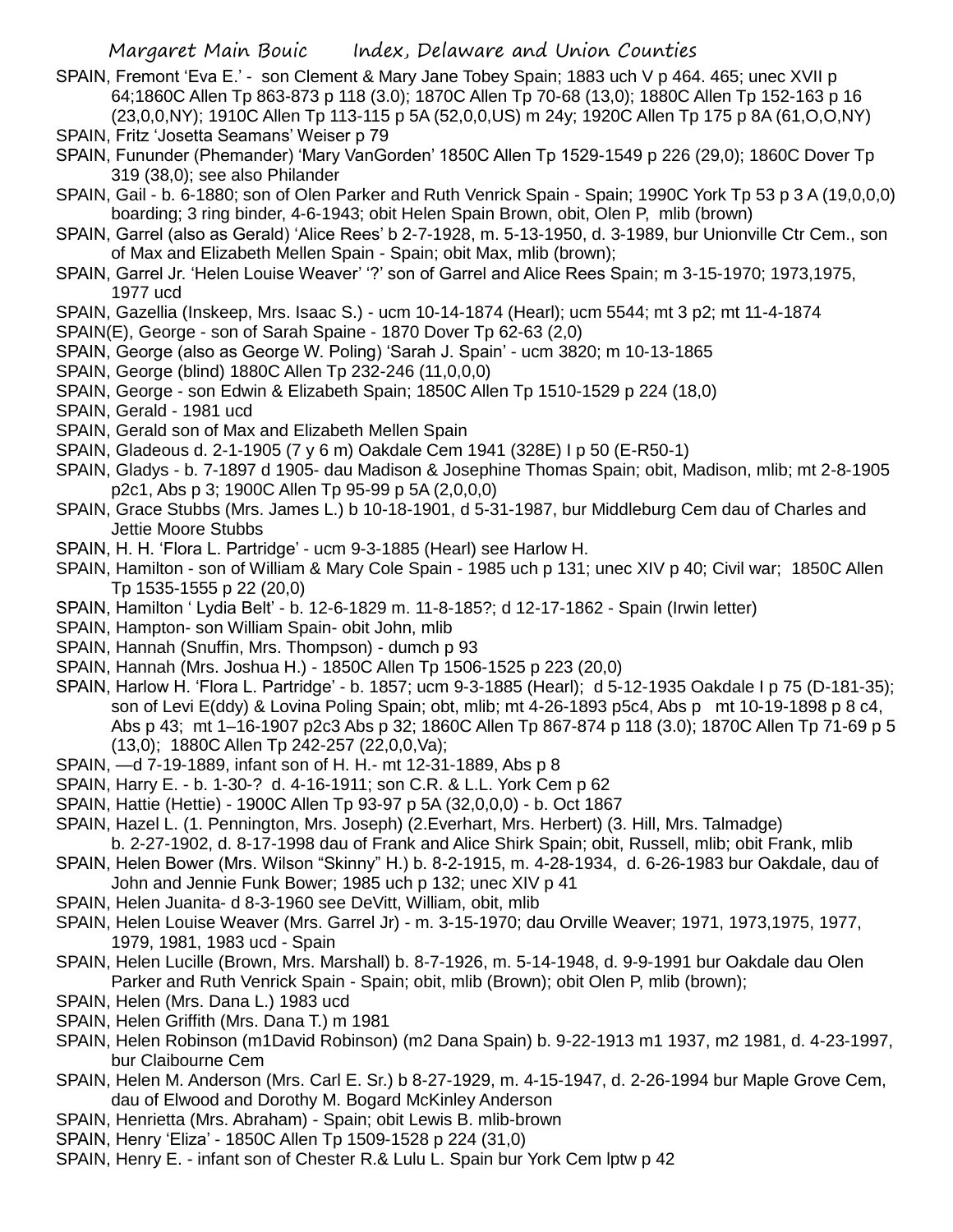- SPAIN, Henry Ellis 'Catharine E. Waddel' b. 8-10-1851; ucm 1-3-1875 (Hearl); ucm 5617; d. 11-5-1929 bur Maple Grove Cem; obit, Perry S., mlib; 1860C Allen Tp 861-871 p 118 (8,0); 1870C Allen Tp 142-135 p 9 (19,0); 1900C Allen Tp 11-12 p 1 (48,0,Va,Ky) m 26 y; 1910C Allen Tp 203-205 p 8A (58, O,Va,O) m 35 y; son of Daniel Washington Spain Jr and Sarah Ann Shenneman Spain - dumch p 477; 1883 uch V p 481; 1985 uch p p 131; mt 3 p 6
	- 1920C Allen Tp 83 p 4B (68,O,WVA,O) Farmer
- SPAIN, Hester (Hettie) A. dau Clement & Mary Jane Tobey Spain; 1870C Allen Tp 70-68 p 5 (2,0); 1880C Allen Tp 152-163 (12,0,0,NY)
- SPAIN, Hezekiah M. 'Lucy J' 1850C Allen Tp 1528-1548 p 226 (22,0)
- SPAIN, Hezekiah 'Susanna Epps' ucm 9-3-1829 (Hearl); ucm 193; 1883 uch III p 288; unec 11 p 27, XIV p 33
- SPAIN, Hilas A. son of Edward & Mary Reed Gabriel Spain 1850C Union Tp 1351-1369 p 202 (1,0)
- SPAIN, Homer 1975 ucd
- SPAIN, Howard son of Joseph W. and Flora Clark Spain Spain
- SPAIN, Howard Francis 'Wilma Leota McAdams' b, 3-17-1900; m 8-10-1929 d. 10-26-1964; son of Frank Elisha & Laura Alice Shirk Spain - bur Jenkins' Chapl Cem - Spain; obit, Frank,mlib; obit Russell, mlib; ped Gladys Elaine Chapman 2; unec XIV p 19; 1900C Allen Tp 172-176 p 8B (2/12,0,0,0)
- SPAIN, Howard Jr. son of Howard Francis Sr. & Wilma McAdams Spain Spain
- SPAIN, Ida (Mrs. Ed)
- SPAIN, Ilva (Louden, Mrs. Stephen D.)
- SPAIN, Inez M. Outland (Mrs. Eli B.)
- SPAIN, Irwin uccp p 30 JB3 p 250, heir of Daniel Spain
- SPAIN, Isaiah 'Mary A.' 1850C Allen Tp 1512-1531 p 224 (30,0)
- SPAIN, Jack son Dana T. Spain
- SPAIN, Jacob son of Enoch & Christiana Wells Spain -obit, Frank, mlib; 1880C Allen Tp 63-68 p 7 (14,0,0,0)
- SPAIN, Jacob son of Levi H and Della Gregg Spain- Spain; obit Della, mlib
- SPAIN, Jacob L. 'Minnie D./Bell Smith' b 4-30-1866 ucm 9-11-1886 (Hearl) d 2-5-1956 Maple Grove Cemson Enoch & Christiana Wells Spain- obit, mt 2-5-1956, mlib; obit Elijah R., mlib ; obit, Ralph, mlib (brown)1900C Allen Tp 89-93 p 4B (36,0,0,0)
- SPAIN, —(Henry, Mrs. Paul)- dau Jacob & Minnie Smith Spain- mt 2-5-1956, obit Jacob, mlib
- SPAIN, ----- daughter d (3) mt 11-2-1892 p8c3; Abs p 30
- SPAIN, Jacob L. Jake b. 1-1930 d 9-30-1982 son of Levi H. and Della Gregg Spain
- SPAIN, James- school bus driver, unec XV p 42
- SPAIN, James 'Margaret Johnston' b 12-7-1875 d 12-25-1949 son of Enoch & Christiana Wells Spain obit, Frank, mlib; obit, Elijah R., mlib; mt 12-25-1949 obit, mlib; 1880C Allen Tp 63-68 p 7 (4,0,0,0)
- SPAIN, James b. 1973 son of Garrel Jr & Helen Louise Weaver Spain; 1975, 1977, 1981, 1983 ucd
- SPAIN, James 'Mary Kneel/Knul' ucm 7-8-1839 (Hearl); ucm 567 1850C Allen Tp 1513-1532 p 224 (30,0); unec III p 38
- SPAIN, James C. son Dana Carl & Marjorie Kent Spain 1985 uch p 131; 1967, 1971 ucd
- SPAIN, James C. 'Patricia K' 1973, 1975, 1977, 1979, 1981 ucd
- SPAIN, James Christopher 'Margaret Ann Johnston' b. 12-7-1875; m 4-9-1907; d 12-25-1949; Maple Grove Cem- 1985 uch p 131, 132; Spanish American war vet; unec XIV p 40, 41; 1920C Allen Tp 161 p 7B (45,O,Va,O)
- SPAIN, James E. 'Brande Ann Norviel' m. 9-15-1972, son of Tom Spain Spain
- SPAIN, James L. 'Grace Stubbs' d. 1953
- SPAIN, James- son William Spain- obit John C., mlib
- SPAIN, Jane E. (Mrs. Daniel S.) 1850C il Tp 1990-2011 p 290 (27,0)
- SPAIN, Janet Arlene (Miller, Mrs. Dannie) dau of Olen Parker and Ruth Venrick Spain- Spain; obit Helen Spain Brown, obit Olen P, mlib (brown)
- SPAIN, Jason b. 1975; son Helen L. Spain 1983 ucd
- SPAIN, Jason son of John and Helen Kaffenbarger Spain
- SPAIN, Jeanette- d. 1907 (2 mo); dau Jesse L. & Jennie Striffler Spain Oakdale I p 41 (E-R39-6)
- SPAIN, Jefferson 'Elizabeth A, Heminger'- m 10-13-1844 ; ucm 991; unec VI p 16, unec XXI p 40; 1850C Allen Tp 1530-1550 p 226 (27,0)
- SPAIN, Jeffrey son of John & Olive M. Shirk Spain Spain
- SPAIN, Jemima V. dau Isaiah & Mary A. Spain; 1850C Allen Tp 1512-1531 p 224 (5,0)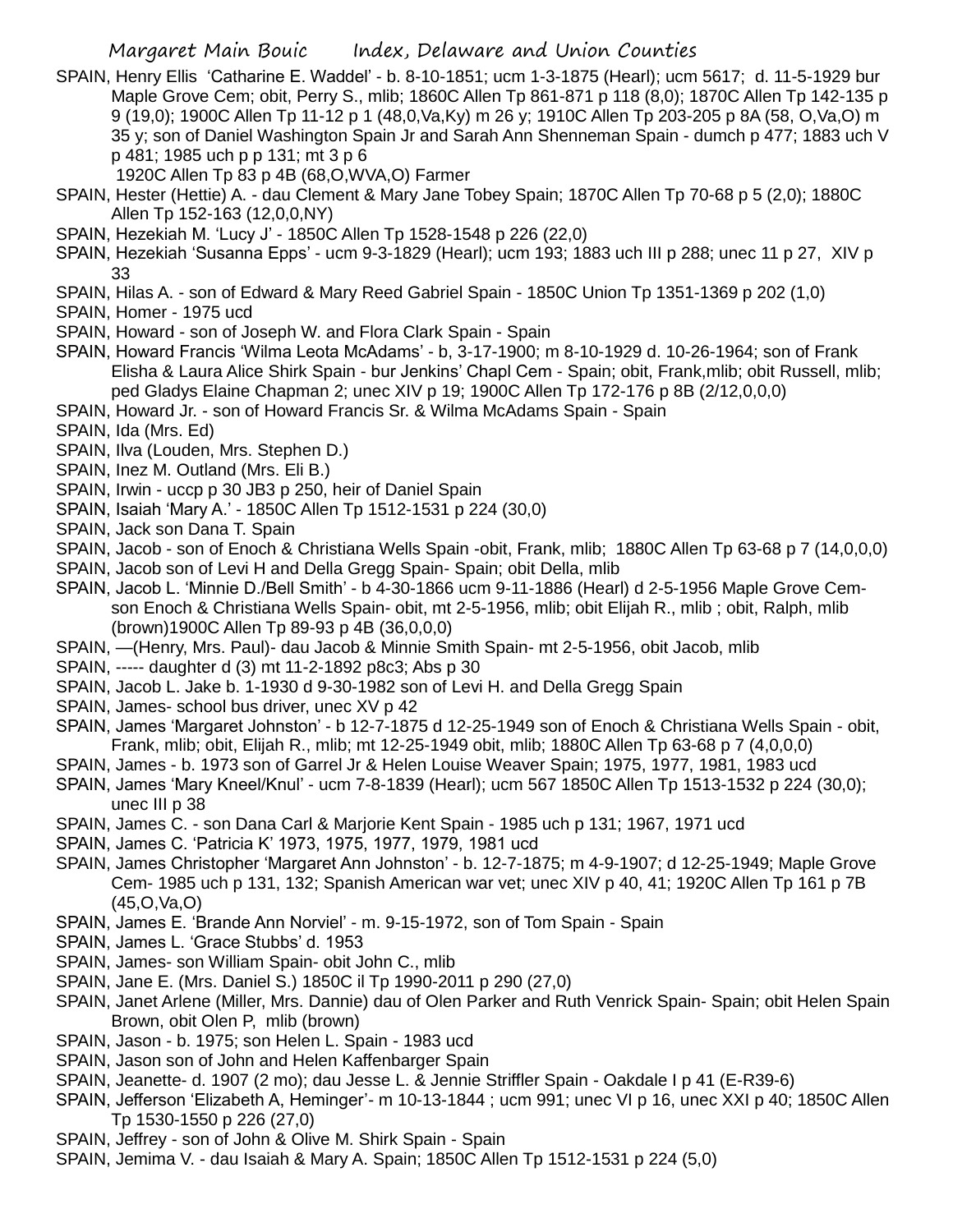- SPAIN, Jennie L. St(r)iffler (Mrs. Jesse) b 8-14-1882; d 2-19-1970 (87); bur Oakdale Cem I p 41 (E-R39-5); dau Nicholas & Eva Richcreek Stiffler - Spain; obit, mlib (brown), obit, Kenneth, mlib; 1910C Marysville 42-37 p 2A (27,0,0,00 m 8 y 4ch 3 living
- SPAIN, Jennifer b. 1970; dau Norman E. & Peggy Spain; 1977, 1979 ucd; lived with Ernest B. & Peggy F. Jamison - 1983 ucd
- SPAIN, Jennifer (O'Callaghan, Mrs. Timothy) m. 3-28-?
- SPAIN, Jerry 'Diana' son of Joseph W. and Judith Hoffman Spain
- SPAIN, Jess 1910 C Allen Tp 187-189 p 8A (32,0,0,0)
- SPAIN, Jesse 'Daisey M. Walford' ucm 11-3-1898 (Hearl)
- SPAIN, Jesse- son John C. Spain- 1-10-1917, obit John C., mlib
- SPAIN, Jesse- mt 12-3-1902 p5c2 parent of Mildred Spain- mt 12-3-1902 p 5c2, Abs p 22
- SPAIN, Jesse I.- b 2-1874 d 12-9-1960 son Chester Spain Ap. Am War & WWI vet, obit, mlib
- SPAIN, Jessica Morgan b. 4-28-1983, dau of Stephen Anthony and Dorothy Eileen Spain
- SPAIN, Jess(i)e Lester 'Jennie Stiffler' b. 5-16-1872; m 3-22-1902 d 12-30-1952; Oakdale I p 41 (E-R39-5); son of John W. & Eliza Beightler Spain; obit, mlib; obit Eliza, mlib; obit Kenneth, mlib; obit, Jess, mlib; obit Jennie, mlib (brown); 1880C Allen Tp 70-78 p 80 (8,0,0,0); 1900C Paris Tp 148-151 p 9A (27,0,0,0); 1910C Marysville 4S2-37 p 2A (37,0,0,0) m 8 yr
- SPAIN, Jess(i)e 'Daisy' son of Enoch & Christiana Wells Spain -obit, Jacob, mlib; obit, Frank, mlib; obit, Elijah R., mlib; mt 12-25-1949, obit James, mlib; 1880C Allen Tp 63-68 p 7 (2,0,0,0); 1900C Allen Tp 43-45 p 2B (23,0,0,0) m 2y
- SPAIN, Jim 'Pat' son of D. Carl and Marjorie Kent Spain
- SPAIN, Jim son of Joseph W. and Judith Hoffman Spain
- SPAIN, Joann F. (Bogen, Mrs.) dau of Robert J. and Myrtle R. (S)Pease Spain
- SPAIN, Joe 'Judy'- Spain
- SPAIN, Joe son Dana T. Spain
- SPAIN, John Liberty Tp 1844- unec XI p 10
- SPAIN, Capt. John Jr.- by Vrginia Jane Tower- unec XIV p 38, mlib
- SPAIN, John 1840C Marlborough Tp p 254 (70-80)
- SPAIN, John 1883 uch IV p 519, 520 ; unec XIV p 34, 40
- SPAIN, John son of Jesse Lester and Jennie Stiffler Spain; obit Jesse Lester, mlib; obit, Kenneth, mlib; obit Jennie, mlib (brown)
- SPAIN, John son of Melvin Spain Spain
- SPAIN, John brother of Ellis Spain 1880C Allen Tp 145-156 p 15 (30,0,0,0)
- SPAIN, John(ny) 'Rachel Nelsch;- b.8-26-1887 -d 3-31-1959 Maple Grove Cem- son of Jacob & Minnie Smith Spain; mt 2-5-1956, obit, mlib; obit Jacob, mlib; 1900C Allen Tp 89-93 p 4B (12,0,0,0)
- SPAIN(E), John 'Eloiza' 1870C Paris Tp 2223 p 3 (34,–)
- SPAIN, John 'Elizabeth Haynes" m 5-16-1841 ucm 719; unec V p 38
- SPAIN, John 'Jayne' son of Eli B. and Inez M. Outland Spain
- SPAIN, John A. son of Robert & Cynthia Reed Spain; 1850C Allen Tp 1531-1551 p 227 (9,0)
- SPAIN, John C. b 8-12-1833 Oakdale Cem-son William Spain- mt 1-10-1917, mlib
- SPAIN, ----(Cross, Mrs. Daniel A.)- dau John C. Spain- obit John C., mlib
- SPAIN, —(Bowersmith, Mrs. Louis)- dau John C. Spain, obit John C., mlib
- SPAIN, John F. 'Martha E.' b. 1-1842; 1880C Allen Tp 129-139 (38,0,0,0); 1900C Allen Tp 185-189 p 9A (58,0,0,0) m 35 yr; 1910C Allen Tp 194-196 p 8A (65, 0,0,0) m 45 y; 1920C Allen Tp 55 (78,O,O,O)
- 
- SPAIN, John F. 'Elmina Holycross' ucm 6-13-1864 (Hearl); ucm 3600; unec XXI p 18
- SPAIN, John H. 'Nancy Baldwin'- m 8-9-1826 Madison To, unec V p 27
- SPAIN, John- son Melvin & Myrtle Merriman Spain- obit Melvin, mlib (brown)
- SPAIN, John P. d. 1836; uccp p 8 will JB1 p 122; son Daniel W. Sr. & Agnes Crowder Spain; 1883 uch V p 457; 1985 uch p 131; unec XII p 51, XIV p 33 from Dinwiddie Co.
- SPAIN, John Q. 'Lucy Blue' b 3-23-1849 ucm 11-23-1882 (Hearl) d 7-25-1936 Oakdale Cem; son of Daniel Washington & Sarah Shennaman Spain- obit, mlib; obit, Henry Ellis, mlib; obit Lula Mae, mlib; mt 8-9- 1905 p1c2, Abs p 201850C Allen Tp 1455-1473 p 217 (1,0); 1860C Allen Tp 861-871 p 118 (10,0); 1870C Allen Tp 142-135 p 9 (21,0); 1880C Allen Tp 144-155 p 15 (30,0,0,0); 1900C Allen Tp 77-80 p 4A (51,0,0,0) b. Mar 1849 m 17 yr; unec XIX o 43; 1910C Allen Tp 75-77 p 3B (61,0,0,0) m 26 y; 1920C Allen Tp 97 p 5A (70,O,O,O ) d. 7-26-1936 Oakdale I p 74 (H-R8-10);
- SPAIN, John P. Jr.- from Dinwiddie Co., unec XIV p 33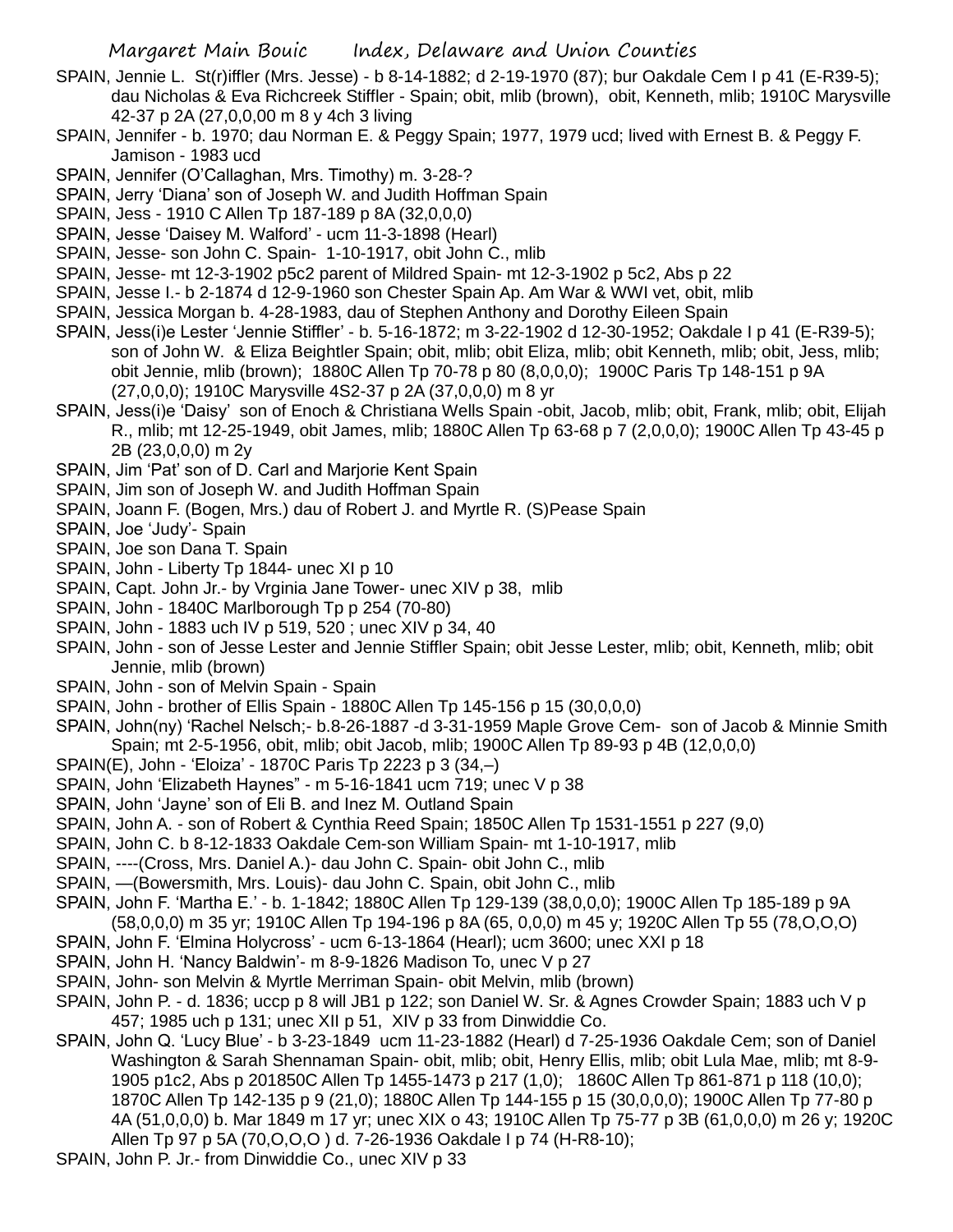- SPAIN, John W. 'Eliza Beightler' b. 8-11-1834; ucm 6-14-1860 ; ucm 3039; ; son of John & Mary Cole Spain; a soldier - Spain (Irwin letter); 1985 uch p 131; Oakdale I p 135 (F-R18-12); obit, mlib; obit, Jesse Lester, mlib; obit, Madison, mlib; 1860C Dover Tp 320 (25,0); 1880C Allen Tp 70-78 p 8 (46,0,0,0); 1900C Paris Tp 148-151 p 9A (64,0,-,-) m 39 y; 1910C Paris Tp 160-162 p 8 B (73, 0, Spain,Va)
- SPAIN, John W. 'Levinia Wilson' ucm 12-24-1868 (Hearl);ucm 4486; son of William & Mary Cole Spain; obit, John, mlib; mt 3-11-1891, Abs p 8; unec XIV p 40, Civil war; 1850C Allen Tp 1535-1555 p 227 (16,0)
- SPAIN, John W. 'Olive M. Shirk' Spain; b. 1917 Oakdale II p 149 (n-R16-5)
- SPAIN, John W. son of John & Olive M. Shirk Spain Spain
- SPAIN, Joliette (Inskeep, Mrs. James)- m 4-5-1884, mt 8-15-1906 p1c4 Abs p 18
- SPAIN, Joseph 'Sarah' d 1849 uccp p 52 rec bk 5 p 600; estate 8-12-1850 Record Book 5 p 600; uccp p 52; unec VI p 26, XII p 51
- SPAIN, Joseph Alonzo b 3-10-1855 d 12-14-1944 Garwood Cem- son Albert & Frances Moore Spain- ; obit, mlib; 1900C Allen Tp 167-171 p 8A (43,0,0,0)
- SPAIN, —(Lawson, Mrs. Dean)- dau Joseph Alonzo Spain- obit Joseph Alonzo, mlib
- SPAIN, Chappell, Mrs. Fred)- dau Joseph Alonzo Spain- obit Joseph Alonzo, mlib
- SPAIN, —(Organ, Mrs. Cecil)- dau Joseph Alonzo Spain- obit Joseph Alonzo, mlib
- SPAIN, Joseph L. son Stephen Albert & Frances Moore Spain 1860C Allen Tp 839-849 p 115 (6,0)
- SPAIN, Joseph W. 'Florence E. Clark' ucm 2-27-1879 (Hearl); ucm 6437; dumch p 78; 1915 uch p 919; 1883 uch V p 474
- SPAIN, Joseph W. 'Judith A.' 1969, 1971 ucd; 1980 dcd
- SPAIN, Joseph W. 'Judith Hoffman' b. 1-5-1928, d. 8-16-2000, bur. St. Mary Cem son of Robert J. and Myrtle R. (S)Pease Spain. US Army vet
- SPAIN, Josephine b 1892 d. 1930; dau Harlow H. & Flora L. Spain Oakdale I p 75 (D-R1-35)
- SPAIN, Josephine b. 1861; d. 9-30-1928 (67 y) Oakdale Cem 4073 (E-328); Oakdale I p 50 (E-R50-1); dau E. J. (Eddy Levi) & Lavinia Spain - 1860C Allen Tp 864-874 p 118 (2/12,0)
- SPAIN, Eva Josephine (Josie) Thomas (Mrs. Madison) b 6-5-1861 ucm 2-5-1887 (Hearl) d 10-1-1928 Oakdale - dau Griffith and Mary Thomas, obit, mlib; ; obit, Madison, mlib; obit Max, mlib (brown); 1900C Allen Tp 95-99 p 5A (41,0,0,0) m 12 yr b June 1858;1910C Paris Tp 149-151 p 8B (48,0,0,0) divorced, 7 ch
- SPAIN, —(Justice, Mrs. Aaron)- dau Madison & Eva Josephine Thomas Spain- obit Eva Josephine, mlib
- SPAIN, Joshua uccp p 36 part JB4 p 92; uccp p 51 rec bk 5 p 259;
- SPAIN, Joshua 'Matilda Cowgill' m 11-30-1865 ucm 3851; unec XXII p 21
- SPAIN, Joshua Tyler b. 3-17-1992 son of Bo and Amy Spain
- SPAIN, Joshua H. 'Hannah'- 1850C Allen tp 1506-1525 p 223 (22,0)
- SPAIN, Joy DeLana (Hall, Mrs. Dewey J) b1953; m 8-15-1970; dau Robert L. & Marie G. Spain Spain 1959, 1962, 1967 ucd
- SPAIN, Joy Hall (Erlich, Mrs. Marty) dau Robert L and Marie G. DeGood Spain
- SPAIN, Joyce Marie Brewster (Mrs. Barry Gail) m. 10-15-1984
- SPAIN, Juanita also Jaunitta J. (Keeran, Mrs. Charles)b. 11-19-1934, m. 11-20-1955, d. 2-1-1999, dau of
- Levi H. and Della Gregg Spain- Spain; obit Della, mlib
- SPAIN, Judith A. (Mrs. Joseph W.) 1969, 1971, 1980 dcd
- SPAIN, Judith A. (Hall, Mrs. Sam) d. 2-6-2000 bur. Maple Grove Cem, dau of Howard F. Sr. and Wilma Leota McAdams Spain - Spain
- SPAIN, Judy (Mrs. Joe)- Spain
- SPAIN, Judy/Judith (Jackson, Mrs. Jack) dau of Carl and Luella Jaggers Spain obit Francis, mlib; obit Carl, mlib (brown)
- SPAIN, Judy Irene (Molden, Mrs. Thomas) m. 9-15-1963 dau Olen Parker and Ruth Venrick Spain- Spain; obit Helen Spain Brown, obit Olen P, mlib (brown)
- SPAIN, Judy L. (Watts, Mrs.)- dau Robert J. and Myrtle R. (S)Pease Spain- Spain
- SPAIN, Julia (Black, Mrs. Bill) dau of Richard and Martha Ingram
- SPAIN, Julia (Cubbage, Mrs. Brian) m. 9-11-1982 dau of J. Richard Spain
- SPAIN, Julia A. dau of Clement & Mry Jane Tobey Spain 1880C Allen Tp 152-163 (21,0,0,NY)
- SPAIN, Juliette (Inskeep, Mrs. James) ucm 4-5-1884 (Hearl)
- SPAIN, Katherine Mae d. 4-1960
- SPAIN, Katherine (Jackson, Mrs.) dau of Olen Parker and Ruth Venrick Spain- Spain
- SPAIN, Kayla Lynn Turner (Mrs. Randy Eugene) dau of Mr. and Mrs. Alton Buchanan- Spain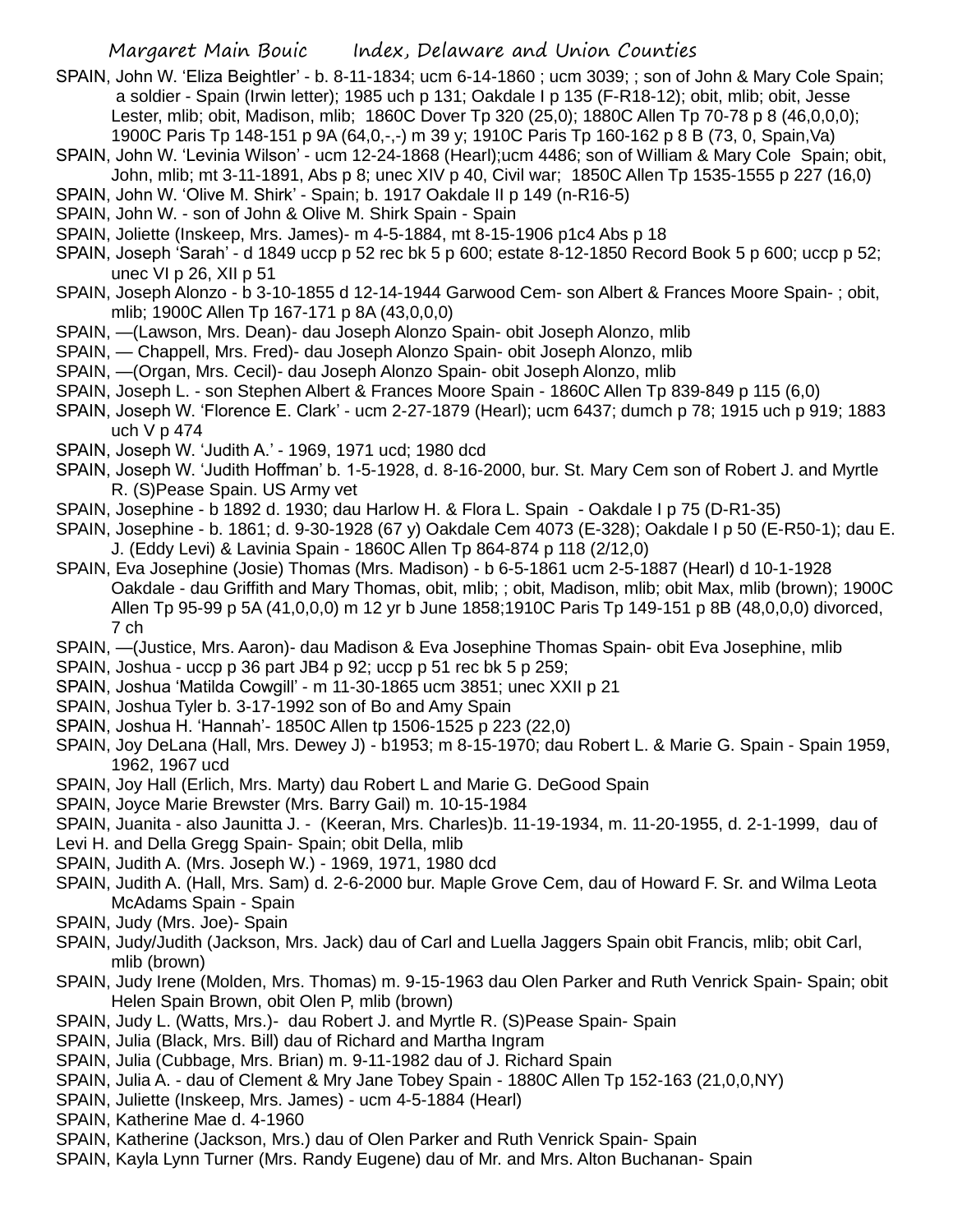SPAIN, Kenneth - b. 3-7-1910; d. 11-13-1955; son of Jesse Lester & Jennie Striffler Spain - Oakdale I p 41 (E-R39-5); obit, mlib; obit, Jesse Lester, mlib; 1910C Marysville 42-37 p 2A (1/12,0,0,0)

- SPAIN, Kollin Michael b. 7-13-2001 son of Anne Spain Spain
- SPAIN, Kristen Laurel granddau of Linda Louise Spain
- SPAIN, L. L. (Mrs. C. R.) York Cem p 62
- SPAIN, LaMoyne Ward (Mrs. Richard W.) m. 8-1-1947
- SPAIN, Lancen (Lansing) 'Lovica G./Louisa Epps'' m 9-19-1854 ucm 2167; unec XVI p 59a- son of Susannah Spain - 1850C Allen Tp 1481-1500 (16,0); 1870C Allen Tp 210-202 p 13 (35,0)
- SPAIN, Laura Alice Shirk (Mrs. Elisha Frank) b 1874 ucm 5-29-1893 (Hearl) d 12-22-1935 dau Job & Susan Rossell Shirk- ped Gladys Elaine Spain Chapman 5; unec XIV p 19
- SPAIN, Lavina (Mrs. Edward)- mt 1-16-1907 p2c3, Abs p 32; 1860C Allen Tp 864-874 p 118 (26,0); 1870C
- Allen Tp 71-69 p 5 (34, Va); 1900C Allen Tp 35-37 p B2 (66,Va,Va,Va) m 49y, b 10-1833, 5 ch 2 living SPAIN, Lavisa Epps (Mrs. Lawson) - ucm 9-19-1854 (Hearl)
- SPAIN, Lawrence Gale 'Eva' b. 1880; d. 8-9-1943; Sec B York Cem p 75
- SPAIN, Lawson 'Lavisa Epps' ucm 9-19-1854 (Hearl)
- SPAIN, Lee -son of Frank & Alice Shirk Spain 1900C Allen Tp 172-176 p 8B (2,0,0,0) b. 4-1898
- SPAIN, Lee Earl 'Essie M.' d. 2-4-1963 (72) bur Columbus Spain
- SPAIN, Lemuel- killed on birthday 975) mt 12-16-1894 p5c4, Abs p 16
- SPAIN, Lena M. step dau of Reuben C. & Daisy Huffman; 1910C Allen Tp 59-60 p 3A (12,0,0,0)
- SPAIN, Leon J. b 9-25-1869 m 8-12-1890 d 3-4-1949 Maple Grove Cem- son of John W. and Lavena Wilson Spain - obit, mlib; 1880C Allen Tp 259-274 p 26 (9,0,0,Can)
- SPAIN, LeRoy son Henry & Elisa Spain 1850C Allen Tp 1509-1528 p 224 (9,0)
- SPAIN, Lester- brother, Johnny, obit, Johnny, mlib
- SPAIN, Levenia Wilson (Mrs. John W.) m. 12-24-1868 ucm 4486; 1880C Allen Tp 259-274 (35, Canada, Ireland, Ireland) - dau Eliza Wilson
- SPAIN, Levi son of Daniel W. Sr & Agnes Crowder Spain 1985 uch p 131
- SPAIN, Levi C. uccp p 30 part JB3 p 250; uccp p 49 rec bk 4 p 319
- SPAIN, Levi E. (C.) 'Le(o)vin(i)a Poling' ucm 4-5-1851 (Hearl); ucm 1655; 1883 uch V p 457; unec XIV p 47; 1850C Allen Tp 1458-1476 p 217 (21,0); 1880C Allen Tp 242-257 p 25 (51,0,Va,Va)
- SPAIN, Levi E. uccp p 49 heir of Daniel Spain; uccp rec bk 4 p 319
- SPAIN, Levi H. 'Della Gregg' b 8-23-1900, d. 7-9-1981, bur Maple Grove cem. son of Jacob L. and Minnie D. (also as Bell) Smith Spain; obit, Johnny, mlib; obit Della, mlib; mt 2-5-1956, mlib; 1900C Allen Tp 89-93 p 4B (9/12,0,0,0) b. 8-1899; obit Ralph, mlib (brown)
- SPAIN, Levi father of Ester, attended funeral of Mary F. Bowdle- dg 11-2-1909, Cry Ab p 69
- SPAIN, Levina Poling (Mrs. Levi E.) m 4-5-1851 ucm 1655; sister James Poling- mt 10-17-1906 p1c1, Abs p 24; unec XIV p 47; 1880C Allen Tp 242-257 p 25 (46,Va,Md,Md); 1883 uch V p 457; also as Lovina;
- SPAIN, Levinia Wilson (Mrs. John W.) ucm 12-24-1868 (Hearl)
- SPAIN, Lewis B.- ' ? ''? ' b. 3-19-1872; d. 9-11-1969 (97); bur Maple Grove Cem; son of Abraham & Henrietta Spain - Spain; obit, mlib (brown)
- SPAIN, Lewis F. son of Phemander (Fununder) & Mary Spain 1850C Allen Tp 1529-1549 p 226 (1,0)
- SPAIN, Lewis R. son Enoch & Christiana Wells Spain 1880C Allen Tp 63-68 p 7 (7,0,0,0)
- SPAIN, Lidie A. dau William & Nancy J. Poling Spain 1880C Allen Tp 185-198 p 18 (5,0,0,0)
- SPAIN, Linda (Larsen, Mrs. James E.) m. 6-6-1970 dau Carl Spain Sr. Spain
- SPAIN, Linda (Mrs. Bill)- Spain
- SPAIN, Linda (Mrs. Donald)
- SPAIN, Linda Carol Varner (Mrs. William Joseph) m. 7-18 1987
- SPAIN, Linda L. (Mrs. Donald C.)- 1981, 1983 ucd
- SPAIN, Linda Louise (poss Lockwood) (2.Fowler, George F.) m 2. 9-4-1992
- SPAIN, Linda M. (Mrs. Norman E.) 1973, 1979, 1981, 1983 ucd
- SPAIN, Linda Sherwood (Mrs. ) dau Carl & Helen Wright Sherwood 1985 uch p 150
- SPAIN, Lizzie (Mrs. Elijah) b. 1864; d. 1906; Sec B York Cem p. 62
- SPAIN, Lockey Myrtle (Poling, Mrs. Jerome F.) ucm 12-7-1896 (Hearl); 1880C Allen Tp 145-156 p 15 (2,0,0,0); 1915 uch p 1014 dau Henry Ellis & Catharine Waddle Spain; 1985 uch p 131
- SPAIN, Loretta Beltz (Mrs. Philip) b 3-1855 ucm 3-25-1896 (Hearl); mt 1-16-1907 p3c3, Abs p 33; 1900C Allen Tp 184-188 p 9A (45,0,Penn,NY)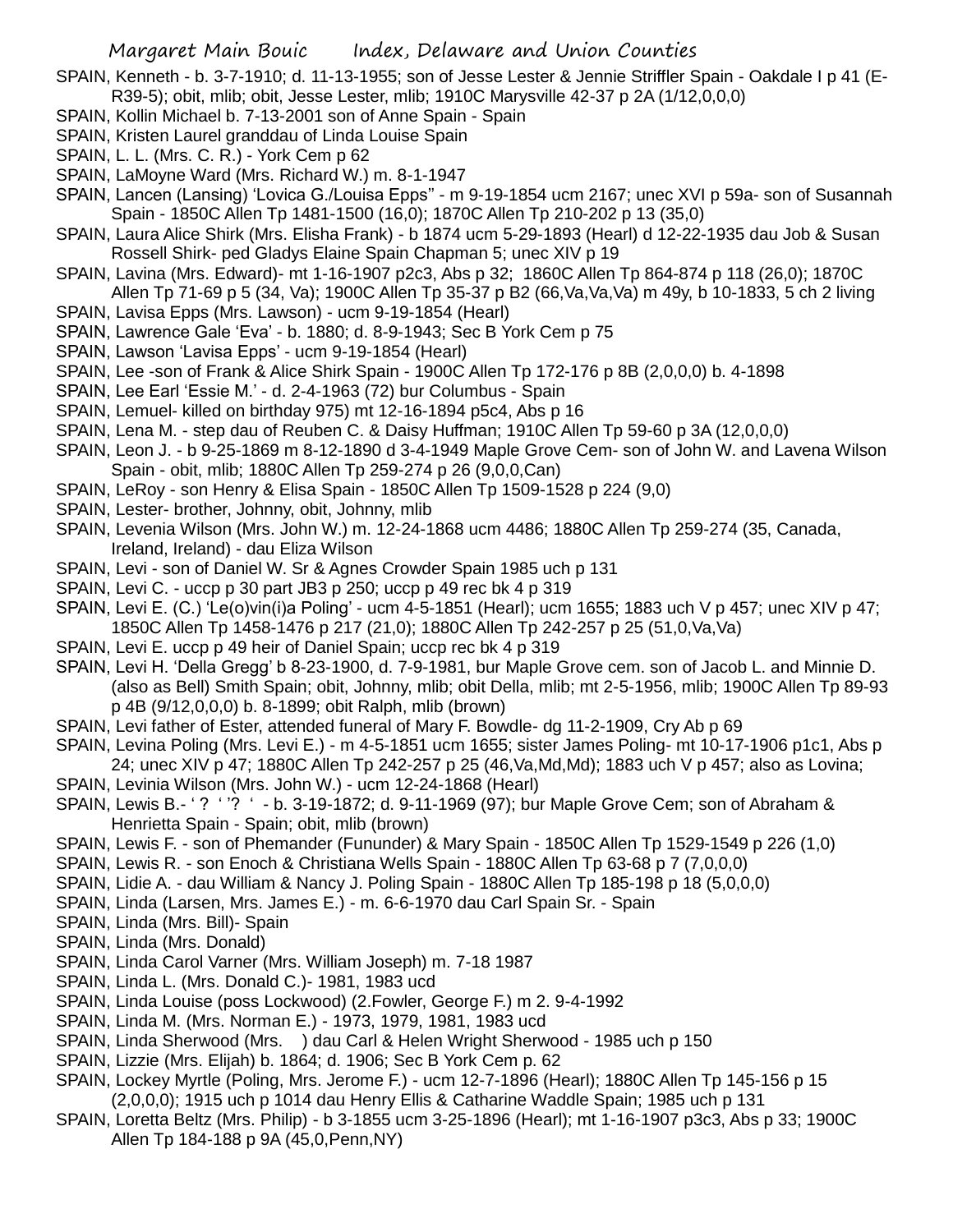- SPAIN, Lottie (Sellers, Mrs. ) dau John & Eliza Beightler Spain; obit, Madison,, mlib; 1880C Allen Tp 70-78 p 8 (6,0,0,0)
- SPAIN, Lottie D. (Bowersmith, Mrs. Lewis) ucm 7-26-1893 (Hearl) (Sellers, Mrs. ) b. 1-21-1874; d 10-9- 1955; Oakdale I p 151 (C-R4-6)- dau John W. & Sarah Beightler Spain; sister Jesse Lester Spain- obit Jesse Lester, mlib; obit Eliza, mlib
- SPAIN, Louella Jaggers (Mrs. Carl)- b. 2-19-1904; d 2-12-1951; Oakdale I p 50 (E-R50-1); obit Carl, mlib (brown)
- SPAIN, Louis- son Elijah R. Spain- obit Elijah R., mlib
- SPAIN, Louisa dau William & Mary Cole Spain 1985 uch p 131
- SPAIN, Louisa C. (Dunlap, Mrs. Robert) b 3-18-1815 ucm 8-8-1840 (Hearl) ucm 650; dau William & Mary Cole Spain - Spain (Irwin letter)' mt 3-11-1891, Abs p 8; unec XIV p 40
- SPAIN, Louisa Epps (Mrs. Lanson)- m 9-19-1854, ucm 2167; unec XVI p 59a
- SPAIN, Louisa Furrow (Mrs. Ralph) b. 7-31-1907 m. 1928; d. 10-7-1988 bur Maple Grove Cem, dau of Daniel and Mae Wilmeth Furrow - Spain; obit Ralph, mlib (brown)
- SPAIN, Louisa Victoria niece of Michael & Alouisa Sophira Myers 1880C Dover Village 15-19 p 38 (4,Oh)
- SPAIN, Lovenia (Wintrode, Mrs. Jacob J.) ucm 6-21-1896 (Hearl)
- SPAIN, Lovica G. (Mrs. Lancen) 1870C Allen Tp 210-202 p 13 (34,0)
- SPAIN, Lovina Poling (Mrs. Levi E.) See Levina
- SPAIN, L. R.'Emmmaline'- both d 1-30-1931, obit, mlib
- SPAIN, Luceta "Lusetta, Lousetta, Lucretia" (Smith, Mrs. Jeremiah) ucm 9-13-1863 ; ucm 3467; unec XXI p 8; 1850C Union Tp 1351-1369 p 202 (9,0); 1860C Union Tp 637-643 p 89 (19,0); dumch p 451; dau Edward & Mary Reed Gabriel Spain;
- SPAIN, Lucinda (Milice, Mrs. Samuel) uccp p 51 rec bk 5 p 259
- SPAIN, Lucinda Rogers (Foster, Mrs. George)(Wirick, Mrs. John B.)(Mrs. Albert)- d 5-30-1905 (75) mt 6-7-1905 p7c2. Abs p 15
- SPAIN, Lucy Darby Rd 1949 ucd
- SPAIN, Lucy Blue (Mrs. John Q.) b 5-20-1862 ucm 11-23-1882 (Hearl); d 11-17-1951, Oakdale II p 74 (H-R8-10) - dau Josiah & Susanne Blue; obit, Dorcas, mlib; obit, John Q., mlib; obit, mlib; 1900C Allen Tp 77-80 p 4A (38,0,0,0) m 17 y 1 ch 1 living; 1910C Allen Tp 75-77 p 3B (47,0,0,0) m 26 y 1 ch; 1920C Allen Tp 97 (57,O,O,O)
- SPAIN, Lucy Jane (Willet, Mrs. Isaac) b. 9-12-1845; m 1-22-1862 d 1-16-1907, mt 1-30-1907 p3, Abs p 34-; dau Thomas & Elizabeth A. Spain; 1883 uch V p 483
- SPAIN, Lucy J. (Mrs. Hesekia) 1850C Allen Tp 1528-1548 p 226 (21,0)
- SPAIN, Lucy Reed (Mrs. Maurice D.) Spain; obit Maurice, mlib (brown)
- SPAIN, Lulu Curl (Mrs. Obie)
- SPAIN, Lulu L. (Mrs. Chester) d. 11-26-1972 (83) bur Raymond Spain; b. 1889 lptw p 42;
- SPAIN, Lulu Mae.(Caryl, Mr. William Henry) b. 11-1883 dau John Q. & Lucy Blue Spain; obit, mlib; obit John Q, mlib; 1900C Allen Tp 77-80 p 4A (16,0,0,0)
- SPAIN, Lutitia dau Henry & Elisa Spain; 1850C Allen Tp 1509-1528 p 224 (10,0)
- SPAIN, Lutrelle d 5-1961 bur Toledo- son Madison & Eva Josephine Thomas Spain; obit Clyde, mlib; Spain
- SPAIN, Lydia (Huffman, Mrs. Wesley) ucm 9-22-1892 (Hearl)
- SPAIN, Lydia A. 1850 C Union tp 1351-1369 p 202 (7,0); dau Edward & Mary Reed Gabriel Spain
- SPAIN, Lyndsay also Lyndsey Marie b. 3-19-1983 dau of Randy M. and Elizabeth Pozenel Spain- Spain; 1983 ucd
- SPAIN, Mabel? b. 7-1885 dau of William & Nancy Poling Spain; 1900C Allen Tp 75-78 p 4A (14,0,0,0)
- SPAIN, Mabel Cleo (1. Spain, Mrs. Thodore)(2. Eaton, Mrs.Mack McKinley Hobart) b. 10-20-1898 (also as 10-1897) m.1.1912 m.2 ? d 9-26-1982, dau of Jacob L. and Minnie D. (also as Bell) Smith Spain; obit, Jacob L., obit, John, mlib; obit Ralph, mlib (brown); 1900C Allen Tp p 89-93; p 4B (2,0,0,0)
- SPAIN, Mabel M. (Bates, Mrs. Loring)- b. 7-1889; dau Delmer Wheeler & Dorcas W. Spain; obit Delmar, mlib; obit Dorcas, mlib; 1900C Allen Tp 36-38 p 2B (10,0,0,0); 1910C Allen Tp 154-156 (20,0,0,0)
- SPAIN, Mackwell b. 1899 son of Madison & Eva Josephine Thomas Spain obit Madison, mlib; obit, Eva Josephine, mlib; 1900C Allen Tp 95-99 p 5A (10/12,0,0,0)
- SPAIN(E), Madison 'Josie (Josephine) Thomas''Sirelda Haines' b 4-7-1866 ucm 2-5-1887 (Hearl) d 4-10- 1936 Union Cem, Cols. ; son of John W. & Eliza Beightler Spain - obit, Eliza, mlib; obit Max, mlib (brown) mt 2-8-1905 p2c1 Abs p 31870C Paris Tp 2223 p 3 (4,0)-1880C Allen Tp 70-78 p 8 (14,0,0,0); SPAIN, Mae Farrington (Mrs. Preston) - Spain ; obit Olen P. mlib (brown)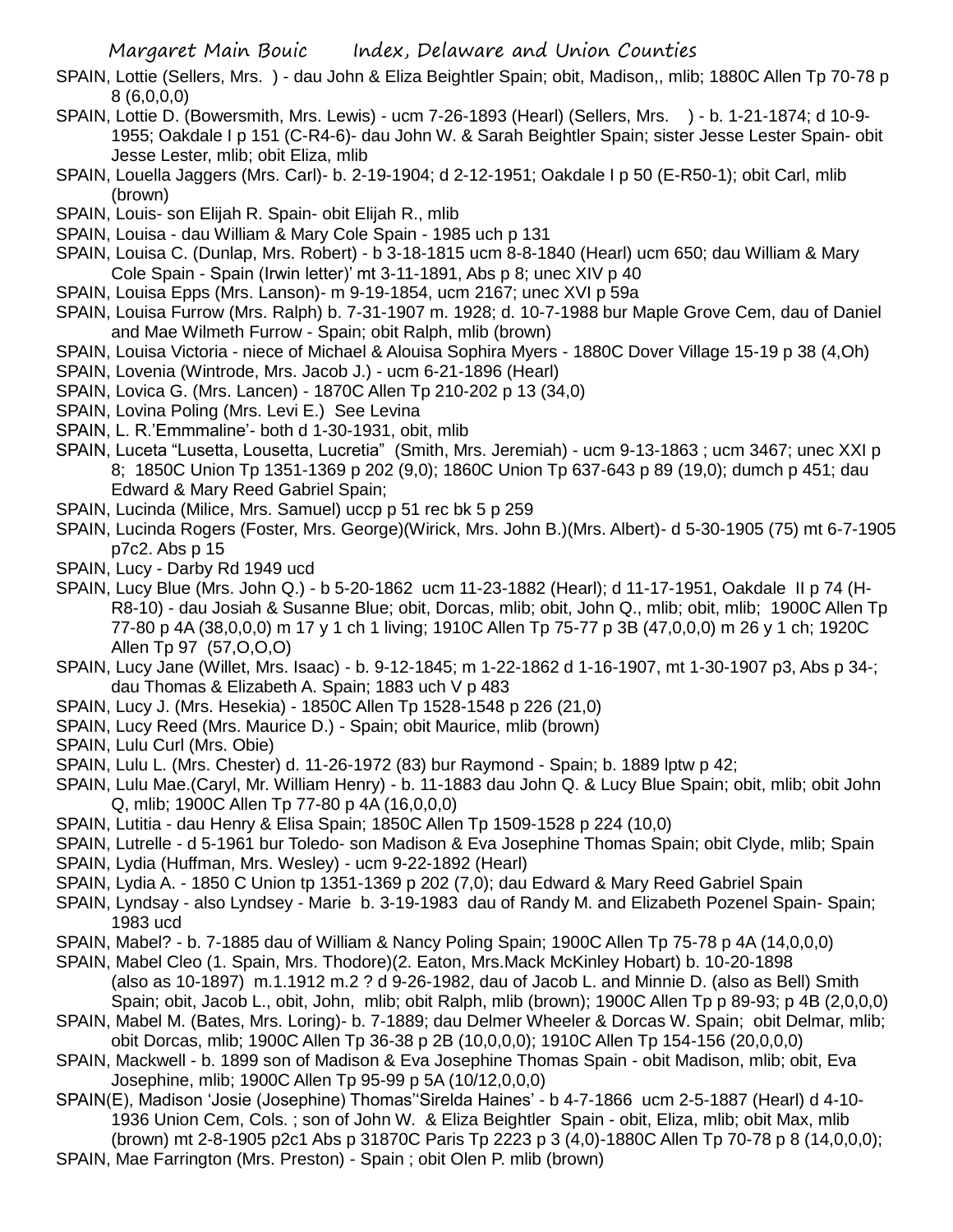- SPAIN, Malcolm D. son of Robert J. and Myrtle R. (S)Pease Spain
- SPAIN, Manda E. see Amanda E.
- SPAIN, Marcia Willet (Mrs. Leon J.)- b 9-24-1871 d 2-14-1950 Maple Grove Cem- dau Isaac & Lucius Willetobit Leon, mlib; obit, mlin
- SPAIN, Marcia Willet (Mrs. William J. G.) ucm 8-12-1890 (Hearl)
- SPAIN, Marie G. (Mrs. Robert L.) 1959, 1962, 1967, 1971, 1973, 1975, 1977, 1979, 1981, 1983 ucd
- SPAIN, Margaret dau Daniel Washington & Sarah Shennaman Spain 1850C Allen Tp 1455-1473 p 207 (2,0); 1860C Allen Tp 861-871 p 118 (12,0)
- SPAIN, Margaret (Weaver, Mrs. John Bernard) b. 12-29-1919; d 7-27-1957; dau of Perry Samuel and Florence A. Epps Spain - 1985 uch p 131; obit Perry S., mlib; obit, Florence, mlib; 1920C Allen Tp 84 p 4B (- ,O,O,O)
- SPAIN, Margaret A. (Inskeep, Mrs. Hiram) ucm 3-26-1876 (Hearl); 1870C Allen Tp 142-135 p 9 (22,0); uch V p 476; dumch p 477; mt 3 p 23,24; mt 4-5 1876
- SPAIN, Margaret "Magie" Ann Johns(t)on (Mrs. James Christopher) b. 8-18-1869 or 8-11-1868; m 4-9-1907; d. 10-25-1947 N. Lewisburg Cem, dau Benjamin & Eliza Wilson Johnston- ; 1985 uch p 131; obit James, mlib; unec XIV p 40; 1920C Allen Tp 161 p 7B (49, O, Irel, Irel)
- SPAIN, Marie G. DeGood (Mrs. Robert L.) m. 10-28-1942
- SPAIN, Marietta dau Edward & Mary Reed Gabriel Spain 1850C Union Tp 1351-1369 p 2020 (10,0);
- SPAIN, Marietta (Lawson, Mrs. Joseph) uccp p 51 rec bk 5 p 259
- SPAIN, Marilyn (Miller, Mrs. Paul E.) dau Howard Francis Sr. & Wilma McAdams Spain Spain
- SPAIN, Maritta dau Edward & Mary Reed Gabriel Spain 1840C Union Tp 552 (-,5); 1850C Union Tp 1351- 1369 p 2020 (10,0); 1860C Union Tp 637-643 p 89 (21,0)
- SPAIN, Marion- d (53) mt 9-6-1905 p5c4, Abs p 220 son Enoch Spain
- SPAIN, Marion Gale (also Marian) son of Olen Parker and Ruth Venrick Spain
- SPAIN, Marion 'Alice Paugh' ucm 12-18-1873 (Hearl); ucm 5405; 1880C Allen Tp 253-268 p 26 (27,0,0,0); 1900C Allen Tp 103-107 p 5A (47,0,0,0) b. Nov 1852;
- SPAIN, Marion 'Elmira Paugh' ucm 3-16-1896 (Hearl)
- SPAIN, Marjorie J. (Babbs, Mrs. Pearl) b. 12-18-1923, d 4-2-1982 bur Unionville Ctr cem, dau of Max and Elizabeth Mellen Spain - Spain, Babbs
- SPAIN, Marjorie Kent (Mrs. D. Carl) m 6-10-1936, d. 11-5-1995 bur Oakdale Cem dau of Harold and Lena Pricer Kent; 177, 1981 ucd; b. 1915 Oakdale I p 64 (O-R6-5); 1967, 1971, 1973, 1975, 1979 ucd
- SPAIN, Marlena Sue b. 3-30-1982 dau of Carl Spain Jr
- SPAIN, Marshal son of Phemander & Mary Spain 1850C Allen Tp 1529-1549 p 226 (4,0); 1860C Dover Tp 319 (14,0)
- SPAIN, Marshall 'Matilda' 1870C Leesburg Tp 150-156 p 18 (28,0); 1880C Dover Tp 116-123 p 31 (35,0,0,0)
- SPAIN, Marshall 'Milly' son of Jacob L. and Minnie D. (also as Bell) Smith Spain; 1883 uch IV p 456, 494;
- obit, John, mlib; obit Ralph, mlib (brown) 1850C Allen Tp 1505; 1524 (37,0)
- SPAIN, Marshall 'Sarah M. Hutchison' ucm 11-8-1882 (Hearl)
- SPAIN, Martha dau Stephen Albert & Frances Moore Spain 1850C Allen Tp 1511-1530 p 224, (5,0); 1860C Allen Tp 839-849 p 115 (15,0); b 6-1-1845 - Spain (Irwin letter)
- SPAIN, Martha uccp p 51 part rec bk 5 p 259
- SPAIN, Martha (Anders, Mrs. )- partition 1-17-1848, Record Book 5 p 259 uccp p 51
- SPAIN, Martha (Taylor, Mrs. Benjamin) ucm 1-21-1864 3523; unec XXI p 29
- SPAIN, Martha (Mrs. Richard)
- SPAIN, Martha A. dau Marshall & Milley Spain 1850C Allen Tp 1505-1524 p 223 (4,0);
- SPAIN, Martha E. (Mrs. John F.) b. Dec 1844; 1880C Allen Tp 129-139 (36,0,0,00 1900C Allen Tp 186-189 p 9A (55,0,0,0) m 35 y 2 ch; 1910C Allen Tp 194-196 p 8A (65,0,0,0) m 45 y 2 ch; 1920C Allen Tp 55 (74,O,O,O)
- SPAIN, Martha E. Bowen (Mrs. Christopher) ucm 6-13-1867 (Hearl); ucm 4199
- SPAIN, Matilda Wallace (Mrs. Sanford)- mt 11-4-1896 p 4 c4, Abs p 12
- SPAIN, Maurice D. 'Lucy Reed' d. 9-1-1979 son of James and Margaret Johnson Spain; obit, mlib (brown); brother Wilson Spain
- SPAIN, Mary A. (Mrs. Isaiah) 1850C Allen Tp 1512-1531 p 224 (34,0)
- SPAIN, Mary Ann Wilson (Mrs. Aaron)- m 1-1-1859 ucm 2820, unec XIX p 7
- SPAIN, Mary Cole (Mrs. William); b. 8-29-1793 Va; m. 9-13-1810; d. 2-27-1876 Allen Tp Spain (Irwin letter); Broderick Cem; 1985 uch p 131; mt 3-11-1891, Abs p 8; ped Gladys Elaine Spain Chapman, 17; unec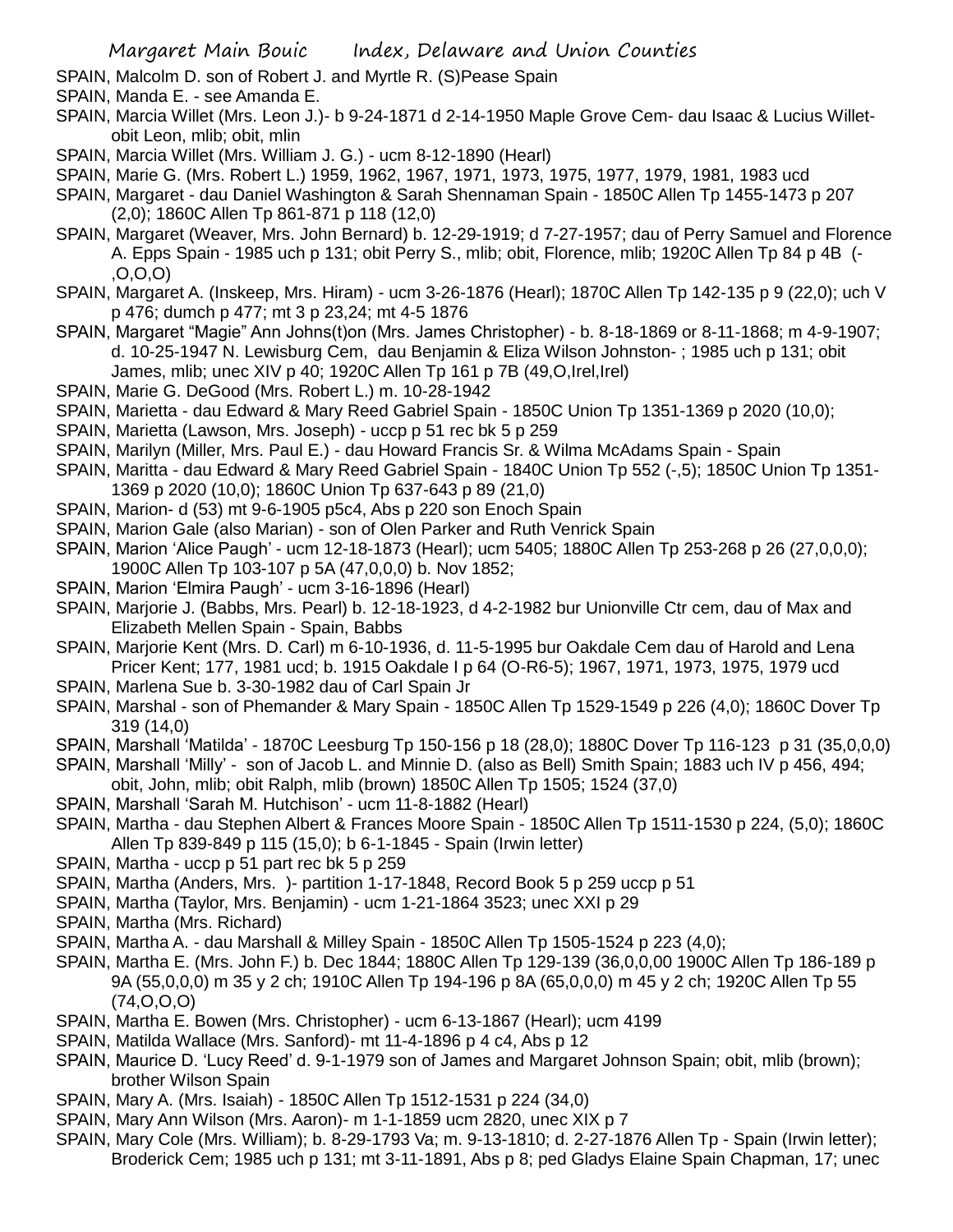XIII p 28 query by Charlene M. Berryhill; XIV p 19, 40; 1850C Allen Tp 1535-1555 (56,Va); 1860C Allen Tp 793-802 p 109 (67,Va); 1870C Allen Tp 46-45 (77,Va);

- SPAIN, Mary b. 9-24-1847 dau Stephen Albert & Frances Moore Spain Spain (Irwin letter)
- SPAIN, Mary dau of Robert & Cynthia Reed Spain 1850C Allen Tp 1531-1553 p 227 (7,0)
- SPAIN, Mary (Cline, Mrs.) dau Lawrence Gale and Eva Spain
- SPAIN, Mary Reed Gabriel (Mrs. Edward) ucm 10-24-1833 ucm 314; 1840C Union Tp 502 (20-30); 1850C Union Tp 1351-1369 p 202 (36,0); 1860C Union Tp 637-643 p 89 (44,0); 1870C Union Tp 109-108 p 15
	- (54,0); 1880C Milford Center 12 p 30 (65,0,Md,Pa); dumch p 451; Spain (Irwin letter) ; unec III p 7
- SPAIN, Mary Haines (Mrs. Theodorick) ucm 12-4-1843 (Hearl); m 4-17-1843 ucm 925; unec VI p 4
- SPAIN, Mary E. dau James & Mary Spain 1850C Allen Tp 1513-1532 p 224 (6,0)
- SPAIN, Mary E. dau Isaiah & Mary A. Spain 1850C Allen Tp 1512-1531 p 224 (6,0)
- SPAIN, Mary E. (A.) dau Henry & Elisa Spain 1850C Allen Tp 1509-1528 p 224 (5 ?8?,0)
- SPAIN(E), Mary E. dau John & Eloiza Spaine 1870C Paris Tp 2223 p 3 (6,0); dau John & Eliza Spain 1880C Allen Tp 70-78 p 8 (17,0,0,0)
- SPAIN, Mary E. (Norviel, Mrs. Robert) ucm 1-21-1877 (Hearl); ucm 6017
- SPAIN, Mary E. (Safford, Mrs. William A.) -ucm 3-3-1870 (Hearl); ucm 4695
- SPAIN, Mary Eliza dau Joseph & Sarah Spain uccp p 52 record bk 5 p 600; unec VI p 26
- SPAIN, Mary Elizabeth dau Edward & Mary Reed Gabriel Spain -dumch p 451
- SPAIN, Mary Elizabeth (Burnside, Mrs. Henry)- Spain
- SPAIN, Mary Emma- b 10-30-1863 d 9-13-1892 (28-11-13) mt 9-21-1892, Abs p 29
- SPAIN, Mary Kneel (Mrs. James) ucm 567 m. 8-7/8-1839; unec III p 38; 1850C Allen Tp 1513-1532 p 113 (34,0)
- SPAIN, Mary Jane Tobey (Mrs. Clemmins or Clemmons or Clement) ucm 11-25-1852; ucm 1881; (Hearl)(also as 1-25-1852); 1850C XV p 30; 1860C Allen Tp 863-873 p 118 (27,NY);1870C Allen Tp 70-86 (36,NY); 1880C Allen Tp 152-163 (47,NY,NY,NY); 1900C Allen Tp 131-133 p 6B (67,NY,NY,NY); uch V p 457
- SPAIN, Mary D. VanGordon (Mrs.Philander or Fununder or Phemander) m 10-5-1843 ucm 911- dau Henry & Catharine Carter Vangorden- 1883 uch V p 452; unec VI p 4, VIII p 42; 1850C Allen Tp 1529-1549 p 226 (26,0); 1860C Dover Tp 319 (35,0)
- SPAIN, Mary Ann Wilson (Mrs. Aaron) ucm 1-1-1859 (Hearl); ucm 2820
- SPAIN, Mary R.- at Katy Snodgrass party- unec VI p 66
- SPAIN, Mary (Mrs. William)- query- unec XVIII p 62
- SPAIN, Mathew son of William & Mary Cole Spain b. 12-3-1825 Spain (Irwin letter); 1850C Allen Tp 1535- 1555 p 227 (24,0); 1985 uch p 131
- SPAIN, Matilda (Mrs. Marshal) 1870C Leesburg Tp 150-156 p 18 (26,0)
- SPAIN, Matilda Cowgill (Mrs. Joshua) m 11-30-1865 ucm 3851; unec XXII p 21
- SPAIN, Matilda Wallace (Mrs. Sanford W.) 1850C Allen Tp 1456-1474 p 217 (25,0); 1860C Allen Tp 862-872 p 118 (35,0); 1883 uch V p 457
- SPAIN, Matthew brother of William Spain 1985 uch p 131; unec XIV p 40
- SPAIN, Matthew- son John C. Spain- obit John C., mlib
- SPAIN, Matthew- son William & Mary Cole Spain- unec XIV p 40
- SPAIN, Mattie (Richardson, Mrs. )- dau Elijah R. Spain- obit Elijah R., mlib
- SPAIN, Maude (McMahan or McMahon, Mrs. Clifford L.) dau Elijah R. & Elizabeth Strong Spain Spain; obit, Elijah R.
- SPAIN, Maurice D. 'Lucille Reed' b. 5-13-1909; m 4-9-1936; d. 9-1-1979 (70); son of James Christopher & Margaret Ann Johnston Spain - 1985 uch p 132; brother of Wilson Spain - Spain; obit, mlib (brown);
- obit, James, mlib; obit Margaret, mlib; (Morris); unec XIV p 40, 41; 1920C Allen Tp 161 p 7B (10,O,O,O)
- SPAIN, Max 'Elizabeth Mellen' b. 7-9-1899; m 1-1-1921; d. 10-11-1970; son Madison & Josephine Thomas Spain - Spain; Unionville Cem D J p4@ 48,49 interment 10-13-1970; obit, mlib (brown)
- SPAIN, (Babbs, Mrs. Pearl)- dau Max & Elizabeth Mellen Spain- obit Max, mlib (brown)
- SPAIN, (Smart, Mrs. Ashton)- dau Max & Elizabeth Mellen Spain- obit Max, mlib (brown)
- SPAIN, —(Jones, Mrs. Jack)- dau Max & Elizabeth Mellen spain- obit Max, mlib (brown)
- SPAIN, Melvin 'Myrtle Mary' b. 9-16-1904; d 1-17-1977 (72) Oakdale ; 1910C Marysville 42-37 p 2A (5,0,0,0); son of Jesse Lester and Jennie Stiffler Spain; bur Oakdale Cem II p 121 (K-R6-4); obit, mlib (brown); obit Jesse Lester, mlib; obit, Kenneth, mlib; obit Jennie, mlib (brown); 1949, 1959, 1962, 1967, 1971 ucd
- SPAIN, Michael 'Bev' son of Richard W. and LaMoyne Ward Spain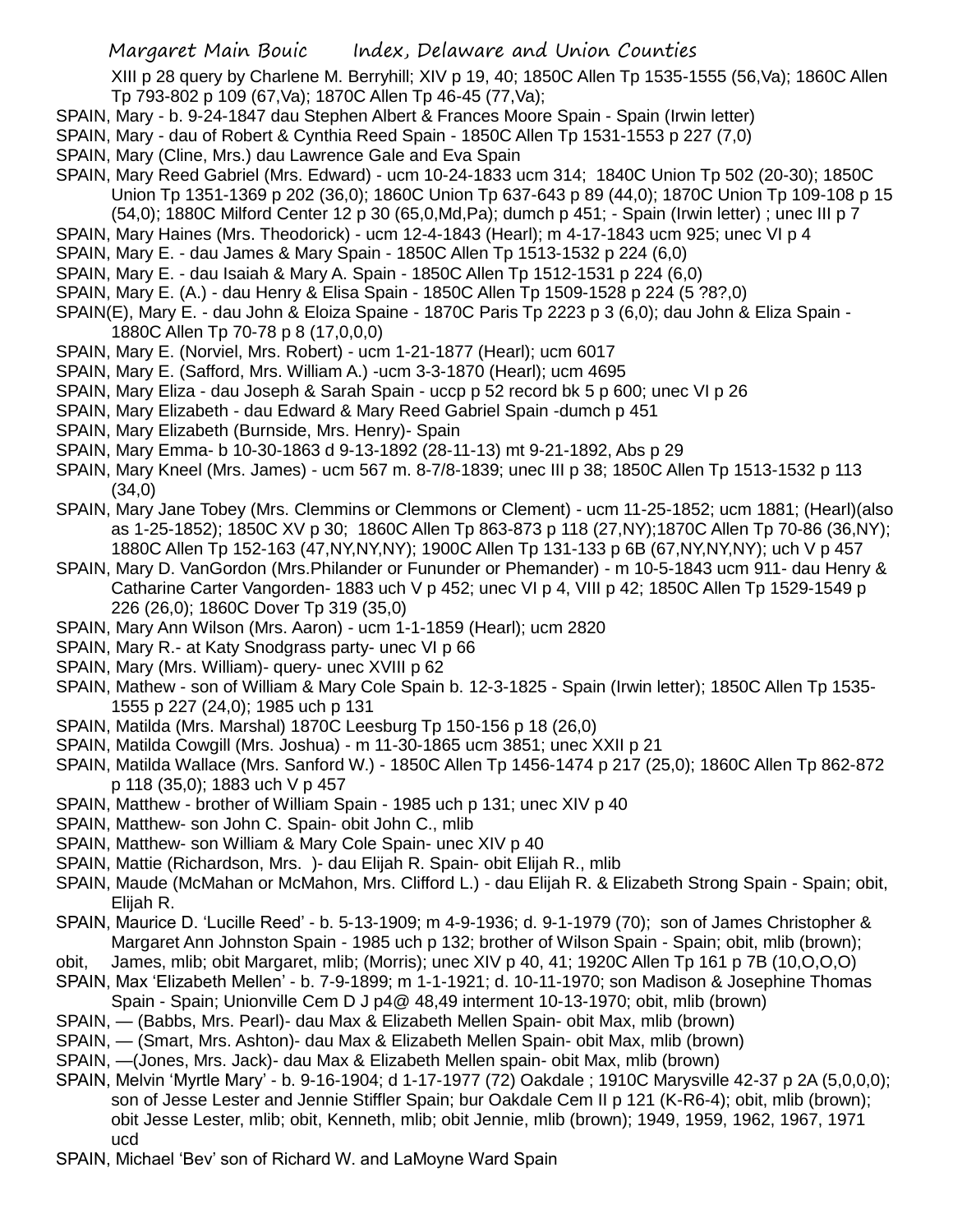- SPAIN, Mildred d. 11-30-1902 (3 m?) Oakdale Cem 1586 (244E) I p 41 (E-R39-5); dau Jesse Spain, mt 12-3- 1902 p5c2 Abs p 22
- SPAIN, Mildred (Baker, Mrs.) dau of Jess(i)e L. and Jennie St(r)iffler Spain 1910C Marysville 42-37 p 2A  $(3,0,0,0)$
- SPAIN, Mildred (Opphile, Mrs. ) dau Jesse Lester & Jennie L. Stiffler Spain; obit Jesse Lester, mlib; obit, Kenneth, mlib; obit Jennie,, obit Melvin, mlib (brown)
- SPAIN, Milla (Millie C. also as Minta) 1860C Allen Tp 862-872 p 118 (6,0); 1870C Allen Tp 146-139 p 10 (16); niece of Sanford Spain; 1880C Allen Tp 239-253 p 24 (25,0,0,0)
- SPAIN, Milley (Mrs. Marshall) 1850C Allen Tp 1505-1524 p 223 (35,0)
- SPAIN, Milly Spain (Mrs. Paschal) m 12-30-1835 ucm 356; dau Daniel & Agnes Crowder Spain -m 2-26-1836 1883 uch V p 457; unec III p 8; uccp R 49 rec b 4 p 319; 1985 uch p 131
- SPAIN, Milton son of Edwin & Elisabeth Spain; 1850C Allen Tp 1510-1529 p 224 (22,0)
- SPAIN, Minnie dau Clement & Mary Jane Tobey Spain 1880C Allen Tp 152-163 (5,0,0,NY)
- SPAIN, Minnie Bell Smith (Mrs. Jacob L.) see also Minnie D. Smith Spain
- SPAIN, Minnie D. Smith (Mrs. Jacob L.) ucm 9-11-1886 (Hearl); 1900C Allen Tp 89-93 p 4B (26,0,0,0); b. Oct 1873; ; obit Ralph, mlib (brown)
- SPAIN, Minnie E. (Henry, Mrs. Paul) b 2-19-1907, d. 5-8-1980, bur Maple Grove Cem, dau of Minnie D. (also Bell) Smith and Jacob L. Spain -Spain; obit John, mlib; obit Ralph, mlib (brown)
- SPAIN, Minnie M. (Jackson, Mrs. Edwin C.) ucm 11-13-1895 (Hearl);
- SPAIN, Mirah- 1840C Marlborough Tp p 254 (40-50)
- SPAIN, Moses 'Elizabeth Ann Wyant' n 12-7-1836 ucm 9-29-1859 ucm 2391; d. 3-7-1865 Tennessee; obit John, mlib; mt 10-2-1859; Ab p 36; 1850C Allen Tp 1535-1555 p 227 (13,0); mt 1022-1859 son of William & Mary Cole Spain; 1985 uch p 131; unec XIV, p 40, XIX p 34 ; Civil war
- SPAIN, Moxcilliary son of Phemander & Mary Spain 1860C Dover Tp 338-319 (5/12,0)
- SPAIN, Myrtle (Isaacs, Mrs.) dau of Levi H. and Della Gregg Spain- Spain; obit Della, mlib
- SPAIN, Myrtle Mary (Merriman, Mrs. )(Mrs. Melvin)- b 7-29-1906 m 1942 d 7-22-1971 (64) Oakdale p 121 (K-R6-41); Spain; obit, Melvin, obit, mlib (brown);1949, 1959, 1962, 1967, 1971 ucd
- SPAIN, Myrtle R. (S)Pease (Mrs. Robert J.) b 1-16-1905 bur Maple Grove Cem dau of William and Myrtle (S)Pease
- SPAIN, Nancy Baldwin (Mrs. John H.)- m 8-9-1826 Madison Co, unec V p 27
- SPAIN, Nancy dau of Carl Spain Jr.
- SPAIN, Nancy (Mrs. David)
- SPAIN, Nancy- dau Enoch & Christiana Wells Spain- 1870C Allen Tp 207-199 p 13 (14,O); 1880C Allen Tp 63- 68 p 7 (17,O,O,O)
- SPAIN, Nancy (Jones, Mrs. Jack) dau of Max and Elizabeth Mellen Spain- Spain
- SPAIN, Nancy (Kirtley, Mrs. William) dau of Norman E. Spain, Sr.
- SPAIN, Nancy Jane Poling (Mrs. William Enoch) b 1856 ucm 12-18-1873 5404 d 1920- ped Jason Kyle Huffman #294 23; unec XI p 31; 1880C Allen Tp 185-198 p 18 (22,O.O,O); 1900C Allen Tp 75-78 p 4A (42.O.Va,O) m 26y, 6 ch, 5 living; 1920C Allen Tp 58 (64, O,O,O) wid; mother-in law of Asa & Dessie Hoffman
- SPAIN, Nannie E. (Foreman, Mrs. William B.) ucm 12-13-1884 (Hearl)
- SPAIN, Nellie Catherine (Reams, Mrs.) dau of Thomas Theodore and Mabel Cleo Spain
- SPAIN, Nellie Esther (Corbet, Mrs. Wilson W.) b 11-1-1897, d. 4-11-1982, bur Maple Grove Cem dau of Obie and Lulu Curl Spain
- SPAIN, Nellie L. b 5-9-1891 dau Joseph Alonzo & Annis Inskeep Spain Spain (Irwin letter); 1900C Allen Tp 167-171 p8A (9,0,0,0); 1910C Allen Tp 132-134 p 5B (18,0,0,0)
- SPAIN, Nelson- son Fritz & Rosetta Seamans Spain- Weiser p 79
- SPAIN, Nettie (Ebert, Mrs. Henry) ucm 2-2-1895 (Hearl)
- SPAIN, Nettie dau Marshal & Matilda Spain 1870C Leesburg Tp 150-156 p 18 (2,0); 1880C Dover Tp 116- 123 p 31 (12,0,0,0)
- SPAIN, Nettie- dau William & Nancy J. Poling Spain- 1850C Allen Tp 1513-1532 p 224 (1,O,O,O)
- SPAIN, Nicki dau of Carl Spain Jr.
- SPAIN, Nicole Elizabeth b 5-1-1985 dau of Randy M. and Elizabeth Pozenel Spain
- SPAIN, Nita (Sargent, Mrs. Robert) dau of Eli B. and Inez M. Outland Spain
- SPAIN, Norman grandson of Roy & Ella Hicks 1962 ucd (9)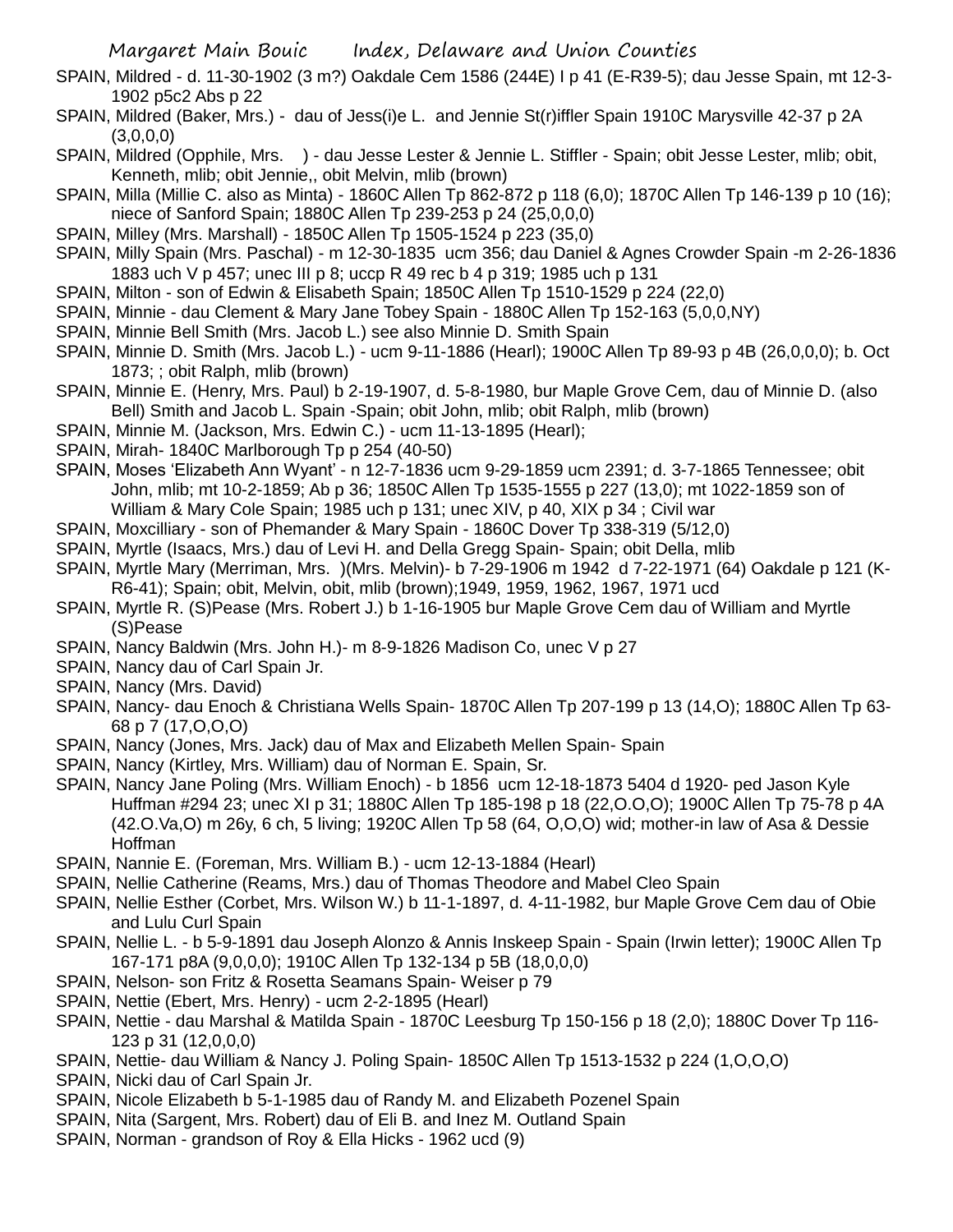- SPAIN, Norman E. Sr. 'Delores' '2 Linda Rees' b. 5-17-1926 m1 ? m2 6-25-1977 d. 11-24-1990 son of Max and Elizabeth Mellen Spain, bur Unionville Ctr cem, Korean War vet; 1967, 1971, 1973, 1975, 1977 ucd; obit Max, mlib (brown)
- SPAIN, Norman E. 'Peggy'- 1977, 1979 ucd
- SPAIN, Norman E. Jr.'Linda' son of Norman E. & Delores Spain, Sr. -1967, 1971, 1973, 1979, 1981, 1983 ucd
- SPAIN, -(Mrs. Norman)- 1975 ucd
- SPAIN, Obie 'Lulu Curl'- Spain
- SPAIN, O. E.- Women's Temperance League- unec III p 58
- SPAIN, Olen Eugene- son of Olen Parker and Ruth Venrick Spain
- SPAIN, Olen Parker 'Ruth Venrick' b 7-7-1903 d 1-8-1976 (72)bur Champaign Co- son Preston & Mae Farrington Spain- Spain; obit, mlib (brown)
- SPAIN, Olive (Mrs. )- mt 2-2-1898 p 6. Abs p 32; unec XX p 16
- SPAIN, Olive cousin of A. A. Hill 1880
- SPAIN, Olive M. Shirk (Mrs. John)- b 7-15-1919 d 10-1-1962 Oakdale II p 149 (M-R16-5) dau Winfield & Edna Orahood Shirk- Spain
- SPAIN, Onda Mae Holycross (Mrs. Basil A.)- b 11-2-1901 m 1920 d 6-16-1969 (67) bur Maple Grove Cem- dau William K. & Sarah McKinnan Holycross- Spain; obit, mlib (brown)
- SPAIN, Opal Mariane (Smith, Mrs. Lester) dau of Perry Samuel and Florence Adale Epps Spain- obit Perry S., mlib; obit, Florence, mlib; 1985 uch p 131; 1920C Allen Tp 84 p 4B (7,O,O,O)
- SPAIN, Ora Leland 'Roma Dell Euans' b. 8-1-1904, m. 8-1-1924, d 5-11-1995 bur Maple Grove Cem, son of Channcey H. and Zella O. Lane Spain
- SPAIN, Orie E.- dau John F. & Martha Spain- 1880C Allen Tp 129-139 p 14 (14,O,O,O)
- SPAIN, Orvella T. or Orvillo T uccp p 36 part JB4 p 92; uccp p 51 rec bk 5 p 259
- SPAIN, Orvie D. b. 3-17-1882 child of Joseph Alonzo & Annis Inskeep Spain Spain (Irwin letter)
- SPAIN, Oscar (Osias?) Son Phemander & Mary Spain- 1860C Dover Tp 319 (9,O)
- SPAIN, P.- 1883 uch IV p 501
- SPAIN, Pamela (Mrs. Daniel)
- SPAIN, Pascal G. son Susannah Spain; uccp p 30 part JB3 p 250; uccp p 49 rec bk p 319; 1850C Allen Tp 1481-1500 p 220 (20,O)
- SPAIN, Paschal d. 3-4-1904; age 88 in 1902 uninf p 12; mt 4-19-1876 gd of Alonzo
- SPAIN, Paschal 'Milla Spain' b 10-1813 m 12-30-1835 356 ucm 356 d Saturday (90) Brodrick Cem, mt 3-9- 1904 Abs p 7; body to Spain Ceml- mt 3-23-1904 p8c1,Abs p 8; unec III p 8; 1883 uch V p 457, 468; 1860C Allen Tp 842-852 p 115 (47,O); 1880C Allen tp 181-195 p 18 (66,O,Va,Va); 1900C Allen Tp 127- 131 p 6B (86,O,unk,unk)
- SPAIN, Patricia K. (Mrs. James C.)- 1973, 1975, 1977 1979, 1981 ucd
- SPAIN, Paul C. 'Ada Lenore Townsend'- b 9-11-1881 m 7-20-1904 d 3-26-1962 Maple Grove Cem- son of Joseph W. and Flora Clark Spain- Spain
- SPAIN, Paul 'Esther Holycross'- , 1934. obit Esther, mlib (brown)
- SPAIN, Paul son of Levi H. and Della Gregg Spain
- SPAIN, Pearson 'Savina/Sabina Toby' -m 1-26-1854 ucm 2068 son Edwin & Elizabeth Spain- unec XVI p 42; 1850C Allen Tp 1510-1529 p 224 (20,O)
- SPAIN, Peggy (Mrs. Norman E.)- 1977, 1979 ucd
- SPAIN, Perry Samuel 'Florence Adale Epps' b 12-5-1887, m. 12-26(24)-1908, d 12-28-1982, bur North Lewisburg Cem, son of Henry Ellis. and Catherine Waddle Spain; dg 9-16-1936, obit Catherine, mlib; school board, unec XV p 42; 1900C Allen Tp 11-12 p 1 (12,0,0,0); 1985 uch p 134; obit, Henry Ellis, mlib; obit, Mlib; obit, Florence, mlib; 1920C Allen Tp 83 (32,O,O,O) farmer; 1959, 1962, 1967, 1971, 1973, 1977, 1979, 1981 dcd
- SPAIN, Phebe E. (Borroughs, Mrs. Ira)-m 12-12-1878 ucm 6385;1870C Allen Tp 175-168 p 11 (8,O)
- SPAIN, Phebe Jane dau Joseph & Sarah Spain uccp p 52 rec b 5 p 600; unec VI p 26
- SPAIN, Philander (also as Fununder or Phemander)'Mary D. VanGordon' b. 11-9-1821 Champaign Co, Oh; 10-5-1843 ucm 911 ; Spain (Irwin letter); d. 1-13-1910 in Ill.; obit, John, mlib; 1883 uch IV p 486, V p 452; unec VI p 41, VIII p 42, XIV p 34, 40; 1850C Allen Tp 1529-1549 p 226 (29,0); 1860C Dover Tp 319 (38,0); son of William & Mary Cole Spain; 1985 uch p 131; unec p 19, XIV p 40; see also Fununder
- SPAIN, Philip C. 'Beverly A.' d 7-18-1984 son of Paul C. and Lenore Townsend Spain- Spain
- SPAIN, Philip- son Edwaard & Lavina Spain- 1860C Allen Tp 864-874 p 118 (8,O); 1870C Allen Tp 71-69 p 5 (18,O)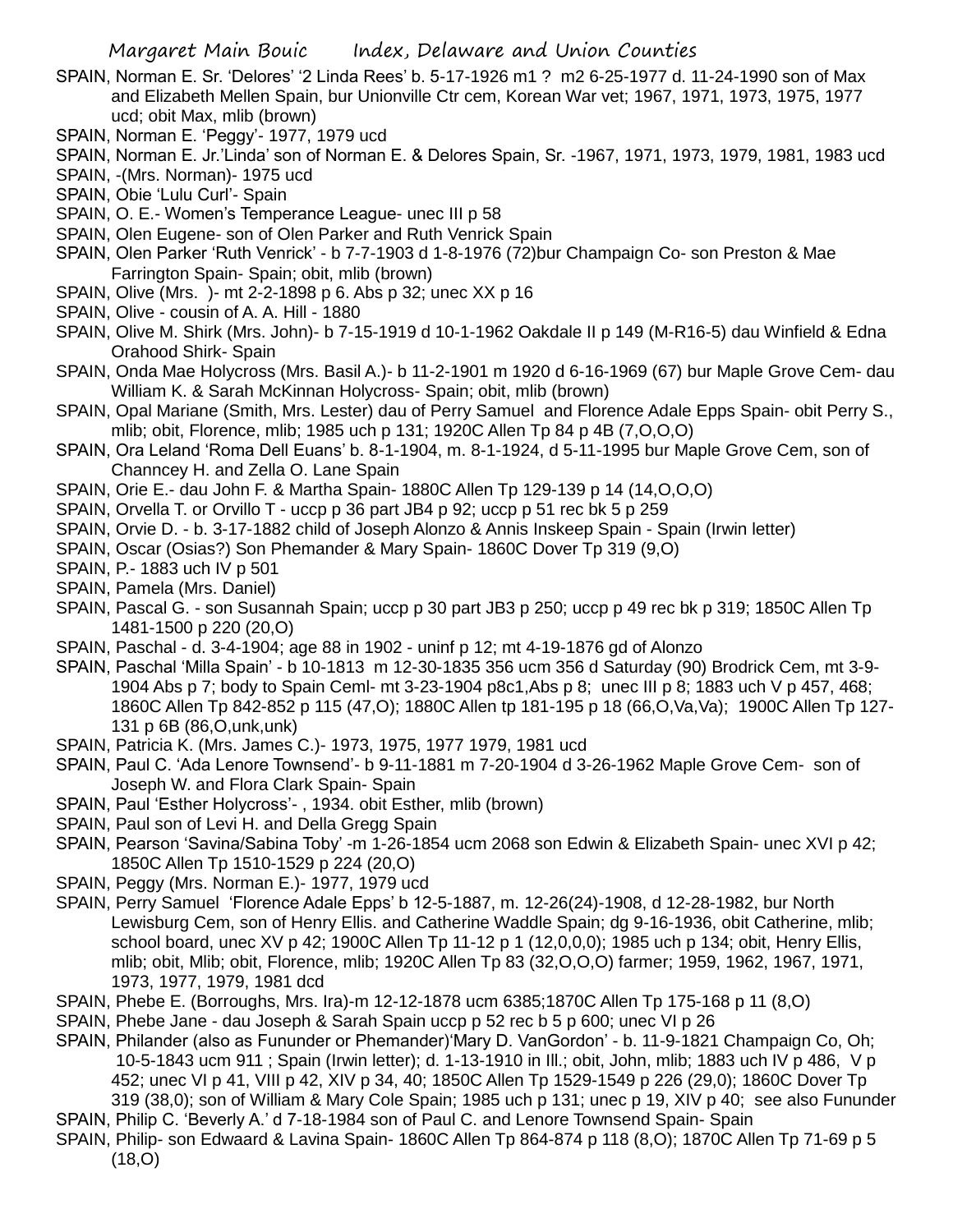- SPAIN, Philip L.- son Paul C. & Ada Lenore Townsend Spain- Spain
- SPAIN, Philip 'Loretta Beltz' b. 4-16-1853/2 m 3-25-1896 d 1-3-1907 (54-8-17) mt 1-16-1907 p3c3, Abs p 32, 33; 1900C Allen Tp 184-188 p 9A (47,0,0,0) ucm 3-25-1896 (Hearl)
- SPAIN, Phoebe Ellen (Burroughs, Mrs. Ira Clement)-b 3-19-1862 d 12-7-1935 ped Victoria L. Caldwell Burns #625 29 unec XVIII p 69
- SPAIN, Phyllis (Oder, Mrs. Charles)- dau Basil A. & Onda Holycross Spain- Spain; obit Onda, mlib (brown)
- SPAIN, —(Poling, Mrs. Jerome)- dau Elias Spain- mt 11-9-1904, Abs p 26
- SPAIN, Press- son Elijah & Elizabeth Strong Spain- Spain
- SPAIN, Preston 'Mae Farrington'- son Elijah R. Spain- Spain; obit Elijah R., mlib; obit Olen P., mlib (brown)
- SPAIN, Rachel- 1870C Allen Tp 175-168 p 11 (56,O)
- SPAIN, Rachel Mitchell (Mrs. William James) m. 1-28-1843 Indiana;
- SPAIN, Rachel Nelsch (Mrs. John)- b 11-14-1880 d 12-19-1965 Maple Grove Cem- dau Henry & Elizabeth Kendal Nelsh- Spain; obit Johnny, mlib
- SPAIN, Ralph 'Louise Furrow' b 2-3-1904 m 1928 d 3-30-1971 (67) Maple Grove Cem son Jacob & Minnie Smith Spain- Spain; mt 2-5-1956, obit Jacob, mlib; obit Johnny, mlib; obit mlib (brown)
- SPAIN, Randi Sue dau of Jacob L. Jake Spain- Spain
- SPAIN, Randy Eugene 'Kayla Lynn Turner'- b. 1964; m 3-4-1984; son of Donald and Linda L. Spain; 1977, 1983 ucd
- SPAIN, Randy M. 'Elizabeth A. Pozenel'- b 1955 m. 6-28-1980- son Robert L. and Marie G. DeGood Spain-Spain; 1959, 1962, 1967, 1971, 1973, 1975, 1977, 1979, 1981, 1983 ucd
- SPAIN, Rebecca Westwood (Mrs. Eli A.)(Frazier, Mrs. Henry)- b 5-10-1832 d 9-4-1916 dau Rev. John & Alice Finely Hestwood- Maugans Anc p 163
- SPAIN, Richard Claibourne Tp 1977 ucd
- SPAIN, Richard 1840C Allen Tp 688 (20-30) 1F (20-30) 1M (5-10)
- SPAIN, Richard son of Olen Parker and Ruth Venrick Spain- Spain' obit Helen Spain Brown, mlib (brown)
- SPAIN, Richard 'Martha' son of Ralph and Louise Furrow Spain; obit Ralph, mlib (brown)
- SPAIN, Richard 'Martha Ingram' m 10-10-1952
- SPAIN, Richard son of Richard Clayton Spain
- SPAIN, Richard Clayton "RC" d. 6-18-1991 Korean War vet
- SPAIN, Richard Douglas 'Amy Jolene Bell' b. 1965; m. 7-1986 son of Donald C. and Linda L. Spain; 1981, 1983 ucd
- SPAIN, Richard T. 'Cheryl W.'- 1977, 1979, 1981, 1983 ucd
- SPAIN, Richard W. 'LaMoyne Ward' son of Ora Leland and Roma Dell Euans Spain- Spain
- SPAIN, Richard W. b. 7-30-1931, d. 11-23-1981 Claibourne Cem p 100- , son of Warnock C. and Ruth C. Williamson Spain; obit, mlib
- SPAIN, Richard "Rick" 'Cathy' son Robert L. and Marie G. DeGood Spain; 1959 (110, 1962, 1971, 1973, 1975, 1979 ucd
- SPAIN, Rita/ Rieta ( Zimmerman, Mrs.) ( Bumgarner, Mrs.Ernest) m.2. 5-25-1957, dau of Carl and L(o)uella Jaggers Spain - obit Francis Spain, mlib; obit Carl, mlib (brown)
- SPAIN, Robert- uccp p 42, security JB 4 p 288
- SPAIN, Robert 'Cynthia Reed' m 12-8-1839 ucm 600, unec V p 23;; 1850C Allen Tp 1531-1551 p 226 (37,O)
- SPAIN, Robert- son Joseph & Flora Clark Spain- Spain
- SPAIN, Robert J.- killed in action WWII, d 6-21-1944, son Mrs. Arthur Miller, obit, mlib
- SPAIN, Robert J. 'Myrtle R. (S)Pease' b. 9-13-1902, d 3-18-1987, bur Maple Grove Cem, son of Joseph W. and Flora Clark Spain
- SPAIN, Robert- son Leon J. & Marcia Spain- obit Leon J, mlib; obit Marcia, mlib
- SPAIN, Robert L. 'Marie G. DeGood'- b. 11-15-1921, m. 10-28-1942 d. 12-4-1994 bur Broadway Cem., son of Max and Elizabeth Mellen Spain, WWII vet- Spain; obit Max, mlib (brown); 1959, 1961, 1967, 1971, 1972, 1974, 1977, 1979, 1981, 1983 ucd
- SPAIN, Robert 'Sarah Epps'- m 1852, unec XXII p 25, query
- SPAIN, Robert S.- son Phemander & Mry Spain- 1850c Allen Tp 1529-1549 p 226 (6,O); 1860C Dover Tp 319  $(15,0)$
- SPAIN, Robert T. 'Selina Wilcox' m 3-21-1865 ucm 3704; unec V p 10, slip, unec XXI p 58
- SPAIN, Rodney K. -son of Dana Carl and Marjorie Kent Spain- 1985 uch p 131; 1967, 1971 ucd
- SPAIN, Roma Dell Euans (Mrs. Ora Leland) b 12-4-1904, m. 8-1-1924, d. 4-14-2000 bur Maple Grove Cem, dau of Jasper and Myrtie Mae Durnell Euans- Spain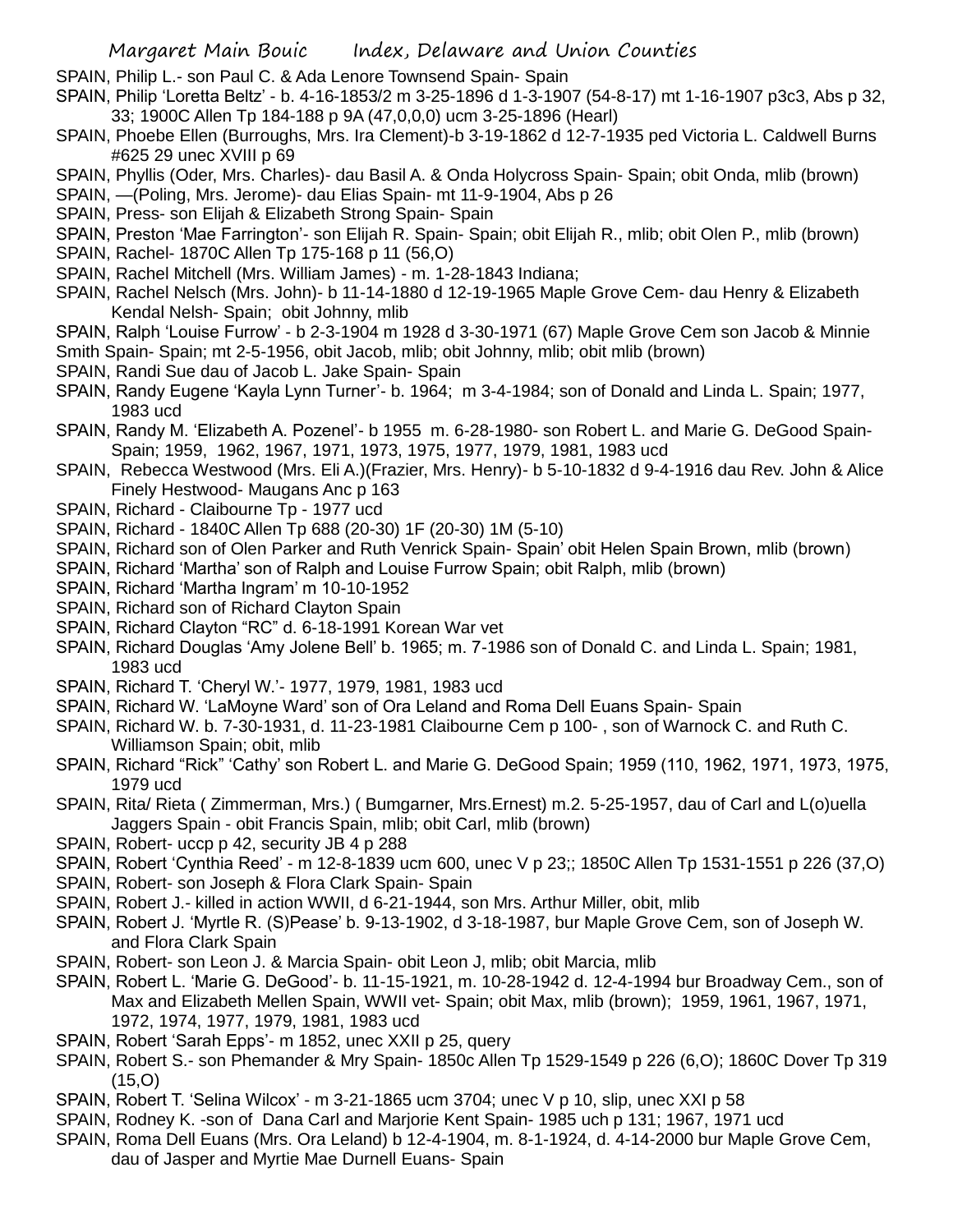SPAIN, Ronald C. son Richard Clayton Spain; dumch p 450

SPAIN, Rosa V.- b 60-1865- dau Sanford & Sarah Ann Shirk Spain-1870C Allen Tp 146-139 (5,O); 1880C Allen Tp 239-253 p 24 (15,O,O,O) 1900C Allen Tp 41-43 p 2B (34,O,O,O); 1910C Allen Tp 153-155 p 6B (44,O,O,O); 1920C Allen Tp 176 p 8A (54,O,O,O)

- SPAIN, Rosetta (Conner, Mrs. Thomas J.) ucm 9-14-1869 ucm 4599- dau Edward & Mary Reed Gabriel Spain- dumch p 451; 1850C Union Tp 13151-1369 p 202 (3,O); 1860C Union Tp 637-648 p 89 (13,O)
- SPAIN, —stepson Reuben C. & Daisy M. Huffman- 1910C Allen Tp 59-60 p 3A (8,O,O,O)
- SPAIN, Rosetta Seamans (Mrs. Fritz)- dau Benjamin & Myrtle Prather Seamans- Weiser p 79
- SPAIN, R. T.- 1883 uch IV p 494
- SPAIN, Russell- b 4-4-1897 d 5-24-1955 son Frank & Alice Spain- obit, Frank, mlib; obit Russell, mlib
- SPAIN, Ruth A.- dau Lawrence Gail & Eva Spain- Sec B. York Cem p 75
- SPAIN, Ruth C. (Mrs. Warnock C.) b 1-28-1903, m. 10-17-1927, d 11-9-1982 bur. Claibourne Cem p 100; 1975, 1977, 1979 ucd
- SPAIN, Ruth E. (Turner, Mrs. Eugene D.)- b 1820 d 1968 Oakdale II p 112 (K-R2-14)- dau Carl & Francis Louella Jaggers Spain- obit Francis, mlib
- SPAIN, Ruth Venrick (Mrs. Olen Parker) b 12-24-1903 m 1-23-1926 , d. 6-10-1988 bur Mt Carmel Cem, dau of Johnson M. and Elizabeth Sutton Venrick; Spain; obit Olen P, mlib (brown)
- SPAIN, Ruth Williamson (Mrs. W. C.)- obit Richard W., mlib
- SPAIN, Samantha- 1915 uch p 1068
- SPAIN, Samantha- dau Clement & Mary Jane Tobery Spain- 1860C Allen Tp 863-873 p 118 (6/12,O); 1870C Allen Tp 70-68 (7,O)
- SPAIN, Samantha E. (Kent, Mrs. George) ucm 7-26-1865 3754- unec XXI p 66- dau Edward & Mary Reed Gabriel Spain- 1850C Union Tp 1351-1369 p 202 (13,O); 1860C Union Tp 687-643 p 89 (20,O)
- SPAIN, Samantha J. (Inskeep, Mr. James)- b 12-1859; 1900C Allen Tp 131-135 p 63 (40,O,O,NY); 1910C Allen Tp 79-81 p 3B (50,O,O,NY) wid, 2 ch
- SPAIN, Samantha Leighann b. 1984 dau of Randy Spain- Spain

SPAIN, Sanford- Spain

- SPAIN, Sanford W.'Matilda Wallace' 'Sarah Ann Sharp/Shirk' ucm 6-5-1862 ucm 3322 -d Monday (77-10-27) mt 11-4-1896 p4c4 Abs p 11 son Daniel & Agnes Crowder Spain- 1883 uch V p 457, 524; 1985 uch p 131; uccp p 49, record Bk 4 p 319; unec XX p 43; 1840C Allen Tp 746 (20-30) 1 f (15-20), 1m (15-20) 2 m (10-15); 1850C Allen Tp 1456-1474 p 217 (31,O); 1860C Allen Tp 863-872 p 118 (41,O); 1870C Allen Tp 146-139 p 10 (50,O): 1880C Allen Tp 239-253 p 24 (61,O,Va,Va); uccp p 30, part JB3 p 250
- SPAIN, Sarah- 1870C Dover Tp 62-63 p 8 (22,O)
- SPAIN, Sarah J. (Barnes, Mrs. Lorenzo D.) ucm 4-24-1880 ucm 6711; 1883 uch V p 78
- SPAIN, Sarah Barker (Mrs. Wesley) ucm 1-12-1860 (Hearl)
- SPAIN, Sarah Agnes (Woods, Mrs. Luther A.) ucm 3-19-1885 (Hearl) d 4-19-1886 dau Daniel Washington & Sarah Ann Shenneman Spain- dumch p 437, 477; 1860C Allen Tp 861-871 p 118 (6,O); 1870C Allen Tp 142-135 p 9 (15,O); 1880C Allen Tp 144-155 p 15 (24,O,O,O)
- SPAIN, Sarah Amanda b. 7-19-1988 dau Linda and Bill Spain- Spain
- SPAIN, Sarah Ann Sheneman (Mrs.Daniel Washington)- m 11-19-1846 ucm 1175, unec VI p 69, XIV p 63, d 2- 1-1894 (65) 1883 uch V p 457, 464; 476; 1915 uch p 226; dumch p 377, 437; obit Delmar, mlib; obit, John Q., mlib; 1850C Allen Tp 1455-1473 p 217 (21,Unk); 1860C Allen Tp 861-871 p 118 (32,O); 1870C Allen Tp 142-135 p 9 (42,O); 1880C Allen Tp 144-155 p 15 (53,O,O,O)
- SPAIN, Sarah Ann Sharp (Mrs. Sanford W.)- m 6-5-1862 ucm 3322 d 1-1-1890 (57-7-6) York Cem p 32 dau Aaron,Jr. & Rosanna Tobey Shirk- 1883 uch V p 457, 524; mt 6-25-1890 p5c5, Abs p 13; mt 11-4-1896 p4c4,. Abs p 12; unec XX p 43; 1870C Allen Tp 146-139 p 10 (36,O); 1880C Allen Tp 239-253 p 24 (46,O,Va,NY)
- SPAIN, Sarah Barker (Mrs. Wesley)- m 1-17-1860 ucm 2974, mt 1-18-1860, Abs p 38; unec X p 4, XIX p 34
- SPAIN, Sarah (Cross, Mrs. )- dau John W. & Elizabeth Beightler Spain- Spain; 1870C Paris Tp 2223 p 3 (8,O)
- SPAIN, Sarah E- dau Edward & Mary Reed Gabriel Spain- 1860C Union Tp 637-643 p 89 (15,O)
- SPAIN, Sarah Elizabeth (Organ, Mrs. Matthew G.)- m 1863 d 9-1886 mt 4-4-1906 p3c3; Abs p 8
- SPAIN, Sarah Epps (Mrs. Robert)- m 1852 separated 1864, query, unec III p 25
- SPAIN, Sarah M. Hutchison (Mrs. Marshall) ucm 11-8-1882 (Hearl)
- SPAIN, Sarah (Mrs. Joseph)- uccp p 52 record Bk 5 p 600
- SPAIN, Sarah J. (Poling, Mrs. George) ucm 10-13-1865 3820; unec XXII p 8
- SPAIN, Sarah J. Westlake (Mrs. William D.) ucm 3-17-1859 ucm 2858; 1860C Allen Tp 841-851 p 115 (20,O)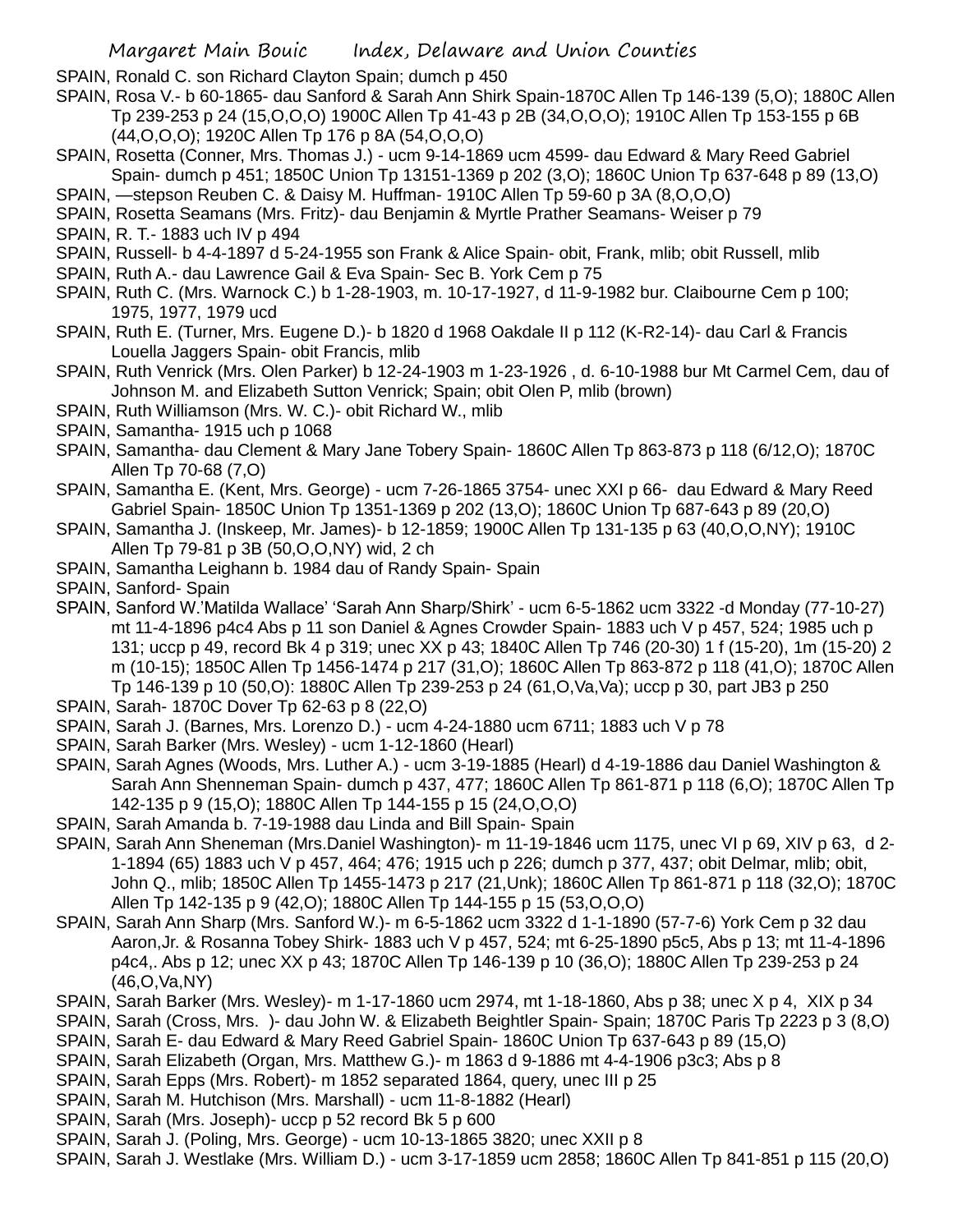SPAIN, Sarah (Laird, Mrs. Rev. J. H).- dau Eli A. & Rebecca Hestwood Spain- Maugans Anc p 163

- SPAIN, Sarah Olive Holycross (Mrs. Stephen Albert)- m 6-26-1844 d 1857; ped Dorothy Organ:13, Spain (Irwin letter); GS p 229, unec III p 50
- SPAIN, Sarah Olive- dau Stephen Albert & Sarah Olive Holycross Spain- Spain; Irwin letter
- SPAIN, Savina Toby (Mrs. Paschal/Pearson) ucm 1-26-1854 ucm 2068 (Hearl); unec XVI p 42
- SPAIN, Selina Wilcox (Mrs. Robert T.)- m 1865, slip, p; unec V p 10m XXI p 58
- SPAIN, Shirley M.(Kleiber, Mrs. John)(Garrison, Mrs. A. A. Gary)- b 9-5-1935 m (2) 11-4-1972 dau of Wilson H. "Skinny: and Helen Bower Spain; obit Helen B., mlib; 1985 uch p 132; author of Spain History, mlib; unec XIV p 34, 40
- SPAIN, Sirelda Haines (Mrs. Madison)- obit Madison, mlib
- SPAIN, Stacey Elizabeth b. 12-22-1986 dau of Stephen and Dorothy Spain
- SPAIN, Stephen Albert 'Sarah Olive Holycross' 'Frances Moore'- b 7-25-1817 m 6-26-1844 d 6-26-1887 son William & Mary Cole Spain- 1985 uch p 131; Spain (Irwin letter); ped Dorothy Organ 12; unec XIV p 33, 40
- SPAIN, Stephen Anthony 'Dorothy Eileen' m. 9-26-? , son of Joseph W. and Judith Hoffman Spain
- SPAIN, Stephen- son Edwin & Elizabeth Spain- 1850C Allen Tp 1510-1529 p 224 (15,O)
- SPAIN, Steve A. 'Vicki L.'- 1981, 1983 ucd
- SPAIN, Steve- son Joseph W. & Judith Spain- 1980 dcd
- SPAIN, Steven 'Vicki Brown' m. 12-20-1969, son Robert L. and Marie G. DeGood Spain; 1959(8), 1962 ucd
- SPAIN, Sue Ann (Atkinson, Mrs. Dave)( Coleman, Mrs. Michael)- m(2) 3-10-1977 dau of Dana Carl and Marjorie Kent Spain; 1985 uch p 131; Spain (Hanby, Mrs, )
- SPAIN, Summer Michelle- b 6-4-1979 dau Terry Lee & Deborah Lynne Eads Spain- Spain
- SPAIN, Susan A.- b 4-28-1829 d 4-11-1917 Oakdale I p 5113 (E-R52-2)
- SPAIN, Susan- aunt of Hisey & Tellythe Shirk- 1910C Taylor Tp 2240-247 (82,O,O,O); wid, no ch
- SPAIN, Susan Leonard (Mrs. )- sister Jacob Leonard- mt 3-21-1906 p 7, mt 4-4-1906 p3c3, Abs p 6, 8
- SPAIN, Susan L. (MacIvor Mrs. John) b 2-15-1954 m 3-29-1979 dau of Wilson H. "Skinny" and Helen Bower Spain; obit Helen, mlib; 1985 uch p 132; unec XIV p 40
- SPAIN, Susan Lynn- dau Wilson Spain- Spain
- SPAIN, Susannah- dau Enoch & Christiana Wells Spain- 1860C Allen Tp 855-865 p 17 (6,O)
- SPAIN, Susanna Epps (Mrs. Hezekiah) ucm 9-3-1829 ucm 193; 1883 uch III p 288; unec II p 27
- SPAIN, Susannah 1850C Allen Tp 1481-1500 p 220 (41,O)
- SPAIN, Susannah Leonard (Mrs. Abraham) b 4-28-1828 m 7-8-1871 ucm 4945, d 4-11-1917 Oakdale Cem dau Abraham & Elizabeth Paver Leonard- obit, mlib; 1883 uch V p 455
- SPAIN, Susie (Mrs. )(Tracy, Mrs. J. W.) -mt 2-27-1907 p6c2 Abs p 37
- SPAIN, Sylvia S. (Tuchack, Mrs.) dau of Philip C. and Beverly A. Spain
- SPAIN, Terry son of Jacob L. Jake Spain Spain
- SPAIN, Terry Lee 'Deborah Lynne Eads'- b 1959 m 12-23-1978 son of Norman E. & Delores Spain, Sr.; 1967, 1971, 1973, 1975, 1977 ucd
- SPAIN, Theodore- b 2-1888 son Marion Spain- 1900C Allen Tp 103-107 p 5A (12,O,O,O)
- SPAIN,Theodorick 'Mary Haines'-m 12-4-1843 ucm (Hearl) or m 4-17-1843 ucm 925,unec VI p 4
- SPAIN, Thomas- uccp p 8 witness JB1 p 122
- SPAIN, Thomas A. 'Emma Belle Norviel' ucm 2-25-1890 (Hearl)
- SPAIN, Thomas 'Elizabeth A.'- 1883 uch V p 483; unec XIV p 33 from Dinwiddie Co
- SPAIN, Timothy S.- son Jefferson Spain- 1850C Allen Tp 1530-1550 p 226 (2,O)
- SPAIN, Todd son Carl Spain Jr- Spain
- SPAIN, Tom son Dana T. Spain- Spain
- SPAIN, Tom son of James L. and Grace Stubbs Spain- Spin
- SPAIN, Trell 'Esther'- obit Esther, mlib
- SPAIN, Trell- son Jacob & Minnie Smith Spain- mt 2-5-1956, obit Jacob, mlib; obit, Johnny, mlib; 1900C Allen Tp 89-93 p 4B (6,O,O,O)
- SPAIN, Trell- son John & Eliza Beightler Spain- Spain
- SPAIN, Trell- b 4-1887- son Madison & Eva Josephine Thomas Spain ; obit, Eva Josephine, mlib; 1900C Allen Tp 95-99 p 5A (13,O,O,O); 1910C Paris Tp 149-151 p 8B (23,O,O,O)
- SPAIN, Tremont- son Clement & Mary Jane Tobey Spain- 1883 uch V p 465; 1870C Allen Tp p 5 (13,O)
- SPAIN, U. D.- soldier d 1- 21 on Louisiana steamer- unec XXII p 31
- SPAIN, Verna (Morgan, Mrs. George)(Heath, Mrs. ) dau of Levi H. and Della Gregg Spain- Spain; obit Della,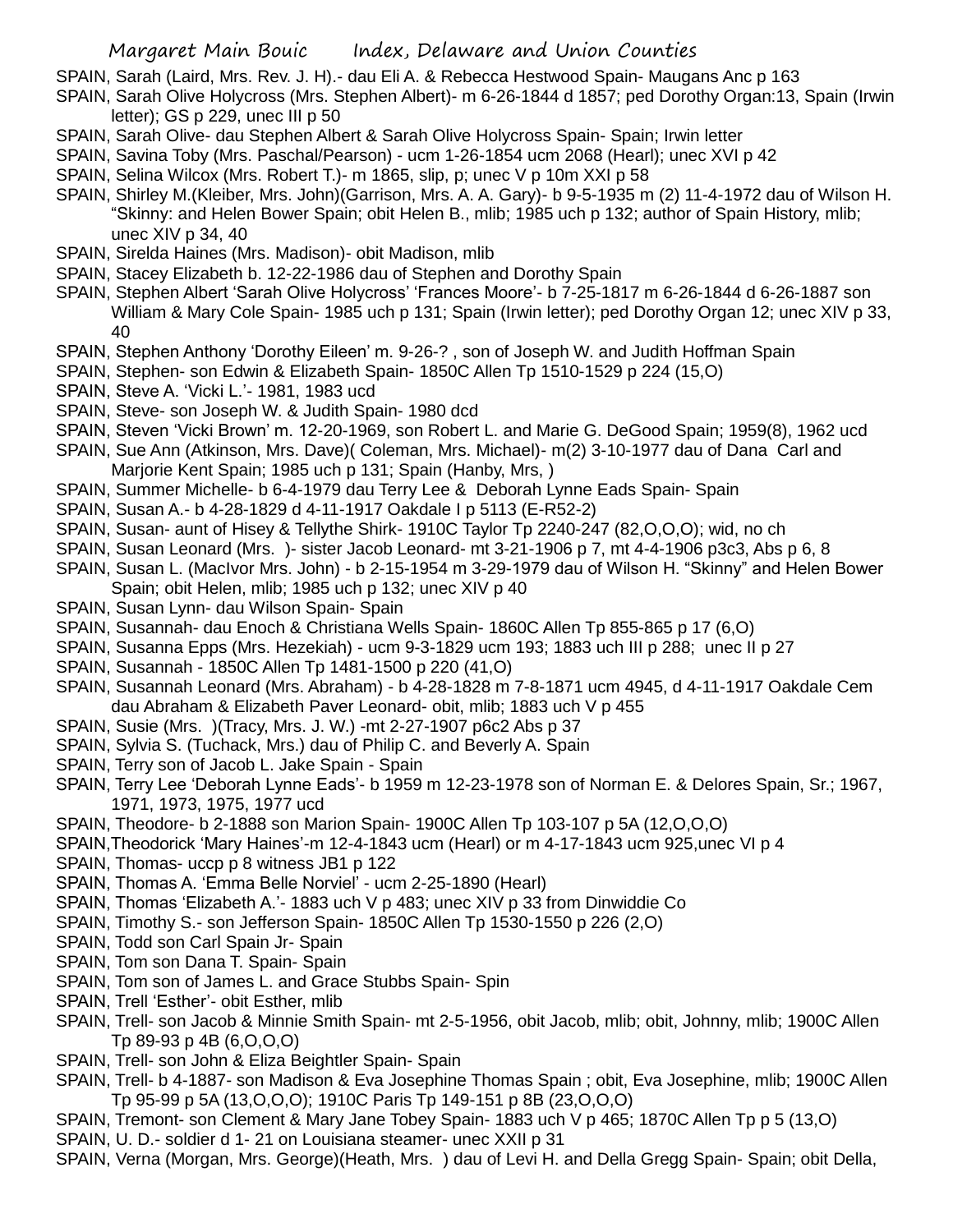mlib

SPAIN, Vicki L. Brown (Mrs. Steven A) m. 12-20-1969- Spain

SPAIN, Virginia (Brenner, Mrs. Norman) dau of Ralph and Louise Furrow Spain- Spain; obit Ralph, mlib (brown)

- SPAIN, Virginia (Love, Mrs. George)- dau Basil A. & Onda Mae Holycross Spain- Spain; obit Onda, mlib (brown)
- SPAIN, Virginia (Tower, Mrs. )- author"Family of Capt, John Spain, Sr." unec XIV p 38
- SPAIN, W. C. 'Ruth Williamson' obit Richard W., mlib
- SPAIN, Warnock Clark 'Ruth C.' b 4-24-1899, m 10-17-1927, d. 2-27-1984 bur Claibourne Cem, p 100- son of Obie and Lulu Edna Curl Spain- Spain; 1977, 1981 ucd
- SPAIN, Daniel Washington 'Sarah Ann Shenneman' ucm 11-19-1846 ucm 1175; dumch p 437, 477; 1883 uch V p 476; obit Delmar Wheeler, mlib; obit, John Q., mlib; unec VI p 69; 1870C Allen Tp 142-135 p 9 (40,O); 1880C Allen Tp 144-155 p 15 (57,O,Va,Va); daughter d Friday, consumption, , mt 8-20-1884 p8c4, Abs p 9
- SPAIN, Wendy b 1966/7 ch Norma E. & Peggy Spain 1977, 1979 ucd; lived with Ernest B. & Peggy Jamison, 1983 ucd
- SPAIN, Wesley 'Sarah Barker' m 1-17-1860 ucm 2974; mt 1-18-1860; son Susannah Spain- mt 1-18-1860, Abs p 38; unec XIX p 34; 1850C Allen Tp 1481-1500 p 220 (14,O)
- SPAIN, Wilburne- b 8-1879 son Marion & Alice Paugh Spain- 1880C Allen Tp 253-268 (10/12,O,O,Va)
- SPAIN, William D.- d 2-21-1863 son Marshall & Milley Spain- 1883 uch IV p 501; 1908 dch p 406; 1850C Allen Tp 1505-1524 p 223 (14,O)
- SPAIN, William D. 'Sarah J. Westlake' m 3-17-1859 ucm 2858; unec XIX p 7; 1860C Allen Tp 841-851 p 115 (28,O)
- SPAIN, William E.- son Stephen Albert & Frances Moore Spain- Spain (Irwin letter)- 1850C Allen Tp 1511-1530 p 224 (2,O); 1860C Allen Tp 839-849 p 115 (11,O)
- SPAIN, William- son Edward & Mary Reed Gabriel Spain- dumch p 451; 1915 uch p 273; 1883 uch IV p 433, 434; 1860C Union Tp 637-643 p 89 (2,O); 1870C Milford 113-112 p 16 (11,O); 1880C Milford Centre 1030 (21,O,Va,O)
- SPAIN, William 'Elizabeth Ohaver'- 1985 uch p 107
- SPAIN, William Enoch 'Nancy Jane Poling'- b 1848 d 1918 ped Jason Kyle Huffman 22; unec XI p 31
- SPAIN, William- son Enoch & Christiana Wells Spain- 1860C Allen Tp 855-865 p 117 (7,O)
- SPAIN, William James 'Rachel Mitchell'- b 9-28-1819 son William & Mary Cole Spain- Spain (Irwin letter); 1985 uch p 131; mt 3-11-1891, Abs p 8; unec XIV p 40
- SPAIN, William Joseph 'Linda Carol Varner' b 1966 m. 7-18-1987 son of Joseph W. and Judith "Judy" Spain; Spain; 1969, 1971, 1980 dcd
- SPAIN, William 'Mary'- query, unec XVIII p 62
- SPAIN, William 'Mary'- 1840C Allen Tp (40-50) 1f (40-50) 3m (15-20) 1f (15-20) 2m (10-150, 2m (5-10) 1f (5- 10) 1m (-5)
- SPAIN, William 'Mary Cole'- b 10-24-1784 Va m 9-13-1810 d 8-12-1875; Broderick Cem, Spain (Irwin letter); obit, John, mlib; mt 10-8-1859 (75)p 37, mt 8-15-1860 (76) p 41; 1985 uch p 131; mt 3-11-1891, Abs p 8; ped Gladys Elaine Spain Chapman 16; War of 1812, unec XIII p 28, 34, XIV p 19, 33, 34, 40; 1850C Allen Tp 1535-1555 p 227 (56,Va); 1860C Allen Tp 793-802 p 109 (75,Va); 1870C Allen Tp 46-45 (85,Va)
- SPAIN, William 'Nancy J. Poling' b 7-1848 ucm 12-18-1873 ucm 5405; 1880C Allen Tp 185-198 p 18 (31,O,Va,O); 1900C Allen Tp 75-78 p 4A (51,O,Va,O) m 26y; 1910C Allen Tp 22-26 p 2 (61,O,O,Va) m 35y
- SPAIN, William- b 1964 son Norman E. & Peggey Spain- 1977, 1979 ucd
- SPAIN, William J. G. 'Marcia Willet' ucm 8-12-1890 (Hearl)
- SPAIN, William M. 'Alice V. Spain' ucm 4-30-1890 (Hearl)
- SPAIN, Willie- uccp p 8 ex JB1 p 122
- SPAIN, Willis- son Hezekiah S- unec XIV p 33
- SPAIN, Wilma Leota McAdams (Mrs. Howard Francis,Sr.)- b 9-26-1908 m 8-10-1929 d 1-2-1948 dau Samuel, Jr. & Lou Effie Mc'Adams- ped Gladys Elaine Spain Chapman 3; Spain; unec XIV p 19
- SPAIN, Wilma J. (Mannasmith, Mrs.) b. 8-12-1929, m 7-11-1948, d. 12-14-1991, dau Carl and Luella Jagger Spain - also as Louella Jaggers Spain; obit Carl, mlib (brown)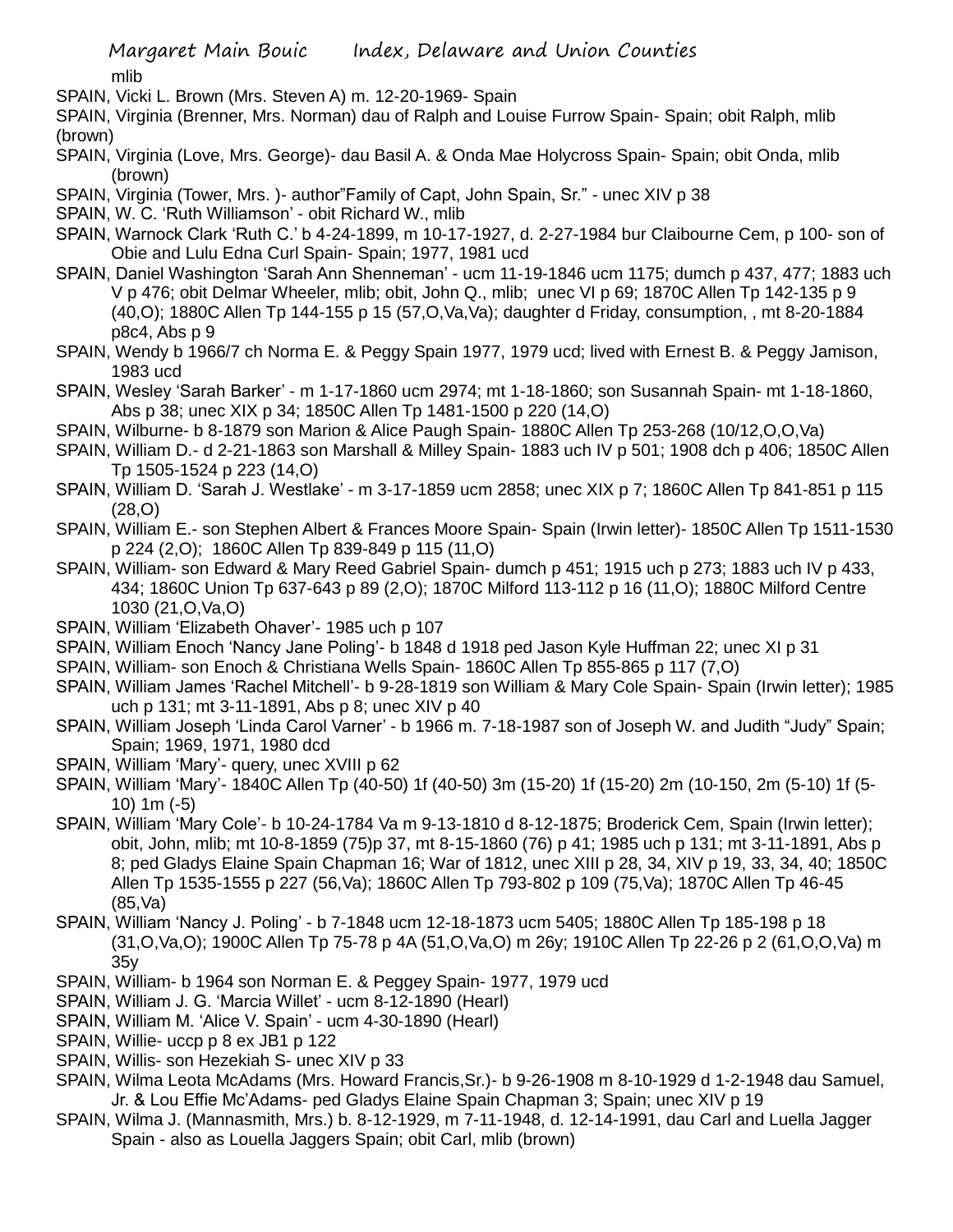- SPAIN, Wilson H."Skinny" 'Helen Bower' b 3-8-1911 m. 4-28-1934 d. 5-21-1992 bur Oakdale, son of James Christopher and Margaret Ann Johnston Spain; obit, James, mlib; obit, Margaret, mlib; obit Maurice, mlib (brown)'1985 uch p 132; Marysville p 22; unec XIV p 40, 41; 1920C Allen Tp 161 p 7B (5,O,O,O) SPAIN, Wilson- b 1966 lived with Ernest B. & Peggy F. Jamison- 1983 ucd
- SPAIN, Zachary Nathan b. 4-9-1988, son of Randy M. and Elizabeth Pozenel Spain
- SPAIN, Zelda A.(Taylor, Mrs. John) m 5-1-1864 ucm 3584 dau Marshall & Milley Spain; unec XXI p 18; 1850C Allen Tp 1505-1524 p 223 (5,O); 1860C Allen Tp 842-852 p 115 (16,O)
- SPAIN, Zella O. Lane (Mrs. Channcey H.)- Spain
- SPALDER, Bertha o. (Mrs. Frederick)- b 3-8-1879 m 1948 bur Forest Grove Cem, dau Russell & Susan Sesler O'Hara- mt 8-4-1952, obit, mlib
- SPALDING- see Spaulding
- SPALDING, Amy Carol Stockwell (Mrs. Steven A.)- m 6-30-1973 dau Barnard Stockwell- Spalding
- SPALDING, Benjamin- 1870C Marlborough Tp p 412 (1)
- SPALDING, Charles- 1870C Troy Tp p 526 (10)
- SPALDING, Clara- 18760C Marlborough Tp p 412 (3)
- SPALDING, b 3-3-1868 Troy Tp son Elias & Eveline Spalding- dcbirths
- SPALDING, Ellis- 1870C Troy Tp p 526 (39\*)
- SPALDING, Emma- 1870C Marlborough Tp p 412 (8)
- SPALDING, Florence- 1870C Delaware Town p 319 (4)
- SPALDING, Franklin- 1870C Delaware Town p 309 (75\*)
- SPALDING, Hosea- 1870C Troy Tp p 526 (3)
- SPALDING, Jane- 1870C Marlborough Tp p 412 (3)
- SPALDING, Jno- 1870C Delaware Town p 319 (35\*)
- SPALDING, John H.- 1870C Troy Tp p 526 (13)
- SPALDING, Judson-1870C Marlborough Tp p 412 (48\*)
- SPALDING, Kate A.- 1870C Marlborough Tp 412 (13)
- SPALDING, Mary E.- 1870C Troy Tp p 526 (16)
- SPALDING, Mary M.-1870C Marlborough Tp p 412 (37)
- SPALDING, Patience- 1870C Delaware Town p 309 (68)
- SPALDING, Richard- Spalding
- SPALDING, Rosanna- 1870C Delaware Town p 319 (23)
- SPALDING, Sarah (Foust, Mrs. Jacob)- dg 9-9-1910 Cry Ab p 155
- SPALDING, Steven A. 'Amy Carol Stockwell'- , 6-30-1973 son Richard Spalding- Spalding
- SPALDING, Wealthy-1870C Delaware Tp p 278 (77)
- SPALL, Barbara (Mrs. Curtis)- Spall
- SPALL, Betty (Omalev, Mrs. )- dau Francis Forest & Edna Pearl Robbins Spall- Spall
- SPALL, Brian 'Joyce'- son Richard & Marjorie Campbell Spall- Spall
- SPALL, Curtis 'Barbara'- son Richard & Marjorie Campbell Spall- Spall
- SPALL, Edna Pearl Robbins (Mrs. Francis Forest)- Spall
- SPALL, Francis Forest 'Edna Pearl Robbins'- Spall
- SPALL, Joyce (Mrs. Briam)- Spall
- SPALL, Marjorie Campbell (Mrs. Richard)- m 10-17-1948- Ind. -Spall
- SPALL, Michael- son Richard & Marjorie Campbell Spall- Spall
- SPALL, Richard Francis 'Marjorie Jean Campbell'- b 9-25-1924 m 10-17-1948 Indiana d 3-4-2003 (78) Oak
- Grove Cem- son Francis Forest & Edna Pearl Robbins Spall- Spall
- SPALL, Richard, Jr 'Rosemary'- son Richard & Marjorie Campbell Spall- Spall
- SPALL, Rosemary (Mrs. Richard)- Spall
- SPANG, Alice M. (Rick, Mrs. Arthur)- m 3-9-1900- Weiser p 839
- SPANG, Ella Rick (Mrs. Samuel)- dau Cyrus & Emma R. Madeira Rick- Weiser p 838
- SPANG, Emily R.- dau Samuel & Ella Rick Spang- Weiser p 838
- SPANG, Mary- dau Samuel & Ella Rick Spang- Weiser p 838
- SPANG, Samuel 'Ella Rick'- Weiser p 838
- SPANGER, Evaline (Wilcox, Mrs. Robert)- m 8-19-1860 death, dg 10-30-1906 Cry Ab p 128-
- SPANGLE, Lucy A. Haskins (Mrs. Samuel J.)- m 10-14-1845 dcm
- SPANGLE, Samuel J. 'Lucy A. Haskins'- m 10-14-1845 dcm
- SPANGLER, —Mrs.- d 11-13-1896 (76) dg 11-24-1896, Cry Ab p 92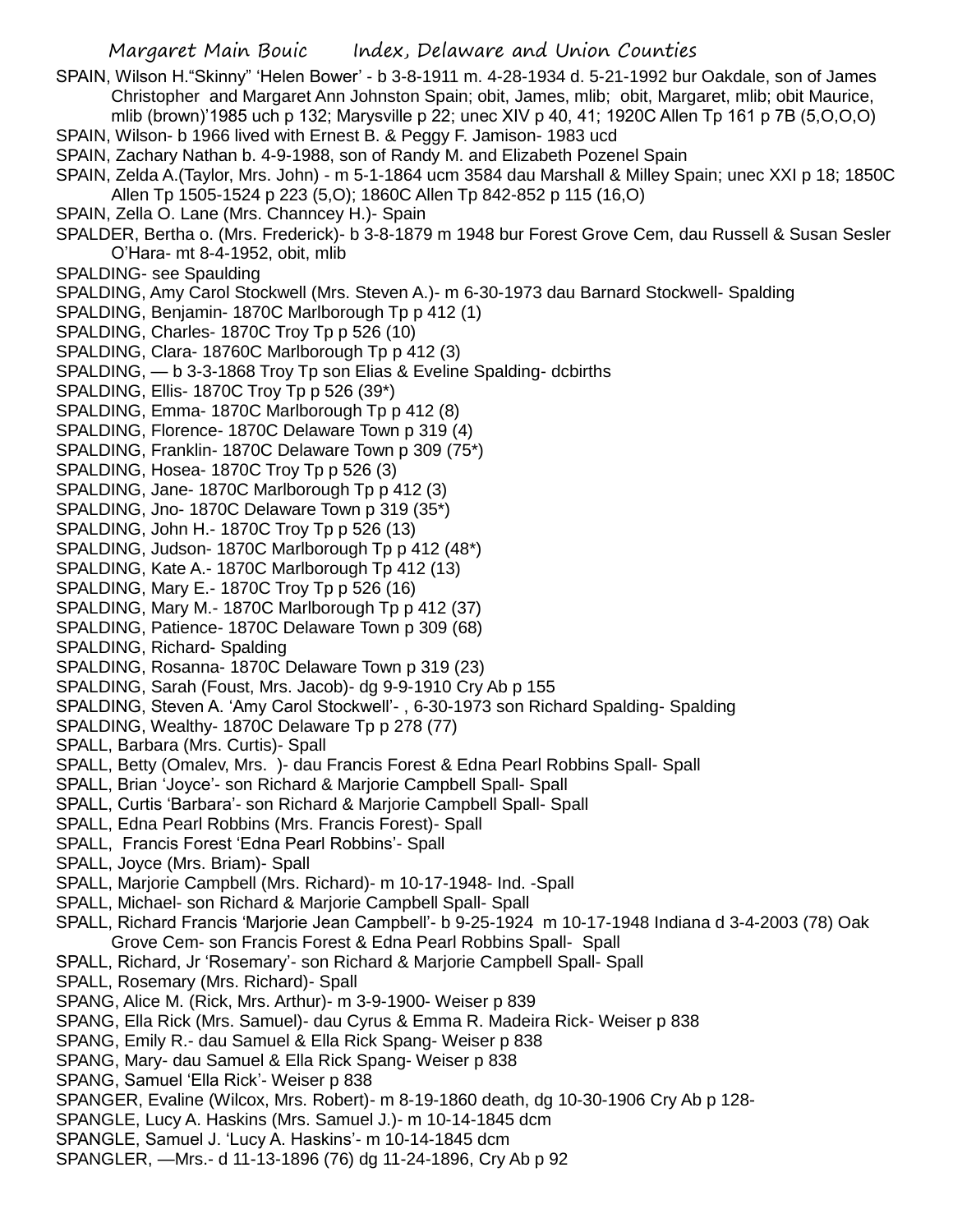SPANGLER, Abigail (Mrs. John)- d 11-13-1896 (77-8-11) b Elizabeth NC. dau Dempsy Jenings, dcdeaths; dumch p 229; 1870C Porter Tp p 448 (51)

- SPANGLER, Adam 'Rachel Tanquary'- 1915 uch p 1100
- SPANGLER, Alexander 'Minerva Huffman'- son Adam & Rachel Tanquary Spangler- 1915 uch p 1100
- SPANGLER, Alice Mary Hill (Mrs. Perry E. Sr.)- b 12-25-1917 d 7-17-2000 (82) Sunbury Mem. Pk.- dau Alva & Adaline Dietzel Hill- Spangler; 1969 dcd
- SPANGLER, Amos- Cline p 10
- SPANGLER, Amos 'Elizabeth McKitrick'- b 1842 d 1871- McKitrick p 104
- SPANGLER, Anna Margaretha (Mrs. Barnhard)- McKitrick p 62
- SPANGLER, Anna Maria (Weiser, Mrs. Charles)- b 4-1-1800 m 3-26-1822 d 1-5-1973- Weiser p 803
- SPANGLER, Anna Marie (Swope, Mrs. Michael)- b 7-15-1725 d pre-1760 dau Hans Kasper & Judith Ziegler Spangler- McKitrick p 62
- SPANGLER, Barbara- dau Richard Leroy & Martha Grace Leatherman Spangler- Maugans Anc p 80
- SPANGLER, Barbara (Mrs. Rudolph)- McKitrick p 62
- SPANGLER, Barnhard 'Anna Margaretha'- b 9-3-1719 d 1804 son Hans Kasper & Judith Ziegler Spangler-McKitrick p 62
- SPANGLER, Ben C.- b 1858 d 1929 Old Blue Cem- Powell p 142
- SPANGLER, Benjamin- pallbearer for Milton Heaslett- dg 1-22-1915, Cry Ab p 8
- SPANGLER, Benjamin- 1870C Porter Tp 448 (11)
- SPANGLER, Bert- b 2-6-1877 Brown Tp son F. L. & Hannah Loop Spangler- dcbirths
- SPANGLER, b 2-18-1879 Brown Tp dau Franklin & Hannah Loop Spangler- dcbirths
- SPANGLER, Bertha J.- b 1864 Old Blue Cem- Powell p 142
- SPANGLER, Bertha J. Waldron (Mrs. Benjamin)- dau Harrison Waldron Pabst 2 p 38; Waldron p 2; dg 7-9- 1909, Cry Ab p 45, 46
- SPANGLER, Betty L. (Mead, Mrs. Robert)- dau John B. & Mary E. Saunders Spangler- Spangler
- SPANGLER, Betty (Mrs. Rev. Wayne)- Spangler
- SPANGLER, Carl- son Fred A. & Laura Spangler- 1910 Richwood 189-197 p 7B (2,O,O,O)
- SPANGLER, C. B.- 1908 dch p 427
- SPANGLER, Charles 'Jeanne Spangler Wells'- m 2-14-1989 son Perry E. Sr. & Alice M. Hill Spangler-Spangler
- SPANGLER, Charles W. 'Virginia McNeer'- Spangler
- SPANGLER, Charles H.- brother John E. Spangler- Spangler; 1969, 1980 dcd
- SPANGLER, Christian- Powers p 232, 305, 306, 307, 311
- SPANGLER, Christina- b 1972 dau Walter G. & Jackie Spangler- 1975 ucd
- SPANGLER, Clara Burger (Mrs. Raymond)- Maugans Anc p 80
- SPANGLER, Clarence E. 'Martha K. Staley'- b 7-20-1888 m 8-30-1911 d 6-29-1979 Sec O. York Cem p 97 son George G. & Susan M. Lewis Spangler- 1915 uch p 1101; obit; obit, Martha, mlib (brown); 1949, 1962, 1971 ucd; 1900C York Tp 181 p 8B (11,O,O,O)
- SPANGLER, Clarence J.- son John Wesley & Marea N, Bartenfield Spangler- Spangler
- SPANGLER, Daisy E.- dau Amos & Elizabeth McKitrick Spangler- McKitrick p 104
- SPANGLER, David 'Polly'- son Perry E., Sr. & Alice M. Hill Spangler- Spangler
- SPANGLER, Doug 'Joanne'- 1980 dcd
- SPANGLER, Doyle- son John B. & Mary E. Saunders Spangler- Spangler
- SPANGLER, Elizabeth McDonald (Mrs. Fred Arthur)- b 9-15-1864 m 8-31-1893 d 8-24-1904 Claibourne Cem p 77- dau Thomas & Ann Pool McDonald- ped Richard Hugh Adams 7; by Kathy Burath #467; unec XIV p 58
- SPANGLER, Elizabeth McKitrick (Mrs. Amos)- b 1848 dau John & Elizabeth Robertson McKitrick- McKitrick p 104
- SPANGLER, Elmira (McKinley, Mrs. Dorse)- Spangler
- SPANGLER, Eloise (Torgert, Mrs. Myron)- dau Clarence E. & Martha K. Staley Spangler- Spangler; obit Martha, mlib (brown)
- SPANGLER, Ettie (Moorehead, Mrs. John)- b 1871 dau Amos & Elizabeth McKitrick Spangler- McKitrick p 104
- SPANGLER, Eveline (Wilcox, Mrs. Robert)- b 8-17-1839 m 8-19-1860 dau John & Abigail Spangler- dumch p 228
- SPANGLER, F. L.- 1915 uch p 499
- SPANGLER, Frank- 1908 dch p 489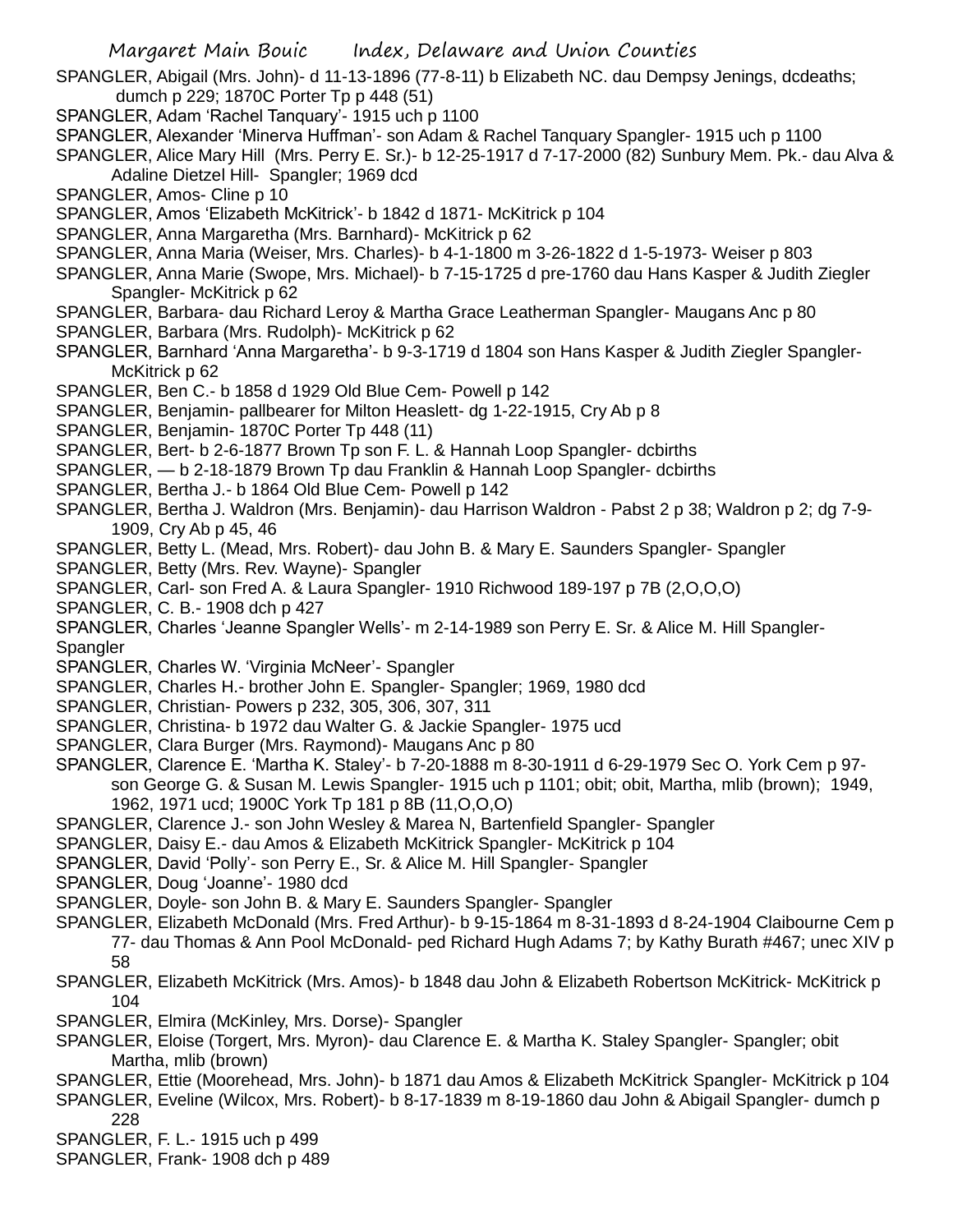SPANGLER, Franklin- 1870C Porter Tp p 448 (16)

SPANGLER, Fred Arthur 'Elizabeth McDonald'- b 2-4-1865 m 8-31-1893 d 3-9-1930 Claibourne Cem p 77- son Robert W. & Margaret Summerville Spangler- ped Richard Hugh Adams by Kathy Burath #467 6; unec XIV p 58; 1900C Richwood 144-152 p 6A (35,O,O,O) m 6y, 2 ch

- SPANGLER, Frederick 'Lucy Cornelius'- b 11-1798 d 11-1872 ped Richard Hugh Adams 24; by Kathy Burath # 467, unec XIV p 58
- SPANGLER, George G. 'Susie M. Lewis'- b 2-24-1856/3 m 9-12-1883 ucm (Hearl) d 10-17-1919 Sec C. York Cem p 82 son Alexander & Minerva Huffman Spangler- 1915 uch p 1100-1101; mt 10-22-1919, obit, mlib; 1900C York Tp 181 p 8A (–,O,O,O) m 17y (b 3-1855)
- SPANGLER, —(Andrews, Mrs. O. M)- dau George Spangler, mt 10-22-1919, obit, George, mlib
- SPANGLER, —(Staley, Mrs. Dale)- dau George Spangler, mt 10-22-1919, obit George, mlib
- SPANGLER, Gertrude (Arnold, Mrs. Wayne)- dau Perry E. Sr. & Alice M. Hill Spangler- Spangler
- SPANGLER, Hannah M. (Dial, Mrs. Charles)- dau John B. & Mary E. Saunders Spangler- Spangler
- SPANGLER, Hans Kasper 'Judith Ziegler'- b 1-20-1684 m 2-9-1712 d 1870 son Hans Rudolph & Judith Haegis Spangler- McKitrick p 61, 62
- SPANGLER, Helen (Martin, Mrs. John J,)- Spangler
- SPANGLER, Idalene (Markel, Mrs. George R.)- Spangler
- SPANGLER, Jackie (Mrs. Walter G.)- 1975 ucd
- SPANGLER, Jeanne (Wells, Mrs. )(Mrs. Charles)- m 2-14-1989 dau Harold & Lenora Hunter- Spangler
- SPANGLER, Jeremiah- hmp p 79
- SPANGLER, Joanne (Mrs. Doug)- 1980 dcd
- SPANGLER, Jody- b 1971 dau Walter G. & Jackie Spangler- 1975 ucd
- SPANGLER, John 'Abigial'- dumch p 229; 1870C Porter Tp p 448 (65\*)
- SPANGLER, John B.- d 1-15-1968 (86) Trenton Cem- Spangler
- SPANGLER, John R.- son Alexander & Minerva Huffman Spangler- 1915 uch p 1100
- SPANGLER, John Wesley 'Marea N, Bartenfield'- m 6-11-1921 d 4-21-1972 (78) Oak Grove Cem; Spangler;
- Sunbury p 67, 144; 1961, 1964, 1969, 1971 dcd;
- SPANGLER, Jonas 'Mary Kindigen'- b 5-26-1715 d 1762 son Hans Kasper & Judith Ziegler Spangler-McKitrick p 62
- SPANGLER, Judith (Baker, Mrs. Henry)- b c 1733 dau Hans Kasper & Judith Ziegler Spangler- McKitrick p 57, 61, 62
- SPANGLER, Judith Ziegler (Mrs. Hans Kasper)-m 2-9-1712-dau Martin Ziegler- McKitrick p 61, 62
- SPANGLER, Julia dau Dr. & Mrs. Martin O. L. Spangler- Spangler- engaged to Duane Mast
- SPANGLER, Karen-dau Richard Leroy & Martha Grace Leatherman Spangler-Maugans Anc p 80
- SPANGLER, Kim (Mrs. Steven)- Spangler
- SPANGLER, Kris- b 1974 ch Walter G. & Jackie Spangler- 1975 ucd
- SPANGLER, Lance- b 1969 son Charles Spangler- 1980 dcd
- SPANGLER, Fred A. "Lizzie;- 1900C Richwood 144-152 p 6A 35,O,Ky,O) m 6yrs
- SPANGLER, Laura Vanatta- b 1872 d 1947 Claibourne Cem p 59
- SPANGLER, Lester F.- son John B. Spangler- Spangler
- SPANGLER, Lucy Cornelius (Mrs. Frederick)- m 1820- ped Richard Hugh Adams 25; by Kathy Burath #467; unec XIV p 58
- SPANGLER, Lutie (Klinger, Mrs. )- sister John B. Spangler- Spangler
- SPANGLER, Marea Bartenfield (Mrs. John W.)- b 7-4-1899 d 7-23-1996 (97) Ariz.Oak Grove Cem -dau Charles & Cora Wilford Bartenfield- Spangler; 1961, 1964, 1969, 1971 dcd
- SPANGLER, Margaret (Adams, Mrs. Hugh Perry)- b 6-17-1894 m 11-4-1920 d 1-12-1981 dau Fred Arthur & Elizabeth McDonald Spangler- ped Richard Hugh Adams 3, by Kathy Burath #467; unec XIV p 58
- SPANGLER, Margaret (Frank, Mrs. James Polk)- b 6-18-1848- Weiser p 617
- SPANGLER, Margaret- b 6-1894 dau Fred & Lizzie Spangler- 1900C Richwood 144-152 p 6A (5,O,O,O); 1910C Richwood 189-197 p 7B (15,O,O,O)
- SPANGLER, Margaret Summerville (Mrs. Robert W.)- ped Richard Hugh Adams by Kathy Burath #467 13; unec XIV p 58
- SPANGLER, Marietta (Staley, Mrs. Dale)- b 3-29-1893 m 1914 d 5-24-1977 York Cem- dau George G. & Susan M. Lewis Spangler- 1985 uch p 132; 1915 uch p 1101; 1900C York Tp 181 p 8B (7,O,O,O)
- SPANGLER, Martha Grace Leatherman (Mrs. Richard Leroy)- b 3-23-1928 m 11-23-1947 dau Charles
	- Leander & Jennie Page Morgan Leatherman- Maugans Anc p 80; 1971 ucd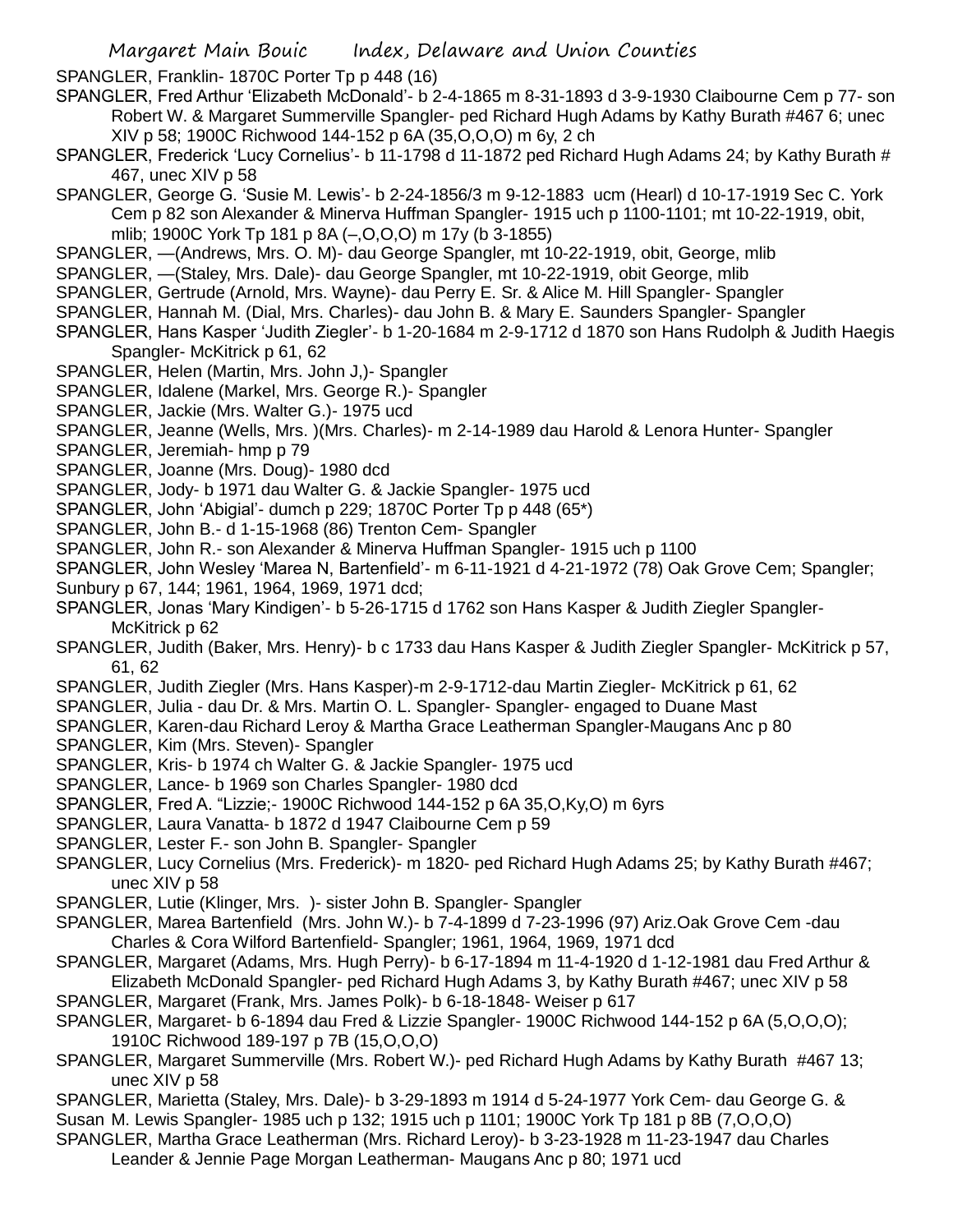SPANGLER, Martha K. Staley (Mrs. Clarence E.)- b 9-10-1888 m 8-30-1911 d 12-10-1974 (86) York Cem p 97 dau A. T. & Hester Middleton Staley- Spangler; 1915 uch p 1101; obit, mlib (brown); 1949, 1962 ucd

- SPANGLER, Dr. Martin O. L. , father of Julia- Spangler
- SPANGLER, Mary-1870C Porter Tp p 448 (34)
- SPANGLER, Mary- b 1869 dau Amos & Elizabeth McKitrick Spangler- McKitrick p 104
- SPANGLER, Mary Catherine (Dillon, Mrs. Larry)(Webb, Mrs. )- dau Perry E.,Sr. & Alice M. Hill Spangler-**Spangler**
- SPANGLER, Mary Kindigen (Mrs. Jonas)- McKitrick p 63
- SPANGLER, May (Cox, Mrs. Roy Lipscomb)- b 5-5-1891 m 9–6-1910 d 7-8-1984 (93) Oakdale Cem-dau Dr. Charles W. & Virginia McNeer Spangler- Spangler
- SPANGLER, Minerva Huffman (Mrs. Alexander)- dau John & Sarah Doe Huffman- 1915 uch p 1101
- SPANGLER, Myra (Taylor, Mrs. Roy)- dau Perry E. Sr. & Alice M. Hill Spangler- Spangler
- SPANGLER, Nannie (Hamrick, Mrs. )- sister John B. Spangler- Spangler
- SPANGLER, Nellie (McGuire, Mrs. )- sister John Wesley Spangler- Spangler
- SPANGLER, Ora May (Andrews, Mrs. O. M.)- b 6-1885 dau George C. & Susan H. Lewis Spangler- 1915 uch p 1100; 1900C York Tp 181 p 8B (14,O,O,O)
- SPANGLER, Paul W- son John Wesley & Marea Bartenfield Spangler- Spangler
- SPANGLER, Paul- brother John Wesley Spangler- Spangler
- SPANGLER, Paul- son Richard Leroy & Martha Grace Leatherman Spangler- Maugans Anc p 80
- SPANGLER, Perry E. 'Alice M. Hill'- b 5-13-1910 d 8-11-1993 (83) Sunbury Mem. Pk-son John B. & Mary E. Saunders Spangler- Spangler; Suinbury p 53, 116; 1969 dcd
- SPANGLER, Perry Jr.'Virginia C. '- son Perry E. & Alice M. Hill Spangler- Spangler; 1964 dcd
- SPANGLER, Phillipp Casper 'Margaret Salome'- b c 1730 d 1786 son Hans Kasper & Judith Ziegler Spangler-McKitrick p 62
- SPANGLER, Polly (Mrs. David)- Spangler
- SPANGLER, Preston- 1870C Porter Tp p 448 (4)
- SPANGLER, Rachel A. (Gray, Mrs. J. W.)- dau Alexander & Minerva Huffman Spangler- 1915 uch p 1100
- SPANGLER, Rachel Tanquary (Mrs. Adam)- 1915 uch p 1100
- SPANGLER, Raymond 'Clara Burger'- Maugans Anc p 80
- SPANGLER, Rebecca A.- 1977 ucd
- SPANGLER, Richard Leroy 'Martha Grace Leantherman'- b 7-18- m 11-23-1947 son Raymond & Clara Burger Spangler- Maugans Anc p 80
- SPANGLER, Robert- son John Wesley & Marea N, Bartenfield Spangler- Spangler
- SPANGLER, Robert W. 'Margaret Summerville'- b 12-3-1826 Ky d 1887 son Frederick & Lucy Cornelius- ped Richard Hugh Adams by Kathy Burath #467 12; unec XIV p 58
- SPANGLER, Ronald- 1964 dcd, US Service
- SPANGLER, Roy- b 1873 son Amos & Elizabeth McKitrick Spangler- McKitrick p 104
- SPANGLER, Rudolph- Powers p 116
- SPANGLER, Rudolph 'Barbara'- b 3-1-1721 d 1782 son Hans Kasper & Judith Ziegler Spangler- McKitrick p 62
- SPANGLER, Ruth (Clabaugh, Mrs. )- sister John Wesley Spangler- Spangler
- SPANGLER, Steven 'Kim'- b 1954 son Perry E. Sr. & Alice M. Hill Spangler- Spangler; 1969 dcd
- SPANGLER, Susanna (Weiser, Mrs. Daniel K.)- b 11-2-1815 m 11-14-1852 d 5-19-1888- Weiser p 788
- SPANGLER, Susan M. Lewis (Mrs. George G.)- b 5-22-1865 m 9-12-1883 ucm (Hearl) d 1-9-1943 Sec C. York
- Cem p 82 dau Rev. L. E. Lewis- Spangler; 1900C York Tp 181 p 8B (35,O,Pa,O) m 17y, 3 ch
- SPANGLER, Tammy- dau Mr. and Mrs. Bob Edwards- Spangler- engaged to Kenny Boehm
- SPANGLER, Thomas M.- b 2-1898 son Fred & Lizzie Spangler- 1900C Richwood 144-152 p 6A (2,O,O,O);
- 1910C Richwood 189-197 p 7B (12,O,O,O)
- SPANGLER, Virginia C. (Mrs. Perry)- 1964 dcd
- SPANGLER, Virginia McNeer (Mrs. Dr. Charles W.)- Spangler
- SPANGLER, Rev. Wayne 'Betty'- Ostrander M. E. Churcn, 1989- Spangler
- SPANGLER, William- b 1876 son Amos & Elizabeth McKitrickSpangler- McKitrick p 104
- SPANKLER, Harriett (Freshwater, Mrs. James Luther) -Freshwater p 120
- SPANKLER, Mary (Freshwater, Mrs. John William)- Freshwater p 120
- SPANKS, Charles F.- d 9-1-1864, 1883 uch IV p 512
- SPANNING, Albert- 1883 uch IV p 518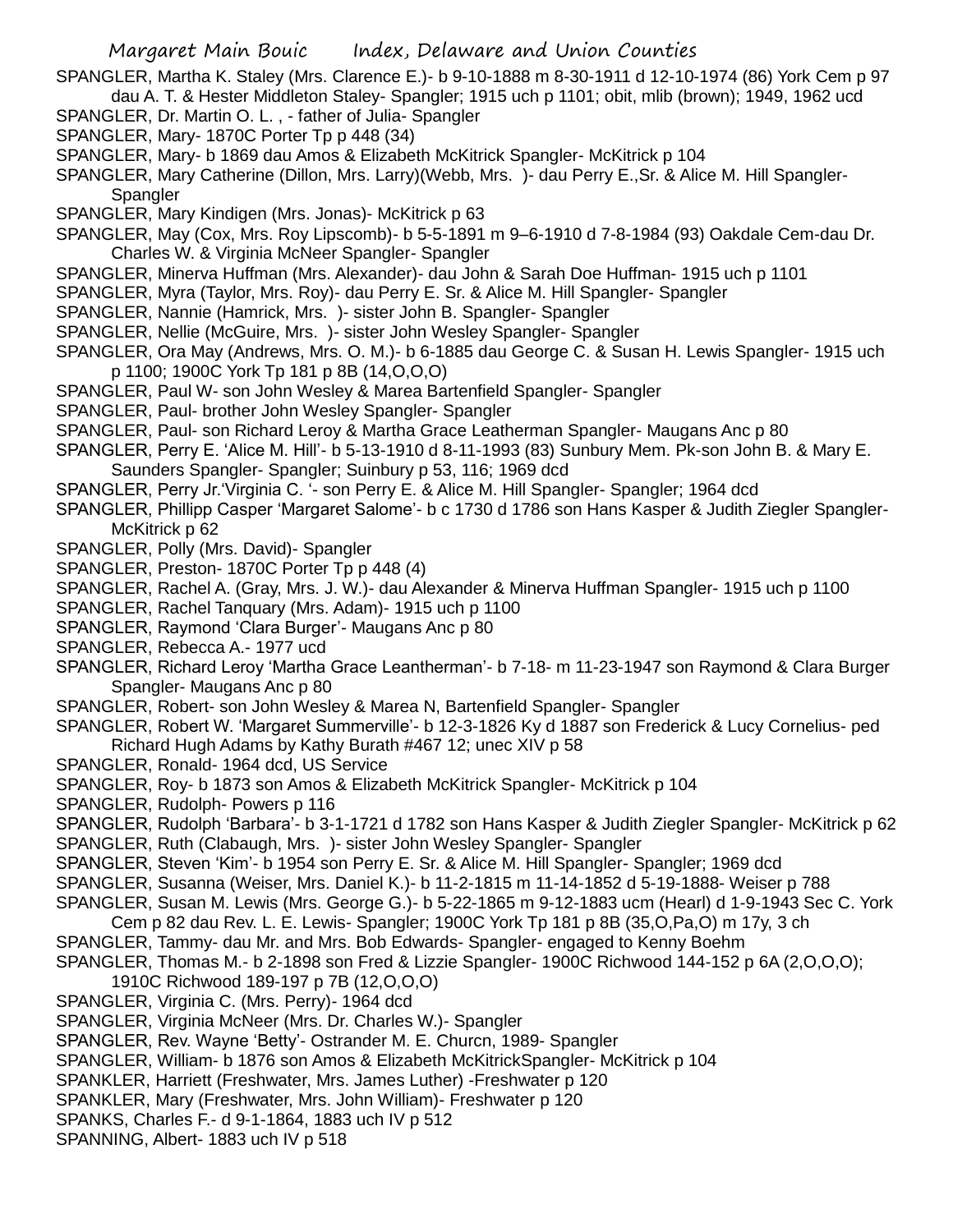- SPANO, Joan Elizabeth Elliott (Mrs. Samuel)- b 12-30-1936- dau Chalmers & Mildred Hanlin Elliott-Freshwater p 154
- SPANO, Samuel 'Joan Elizabeth Wlliott'- Freshwater p 154
- SPARGUR, Jody E.- dau Thomas E. Spargur & Mary & Jeff Bickley- engaged to Leroy T. Beckley
- SPARHAWK, Nathaniel- Powers Pat p 46, 47
- SPARK, Brooke- b 1974 ch Les C.& Sandy Spark- 1977, 1979 ucd
- SPARK, Charles 'Sarah'- 1850C Berkshire Tp 101 p 11 (42,O)
- SPARK, Charles- son Charles & Sarah Spark- 1850C Berkshire Tp 101 p 11 (14)
- SPARK, Eli J.- son Charles & Sarah Spark- 18 50C Berkshire Tp 101 p 11 (6,O)
- SPARK, Florence Vivian (Spurling, Mrs. Archie)- b 9-4-1890 m 1911 d 11-22-1979 (89) Oakdale dau Isaac & Louise L. Brown Spark- Spark; Spurling
- SPARK, Harriet (Mrs. Henry)- 1880C Jackson Tp 6 p 29, 236A (52,O,O,O)
- SPARK, Henry'Harriet'- 1880C Jackson Tp 6 p 29, 236A (54,O,VA,NJ)
- SPARK, Isaac H.- son Henry & Harriet Spark- 1880C Jackson Tp 6 p 29, 236A (7,O,O,O)
- SPARK, Isaac 'Louise L. Brown'- Spark
- SPARK, James- son Charles & Sarah Spark- 1850C Berkshire Tp 101 p 11 (4,O)
- SPARK, Les C. 'Sandy'- 1977, 1979 ucd
- SPARK, Louise L. Brown (Mrs. Isaac)- Spark
- SPARK, Margaret- unec I p 16, York Pres. Ch
- SPARK, Sandy (Mrs. Les C.)- 1977, 1979 ucd
- SPARK, Sarah (Mrs. Charles)- 1850C Berkshire Tp 101 p 11 (38,O)
- SPARK, Sarah E.- dau Henry & Harriet Spark- 1880C Jackson Tp 6 p 29, 236A (30,O,O,O) div
- SPARK, Sarah Jane- dau Charles & Sarah Spark- 1850C Berkshire Tp 101 p 11 (9,O)
- SPARK, Sarah Stout (Mrs. Silas)- m 2-22-1845 ucm 1024
- SPARK, Silas 'Sarah Stout'- m 2-22-1845 ucm 1024
- SPARK, William F.- son Sarah E. Spark- 1880C Jackson Tp 6 p 29, 236A (12,O,O,O)
- SPARK, William- unec I p 16, York Pres Ch
- SPARKE, Charles 'Sarah Carpenter'- m 12-25-1834 dg 4-18-1899, Cry Ab p 196
- SPARKE, John 'Sarah Davis'- m 12-27-1857 dcm
- SPARKE, Sarah Carpenter (Mrs. Charles)- b 12-12-1811 m 12-25-1834 d 4-15-1899 (88), Oak Grove Cem, dg 4-18-1899, Cry Ab p 196
- SPARKE, Sarah Davis (Mrs. John)- m 12-27-1857 dcm
- SPARKMAN, Anna J. (Mrs. William L.)- 1971 dcd
- SPARKMAN, Debra Lynn- b 1956 dau William L. & Anna J. Sparkman- 1971 dcd
- SPARKMAN, Eva Mae- b 1953 dau William L. & Anna J. Sparkman- 1971 dcd
- SPARKMAN, John H.- son William Lloyd Sparkman- Sparkman
- SPARKMAN, Johnny- b 1955 son William L. & Anna J. Sparkman- 1971 dcd
- SPARKMAN, Lloyd,Jr.- 1971 dcd, Ashley
- SPARKMAN, Sheila Elaine Thompson (Mrs. William Lloyd)- m 8-29-1970 dau George W. Thompson-Sparkman
- SPARKMAN, William L. 'Anna J.'- 1971 dcd
- SPARKMAN, William Lloyd 'Sheila Elaine Thompson'- m 8-29-1970 son William L. Sparkman- Sparkman SPARKS –research requested by Myrtle G. Wilcox- unec XIX p 14
- SPARKS, Aaron- b 1979 son Rodney J. & Sheri J. Sparks- 1981 ucd
- SPARKS, A. L.- 1967 ucd
- SPARKS, Alafare Fannin (Mrs. Hugh)- Sparks- parents of Joe Sparks
- SPARKS, Alexa Adaline- b 2-12-1998 twin dau Steven Douglas & Amy Young Sparks- Sparks
- SPARKS, Alice (Mrs. Hershel)- 1949 ucd
- SPARKS, Allie (Scarberry, Mrs. )- sister Martin Lafayette Sparks- Sparks
- SPARKS, Alma R. (Daniels, Mrs. James R. Jr. )- m 11-1-152- dau Ardle & Thelma Marie Sagraves Sparks-Sparks
- SPARKS, Almon 'Deborah VanSickle'- m 12-11-1823 dcga p 22 Del Pat & Frank Chronicle
- SPARKS, Alta- dau Doc & Kate Sparks- Sparks
- SPARKS, Amanda (Simpson, Mrs. )- 1974 dau Roger L. & Lynn E. Borham Sparks- Sparks; 1980 dcd
- SPARKS, Amber- b 1975 ch James L. & Donna J. Sparks- 1975 ucd
- SPARKS, Amy- b 1976 dau Jerry L. & Billie J. Sparks- 1983 ucd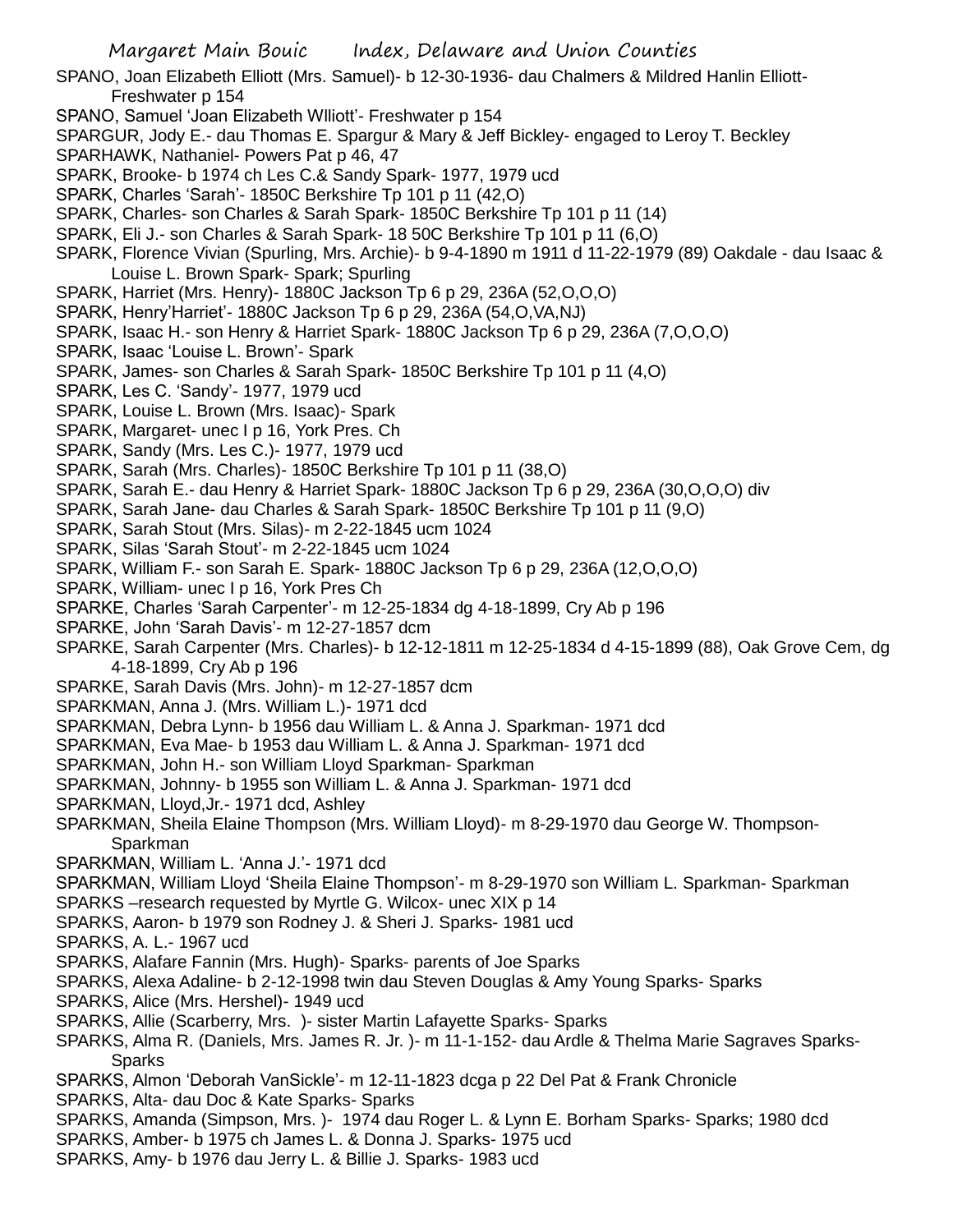SPARKS, Amy Kay Rutz Young (Mrs. Steven Douglas)- m 11-28-1992- dau Mr. and Mrs. Stephen Young and Mr. Robert A. Rutz- Sparks

- SPARKS, Andrea- dau Walter W. & Vicki Sparks- 1971 ucd
- SPARKS, Angel K. (Arthur, Mrs. )- b 1972 dau Williard & Betty Jo McKenzie Sparks- Sparks; 1980 dcd SPARKS, Angeline- dau Henry & Harriet Sparks- 1860C Jackson Tp p 145 (13,O)
- SPARKS, Anita- b 1966 dau Crate & Kathleen Hubbard Sparks- Sparks; 1969, 1971, 1980 dcd
- SPARKS, Anne (Daniel, Mrs. Melvin)- dau Ardle & Thelma Marie Sargraves Sparks- Sparks
- SPARKS, Anna (Mrs. I. H.)- b 1874 d 1910 Price Cem, djlm p 55
- SPARKS, Anna Marie (Horch, Mrs. Harold Lee)- m 112-27-1964 dau Ardle Sparks- Sparks
- SPARKS, Anna- dau Wm. V. & Treva Sparks- 1964 dcd
- SPARKS, Annabelle (Williams, Mrs. )- sister Lester B. Sparks- Sparks
- SPARKS, Annamay- dau William U. & Treva Sparks- 1961 (12) ucd
- SPARKS, P. Annette Reece (Mrs. Ronald G. Jr.)- m 6-11-1988 dau Elbert N. & Peggy J. Reece- Sparks
- SPARKS, Archa- son James C. & Sarah A. Sparks- 1880C Richwood 324-341 p 38 (2,O,O,O); 1900C
- Richwood 368-395 p 15B (22,O,O,O); 1910C Richwood 377-381 p 14A (21,O,O,O)
- SPARKS, Ardle l.'Thelma Marie Sagraves'- b 4-4-1904 Ky m 1-10-1929 d 9-23-1990 bur Somerford Tp Cemson John F. & Genoa Collier Sparks-Sparks; obit John F., mlib (brown); 1949 ucd
- SPARKS, Ardle- brother Willie L. Sparks, son Cornelius & Virgie Collier Sparks- Sparks
- SPARKS, Arthur E. 'Florie'- son John F. Sparks- Sparks; obit John F. mlib (brown); 1959 ucd
- SPARKS, Arthur E.Jr.'Marlene Scheiderer'- m 10-8-1961- Sparks; 1959, 1973, 1977, 1979 ucd
- SPARKS, Augusta- sister Willie L. Sparks- dau Cornelius & Virgie Collier Sparks- Sparks
- SPARKS, Barbara D. d 1950- dau Ardle L. & Thelma Marie Sargraves Sparks- Sparks
- SPARKS, Barbara (Birchfield, Mrs. Richard N.)- dau Harold & Glenna Weiss Sparks- Sparks
- SPARKS, Barbara Ellen Howser (Mrs. Harold)- m 11-28-1969 dau Jay M. Houser- Sparks
- SPARKS, Barbara J. (Mrs. Lester)- 1969, 1980 dcd
- SPARKS, Barbara (Mrs. Larry L.)- 1971 dcd
- SPARKS, Barry K. 'Marla'- son Talmage F. & Lillian Daniels Sparks- Sparks
- SPARKS, Becky- b 1959 dau Ronald G. & Sandra Sparks- 1961, 1969, 1971 dcd
- SPARKS, Bennie L.- son Edward & Vernice Sparks- Sparks 1964(17), 1971, 1980 dcd
- SPARKS, Bertha granddau Charles F. & Louisa Jane Temple Sparks- 1910C Jackson Tp 92 p 4A (9,O,O,O)
- SPARKS, Bessie (Robinson, Mrs. )- dau Hugh & Alafare Fannin Sparks- Sparks
- SPARKS, Betty Ann- dau Hershel & Alice Sparks- 1949 ucd
- SPARKS, Betty E. Hesson (Mrs. Russell)- b 11-20-1941 d 4-15-1998 (56) bur Alexandria- dau William Thomas & Mary Kay Schnees Hesson-Sparks
- SPARKS, Betty Skaggs (Mrs. Darrell)- b 5-1-1942 d 2-5-1984 (41) Forest Grove Cem- dau Escom & Laura Skaggs- Sparks
- SPARKS, Burtha Cowgill (Mrs. Edwin )b 10-29-1903 d 6-6-1964 Maple Grove Cem- dau Marion W. & Olive Downing Cowgill- Sparks
- SPARKS, Bertha (VanBrimmer, Mrs. James)- dau William H. & Hettie Mae Harris Sparks- Sparks
- SPARKS, Betty Ann (Dutton, Mrs. )- dau Hershel Sparks- Sparks
- SPARKS, Betty (Mrs. John)- 1979 ucd
- SPARKS, Betty Jo McKenzie (Mrs. Williard)- b 2-19-1936 d 6-23-1997 (61) Trenton Cem- dau Fred & Zora Stambaugh McKenzie- Sparks; 1971, 1980 dcd
- SPARKS, Betty Skaggs (Mrs. Darrell L.)- b 4-1-1942 d 2-5-1984 dau Escom & Laura Skaggs- Sparks; 1967, 1971, 1973, 1975, 1977, 1979, 1981, 1983 ucd
- SPARKS, Betty (Stuch, Mrs. Renard)- dau William H. & Hettie Mae Harris Sparks- Sparks
- SPARKS, Bill- son Emery A. & Sally Jane Fannin Sparks- Sparks
- SPARKS, Billie J. (Mrs. Jerry L.)- 1983 ucd
- SPARKS, Blanche Marie- d 1940 dau Harry & Emma Murray Sparks- Sparks
- SPARKS, Bonnie (Armstrong, Mrs. Paul)- b 1958 dau Herman H. & Sylvia F. Sparks- Sparks; 1964, 1969, 1971 dcd
- SPARKS, Brook- b 1974 ch Leo G. & Sandy Sparks- 1981 ucd
- SPARKS, Byrd- son Hugh & Alafare Fannin Sparks- Sparks
- SPARKS, Carl, brother Charles Sparks- mt 2-21-1981 obit Charles, mlib
- SPARKS, Carl- son John F. Sparks- Sparks; obit John F., mlib (brown)
- SPARKS, Carl- brother Willie L. Sparks- son Cornelius & Virgie Collier Sparks- Sparks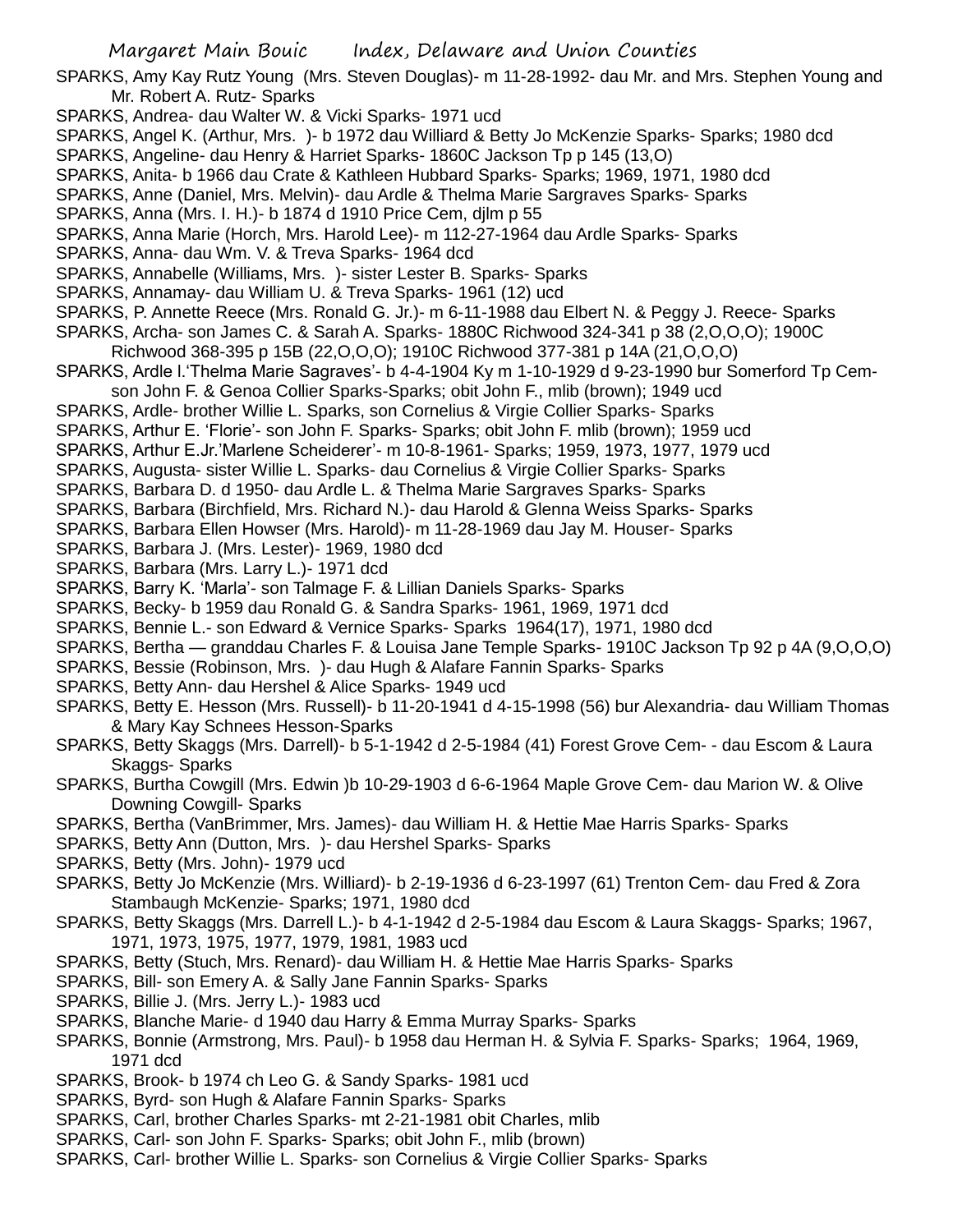- SPARKS, Carol A. (Mrs. Johnny R.)- 1977, 1979, 1981 ucd
- SPARKS, Carol (Arnold, Mrs. David- dau Dorothy V. Sparks, obit Dorothy, mt 2-12-1981, mlib
- SPARKS, Carol- dau Emory A. & Jane Sparks- 1962 ucd (16)
- SPARKS, Carolyn (Mrs. Ernest Ray)- Sparks
- SPARKS, Cassandra Marie- b 5-6-1998 dau Craig & Jan DeWitt Sparks- Sparks
- SPARKS, Cassie Belle McIlroy (Mrs. Frank/French)- m 12-31-1880 ucm 6878 dau James & Cassie Baker McIlroy- dumch p 439; 1915 uch p 990; 1900C Liberty Tp UnC0 344-353 p 15A (39,O,O,O) m 14y, 4 ch
- SPARKS, Castella (Matteson, Mrs. John P.)- m 10-12-1870 ucm 4796 dau Henry & Harriet Sparks- 1870C Jackson Tp 8 p 2 (23,O)
- SPARKS, (K)Catherine (Mrs. Henry,Jr.)- 1971, 1980 dcd
- SPARKS, Catherine- b 12-1891 dau French & Cassie Belle McIlroy Sparks- 1900C Liberty Tp Un Cp 344-358 p 15A (8,O,O,O)
- SPARKS, Catherine (Nash, Mrs. Eli Harrison)- m 1-8-1832- Nash p 206,207
- SPARKS, Catherine (Scalf, Mrs. )- d 1984- dau Harry & Emma Murray Sparks- Sparks
- SPARKS, Cecil R.'Gladys'- 1964, 1969, 1971, 1980 dcd
- SPARKS, Cecil R. 'Delores '- Sparks
- SPARKS, Cecil R. 'Susan K. Frank'0 b 112-22-1932 m 7-30-1993 d 11-15-2002 (69) bur Mt. Vernon Mem. Gardens- son Hobart & Madge Salyers Sparks- Sparks
- SPARKS, Cecile E. (Swam, Mrs. Virgil D.)- m 1938 d 8-7- (77)- Radnor Cem. dau John & Ethel Clark Sparks- sister Lester B. Sparks- Sparks
- SPARKS, C. F.- 1883 uch V p 403; consent, unec IV p 66
- SPARKS, Charles 'Bickie'- b 3-5-1913 bur Highland Mem. Pk- mt 2-21-1981' obit Charles. mlib
- SPARKS, Charles F. 'Louisa Jane Temple'- b 10-1847 m 11-20-1870 ucm 4826 d 1928/7 Price Cem, djlm p 35; 1985 uch p 137, 143; 1900C Jackson Tp 99-101 p 5A (52,O,O,O) m 29y
- SPARKS, Charles- son Henry & Harriet Sparks- 1860C Jackson Tp 1089-1104 p 145 (12,O); 1870C Jackson Tp 8 p 2 (22,O)
- SPARKS, Charles 'Jane'- 1870C Liberty Tp 10 p 2 (43,O)
- SPARKS, Charles 'Jane Bryan- dumch p 336; Pabst 7 p 102; 1840C Berkshire Tp p 178 (30-40)
- SPARKS, Charles 'Mary'- b 10-1864; 1900C Allen Tp 217-223 o 10A (35,O,unk,-)
- SPARKS, Charles M. 'Mary Frances Gregg'- m 8-7-1862 dcm
- SPARKS, Charles- brother Martin Lafayette Sparks- Sparks
- SPARKS, Charles Thurman 'Klova Ann Litman'- d 10-13-1971 (26) Forest Grove Cem- son Clarence & Imogene Hayes Sparks- obit David D., mlib (brown); 1949, 1961 (16), 1967 ucd
- SPARKS, Charles W. 'Eva E.- 1910C Marysville 4th ward 192-209 p 8A (53,O,Pa,-) m 20y
- SPARKS, Charles- brother William H. Sparks- Sparks
- SPARKS, Charles W. 'Charles W. Benton'- m 5-6-1886 ucm (Hearl)
- SPARKS, Charles W. Benton (Mrs. Charles W.)- m 5-6-1886 ucm (Hearl)
- SPARKS, Charley- b 1-1889 grandson Jane Sparks- 1900C Liberty Tp un Co 127-130 p 6A (11,O,O,O)
- SPARKS, Charlie W.- 1880C Liberty Tp Un Cp 143-147 p 16 (19,O,O,O)
- SPARKS, Cheri Aretha- b 3-19-1975 d 3-22-1988 (13) Dennison Chapel Cem- dau Phillip & Deborah White Sparks- Sparks
- SPARKS, Cheryl- b 1959/6 ch Darrell L. & Betty Skaggs Sparks- Sparks; 1971, 1977, 1979 ucd
- SPARKS, Chrissann- dau Lester L. & Barbara J. Sparks- 1980 dcd
- SPARKS, Cindy (Mrs. Rubert,Jr.)- Sparks
- SPARKS, Clara F. Zwerner (Mrs. Harry)- dau John Michael & Amanda Catherine Mast Zwerner- 1915 uch p 668
- SPARKS, Clarance- b 3-23-1898 Delaware Town son E. J. & Elsie Sleckell Sparks- dcbirths
- SPARKS, Clarence 'Imogene Hayes'- b 12-9-1921 Ky m 7-25-1942 d 4-6-1990 (68) Forest Grove Cem- son Thurman & Dolly Literal Sparks; Sparks; 1949, 1962, 1967, 1971, 1973, 1977, 1979, 1981, 1983 ucd
- SPARKS, Clell- son Isaac Sparks- obit Isaac, mt 3-16-1918, mlib
- SPARKS, Cloa (Mrs. Martin Lafayette)- dau Mrs. Elizabeth Ferguson- Sparks; obit David D., mlib (brown); 1962, 1973, 1975 ucd
- SPARKS, Clyde E. 'Iris Kathryn '- b 3-31-1924 d 6-17-1995 (71) Forest Grove Cem- son D. L. & Verna Kidd Sparks- Sparks
- SPARKS, Conard- brother Martin Lafayette Sparks- Sparks
- SPARKS, Conlay- son L. J. & Lyda Sparks- Sparks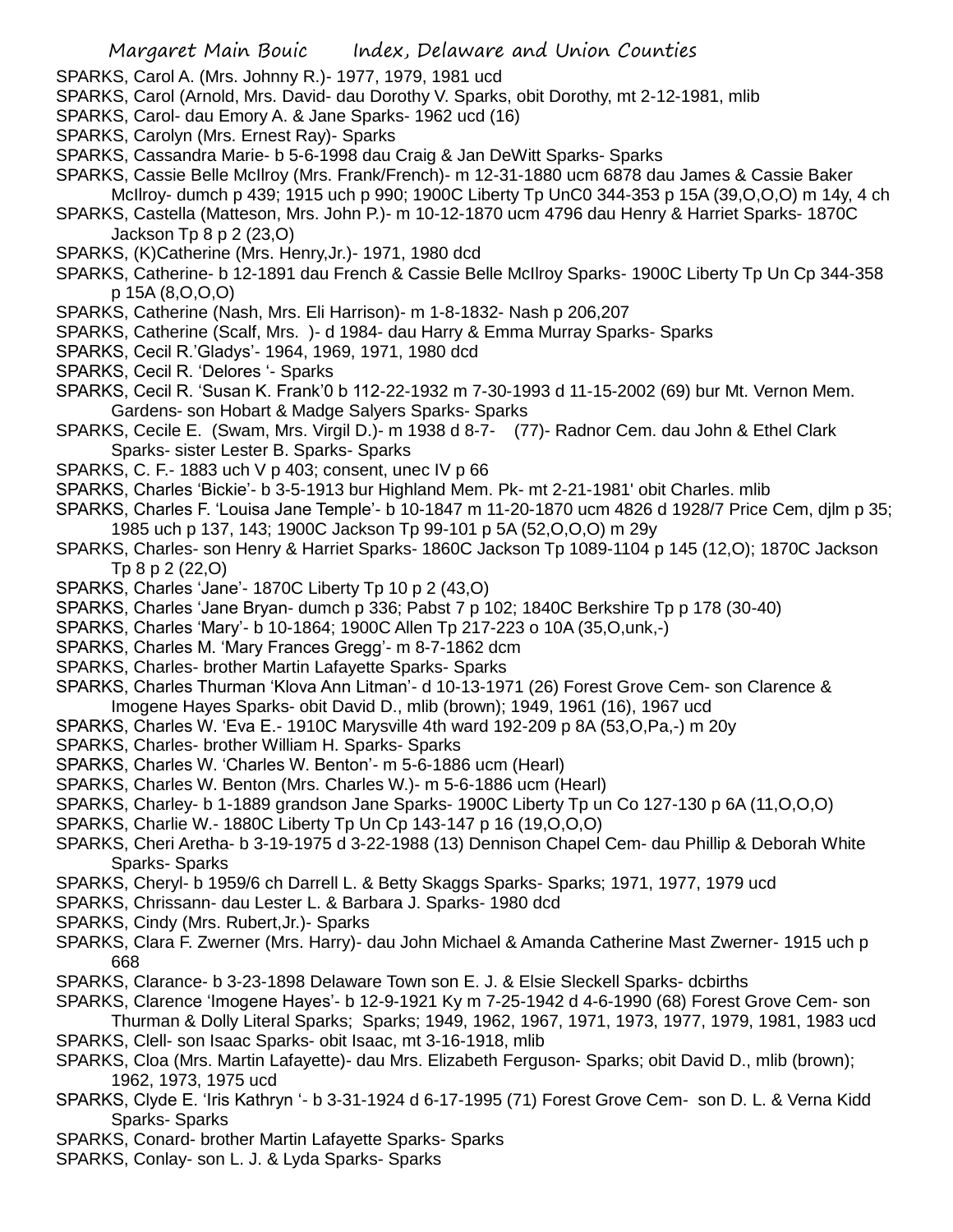- SPARKS, Cornelius 'Virgie Collier'- Sparks- parents of Willie l. Sparks
- SPARKS, Coxna S.- dau Isaac J. & Louisa L. Sparks- 1910C Paris Tp 16-17 p 1A (17,O,O,O)
- SPARKS, Craig Matthew 'Janice Kay DeWitt'- b 1967 son Arthur E. & Marlene Scheiderer Sparks- Sparks; 1977 ucd
- SPARKS, Craig- b 1967 son Dale G. & Virginia Sparks- 1973, 1979 ucd
- SPARKS, Crate D. 'Kathleen F. Hubbard'- m 11-1-1955- 1961, 1964, 1969, 1971, 1980 dcd
- SPARKS, Cristi (Hicks, Mrs. )- dau Patricia Sparks- Sparks
- SPARKS, Crystal (O/Brien, Mrs. Thomas)- b 4-1883, m 1901, slip- dau French & Cassie Belle McIlroy Sparks-1900C Liberty Tp Un Co 344-353 p 5A (`17,O,O,O)
- SPARKS, Curtis- son Willie & Lizzie Keaton Sparks- Sparks
- SPARKS, Cynda- b 1969 dau Jay Prentice & Martha Alice Evans Sparks- 1980 dcd
- SPARKS, Cytha Ann (Nash, Mrs. Jesse)- m 1-8-1834- Nash p 207
- SPARKS, Dale Elton- b 9-18-1952 son Elton Clarence & Virginia Dorian Fehl Sparks- Weiser p 454
- SPARKS, Dale G. 'Virginia'- 1979, 1981, 1983 ucd
- SPARKS, Dalmus- son Emory A. & Jane Sparks 1962 (13) ucd
- SPARKS, Danny Wayne- son Robert D. & Delores I. Sparks- Sparks; 1961 (7)
- SPARKS, Darrell- brother Martin Lafayette Sparks- Sparks
- SPARKS, Darrell L. 'Betty Skaggs.'- Sparks; 1967, 1971, 1973, 1977, 1979, 1981, 1983 ucd
- SPARKS, David Darrell- d 8-23-1972 (21) Forest Grove Cem-son Martin Lafayette & Cloa Sparks- Sparks;obit, mlib (brown); 1962 (10), 1971 ucd
- SPARKS, David L. 'Diana'- son Clyde E. & Iris Kathryn Sparks- Sparks
- SPARKS, David- b 1968 son Robert & Linda Sparks- 1969, 1971, 1980 dcd
- SPARKS, Deana- b 1961 lived with Melvin & Carrol Fischer- 1975 ucd
- SPARKS, Deanna- b 1968 dau Dale G. & Virginia Sparks- 1979, 1981, 1983 ucd
- SPARKS, Debbie S, (Mrs. ) b 7-16-1956 d 1-26-1992 Indianapolis dau Jerry & Peggy Whitaker Browngranddau James G. & Peggy A. Brown- Sparks; 1973 ucd
- SPARKS, Debbie- b 1957 dau James S. & Irene Sparks-1964(7) dcd; 1973, 1974, 1979, 1981 ucd
- SPARKS, Deborah (Messick, Mrs. )- b 1961 dau Crate D. & Kathleen F. Hubbard Sparks- Sparks; 1961, 1964, 1969, 1971, 1980 dcd
- SPARKS, Deborah J. (Lamb, Mrs. Charles)- dau Talmage F. & Lillian Daniels Sparks- Sparks
- SPARKS, Deborah Karen (Cremeans, Mrs. Michael)- 1985 uch p 41
- SPARKS, Deborah (Boggs, Mrs. Bernie)- b 1955 dau Martin Lafayette & Cloa Sparks- Sparks; obit David D., mlib (brown); 1962(6), 1971 ucd
- SPARKS, Deborah- b 1962 lived with Melvin & Carrol Fischer- 1975, 1979 ucd
- SPARKS, Deborah Vansickle (Mrs. Almon)- m 12-11-1823, dcga p 22 Del Pat & Fr Chronicle
- SPARKS, Deborah White (Mrs. Phillip)- Sparks
- SPARKS, Debra Ann (Braithwaite, Mrs. Jackson Clyde,Jr.)- 1985 uch p 17
- SPARKS, Debra l. (Kaple, Mrs. David A.)- m 12-5-1981- dau Mr. & Mrs. Stephen W. Lavender- Sparks
- SPARKS, Debra- dau Robart Sparks- Sparks
- SPARKS, Delelie- dau Charles & Jane Sparks- 1870C Liberty Tp 6 p 2 (11,O)
- SPARKS, Delmas- son Emory A. & Sally Jane Fannin Sparks- Sparks; 1964 (16) dcd
- SPARKS, Delores (Mrs. Cecil R.)- b 11-22-1924 d 11-27-1991 (67) Sunbury Mem. Pk- Sparks
- SPARKS, Delores I. (Mrs. Hobart D.) 1961 dcd; Sparks
- SPARKS, Deloris- b 1942- dau Willie L. & Geneva Rigsby Sparks- Sparkls
- SPARKS, Denver 'Hazel'- 1964 dcd
- SPARKS, Diana (Mrs. David L.)- Sparks
- SPARKS, Diana Ruth (Smith, Mrs. Michael)- 1979 ucd
- SPARKS, Diana L. (Arms, Mrs. Ralph)- b 1959 dau Willard & Betty Jo McKenzie Sparks- Sparks; 1971 dcd
- SPARKS, D. L. 'Verna Kidd'- d 10-3-1963- Sparks
- SPARKS, Dohn- ch William u. & Treva Sparks- 1961 dcd (3)
- SPARKS, Dollie Jane -d 4-15-1987 (45) Forest Grove Cem- dau Harry & Emma Murray Sparks- Sparks; 1949 ucd
- SPARKS, Dolly Litteral (Mrs. Thurman)- Sparks
- SPARKS, Donna J. (Mrs. James L.)- 1975 ucd
- SPARKS, Donna (Mrs. William)- Sparks parents of William, Jr
- SPARKS, Donnie- son Wm. V. & Treva Sparks- 1964 (6) dcd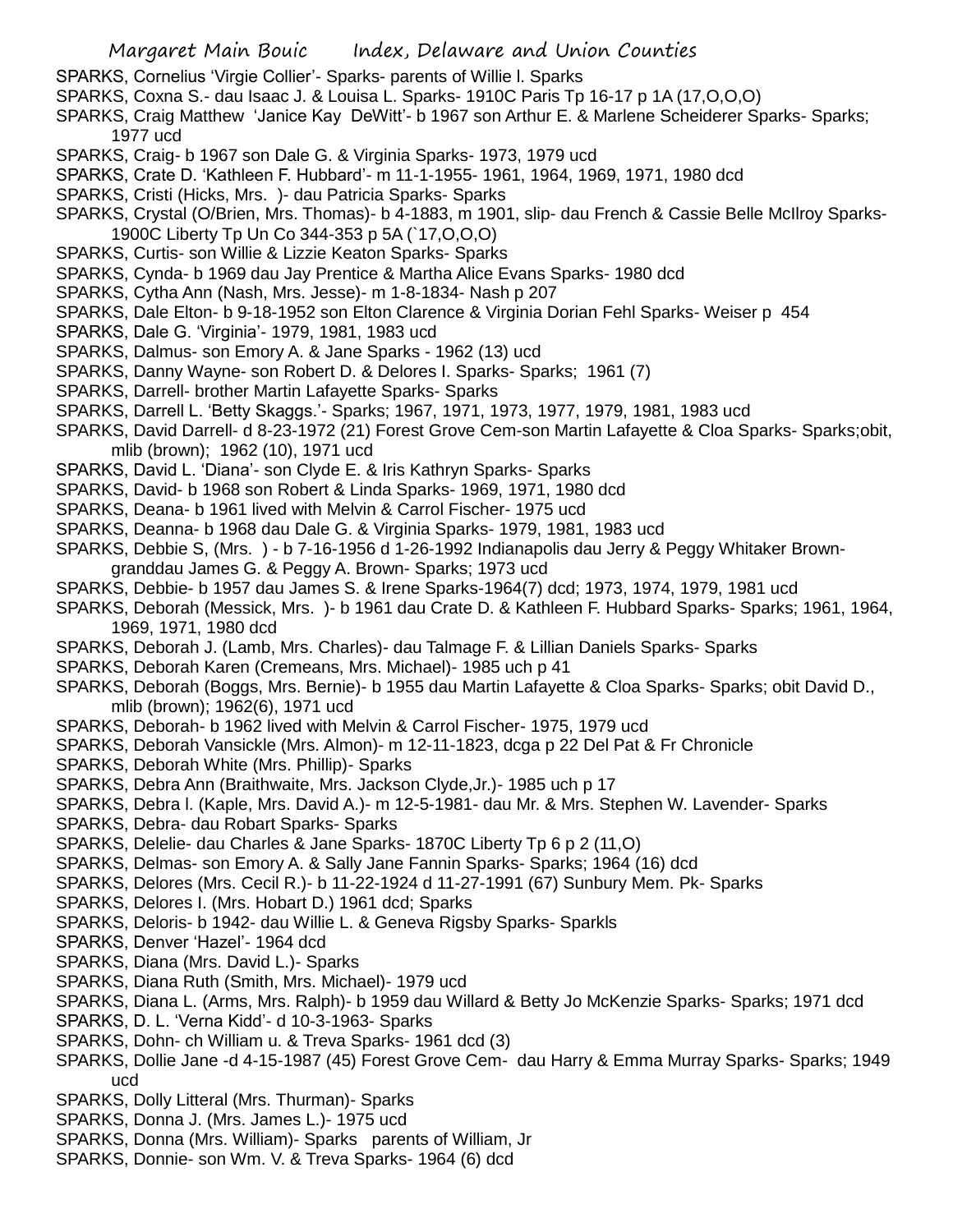- SPARKS, Doreen (Patrick, Mrs. )- dau Russell Lee & Betty E. Hesson Sparks- Sparks
- SPARKS, Doris Aileen (Mrs. Virgil H.)- Sparks
- SPARKS, Doris (Miller, Mrs. )- sister Charles Sparks- obit Charles, mt 21-1981, mlib
- SPARKS, Dora V. (Kitchen, Mrs. Cecil)- b 3-3-1886 n 3-7-1907 d 4-18-1980 (94) Forest Grove Cem- dau Melvin & Mary Miller Sparks- Sparks
- SPARKS, Dorothy A. (Underwood, Mrs. Floyd)- b 7-14-1911 m 6-1-1932 d 3-21-1987 (75) Glendale Cem- dau George & Gladys Landon Sparks- Sparks
- SPARKS, Dorothy V. b 11-12-1910, bur Marion Cem, obit mt 2-12-1981, mlib
- SPARKS, Douglas- son William H. & Bettie Mae Harris Sparks- Sparks
- SPARKS, Dwayne/Dwain Edward' Lisa Marie Buyer'- b 1964 m 4-20-1985 son Arthur E. Jr. & Marlene Scheiderer Sparks- Sparks; 1973, 1977, 1979 ucd
- SPARKS, Dwight- son Samuel A. Sparks- Sparkls
- SPARKS, E.- 1880C Claibourne Tp 163-172 p 16 (35,O,O,O) laborer for Caroline Woods
- SPARKS, Eber- son Oliver & Ida Sparks- 1910C Union Tp 214 (13,O,O,O)
- SPARKS, Edgar- son D. L. & Verna Kidd Sparks- Sparks
- SPARKS, Edgar- son L. J. & Lyda Sparks- Sparks
- SPARKS, Edna- b 8-1892- 1900C Marysville 1st ward 250-255 p 11A (7,O,O,O)
- SPARKS, Edna Louise Alexander (Mrs. )- b 8-16-1918 d 10-5-1998 (80) bur North Canton dau George H. & Edna Ruth Page Alexander- Sparks
- SPARKS, Edward 'Vernice F.'-b 11-19-1921 d 12-18-1991 970) Sunbury Mem. Pk. son William H. & Hettie Mae Harris Sparks- Sparks; 1964, 1969, 1971, 1980 dcd
- SPARKS, Edward- son William H. & Nettie Mae Harris Sparks- Sparks
- SPARKS, Edwin 'Burtha Cowgill'- Sparks
- SPARKS, Eliza l. Hubbard (Mrs. William A.)- m 8-4-1894 ucm (Hearl)
- SPARKS, Elizabeth (Bosart, Mrs. Leander)- m 1-21-1869 ucm 4497
- SPARKS, Elizabeth Pendleton (Mrs. Walter)- Sparks
- SPARKS, Elmer- son Emory A. & Sally Jane Fannin Sparks- Sparks; 1962 (16) ucd
- SPARKS, Elmer- son John F. Sparks- Sparks; obit John F., mlib (brown)
- SPARKS, Elton Clarence 'Virginia Dorian Fehl- b 9-14-1930- Weiser p 454
- SPARKS, Emma A. (Dumm. Mrs. Albert W.)- 1880C dch p 622; Fowler p 95
- SPARKS, Emma (Baker, Mrs. )- dau Hugh & Alafare Fannin Sparks- Sparks
- SPARKS, Emma Murray (Mrs. Harry)- Sparks; 1949 ucd
- SPARKS, Emma Jean- dau Hershel & Alia Sparks- 1949 ucd
- SPARKS, Emma Murray (Mrs. Harry J.)- b 10-3-1907 m 9-2-1932 d 6-3-1989 (81) Forest Grove Cem -sister Arthur Murray- Sparks
- SPARKS, Emory A. 'Jane'- 1962 ucd, 1964 dcd
- SPARKS, Emory,jr. 'Catherine- 1971, 1980 dcd
- SPARKS, Junior- son Emory A. & Sally Jane Fannin Sparks- Sparks 1962 (11) ucd; 1964 dcd
- SPARKS, Ernest G.'Shirley A.''Julia K'- 1971, 1973, 1975, 1983 ucd
- SPARKS, Ernest Ray 'Carolyn'- d 9-1983 (45) Forest Grove Cem son Hershel & Alice Sparks- Sparks; 1949 ucd
- SPARKS, Ernie- son Arthur E. & Florie Sparks- 1959 (13) ucd
- SPARKS, Ernie'Shirley Guisinger'- m 11-4-1978- Sparks
- SPARKS, Estel- son D. L. & Verna Sparks- Sparks
- SPARKS, Estel- brother William H. Sparks- Sparks
- SPARKS, Esther Lewis (Kenney, Mrs. Kenneth)(Mrs. Robert Lee)- b 4-8-1923 d 9-16-1988 (65) Oak Grove Cem- Sparks
- SPARKS, Ethel Clark (Mrs. John)- Parents of Cecile Swam- Sparks
- SPARKS, Ethyl (Roulerson, Mrs. )- dau Samuel & Iva A. Fisher Sparks- Sparks
- SPARKS, Eugene- son William H. & Hettie Mae Harris Sparks- Sparks; Sunbury p 90, 116
- SPARKS, Eula Mae (Williams, Mrs. ) dau Hershel & Alice Sparks- Sparks; 1949 ucd
- SPARKS, Eva E. (Mrs.Charles W.)- 1910C Marysville 4th ward 192-209 p 8A (50,O,O,O) 1 ch
- SPARKS, Evelyn (Adams, Mrs. )- dau Emery A. & Sally Jane Fannin Sparks- Sparks
- SPARKS, Evelyn- dau Hershel & Alice Sparks- 1949 ucd
- SPARKS, Eura (Mrs. Fred)- 1910C Union Tp 161 p 7B (23,O,O,O) m 5y, 1 ch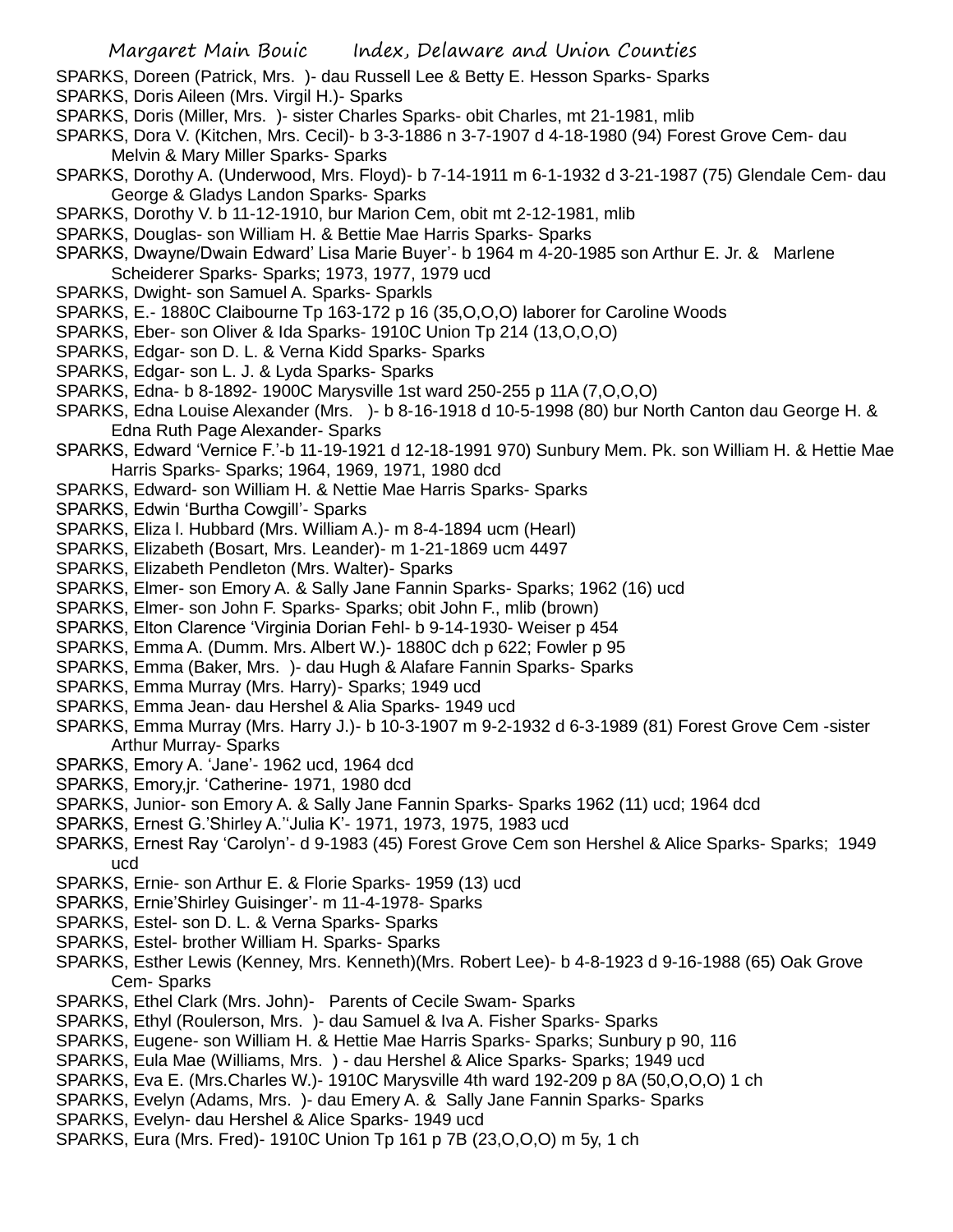SPARKS, Ezekiel- on William & Mary A. Sparks- 1860C Claibourne Tp 646 (16,O); 1870C Claib. Tp 145-143 (27,O)

- SPARKS, Faldo- son Doc & Kate Sparks- Spaarks
- SPARKS, Fay- son Charles & Jane Sparks- 1870C Liberty Tp Un Co 10 p 2 (2,O); 1880C Lib Tp 143-147 p 16 (11,O,O,O); uncle of Nellie Sparks- mt 11-15-1899 p8c1, Abs p 65
- SPARKS, Fay C. 'Jennie Kaga' m 12-29-1897 ucm (Hearl)
- SPARKS, Fern (Kemmerling, Mrs. )- dau Hershel Sparks- Sparks
- SPARKS, Florence V.(Sparling/Spurling, Mrs. Archie)- b 9-4-1890 d 11-22-1979 Oakdale I p 81 (D-R3-4) dau Isaac & Louisa Sparks- obit Isaac, mt 3-16-1918, mlib; 1900C Marysville 1st ward 250-255 p 11A (9,O,O,O); 1910C Paris Tp 16-17 p 1A (19,O,O,O)
- SPARKS, Florie (Mrs. Arthur E.)- death, mt 8-15-1959, obit, mlib Forest Lawn Cem- dau Mr. and Mrs. Curtis Barger- Sparks
- SPARKS, Frank- b 1962 son Willard & Betty Jo Sparks- 1980 dcd
- SPARKS, Frankie Cantrell (Mrs. Selcie"Sparky")- b 7-26-1908 Ky d 7-28-1995 Condit- bur Ky- dau Hayden & Mary Frazer Cantrell- Sparks; 1961, 1964, 1969, 1971 dcd
- SPARKS, Fred 'Eura;- 1910C Union Tp 161 p 7B (29.O,O,O) m 5y, mail carrier
- SPARKS, Fred- son Isaac Sparks, obit Isaac, mt 3-16-1918, mlib
- SPARKS, French/Frank 'Cassie Belle McIlroy'- m 12-31-1880 ucm 6878- 1915 uch p 266; son Charles & Jane Sparks- 1870C Liberty Tp Un Co 10 p 2 (15,O); 1880C Lib Tp 130-134 (24,O,O,O); 1900C Lib Tp 344- 353 p 15A (43,O,O,O) m 19y
- SPARKS, Gary Allen 'Linda Brooker'- m 12-6-1969 son Clarence T. & Imogene Hayes Sparks- Sparks; obit David D., mlib (brown); 1949, 1962 (15), ucd
- SPARKS, Gary S. 'Holly'- son Talmage F. & Lillian Daniels Sparks- Sparks
- SPARKS, Gary 'Teresa'- son James H. Sparks- Sparks
- SPARKS, Gene- 1969 dcd
- SPARKS, Gene 'Sue'- son Hobart & Madge Salyers Sparks- Sparks
- SPARKS, Geneva (Chandler, Mrs. )- dau William H. & Hettie Mae Haris Sparks- Sparks
- SPARKS, Genevieve (Meel, Mrs. )- sister Charles Sparks, obit Charles, 2-21-1981, mlib
- SPARKS, George- d 1877- 1883 uch IV p 473
- SPARKS, George- d 3-20-1865- 1883 uch IV p 505, 507
- SPARKS, George B.- 1870C Harlem Tp p 374 (2)
- SPARKS, George- bur Claibourne Cem- son Charles & Jane Sparks- 1883 uch IV p 541; 1870C Liberty Tp Un Co 10 p 2 (4,O); 1880C Lib Tp 131-135 p 146 (13,O,O,O); uncle of Nellis Sparks- mt 11-15-1899 p8c1 Abs p 65
- SPARKS, George 'Gladys Landon'- Sparks- parents of Dorothy Underwood
- SPARKS, George M. 'Lyda Cochran'- lic 10-25-1866 ucm 4074; 1883 uch IV p 536; 1870C Claibourne Tp 187- 185 p 24 (36,O)
- SPARKS, George m.0 son Joe & Maxie Vanover Sparks- Sparks
- SPARKS, George- son Emery A. & Sally Jane Fannin Sparks- Sparks
- SPARKS, George- son Samuel A. Sparks- Sparks
- SPARKS, George W.- d 5-30-1879 (43) Co B 32 Reg O.V.I. Claibourne Cem p 4
- SPARKS, George W., buried 7-3-1881, mt 7-6-1881 p3c4, Abs p 5
- SPARKS, George- son William & Mary A. Sparks- 1860C Claibourne Tp 646 (8,O); 1870C Claib. 145-143 (19,O); 1880C Claib Tp 213-226 p 120 (28,O,O,O)
- SPARKS, Gerald 'Mandy'- 1961, 1964 dcd
- SPARKS, Gerald- son Selcie & Frankie Cantrell Sparks- Sparks
- SPARKS, Geraldine- dau Oliver & Ida Sparks- 1910C Union Tp 214 (11/12,O,O,O)
- SPARKS, Gertrude- dau Harry & Minnie Sparks,- 1910C Union Tp 215 p 9B (5,O,O,O)
- SPARKS, Gina- b 1964 lived with James G. & Peggy Brown- 1975 ucd
- SPARKS, Gladys (Mrs. Cecil)- 1964, 1969 dcd
- SPARKS, Gladys Landon (Mrs. George)- Sparks
- SPARKS, Glenda Sue- dau Lon D. Sparks- Sparks- engaged to Lawther Eric Wood
- SPARKS, Glenna (Ison, Mrs. )- dau Emery A. & Sally Jane Fannin Sparks- Sparks
- SPARKS, Glenna Marjorie Weiss(Mrs. Harold I.)- b 6-11-1917 m 7-26-1936 d 10-26-1997 (80) Radnor Cem-
- dau Marion Francis & Lulu M. DeLong Weiss- Sparks; 1961, 1964, 1969, 1971, 1980 dcd
- SPARKS, Gloria (Huddleston, Mrs. Carl)- dau William H. & Hettie Mae Harris Sparks- Sparks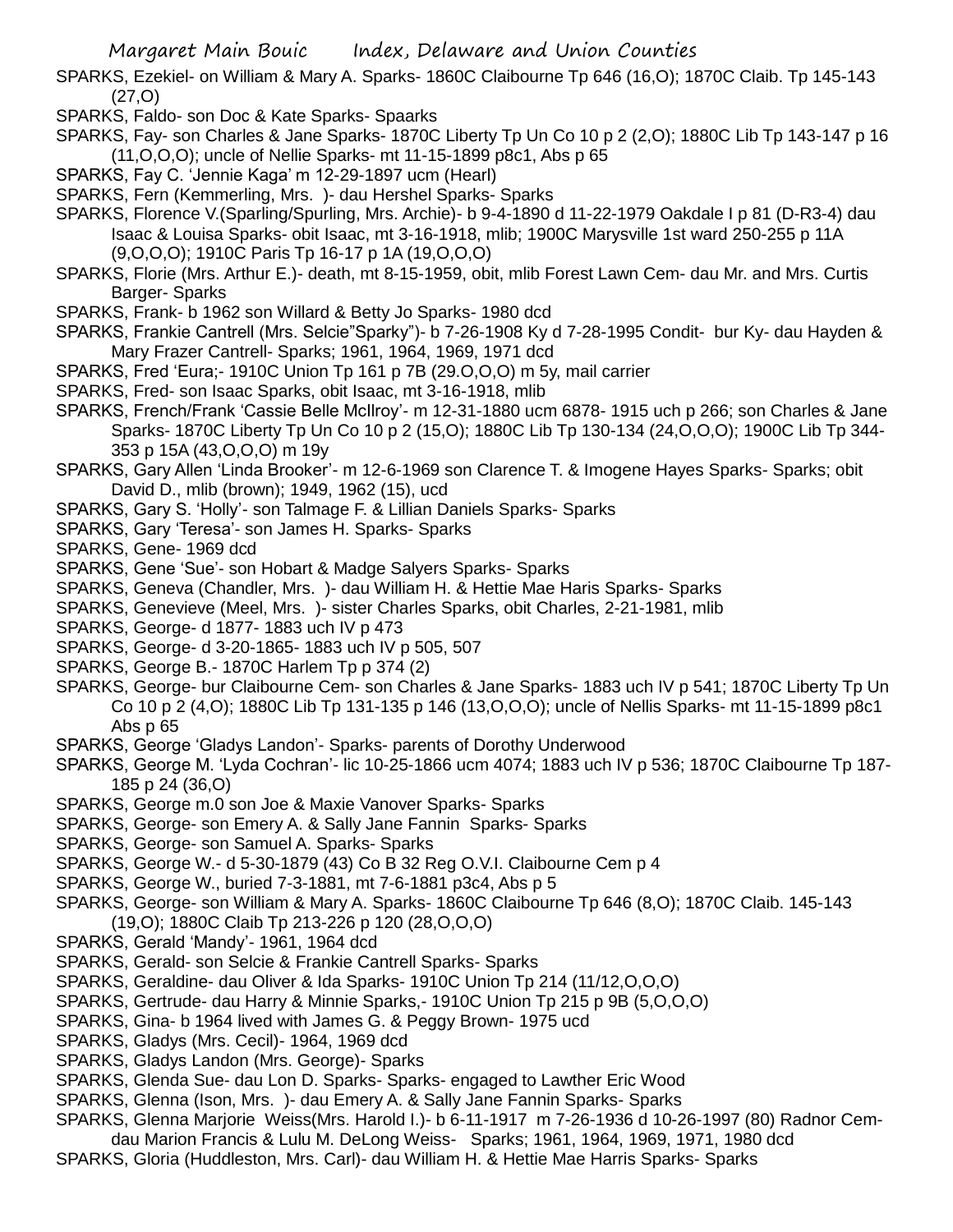- SPARKS, Goldie M. (Barker, Mrs. Chester H.)- b 12-4-1917 m 5-19-1938 d 5-7-1991 (73) Milford Center Cemdau Doc & Kate Sparks- Sparks
- SPARKS, Grace- 1971 dcd
- SPARKS, Grace- b 10-15-1876 Porter Tp dau Eli Sparks- dcbirths
- SPARKS, Gracie- sister William H. Sparks- Sparks
- SPARKS, Greene- son Hugh & Alafare Fannin Sparks- Sparks
- SPARKS, Gus- mt 11-15-1899 p 8 c1; Abs p 65 father of Nellie Sparks
- SPARKS, Harold I/T. 'Glenna Marjorie Weiss'- b 7-15-1915 WVa m 7-26-1936 d 12-29-1988 (73) Radnor Cem-Sparks; 1961, 1964, 1969, 1971, 1980 dcd
- SPARKS, Harriet Louisa (Brake, Mrs. Martin V.)- m 3-30-1861 ucm 3167; slip unec IX p 66
- SPARKS, Harriet- dau Charles & Jane Sparks- 1870C Liberty Tp 10 p 2 (17,O)
- SPARKS, Harriet (Mrs. Henry)- b 5-4-1828 d 1-10-1899 Price Cem, djlm p 23; 1860C Jackson tp 1089-1104 p 145 (33,O)
- SPARKS, Harriet- dau Isaac & Martha Sparks- 1860C Liberty Tp 970-980 p 134 (2,O)
- SPARKS, Harriet L. (Haynes, Mrs. Ben L.)- m 1869 slip, unec IV p 66
- SPARKS, Harriet (Mrs. W.)- djlm p 24
- SPARKS, Harry- b 2-1888 son Charles W. & Mary Sparks- 1900C Allen Tp 217-223 p 10A (12,O,O,O); 1910C Marysville 4th ward 192-209 p 5A (22,O,O,O)
- SPARKS, Harry 'Clara F. Zwerner'- 1915 uch p 328, 668
- SPARKS, –(Mrs. Harry)- dau Henry & Mary Elizabeth Hoffman Wurtabacker- dg 7-1-1913, Cry Ab p 46
- SPARKS, —Smith (Mrs. Harry)- dau Samantha Smith- dg 11-24-1914, Cry Ab p 159
- SPARKS, Harry 'Emma Murray'- Sparks; 1949 ucd
- SPARKS, Harry E.- son Samuel & Iva A. Fisher Sparks- Sparks
- SPARKS, Harry- son Isaac Sparks- obit Isaac, mt 3-16-1918, mlib
- SPARKS, Harry J. 'Emma Murray'- m 9-2-1932- Sparks
- SPARKS, Harry 'Minnie'- 1910C Union Tp 215 p 9B (32,O,O,O) m 8y
- SPARKS, Harry- son Thurman & Dolly Literal Sparks- Sparks
- SPARKS, Hattie (Haynes, Mrs. Ben L.)- m 5-31-1869 ucm 4557
- SPARKS, Hattie Chaffins (Mrs. Theodore)- b 4-27-1919 m 4-30-1937 d 9-9-1997 (78) Fla- dau Robert & Sena Coburn Chaffins- Sparks; 1964, 1969, 1980 dcd
- SPARKS, Harva Lee (Spangler, Mrs. Doyle)- dau William H. & Hettie Mae Harris Sparks- Sparks
- SPARKS, Hazel (Mrs. Denver)- 1964 dcd
- SPARKS, Hazel- dau Denver & Hazel Sparks- 1964 (13) dcd
- SPARKS, Hazel (Snelling, Mrs. )- dau L. J. & Lyda Sparks- Sparks
- SPARKS, Henry- 1870C Harlem Tp p 374 (8)
- SPARKS, Henry 'Harriet'- b 12-23-1825 d 12-4-1896 Price Cem, djlm p 23; 1860C Jackson Tp 1089-1104 p 144 (35,O); 1870C Jackson tp 8 p 2 (44,O); unec XXII p 4
- SPARKS, Herman Howard 'Sylvia P.'- d 3-18-1982 (57) bur Mount Vernon- Sparks; 1964, 1969, 1971 dcd SPARKS, Hershel 'Alice'- son Thurman & Dolly Litteral Sparks- Sparks; 1949 ucd
- SPARKS, Hettie Mae Harris (Mrs. William H.)- d 6-1-1971 (75) bur Sunbury- Sparks; 1964, 1969, 1971 dcd
- SPARKS, ---(Mrs. H. G)- dau J. J. Sheldorfer- dg 8-8-1916, Cry Ab p 80
- SPARKS, Hiram L.- son Isaac J. & Mary Brake Sparks- 1860C Liberty Tp Un Co 971-981 p 134 (2,O)
- SPARKS, H. (Mrs. M.)- djlm p 24
- SPARKS, Hobart D.'Delores I.'- Sparks; 1961 dcd
- SPARKS, Hobart, Jr. 'Linda'- son Hobart & Madge Salyers Sparks- Sparks; 1969, 1971, 1980 dcd
- SPARKS, Hobart ' Madge Salyers' Sparks- Sparks
- SPARKS, Holly (Mrs. Gary S.)- Sparks
- SPARKS, Howard Guy- 1909 Claibourne Cem p 63 infant son Samuel George & Iva Fisher Sparks
- SPARKS, Hubert- son L. J. & Lyda Sparks- Sparks
- SPARKS, Hugh 'Alafare Fannin'- Sparks parents of Joe Sparks
- SPARKS, Ida M. Brown (Mrs. Oliver B.)- m 12-21-1892 ucm (Hearl) ; 1910C Union Tp 214 (34,O,O,O) m 17y, 6 ch, 3 living
- SPARKS, I. H. 'Anna'- b 1872 d 1952 Price Cem, djlm p 55
- SPARKS, Imogene Hayes (Mrs. Clarence)- b 11-8-1920 Ky d 10-27-2002 (81) Forest Grove Cem- dau Charlie & Missouri Bolin Hayes- Sparks1949, 1962, 1967, 1971, 1973, 1975, 1977, 1979, 1983 ucd
- SPARKS, Imogene (Husk, Mrs. )- dau Hershel Sparks- Sparks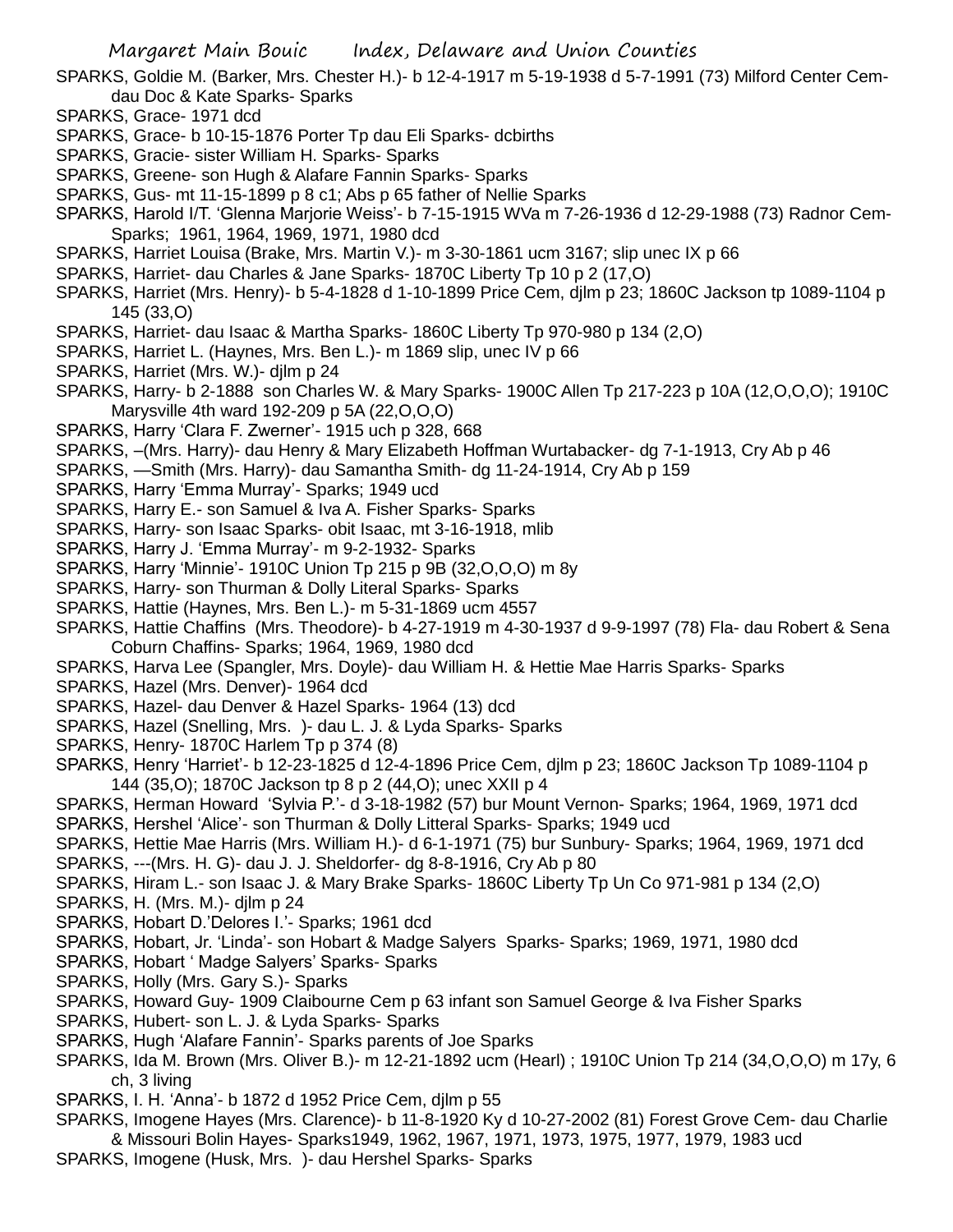SPARKS, (Vanover, Mrs. Pat)-dau Clarence & Imogene Hayes Sparks- obit David D., mlib (brown)

- SPARKS, Ina- dau Wm. V. & Treva Sparks- 1964 (8) dcd
- SPARKS, Irene Waggoner (Mrs. James S.)- m 10-13-1947 Ky- Sparks; 1964 dcd; 1973, 1975, 1979, 1981 ucd
- SPARKS, Iris Kathryn (Mrs. Clyde E.)- Sparks
- SPARKS, Irwin- son Emery A. & Sally Jane Fannin Sparks- Sparks
- SPARKS, Isaac- 1870C Harlem Tp p 374 (13)
- SPARKS, Isaac, obit, mt 3-16-1918, mlib; Civil war vet.
- SPARKS, —(Evans, Mrs. Watson)- dau Isaac Sparks, obit Isaac, mt 3-16-1918. mlib
- SPARKS, (Rathbun, Mrs. )- dau Isaac Sparks, obit Isaac, mt 3-15-1918, mlib
- SPARKS, Isaac G. 'Mary Brake'- m 12-31-1857 ucm 2661; unec XII p 15, XVIII p 56; 1860C Liberty Tp Un Co 971-981 p 134 (23,0)
- SPARKS, Isaac 'Louisa L.'- b 9-1837; 1900C Marysville 250-255 p 11A (62,O,NJ,NJ) m 15y; 1910C Paris Tp 16-17 p 1A (72,O,NJ,NJ) m 24y
- SPARKS, Isaac 'Martha'- 1860C Liberty Tp 970-980 p 133 (62,NJ)
- SPARKS, Iva A. Fisher (Mrs. Samuel)- b 1-20-1881 d 8-1-1977 Claibourne Cem p 63- dau William & Lucy Decker Fisher- Sparks
- SPARKS, Jack- d 1949- son Willie L. & Geneva Rigsby Sparks- Sparks
- SPARKS, Jacqueline Gail- Sparks- engaged to Robert Douglas Sabins
- SPARKS, James- 1883 uch IV p 518
- SPARKS, James Bryan (Mrs Charles)(Herd, Mrs. Thomas)- dumch p 336
- SPARKS, James C. 'Sarah A. Smith'- 1860C Claibourne Tp 646 (12,O); 1870C Claib. Tp 130-128 (23,O); 1880C Richwood 324-341 p 30 (33,O,O,O)
- SPARKS, James E. 'Janet Arlene Peake'- m 3-25-1951- Weiser p 271
- SPARKS, James H, 'Phyllis Johnson'- b 6-21-1924 Ky d 8-8-2001 (77) Sunbury Mem. Pk- son Hobart & Madge Salyers Sparks- Sparks
- SPARKS, James S. "Jim" 'Irene Waggoner' b 2-25-1928 Ky m 10-13-1947 Ky d 5-14-1989 Forest Grove Cem- son Emery A. & Sally Jane Fannin Sparks- Sparks
- SPARKS, Jim- son Hugh & Alafare Fannin Sparks- Sparks
- SPARKS, James- son Isaac Sparks- obit Isaac, mt 3-16-1918, mlib
- SPARKS, James I.- son James S. & Irene Waggoner Sparks- Sparks
- SPARKS, James- son James S. & Irene Sparks- 1864 dcd (10)
- SPARKS, James 'Jamie'- 1910C Union Tp 128-p 6A (43,O,O,O) m 17y
- SPARKS, James 'Jane Woodward'- parents of Mary M. Sparks Smith- Sparks
- SPARKS, James L. 'Donna J.'- 1975 ucd
- SPARKS, James P.- b 11-1897 son French &Cassie Belle McIlroy Sparks- 1900C Liberty Tp Un Co 344-353 p 15A (2,O,O,O)
- SPARKS, James- b 1957 son Robert D. & Mary A. Sparks- 1969, 1971 dcd
- SPARKS, James S. 'Irene Waggoner'- d 5-14-1989 (61) Forest Grove Cem- son Emery A. & Sally Jane Fannin Sparks- Sparks; 1964 dcd; 1973, 1975, 1979, 1981, 1983 ucd
- SPARKS, James 'Sara Smith'- Cp B 187th Oh, Inf.; Claibourne Cem p 34
- SPARKS, Jamie- b 1970 ch Dale G. & Virginia Sparks- 1979, 1981, 1983 ucd
- SPARKS, Jamie (Mrs. James)- 1910C Union Tp 128 p 6A (38,O,Pa,O) m 17y,, 2 ch
- SPARKS, Jan Dewitt (Mrs. Craig)- dau Kenm & Diane DeWitt- Sparks
- SPARKS, Jane1880C Liberty Tp Un Co 199-205 p 21 (50,O,O,O); 1900C Liberty Tp 127-130 p 6A (68,O,O,O) wid, 1 ch, o living
- SPARKS, Jane, consent, unec IV p 66
- SPARKS, Jane (Mrs. Charles)- 1870C Liberty Tp 10 p 2 (45,O)
- SPARKS, Jane (Mrs. Emory A.)- 1962 ucd; 1964 dcd
- SPARKS, Jane- dau Harry & Emma Sparks- 1949 ucd
- SPARKS, Jane (Herd, Mrs. Thomas,Sr.)- m 5-12-1892 ucm (Hearl)
- SPARKS, Jane- dau Hugh & Alafare Fannin Sparks- Sparks
- SPARKS, Jane (Mrs. Jerry)- parents of Julie Dawn- Sparks
- SPARKS, Jane Woodward (Mrs. James)- parents of Mary M. Sparks Smith- Sparks
- SPARKS, Janelle Susan- b 8-19-1953 dau James E. & Janet Arlene Peake Sparks- Weiser p 271
- SPARKS, Janet Arlene Peake (Mrs. James E.)- b 8-1-1931 m 3-25-1951 dau Amasa Parker & Mabel Geneva Conklin Peake- Weiser p 271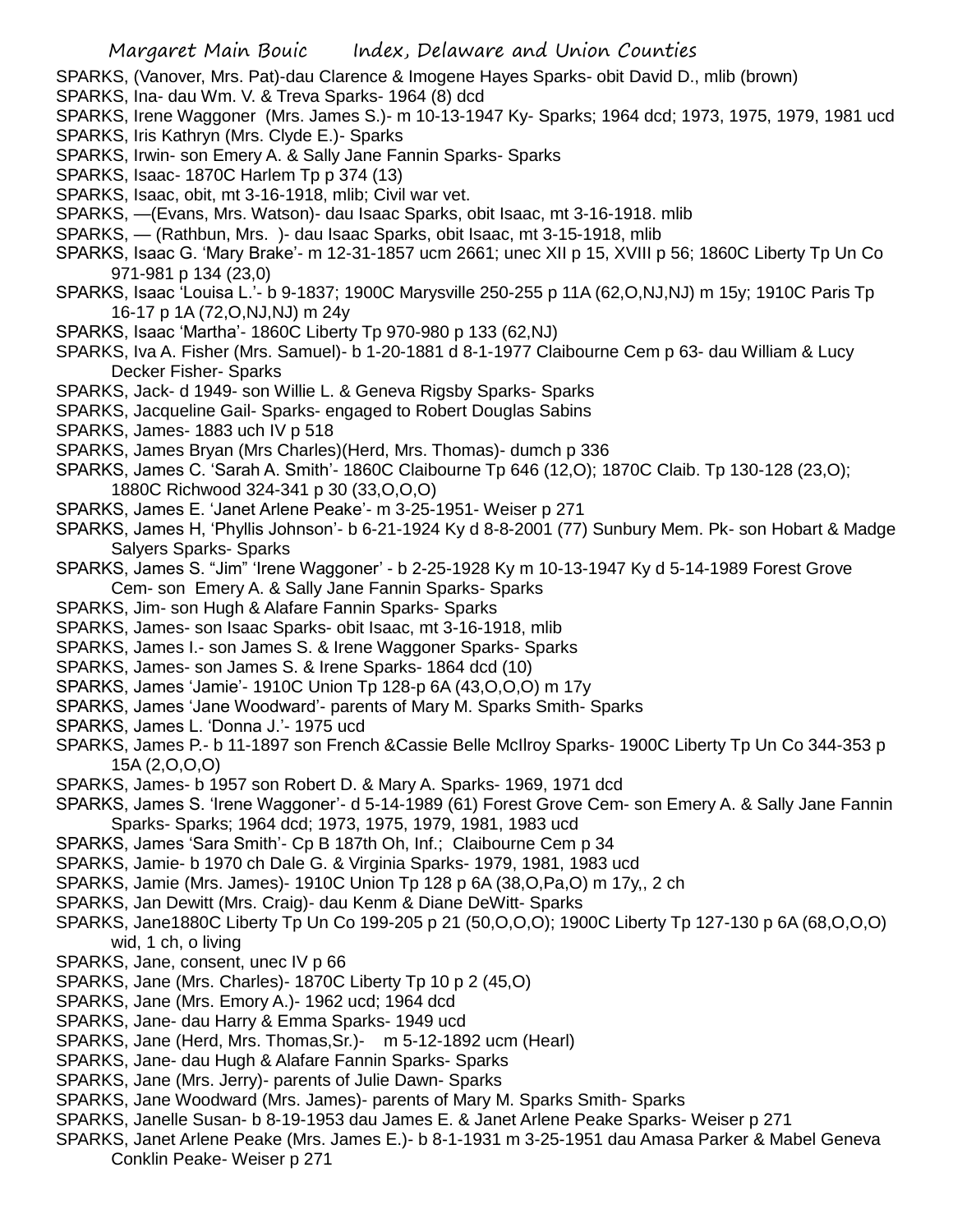- SPARKS, Janice Kay DeWitt (Mrs. Craig Matthew)- m 4-17- dau Kenneth & Diana DeWitt- Sparks
- SPARKS, Janice Moyer (Mrs. Lester B.)- Sparks; 1969, 1971, 1980 dcd; Pabst 8 p 42
- SPARKS, Janice (Wells, Mrs. ) dau Charles Sparks- obit Charles, mt 2-21-1981, mlib
- SPARKS, Jay Prentice 'Martha Alice Evans'- m 6-13-1965 son Harold I/T. & Glenna M. Weiss Sparks- Sparks; 1961(17), 1964, 1969, 1971 dcd
- SPARKS, J. C.- 1883 uch IV p 522
- SPARKS, Jeanne (Mrs. Ronald E.)- 1973 ucd
- SPARKS, Jennie Kaga (Mrs. Fay C.)- m 12-29-1897 ucm (Hearl)
- SPARKS, Jennifer (Mrs. Marvin S.)- 1980 dcd
- SPARKS, Jeffrey Allan- b 6-15-1955 son James E. & Janet Arlene Peake Sparks- Weiser p 271
- SPARKS, Jerry F. 'Lynn'- son Talmage F. & Lillian Daniels Sparks- Sparks
- SPARKS, Jerry 'Jane'- Sparks parents of Julie Dawn
- SPARKS, Jerry Lafe "Billie"- b 1953 son Martin Lafayette & Cloa Sparks- Sparks; obit David D., mlib (brown); 1962 (8), 1971, 1973, 1975 ucd
- SPARKS, Jerry L. 'Billie J.'- 1983 ucd
- SPARKS, Jerry S.- son Lester & Janice Moyer Sparks- Sparks; 1969, 1971 dcd
- SPARKS, Jerry- b 1958 son Thomas T. & Ruby M. Sparks- 1971, 1973, 1975 uvcd
- SPARKS, J. F.- pallbearer for Abner Cunningham- dg 6-20-1913, Cry Ab p 43
- SPARKS, J. (Mrs. S.)- Claibourne Cem p 4
- SPARKS, Junior- son Sally Jane Sparks- Sparks
- SPARKS, Jody- b 1969 dau Hobert, Jr. & Linda Sparks- 1980 dcd
- SPARKS, Joe 'Marie Vanover'- b 1-18-1911 m 5-11-1933 d 3-4-1991 (80) Forest Grove Cem- son Hugh & Alafare Fannin Sparks- Sparks
- SPARKS, JoEllen (Rogers, Mrs. James)- dau Rubert D. Sr. & Lena Bosart Sparks- Sparks
- SPARKS, John- hit p 137
- SPARKS, John- 1870C Claibourne Tp 187-185 p 24 (73,Ky)
- SPARKS, John- 1870C Harlem Tp p 374 (5)
- SPARKS, John- son Arthur E. & Florie Sparks- 1959 (16) ucd
- SPARKS, John 'Betty'- 1979 ucd
- SPARKS, John 'Ethel Clark'- Sparks
- SPARKS, John F.- d 10-17-1970 (89) bur Wesley Chapel near Dublin- Sparks; obit, mlib (brown)
- SPARKS, John F.- 1870C Berkshire Tp p 207 (17)
- SPARKS, John Granville- b 1875 d 1929 Price Cem, djlm p 35- son Charles & Louisa Jane Temple Sparks-1985 uch p 137, 143
- SPARKS, John- son Hugh & Alafare Fannin Sparks- Sparks
- SPARKS, John- brother Martin Lafayette Sparks- Sparks
- SPARKS, John- b 1958 son Rondal D. & Margaret H. Sparks- 1971 dcd
- SPARKS, John- son Robert D. & Mary A. Sparks- 1969, 1971 dcd
- SPARKS, John- son William U. & Treva Sparks- 1961 (2), 1964 dcd
- SPARKS, John- pallbearer for William W. Barrett- dg 10-19-1915, Cry Ab p 86
- SPARKS, Johnny R. 'Carol A.'- 1977, 1979, 1981 ucd
- SPARKS, John S. 'Louisa Estell'- m 10-2-1873 ucm 5340
- SPARKS, John W.- d 8-19-1869 (8-6-15) Price Cem, djlm p 24, son M. &. H.
- SPARKS, John- son William & Mary Sparks- 1860C Claibourne Tp 646 (18,O)
- SPARKS, Johnny R.- soin Joe & Maxie Vanover Sparks- Sparks
- SPARKS, Joyce (Milliron, Mrs. )- dau George & Gladys Landon Sparks- Sparks
- SPARKS, Juanita Puesey (Mrs. Samuel A.)- d 1966- Sparks
- SPARKS, Judith D.- b 1-18-1956 d 6-17-1989 (33) Trenton Cem- dau Willard & Betty Jo McKenzie Sparks-Sparks; 1971 dcd
- SPARKS, Judy (Souders, Mrs. Eugene)- dau Willie L. & Geneva Rigsby Sparks- Sparks
- SPARKS, Julia E. (Mrs. Ernest C.)- 1973 ucd
- SPARKS, Julia- b 1970 dau Jay Prentice & Martha Alice Evans Sparks- 1971, 1980 dcd
- SPARKS, Julie Dawn- b 7-3-1998 dau Jerry & Jane Sparks- Sparks
- SPARKS, June (Johnson, Mrs. )- dau John & Ethel Clark Sparks-sister Lester B. Sparks- Sparks
- SPARKS, Justice- son Charles & Jane Sparks- 1870C Liberty Tp 10 p 2 (18,O)
- SPARKS, Kate (Mrs. Doc)- parents of Goldie Barker- Sparks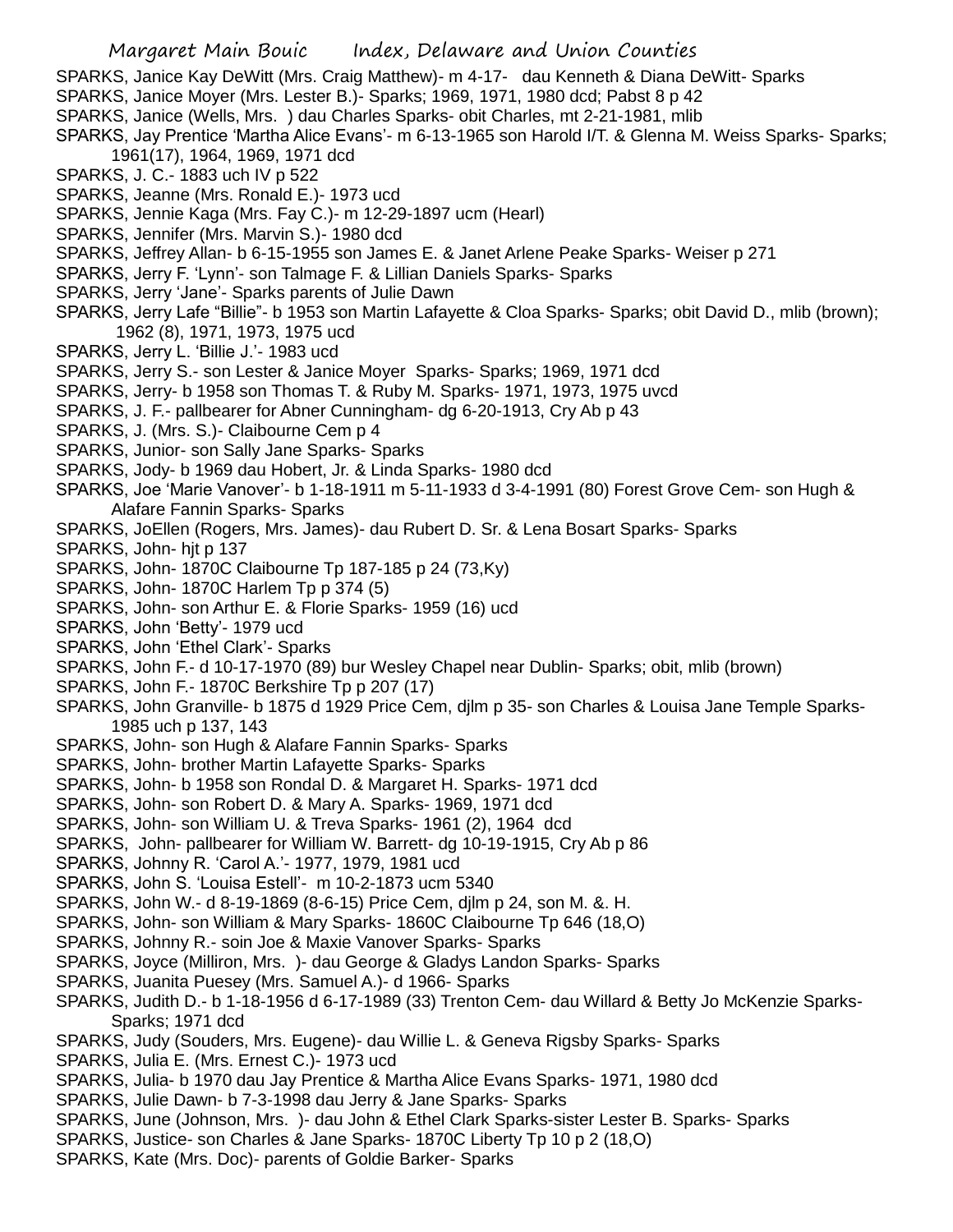- SPARKS, Katina- dau Phillip & Deborah White Sparks- Sparks
- SPARKS, Katherine- dau Harry & Emma Sparks- 1949 ucd
- SPARKS, Kathleen- b 1954 dau Herman H. & Sylvia F. Sparks- 1964, 1971 dcd
- SPARKS, Kathleen F. (Mrs. Crate D.)- 1961, 1964, 1969, 1971, 1980 dcd
- SPARKS, Kathy (Jones, Mrs. )- dau James S. & Irene Sparks- Sparks; 1964(12) dcd
- SPARKS, Kaylee Elizabeth- b 2-12-1998- twin dau of Steven Douglas & Amy Young Sparks- Sparks
- SPARKS, Kellin- dau Phillip & Deborah White Sparks- Sparks
- SPARKS, Kenny- son Ernest Ray & Carolyn Sparks- Sparks
- SPARKS, Kim (Mrs. Richard L.)- dissolution July 1982- Sparks
- SPARKS, Klova Ann Litman (Mrs. Charles)- Sparks; obit David D., mlib (brown)
- SPARKS, Lafayette 'Cloa'- son Mrs. Mary Sparks- obit, David D., mlib (brown); 1962, 1971, 1973, 1975 ucd
- SPARKS, Lalla (Carter, Mrs. William C.)- m 12-3-1879 ucm 6607
- SPARKS, Lana- b 1969 dau Emory Jr. & Catherine Sparks- 1971, 1980 dcd
- SPARKS, Lana P. (Mrs. Robert D.)- 1961, 1964, 1969, 1971 dcd
- SPARKS, Larry L(Lester) 'Barbara'- son Lester B. & Janice Moyer Sparks- Sparks 1969, 1971 dcd
- SPARKS, Larry Marvin- son Hershel & Alice Sparks- Sparks 1949 ucd
- SPARKS, Laura (Adams, Mrs. Charles W.)- m 4-15-1897 ucm (Hearl)
- SPARKS, Laura (Margoliz, Mrs. )- dau Walter & Elizabeth Pendleton Sparks- Sparks
- SPARKS, Lawrance- son Henry & Harriet Sparks- 1860C Jackson Tp 1089-1104 p 145 (6,O)
- SPARKS, L. C.- unvmec p 41
- SPARKS, Lee- son Harry J. & Emma Murray Sparks- Sparks
- SPARKS, Lee- son Hershel Sparks- Sparks
- SPARKS, Lee- son Patricia R. Sparks- Sparks
- SPARKS, Lena (Mrs. Rubert D.)- Sparks; 1980 dcd
- SPARKS, Leslie- 1975 ucd
- SPARKS, Leslie- son Doc & Kate Sparks- Sparks
- SPARKS, Les G. 'Sandy'- 1981 ucd
- SPARKS, Lester B. 'Janice Moyer'- d 2-18-1983 (66) Oak Grove Cem- Sparks; 1964, 1969, 1971, 1980 dcd
- SPARKS, Lester L. 'Barbara J.'- 1980 dcd
- SPARKS, Lewis N.- son James C. & Sarah A. Smith Sparks- 1880C Richwood 326-314 p 36 (7,O,O,O)
- SPARKS, L. G.- d 2-28-1861 (7y26d) Price Cem, djlm p 24, son W. & Harriet
- SPARKS, Libbi (Olson, Mrs. )- dau Patricia R. Sparks- Sparks
- SPARKS, Lida- housekeeper for A. Dochane- 1880C Claibourne Tp 45-48 p 5 (37,O,O,O)
- SPARKS, Liddy- mother-in-law of William H. & Mame Petty- 1910C Richwood 95-97 p 4A (74,O,US,O) wid, 1 ch
- SPARKS, Lillian Daniels (Mrs. Talmage E.)- Sparks
- SPARKS, Linda Diane Brooker (Mrs. Gary)- m 12-6-1969 dau Robert F. Brooker- Sparks
- SPARKS, Linda (Harris, Mrs. Theron)- dau James H. Sparks- Sparks
- SPARKS, Linda Kay (Reda, Mrs. )- dau Rubert D. Sr. & Lena Bosart Sparks- Sparks.- 1964, 1971 dcd
- SPARKS, Linda (Masteller, Mrsl Jeff)- b 1957 dau Martin Lafayette & Cloa Sparks- Sparks; obit, David D., mlib (brown); 1962, 1971 ucd
- SPARKS, Linda- dau Robert D. & Lana Sparks- 1961, 1964(14) dcd
- SPARKS, Linda (Mrs. Robert Jr)- 1969, 1971, 1980 dcd
- SPARKS, Linda- d 1976 dau Willie L. & Geneva Rigsby Sparks- Sparkls
- SPARKS, Lisa- b 1976 dau Johnny R. & Carol Sparks- 1977, 1979, 1981 dcd
- SPARKS, Lisa Marie Buyer (Mrs. Dwayne Edward)- m 4-20-1985 dau Paul E. Buyer- Sparks
- SPARKS, Lizzie Keaton (Mrs. Willie)- b9-20-1912 Ky d 4-29-2002 (89) Forest Grove Cem- dau Willis & Mary Collier Keaton- Sparks
- SPARKS, L. J. 'Lyda'- Sparks, parents of Rubert
- SPARKS, Lois- dau Willie L. & Geneva Rigsby Sparks- Sparks
- SPARKS, Lon D.- Sparks
- SPARKS, Lora- sister William H. Sparks- Sparks
- SPARKS, Louisa Estell (Ms. John S.)- m 10-2-1873 ucm 5340
- SPARKS, Louisa L. (Mrs. Isaac)- b 1-1850- 1900C Marysville 250-255 p 11A (50,O,Va,NJ) m 15y, 3 ch, 2 living; 1910C Paris Tp 16-17 p 1A (60,O,NJ,NJ) m 24y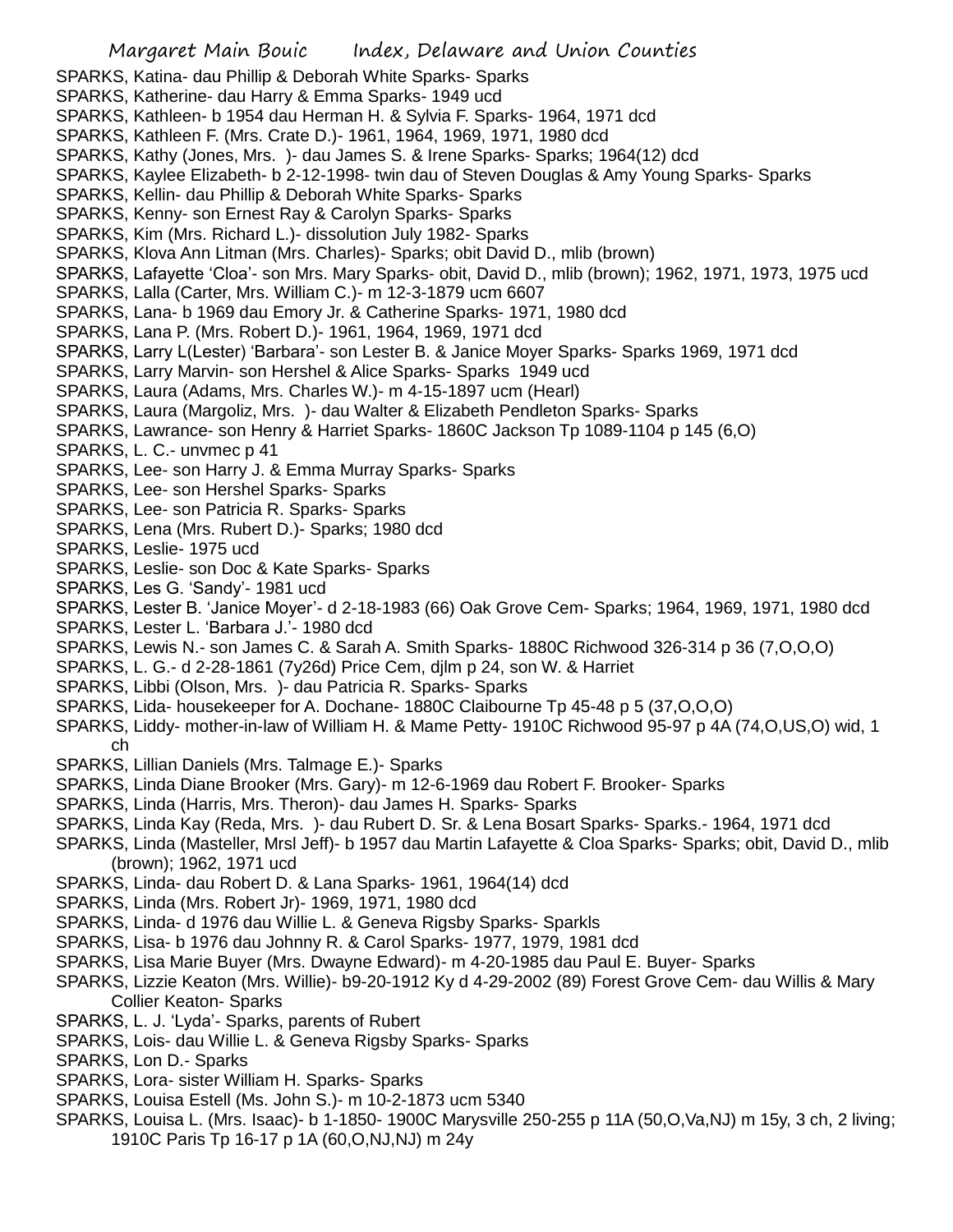SPARKS, Louisa Jane Temple (Mrs. Charles F.)- b 8-1852 m 11-20-1870 d 1930 Price Cem, djlm p 35- du Joseph j. & Lucy Ann Andrews Temple; 1985 uch p 137; 1900C Jackson Tp 99-101 p 4B (48,O,O,O) m 29y, 5 ch, 3 living; 1900C Jackson Tp 99-101 p 5A (48,O,O,O) m 29y, 5 ch, 3 living; 1910C Jackson Tp 92 p 4A (58,O,O,O) m 40y, 5 ch 3 living

- SPARKS, Lourena- dau William H. & Treva Sparks- 1961 (5) dcd
- SPARKS, Lucy Annora (Swartz, Mrs. William Abraham)- b 1878 m 2-8-1905 d 1957/67 dau
- Charles & Louisa Jane Temple Sparks- 1985 uch p 136, 137, 143
- SPARKS, Lura- dau James C. & Sarah A. Smith Sparks- 1880C Richwood 324-341 p 20 (4,O,O,O)
- SPARKS, Lyda Cochran (Mrs. George K.)- b 1837 lic 10-25-1866 ucm 4074; d 1918 Claibourne Cem p 44; 1870C Claibourne Tp 187-185 p 24 (31,O); 1900C Richwood 115-17 p 1B (66,O,O,O), 1 ch, sister Andrew Cochran
- SPARKS, Lyda (Mrs. L. J.)- parents of Rubert- Sparks
- SPARKS, Lydia- sister Mrs. Jane Bancroft- mt 10-2-1901 p3c2, Ab p 11
- SPARKS, Lynn E. (Mrs. Roger L.)- 1980 dcd
- SPARKS, Lynn- dau Willie L. & Geneva Rigsby Sparks- Sparks
- SPARKS, Lynne (Mrs. Jerry F.)- Sparks
- SPARKS, McClellan 'Millie A. Liggett'- m 2-15-1893 ucm (Hearl)
- SPARKS, Mable E.- b 1905 d 1906 Price Cem, djlm p 55- dau I. H. & Anna Sparks
- SPARKS, Madge Salyers (Mrs. Hobart)- Sparks- parents of Cecil R. Sparks
- SPARKS, Maggie (Robinson, Mrs. )- dau Emery A. & Sally Jane Fannin Sparks- Sparks
- SPARKS, Magdalene (Burton, Mrs. Bradley)- sister Herman Howard Sparks- Sparks
- SPARKS, Mandy (Mrs. Gerald F.)- 1964 dcd
- SPARKS, Margaret Hale (Mrs. Samuel A.)- d 1985- Sparks
- SPARKS, Margaret (Harris, Mrs. )- sister Lester B. Sparks- Sparks
- SPARKS, Margaret H. (Mrs. Ronald D.)- 1971, 1980 dcd
- SPARKS, Margie (Lusby, Mrs. Jack)- b 1956 dau Herman Howard & Sylvia F. Sparks- Sparks; 1964, 1969, 1971 dcd
- SPARKS, Marie (Mrs. Ardel)- Sparks; 1949 ucd
- SPARKS, Marion I. 'Oneida S.'- 1961, 1964, 1971, 1980 dcd
- SPARKS, Marjorie (Criswell, Mrs. )- du Harold I. & Glenna Weiss Sparks- Sparks
- SPARKS, Marla (Mrs. Barry K.)- Sparks
- SPARKS, Marlene Scheiderer (Mrs. Arthur E. Jr.)- m 10-8-1961 Sparks; 1973, 1977, 1979 ucd
- SPARKS, Martha Alice Evans (Mrs. Jay Prentice ) m 6-13-1965 dau M. Paul Evans- 1969, 1971, 1980 dcd
- SPARKS, Martha (Mrs. )- d 6-25-1879 mother-in-law of M. V. Brake- unec XII p 9
- SPARKS, Martha (Mrs. Isaac)- 1860C Liberty Tp 970-980 p `133 (25,O)
- SPARKS, Martha J.- dau Isaac & Martha Sparks- 1860C Liberty Tp 970-980 p 133 (25,O)
- SPARKS, Martin "Lafe" 'Cloa'- b Ky d 6-3-2003 (74) Forest Grove Cem- Sparks
- SPARKS, Marvin S. 'Jennifer'- 1980 dcd
- SPARKS, Marvin- son Samuel A. Sparks- Spaarks
- SPARKS, Mary- 1915 uch p 149
- SPARKS, Mary (Mrs. )- Sparks; obit David D., mlib (brown) mother of Lafayette Sparks
- SPARKS, Mary A. (Mrs. Robert D.)- 1969, 1971, 1980 dcd
- SPARKS, Mary A. (Mrs. William)- 1860C Claibourne Tp 646 (33,O); 1870C Claib. Tp 146-143 (48,O); 1880C Claib. Tp 213-226 p 20 (54,O,O,O)
- SPARKS, Mary (Mrs. Charles)- b 8-1859; 1900C Allen Tp 217-223 (40,O,O,O)
- SPARKS, Mary Drake (Mrs. Isaac G.)- m 12-21-1857 ucm 2661; unec XII ; p15; XVIII p 56; 1860C Liberty Tp un Co 971-981 p 134 (20,O)
- SPARKS, Mary Frances Gregg (Mrs. Charles M.)- m 8-7-1862 dcm
- SPARKS, Mary- dau Fred & Eura Sparks- 1910C Union Tp 161 p 7B (2,O,O,O)
- SPARKS, Mary Herd (Mrs. Samuel)- dau Thomas & Dorcas Main Herd- 1883 uch V p 406
- SPARKS, Mary Kathleen (Goodyear, Mrs. Eugene)- dau Herman Howard & Sylvia Sparks- Sparks
- SPARKS, Mary J.- dau George M. & Lyda Cochran Sparks- 1870C Claibourne Tp 187-185 p 24 (1,O)
- SPARKS, Mary (Kibby, Mrs. Timothy)- dau Ardle & Thelma Marie Sargraves Sparks- Sparks
- SPARKS, Mary (Lilliman, Mrs. Charles)- m 6-20-1891 ucm (Hearl)
- SPARKS, Mary- prob. dau of Lida- 1880C Claibourne Tp 45-48 p 5 (9.O,Pa,O)
- SPARKS, Mary- b 1959 dau Rondal D. & Margaret H. Sparks- 1971 dcd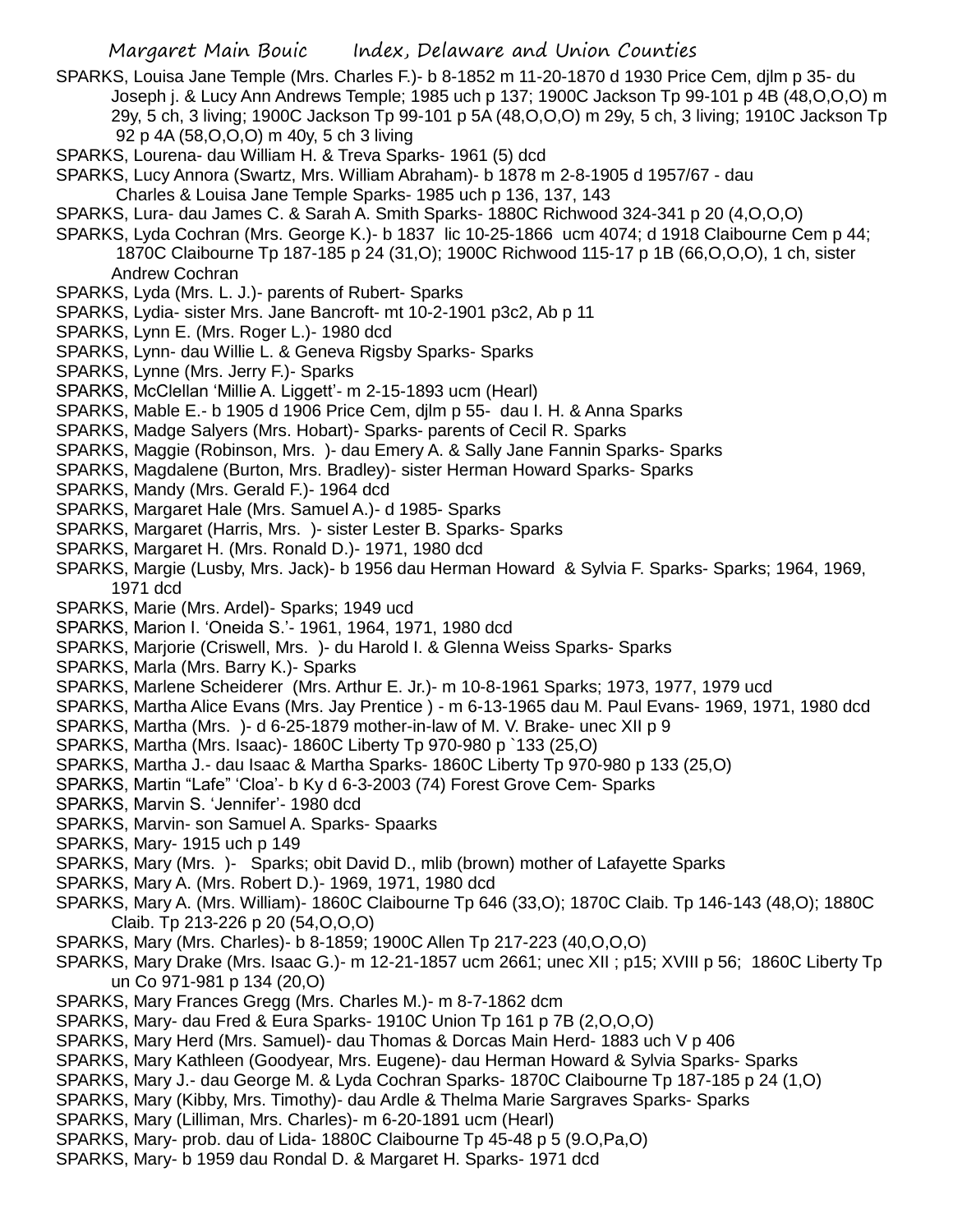- SPARKS, Mary A (Mrs. Russel F.)- 1971, 1980 dcd
- SPARKS, Mary Miller (Mrs. Melvin)- Sparks
- SPARKS, Mary M. (Smith, Mrs. Albert)- b 4-4-1898 d 3-8-1993(94) Woodstock Cem- dau James & Jane Woodward Sparks
- SPARKS, Mary (Mrs. Peter)- sister Mrs. Rachel Gregg Sharp- dg 2-13-1914, Cry Ab p 92
- SPARKS, Mason Orestus 'Nellie May Godfrey'- m 7-1-1893 ucm (Hearl); slip, unec IV p 27
- SPARKS, Matthew (9-1982)- son Gary Allen & Linda Brooker Sparks- Sparks
- SPARKS, Maud- b 8-9-1896 mil Tp Rif Co, Ind. dau E. & Essie Sleckle Sparks- dcbirths
- SPARKS, Maxie Vanover (Mrs. Joe)- b 4-25-1916 m 5-11-1933 d 1-29-1992 (76) dau Jack & Angie Lemasters Vanover- Sparks
- SPARKS, Maxine (Fairchild, Mrs G. V.)- dau Joe & Maxie Vanover Sparks- Sparks
- SPARKS, Maxwell- son Doc & Kate Sparks- Sparks
- SPARKS, M. E.- d 3-21-1860 (3-8-20) Price Cem, dau W. & Harriet Sparks- djlm p 24
- SPARKS, Melanie L.(Mattix, Mrs. )- dau Lester B. & Janice Moyer Sparks- Sparks; 1971 dcd
- SPARKS, Melissa- b 1969 dau Ernest G. & Julia K. Sparks- 1961 dcd; 1973 ucd
- SPARKS, Melvin 'Mary Miller'- Sparks- parents of Dora V. Kitchen
- SPARKS, Merle- dau Oliver B. & Ida M. Brown Sparks- 1910C Union Tp 214 p 9B (16,O,O,O)
- SPARKS, Metta- d 12-2-1872 (2y20d) dau S. & J.- Cem p 4
- SPARKS, M. 'H.'- djlm p 24
- SPARKS, Michael E.- b 1952 son Edward & Vernice Sparks- Sparks; 1964, 1969, 1971, 1980 dcd
- SPARKS, Michael Scott- b 4-4-1977 son Gary A. & Linda Diane Brooker Sparks- Sparks
- SPARKS, Michelle Harmeyer (Mrs. Roger)- m 3-21-1992 dau Jerome & Madelun Harmeyer- Sparks
- SPARKS, Mike- son William U. & Treva Sparks- 1961 (7) dcd
- SPARKS, Millie A. Liggett (Mrs. McClellan)- m 2-15-1893 ucm (Hearl)
- SPARKS, Mindy- b 1966 dau John & Betty Sparks- 1979 ucd
- SPARKS, Minnie (Buck, Mrs. )- sister Martin Lafayette Sparks- Sparks
- SPARKS, Minnie (Mrs. Harry)- 1910C Union Tp 215 p 9B (27,O,O,O) m 7y, 4 ch, 1 living
- SPARKS, Murray- b 1956 son Rondal D. & Margaret H. Sparks- 1971 dcd
- SPARKS, Myrtle (Mrs. Roger L.)- 1971 dcd
- SPARKS, Nancy (Blackburn, Mrs. )- sister Martin Lafayette Sparks- Sparks
- SPARKS, Nancy- b 1966 dau Thomas T. & Ruby H. Sparks- 1971, 1973, 1975, 1977, 1979, 1981, 1983 ucd
- SPARKS, Nancy (Wheeler, Mrs. Tobe)- dau Hobart & Madge Salyers Sparks- Sparks
- SPARKS, Nancy- dau William & Mary A. Sparks- 1860C Claibourne Tp 646 (15,O); 1870C Claib. Tp 145-143 (24,O); 1880C Claib Tp 213-226 (30,O,O,O)
- SPARKS, Nellie- death, dau Gus Sparks- mt 11-15-1899 p8c1, Abs p 65
- SPARKS, Nellie (Hunt, Mrs. )- dau Isaac Sparks- obit Isaac, mt 3-16-1918, mlib
- SPARKS, Nellie May Godfrey (Mrs. Mason Orestus)- m 7-1-1893 ucm (Hearl); unec IV p 27
- SPARKS, Neoma- dau Wm. U & Treva Sparks- 1961 (9)1964 (12) dcd
- SPARKS, Neva (Gilliam, Mrs. )- dau Emery A. Sally Jane Fannin Sparks- Sparks
- SPARKS, Nola- sister William H. Sparks- Sparks
- SPARKS, Ola (SHoward, Mrs. )- sister William H. Sparks- Sparks
- SPARKS, Olive- dau Hobart & Madge Salyers Sparks- Sparks
- SPARKS, Oliver B. 'Ida M. Brown'- m 12-21-1892 ucm (Hearl); 1910C Union Tp 214 (40,O,O,O) m 17y
- SPARKS, Ollie- dau Isaac Sparks, obit Isaac, mt 3-16-1918, mlib
- SPARKS, Oneida S. (Mrs. Marion E.)- 1964, 1971, 1980 dcd
- SPARKS, Opal (Thompson, Mrs. Gene)- dau Ardel & Thelma Marie Sargraves Sparks- Sparks
- SPARKS, Ossie- son Hugh & Alafare Fannin Sparks- Sparks
- SPARKS, Mason Orestus- b 1872 d 1949 son Charles & Louisa Jane Temple Sparks- 1985 uch p 137, 143
- SPARKS, Otha- son Doc & Kate Sparks- Sparks
- SPARKS, Othie- father of Willard Sparks- Sparks
- SPARKS, Pam (Mrs. Patrick L.)- Sparks
- SPARKS, Pat "Patty"Joan (Hoffine, Mrs. )(Vanover, Mrs. )- dau Clarence & Imogene Hayes Sparks- Sparks; 1949 ucd
- SPARKS, Patricia R. (Mrs. Martin)-d 1–6–1996 (63) Wis. Bur Wis.- dau Madeline Neilsen- Sparks
- SPARKS, Patrick L. 'Pam"- son Clyde E, & Iris Kathryn Sparks- Sparks
- SPARKS, Patti Ann- obit Mrs Arthur, mt 8-15-1959, mlib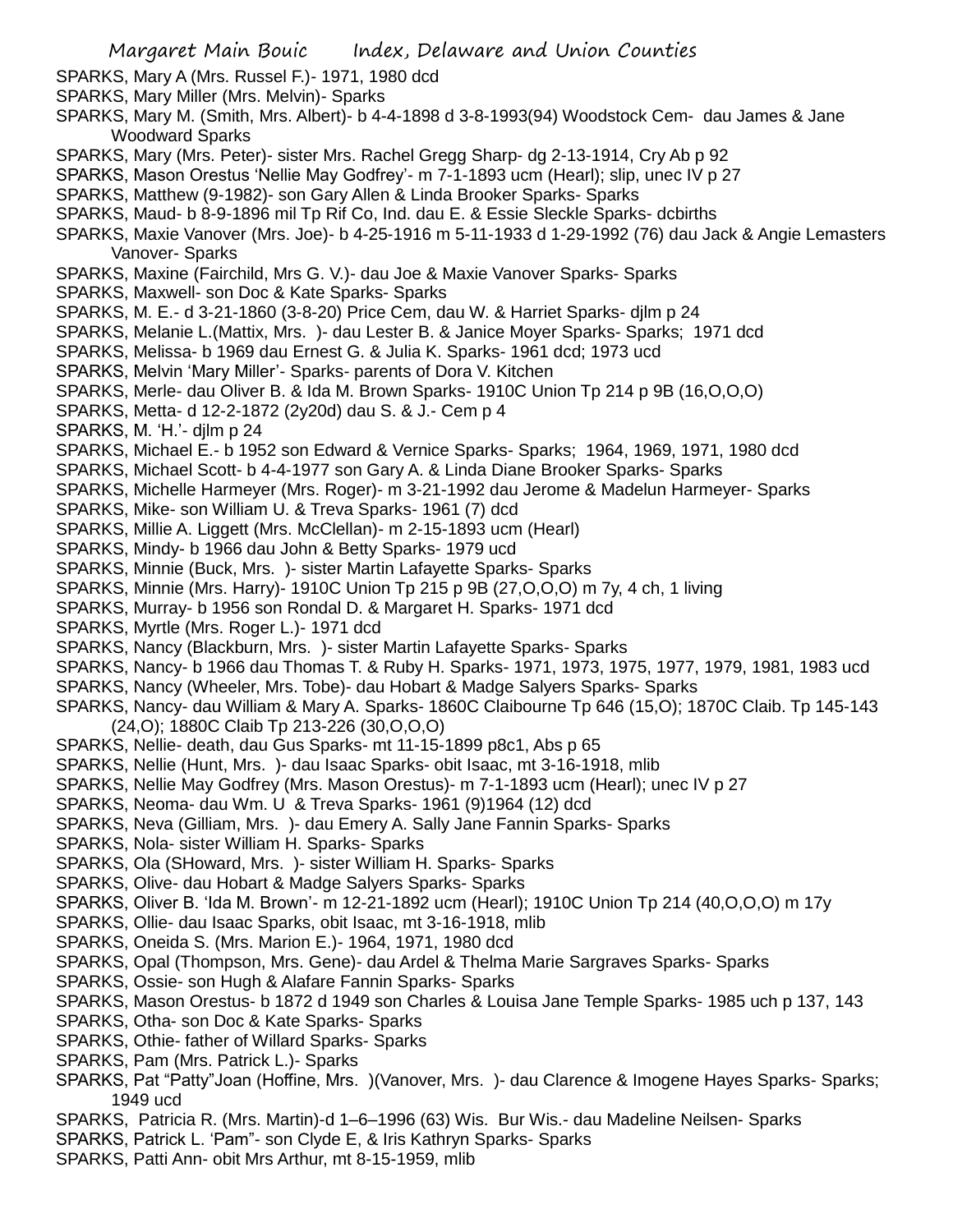- SPARKS, Paulette (Ricks, Mrs. Perry)- b 1963- m 87-1980- 1985 uch p 41; lived with Melvin & Carrol Fischer, Sparks; 1975, 1979 ucd
- SPARKS, Phebe J. (Brake, Mrs. Aaron)- m 8-6-1859 ucm 2908; unec IV p 66. XIX p 17; sister Isaac Sparks, obit Isaac, mt 3-16-1918, mlib
- SPARKS, Phillip 'Deborah White'- Sparks
- SPARKS, Phillip Michael- son Phillip & Deborah White Sparks- Sparks
- SPARKS, Phillip son Willie L. & Geneva Rigsby Sparks- Sparks
- SPARKS, Phyllis (Brown, Mrs. Gerry)- b 1953/4-dau Clarence & Imogene Hayes Sparks- Sparks; obit David D., mlib (brown); 1962(7), 1967, 1971 ucd
- SPARKS, Phyllis Johnson (Mrs. James H.)- Sparks
- SPARKS, Rachel- 1870C Harlem Tp p 374 (35)
- SPARKS, Ralph- son D. L. & Verna Kidd Sparks- Sparks
- SPARKS, Rebecca (Mrs. Russell E.)- Sparks
- SPARKS, Regina (Jones, Mrs. Lewis B.)- m 2-10-1966 dau James S. & Irene Waggoner Sparks- Sparks; 1964 (15) dcd
- SPARKS, Richard- son Arthur E. & Florie Sparks- 1959 (12)ucd
- SPARKS, Richard L. 'Kim'- dissolution 7-27-1982- Sparks
- SPARKS, Richard- b 1956 son Robert D. & Mary A. Sparks- 1969, 1971 dcd
- SPARKS, Richard 'R.- son Samuel & Iva A. Fisher Sparks- Sparks
- SPARKS, Rinda D.- g 1-5-1936 d 4-7-1987 (51) Forest Grove Cem- dau Emery A. & Sally Jane Fannin Sparks- Sparks
- SPARKS, R–ris? B 10-1885 son French & Cassie Belle McIlroy Sparks- 1900C Liberty Tp Un Co 344-353 p 15A (14,O,O,O)
- SPARKS, Rita- b 1953 dau Robert D. & Mary A. Sparks- 1969, 1971 dcd
- SPARKS, Rita K (Hinkle, Mrs. Don)- b 1958 dau Willard & Betty Jo McKenzie Sparks- Sparks; 1971 dcd
- SPARKS, Robert D. 'Lena A.'- 1961, 1964, 1969, 1971, 1980 dcd
- SPARKS, Robert D. 'Mary A.'- Sparks; 1969, 1971, 1980 dcd
- SPARKS, Robert Lee 'Esther'- d 3-14-1979 (48) Oak Grove Cem- Sparks
- SPARKS, Robert- son L. J. & Lyda Sparks- Sparks
- SPARKS, Robert,Jr.- b 1952 son Robert D. & Mary A. Sparks- 1969, 1971 dcd
- SPARKS, Robert- d 1978 son Selcie & Frankie Cantrell Sparks- Sparks
- SPARKS, Bob 'Virginia'- son Ardel & Thelma Marie Sargraves Sparks- Sparks
- SPARKS, Rodney Jay 'Sheri Jo Winner'- b 1958 m 9-1-1978 son Walter Sparks- Sparks; , lived with Jack & Wanda Jarvis- 1975, 1977, 1979, 1981 ucd
- SPARKS, Harold Roger 'Barbara Ellen Howser'- m 11-28-1969 son Harold J. & Glenna M. Weiss Sparks-Sparks; 1961 (16) dcd
- SPARKS, Roger 'Michelle Harmeyer'- b 1958 m 3-21-1992- son Crate K. & Kathleen F. Hubbard Sparks-Sparks; 1961, 1964 (6), 1969, 1971, 1980 dcd
- SPARKS, Roger H.- 1964 dcd
- SPARKS, Roger L. 'Lynn E.Borham'- son Hobart Sparks- Sparks; 1980 dcd
- SPARKS, Roger Lee- son Robert D. & Delores I. Sparks- 1961 (9) dcd
- SPARKS, Roger L. Sr.- b 3-28-1938 d 7-24-1988 (50) Fairview Mem. Pk- son Rubert D. Sr. & Lena Bosart Sparks- Sparks
- SPARKS, Roger L. 'Myrtle'- 1971 dcd
- SPARKS, Roger L. 'Virginia V.'- 1969, 1980 dcd
- SPARKS, Ronald D. 'Margaret E.'- 1971, 1980 dcd
- SPARKS, Ronald E. 'Jeanne'- 1973 ucd
- SPARKS, Ronald G. Sr.'Sa/ondra'- Sparks; 1969, 1971, 1980 dcd
- SPARKS, Ronald G. Jr. 'P. Annette Reece'- m 6-11-1988 son Ronald G. Sr. & Sandra Sparks- Sparks
- SPARKS, Ronald- son Samuel A. Sparks- Sparkls
- SPARKS, Rondal 'Margaret'- on Theodore & Hattie Chaffins Sparks- Sparks
- SPARKS, Ronnie- son Charles Sparks, obit Charles, mt 2-21-1981, mlib
- SPARKS, Ronnie- b 1957 son Ronald G. & Sandra Sparks- 1961 (4), 1969, 1971 dcd
- SPARKS, Rubert D. Sr. 'Lena Bosart'- m 1937 d 6-18-1998 (79) Fairview Mem. Pk'- son L. J. & Lyda Sparks-Sparks
- SPARKS, Rubert, Jr.'Cindy'- son Rubert D. & Lena Sparks- Sparks 1961 (12), 1964, 1971 dcd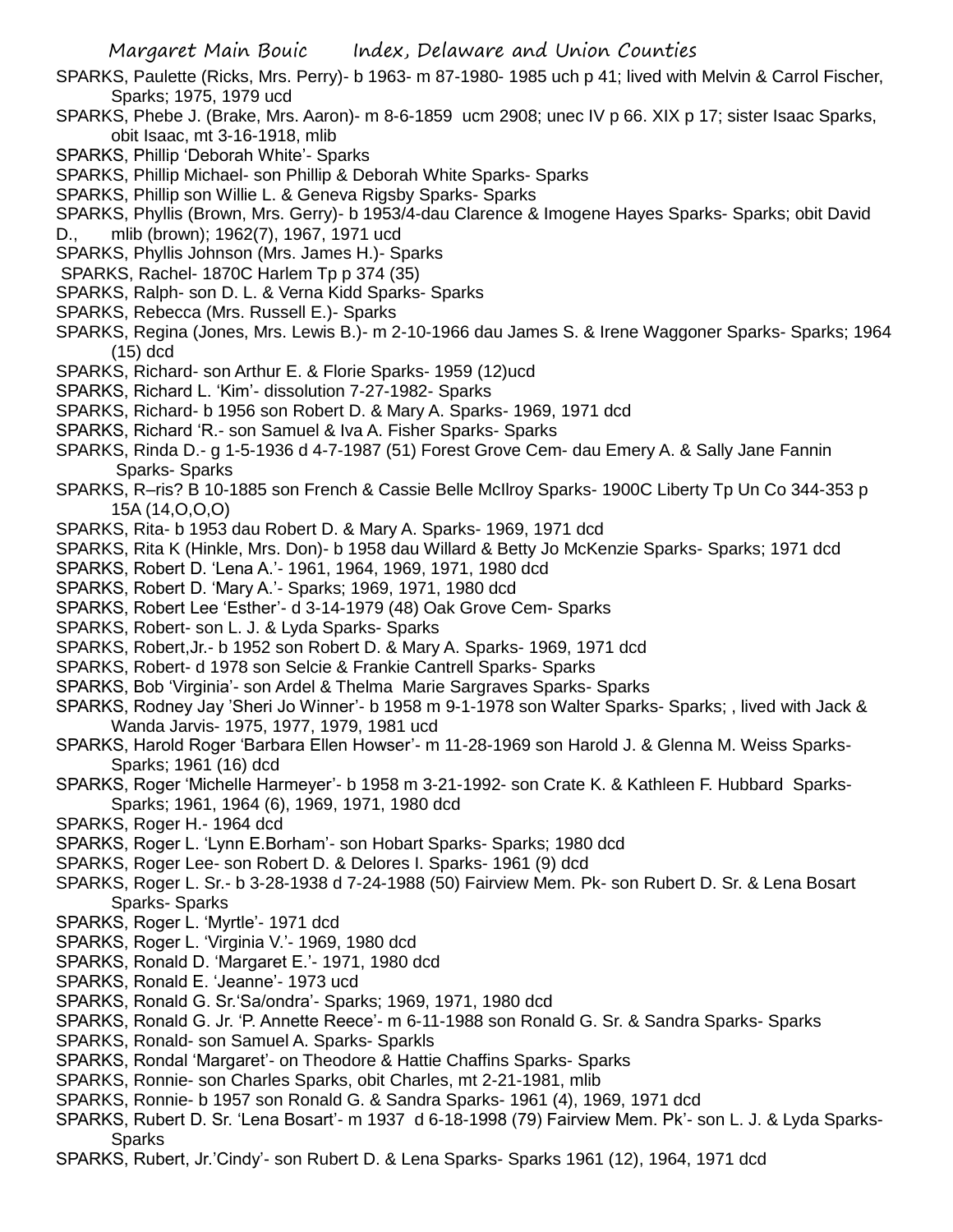SPARKS, Ruby H. (Mrs. Thomas T.)- 1971, 1973, 1975, 1977, 1979, 1981, 1983 ucd

SPARKS, Rupert- son Doc & Kate Sparks- Sparks

- SPARKS, Russell Lee 'Betty E. Hesson'- b 6-6-1946 d 8-29-2003 (57) Maple Grove Cem, Alexandria, O.- son Walter & Elizabeth Pendlegon Sparks- Sparks
- SPARKS, Russell E. 'Rebecca'- son Russell Lee & Betty E. Hesson Sparks- Sparks
- SPARKS, Russel F. 'Mary A.'- 1971, 1980 dcd
- SPARKS, Ruth Ann- dau Edna Louise Alexander Sparks- Sparks
- SPARKS, Ruth (Bachelder, Mrs. Ora)- dau L. J. & Lyda Sparks- Sparks
- SPARKS, Ruth Catherine (Williamson, Mrs. Paul)- b 2-11-1920 Ky m 1938 d 3-11-1995- Forest Grove Cemdau Thurman & Dolly Litteral Sparks- Sparks
- SPARKS, Sally Jane Fannin (Mrs. Emery A. )- d 4-12-1978 (71) bur Ky- Sparks
- SPARKS, Samuel- 1870C Harlem Tp p 374 (55\*)
- SPARKS, Sam- son George & Gladys Landon Sparks- Sparks
- SPARKS, Samuel A. 'Juanita Puesey''Margaret Hale'- b 6-4-1913 d 1-18-1988 (74) Glendale Cem, Cardington-Sparks
- SPARKS, Samuel B.- b 11-1879 son James C. & Sarah A. Sparks- 1880C Richwood 324-341 p 30 (7/12,O,O,O); 1900C Richwood 368-395 (20,O,O,O)
- SPARKS, Samuel George 'Iva A. Fisher'-b 1879 d 1938 Claibourne Cem p 63; Sparks
- SPARKS, Samuel George,Jr.- 1914 Claibourne Cem p 6 3- infant son Samuel George,Jr. & Iva Fisher Sparks
- SPARKS, Samuel 'Mary Herd'- 1883 uch V p 406
- SPARKS, Sandra (Mrs. Ronald G.)- 1969, 1971, 1980 dcd
- SPARKS, Sandy (Mrs. Les G.)- 1981 ucd
- SPARKS, Sara Elizabeth- b 4-19-1982 dau Gary Allen & Linda Brooker Sparks- Sparks
- SPARKS, Sarah- d 4-15-1899 (88) Delaware dcdeaths
- SPARKS, Sarah- 1870C Berkshire Tp p 207 (55\*)
- SPARKS, Sarah A. Smith (Mrs. James)- b 1839 d 1928 Claibourne Cem p 34; 1870C Claibourne Tp 130-129 (31,O); 1880C Richwood 324-341 p 30 (40,O,O,O); 1900C Richwood 368-390 p 15B (61,O,O,O) weaver, widow, 6 ch, 3 living; 1910C Richwood 377-384 p 14A (71) wid, 6 ch, 3 living
- SPARKS, Sarah A. (Snyder, Mrs. George)- unec III p 43
- SPARKS, Sarah E.- dau Henry & Harriet Sparks- 1860C Jackson Tp 1089-1104 p 145 (100)
- SPARKS, Sarah (Goble, Mrs. )- sister John F. Sparks- Sparks; obit John F., mlib (brown)
- SPARKS, Sarah J.- 1870C Berkshire Tp p 207 (23)
- SPARKS, Scottie- (5-1982) son Gary Allen & Linda Brooker Sparks- Sparks
- SPARKS, Selcie 'Frankie Cantrell'- d 12-28-1984 (73) bur Ky- Sparks; 1961, 1964, 1969, 1971, 1980 dcd
- SPARKS, Sherri Jo Winner (Mrs. Rodney Jay)- dau Larry Jo Winner- 1979, 1981 ucd
- SPARKS, Shirley A. (Mrs. Ernest G.)- 1975, 1983 ucd
- SPARKS, Shirley Guisinger (Mrs. Ernie)- m 11-4-1978- Sparks
- SPARKS, S 'J'- Claibourne Cem p 4
- SPARKS, Sondra (Mrs. Ronald)- Sparks; 1961 dcd
- SPARKS, Stephanie- b 1971 dau Johnny R. & Carol A. Sparks- 1977, 1979, 1981 ucd
- SPARKS, Steven Alan- son Mrs. Arthur Sparks- mt 8-15-1959, obit, mlib
- SPARKS, Stephen- b 1981 son Jerry L. & Billie J. Sparks- 1983 ucd
- SPARKS, Steven Douglas 'Amy Young'- b 1964 son John W. & Betty Sparks- Sparks; 1979 ucd
- SPARKS, Steven Matthew- adopted son Gary A. & Linda Diane Borrker Sparks- Sparks
- SPARKS, Stuart Michael- b 6-10-1977 son Jerry Sparks- Sparks
- SPARKS, Sue C. (Johnston, Mrs. Lloyd, Jr.- dau Dorothy V. Sparks- obit Dorothy, mt 1-12-1981, mlib
- SPARKS, Susan J. (Lake, Mrs. John)- m 4-2-1868 ucm 4363
- SPARKS, Susan K. Frank (Mrs.Cecil R.)- m 7-30-1993- Sparks
- SPARKS, Susan S. (Owens, Mrs. Michael)- dau Clyde E. & Iris Kathryn Sparks- Sparks
- SPARKS, Susan- dau William & Mary Sparks- 1860C Claibourne Tp 646 (10,O)
- SPARKS, Sylvia (Blevins, Mrs. Joe)- dau Joe & Maxie Vanover Sparks- Sparks
- SPARKS, Sylvia F. (Mrs. Herman Howard)- Sparks; 1964, 1969, 1971 dcd
- SPARKS, Sylvia (Hensley, Mrs. Ora)- dau William & Hettie Mae Harris Sparks- Sparks
- SPARKS, Synda Suzanne (Bernicke, Mrs. Steven Burke)- b 1968 m 10-29-1994 dau Jay P. & Martha A. Sparks- Sparks; 1971 dcd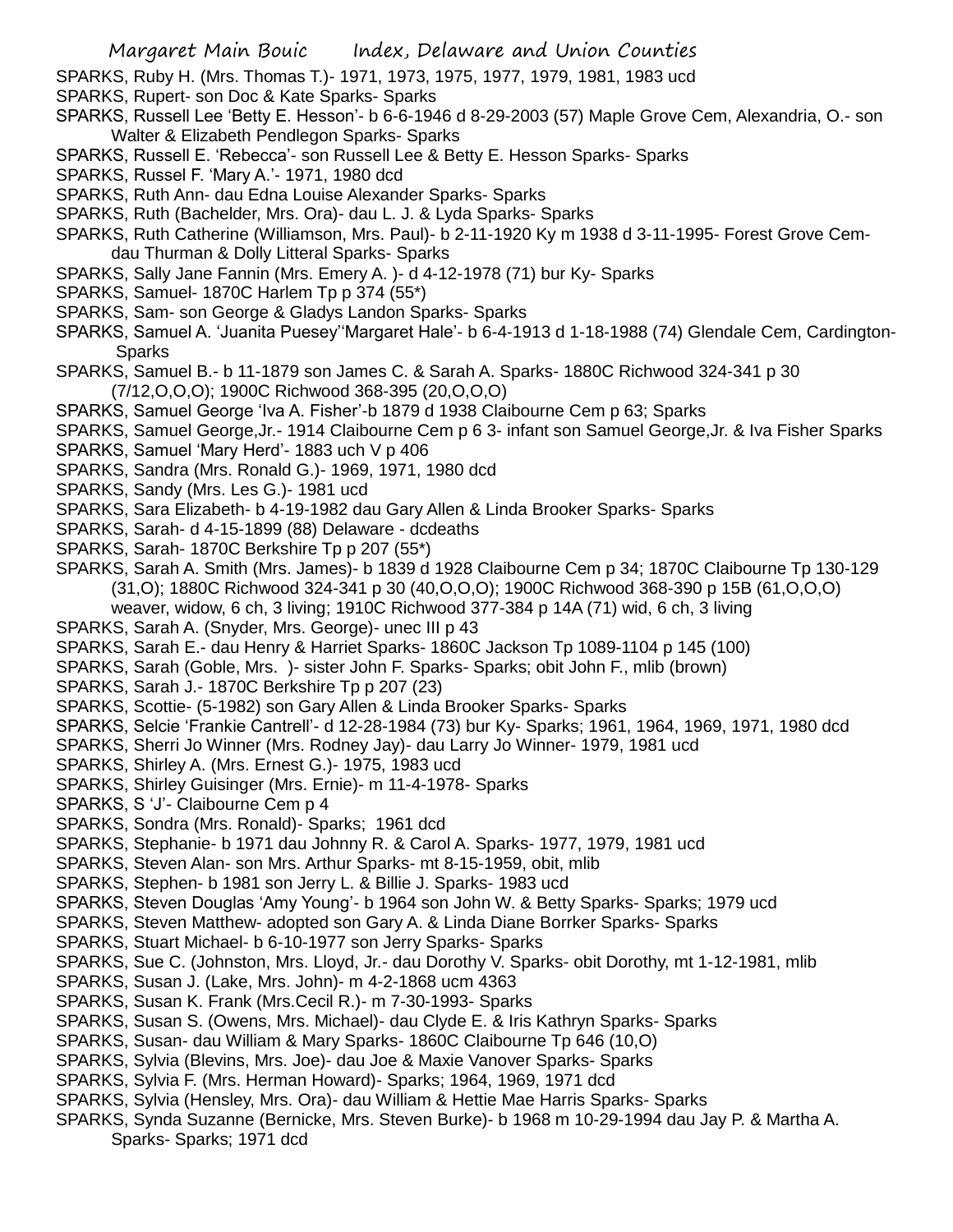SPARKS, Talmage F. 'Lillian Daniels'- b 12-25-1931 d 7-20-2003 (71) Woodland Cem, Xenia- son Ardle & Thelma Marie Sargraves Sparks- Sparks

- SPARKS, Tammy (Mrs. Tyson L.)- Sparks
- SPARKS, Tara- b 1971 dau Russel F. & Mary A. Sparks- 1971, 1980 dcd
- SPARKS, Tera (Mrs. )(McKenzie, Mrs. )- mother of Herman Howard Sparks- Sparks
- SPARKS, Teresa- dau Ernest Ray & Carolyn Sparks- Sparks
- SPARKS, Teresa Ann (Dagnan, Mrs. Charles David)- dau Bobby Sparks- Sparks
- SPARKS, Terri- b 1957 ch Thomas T. & Ruby H. Sparks- 1971, 1973, 1975, 1977, 1979, 1981 ucd
- SPARKS, Terry- b 1965 ch Ronald E. & Jeanne Sparks- 1973, 1983 ucd
- SPARKS, Thelma Marie Sagraves (Mrs. Ardle L.)- b 2-13-1910 Ky m 1-10-1929 d 7-7-1994 (84) Somerford Cem, near London- dau John & Myrtle McCarty Sagraves- Sparks
- SPARKS, Theodore "Hattie Chaffins'- son William H. & Hettie Mae Harris Sparks- Sparks; 1964, 1969, 1980 dcd
- SPARKS, Thomas- son Edna Louise Alexander Sparks- Sparks
- SPARKS, Thomas- son Harry & Emma Sparks- 1949 ucd
- SPARKS, Thomas T. 'Ruby H.'- 1971, 1973, 1975, 1977, 1979, 1981, 1983 ucd
- SPARKS, Thurman 'Dolly Litteral'- Sparks
- SPARKS, Timothy- b 1962 lived with Jack & Wanda Jarvis- 1975 ucd
- SPARKS, Timothy J.- b 1961 son Roger L.Sr. & Myrtle V. Sparks- Sparks; 1969, 1971 dcd
- SPARKS, Tim R. 'Stacey;- son Talmage F. & Lillian Daniels Sparks- Sparks
- SPARKS, Tina- b 1963 dau Roger L.Sr. & Myrtle V. Sparks- Sparks; 1969, 1971, 1980 dcd
- SPARKS, Tina b 1972- dau Russell F. & Mary A. Sparks- 1980 dcd
- SPARKS, Tom 'Lee'- son Harry J. & Emma Murray Sparks- Sparks
- SPARKS, Tony- b 12-20-1975 d 6-16-2003 (27) Fairview Mem. Pk- son Roger L. & Lynn E. Borham Sparks-Sparks; 1980 dcd
- SPARKS, Treva (Mrs. William U.)- 1961, 1964, 1969, 1971 dcd
- SPARKS, Troy 'Roxanna Louck'- b 1968 m 6-25- son John & Betty Sparks- Sparks; 1979 ucd
- SPARKS, Tyson L. 'Tammy'- son Russell Lee & Betty E. Hesson Sparks- Sparks
- SPARKS, Vasti- b 1888 d 1890 NM Cem, Liberty Tp, lptw p 18
- SPARKS, Verna (Mrs. D. L.)- Sparks
- SPARKS, Vernice F. (Mrs. Edward)- 1964, 1969, 1971, 1980 dcd
- SPARKS, Vicki (Beetz, Mrs. )- dau Patricia Sparks- Sparks
- SPARKS, Viola Winona Griffiths (Mrs. C. William)- dcc Judith Ellis Wrinkle see 3
- SPARKS, Virgia Collier (Mrs. Cornelius)- parents of Willie L. Sparks- Sparks
- SPARKS, Virgie (Lemaster, Mrs. )- dau John F. Sparks- Sparks; obit John F., mlib (brown)
- SPARKS, Virgie (Rowland, Mrs. )- sister William H,. Sparks- Sparks
- SPARKS, Virgil- son D, L, & Verna Sparks- Sparks
- SPARKS, Virgil H. 'Doris Aileen'- d 11-25-1981 (61) Forest Grove Cem- Sparks
- SPARKS, Virginia (Mrs. Dale G.)- 1981, 1983 ucd
- SPARKS, Virginia Dorian Fehl (Mrs. Elton Clarence)- b 12-7-1923 dau Harry L. & Ruth Emma Shettel Fehl-Weiser p 454
- SPARKS, Virginia M.- 1983 ucd
- SPARKS, Virginia (Mrs. Bob)- Sparks
- SPARKS, Virginia V. (Mrs. Roger L.)- 1969 dcd
- SPARKS, Vivian Deloris (Daniels, Mrs. Bobby Jo)- b 3-29-1935 d 8-1-1992 (57) dau Ardle & Marie Sagraves Sparks- Sparks
- SPARKS, Vonda (Stephens, Mrs. ))Clark, Mrs. Boyer Clark)- dau Theodore & Hattie Chaffins Sparks- Sparks
- SPARKS, Walter- son Arthur E. & Florie Sparks- 1959 ucd (8)
- SPARKS, Walter 'Elizabeth Pendleton'- Sparks
- SPARKS, Walter- son Walter & Elizabeth Pendleton Sparks- Sparks
- SPARKS, Walter Herry- b 7-4-1955 son Elton Clarence & Virginia Dorian Fehl Sparks- Weiser p 454
- SPARKS, Walter W. 'Vicki'- 1971 ucd
- SPARKS, Wanda (Holland, Mrs. Ralph)- sister Herman Howard Sparks- Sparks
- SPARKS, Wendy- b 1977 dau Roger L. & Lynn E. Borham Sparks- Sparks; 1980 dcd
- SPARKS, W. 'Harriet'- djlm p 24
- SPARKS, Willard 'Betty Jo McKenzie''-son Othie Sparks- Sparks1969, 1971, 1980 dcd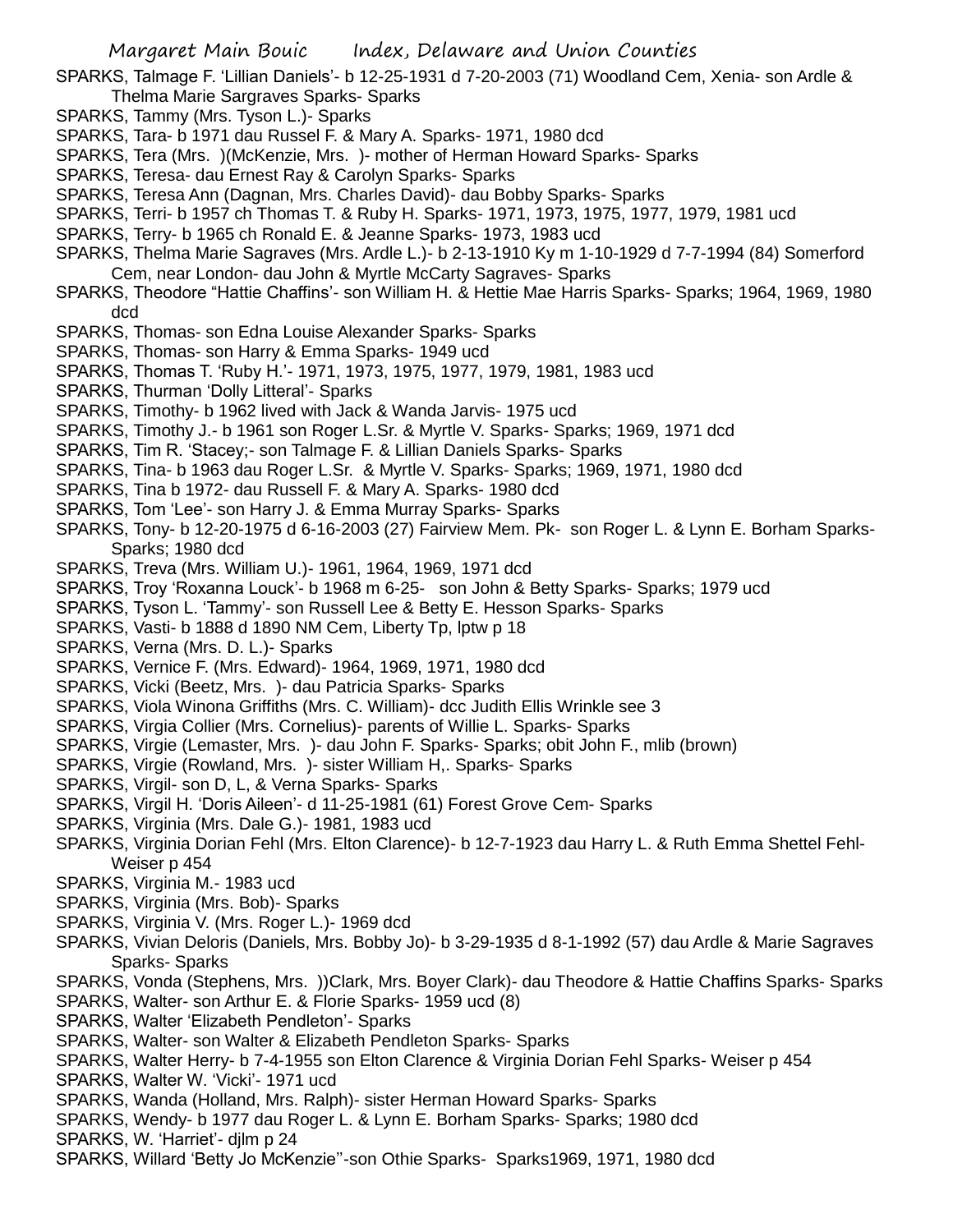SPARKS, Willard Franklin- b 1962 son Willard & Betty Jo McKenzie Sparks- Sparks; 1971 dcd

- SPARKS, William- dcw Bk 4 p 25(3) witness
- SPARKS, William- d 5-8-1973 (53y3m7d) Claibourne Cem p 4
- SPARKS, William- 1883 uch IV p 541 Claibourne Cem
- SPARKS, William A. 'Eliza L. Hubbard'- m 8-4-1894 ucm (Hearl)
- SPARKS, William C.- 1969 dcd
- SPARKS, William 'Donna'- Sparks
- SPARKS, William, Jr.- b 2-20-2001 son William & Donna Sparks- Sparks
- SPARKS, C. William 'Viola Winona Griffiths'- dcc Judith Ellis Wrikle see 3
- SPARKS, William- b 1968 son Emory J. & Katherine L. Sparks- 1980 dcd
- SPARKS, William F.- 1910C Jackson Tp 80 p 4A (42,O,O,O) div. uncle of Homer F. & Alma J. Bonham
- SPARKS, William G.- d 3-8-1873- 1883 uch IV p 507
- SPARKS, William- son Henry & Harriet Sparks- 1870C Jackson Tp 8 p 2 (2,O)
- SPARKS, William H. 'Nettie Mae Harris'- m 1-1913 d 7-25-1974 (80) bur Sunbury- Sparks; 1964, 1969, 1971 dcd
- SPARKS, William- son Hobart & Madge Salyers Sparks- Sparks
- SPARKS, William 'Mary A.'- 1860C Claibourne Tp 646 (36,O); 1870C Claib. Tp 145-143 (50,O)
- SPARKS, William U. 'Treva'- 1961, 1964, 1969, 1971 dcd
- SPARKS, William- son Wm. V. & Treva Sparks- 1964 (10) dcd
- SPARKS, Willie- son John F. Sparks- Sparks; obit John F., mlib (brown)
- SPARKS, Willie L.'Geneva Rigsby'- b 9-16-1919 m 10-30-1937 d 2-24-1988 (68) bur Hilliard son Cornelius & Virgie Collier Sparks- Sparks
- SPARKS, Willie 'Lizzie Keaton'- d 1974- Sparks
- SPARKS, Willie Ray- son Harry & Emma Murray Sparks- Sparks; 1949 ucd
- SPARKS, Willi- d 2-26-1868 (10m16d) son S. & J. Claibourne Cem p 4
- SPARKS, Winston- son L. J. & Lyda Sparks- Sparks
- SPARKS, Worington- son Charles & Jane Sparks- 1860C Liberty Tp 10 p 2 (6,O)
- SPARKS, Yvonne- b 1969 dau Crate D. & Kathleen F. Hubbard Sparks- Sparks; 1980 dcd
- SPARLING, C/Khris- b 1978 son William P. & Linda K, Sparling; 1979, 1983 ucd
- SPARLING, Daniel- b 1973 son William P. & Linda K. Sparling- 1975, 1977, 1979, 1981, 1983 ucd
- SPARLING, Florence (Patton, Mrs. )- sister Dr. H. P. Sparling- mt 12-9-1959 mlib
- SPARLING, Frank L.- brother Dr. H. P. Sparling- mt 12-9-1959, mlib
- SPARLING, Harold H.- son Dr. H. P. & Stella Sparling- mt 12-9-1959, mlib
- SPARLING, Dr. H. P. 'Stella'- Kirkwood Cem, London, O.- mt 12-9-1959, mlib
- SPARLING, Jeanne- dau Dr. H. P. & Stella Sparling- mt 12-9-1959, mlib
- SPARLING, Kimberlee- b 1970 ch William P. & Linda E. Sparling- 1975, 1977, 1979 ucd
- SPARLING, Linda K. (Mrs. William P.)- 1975, 1977, 1979, 1981, 1983 ucd
- SPARLING,, Lula- sister Dr. H P. Sparling- mt 12-9-1959, mlib
- SPARLING, Mary Katherine (Matlock, Mrs. Ralph)- dau Dr. H. P. & Stella Sparling- mt 12-9-1959, mlib
- SPARLING, Stella (Mrs. Dr. H. P.)- dg 12-9-1959, mlib
- SPARLING, Dr. William- son Dr. H. P. & Stella Sparling- dg 12-9-1959 mlib
- SPARLING, William P. 'Linda K.'- 1975, 1977, 1979 ucd
- SPARMA, Connie (Mrs. Joseph)- Sparma
- SPARMA, Deborah- dau Joseph & Connie Sparma- Sparma- engaged to Curt A. Simon
- SPARMA, Jenny- dau Joseph & Connie Sparma- Olentangy cheering -Pacer 2-6-1984- Sparma
- SPARMS, Rev. William- 1908 dch p 242
- SPAROW, W.- 1981 ucd
- SPARR, Barbara Lee- dau Ralph & Margaret H. Sparr- Sparr
- SPARR, Carol (Mott, Mrs. )- dau Ralph & Margaret H. Sparr- Sparr
- SPARR, Eleanor (Smith, Mrs. )- dau Ralph & Margaret H. Sparr- Sparr
- SPARR, Florence Beatarice- dau Ralph & Margaret H. Sparr- Sparr
- SPARR, Keith- son Ralph & Margaret H. Sparr- Sparr
- SPARR, Margaret H. (Mrs. Ralph)- b 2-26-1904 d 3-14-1988 (84) Oak Grove Cem- Sparr
- SPARR, Maxine (Butterbaugh, Mrs. )- dau Ralph & Margaret H. Sparr- Sparr
- SPARR, Pauline (Allenbaugh, Mrs. )- dau Ralph & Margaret H. Sparr- Sparr
- SPARR, Phyllis (Campbell, Mrs. )- dau Ralph & Margaret H. Sparr- Sparr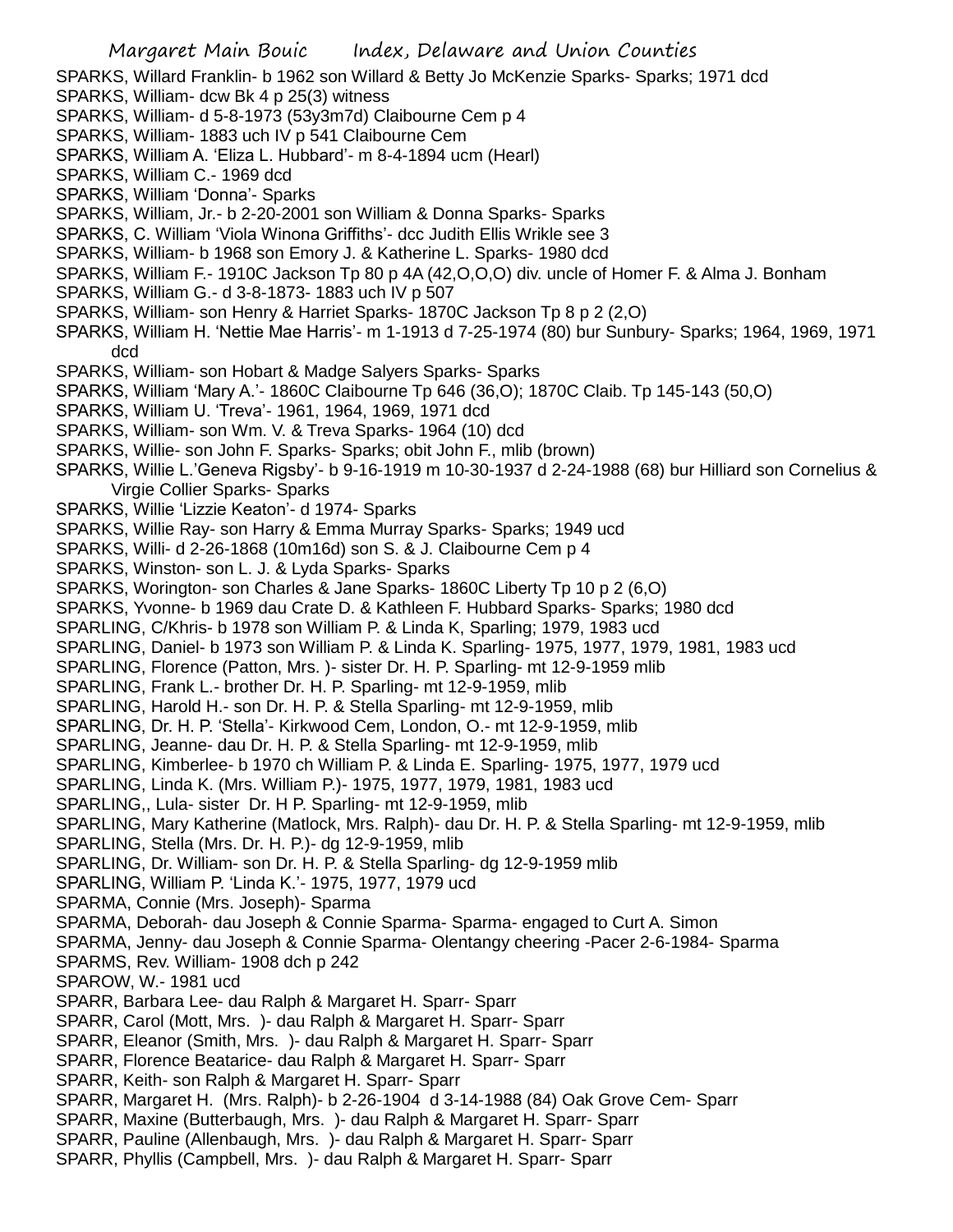SPARR, Ralph 'Margaret H.'- d 1968- Sparr

- SPARROW, June (Yoakam, Mrs. Rodger)- m 1951- Graham (18(11)434)
- SPARROW, Thomas- Spain 305; 1908 dch p 384; hadc p 40 (1849 Orange Tp); Sunbury p 96
- SPARROW, Rev. William- Spain p 392, 393, 394; dcga p 58
- SPARROW, William D.- 1981, 1983 ucd
- SPARTIN, Susan (Roads, Mrs. Jacob)- m 11-1-1849 dcm
- SPATZER, Debra- dau William & Mae Wheary Spatzer- Weiser p 555
- SPATZER, Mae Wheary (Mrs. William)- dau Harry E. & Mary Elizabeth Ream Wheary- Weiser p 555
- SPATZER, Randy- son William & Mae Wheary Spatzer- Weiser p 555
- SPATZER, Shelby- son William & Mae Wheary Spatzer- Weiser p 555
- SPATZER, William 'Mae Wheary'- Weiser p 555
- SPAULDING, Abel 'Hannah'- 1908 dch p 379; Rev. War; Pabst 5 p 1; Marlborough Cem p 144; Powell p 298; dcga p 57 Ohio State Gazette; 1820C Delaware Town p 2; 1835 men p 41 #97 p 79 Marlborough Tp; 1840C Mlb Tp p 254 (75)
- SPAULDING, Adeline Welch (Mrs. Harold E.)- Spaulding
- SPAULDING, A, Judson ;Mary M. Bailey'- m 12-13-1849 dcm d 9-17-1877 (55-8-9) Old Norton Cem, Powell p 176; 1880 dch p 767; 1850C Marlborough Tp 32 p 183 (27,O)
- SPAULDING, Albert- d 8-1828- inf son Dr. Noah Spaulding- dcga p 44, Del Pat & Fr Chron
- SPAULDING, Albert D.- d 12-23-1861 (6-9-17) Powell p 176 son A. J. & M.
- SPAULDING, Alice E. (Gillet, Mrs. Henry G.)- dau Judson & Mary M. Spaulding- 1880C dch p 767; 1869 wsc p 11; Pabst 8 p 23
- SPAULDING, Amanda (Green, Mrs. Henry)- m 11-3-1844 dcm
- SPAULDING, Amariah 'Annie Wilson'- m 11-1817 Asp (21-1) p 161a
- SPAULDING, Anna (Maine, Mrs. Nathaniel)- b 5-7-1818 m 1-10-1837 d 4-19-1738 Asp (26) p 161a
- SPAULDING, Anna Pamelia- d 2-23-1826 (11mo) dbg p 21; Powell p 100 dau F. & P. Spalding
- SPAULDING, Anna Wilson (Mrs. Amariah)- b 5-14-1794 d 6-15-1888 dau Abraham & Joanna Maine Wilson-Asp 71-1 p 161a
- SPAULDING, Bessie (Phleps, Mrs. )- dau Francis & Martha Edwards Spaulding- obit Raymond, mlib (brown)
- SPAULDING, Brandon Matthew- b 10-22-1998 son Brent J. & Carla Dawn McClure Spaulding- Spaulding
- SPAULDING, Brenda Sue- b 1958 dau Robert. & Shirley L. Gaynor 1973, 1977, 1979 ucd
- SPAULDING, Brent J. 'Carla'- b 1960 m 10-19-1985- lived with Robert W. & Shirley L. Gaynor- Spaulding; 1973, 1979, 1981, 1983 ucd; parents of Brian Michael
- SPAULDING, Brian Michael- b 10-2-1996 son Brent & Carla Spaulding- Spaulding
- SPAULDING, Carla Dawn McClure (Mrs. Brent)- m 10-19-1985 dau Carl C. McClure- Spaulding
- SPAULDING, Charles, Jr.- father of Pandora Spaulding- Spaulding
- SPAULDING, Charles- son Ellis Spaulding- dg 4-13-1909, Cry Ab p 25; dg 6-26-1914, Cry Ab p 132; dg 3–16- 1915, Cry Ab p 28
- SPAULDING, Clarissa- b 11-5-1816 d 3–1-6-1821 dau Noah & Parthenia Rott Spaulding- dcg p 14, Powell p 96
- SPAULDING, Cora Delta (Rice, Mrs. Frank)- b 2-6-1907 Ky- d 3-25-1996 (89) Darby Tp. Cem- dau Francis & Martha Edwards Spaulding- obit Raymond, mlib (brown)
- SPAULDING, Cynthia Root (Mrs. Dr.) Powell p 45
- SPAULDING, Darlene (Anderson, Mrs. )- dau Raymond & Lucille Boystel Spaulding- obit Raymond, mlib (brown)
- SPAULDING, Donna (Mrs. Michael)- Spaulding- parents of Ian Spaulding
- SPAULDING, Dr. Dudley- d 5-21-1894 De Salo, Ill- dg 6-1-1894 Cry Ab p 169
- SPAULDING—(Mrs. E. E.)- dau Anthony & Margaret Fry Jones- dg 2-24-1899, Cry Ab p 189
- SPAULDING, Edward 'Ruth Kingsbury'- Asp 30-2
- SPAULDING, Edwin J.- son Rev. William S. & Harriett D. Spaulding- 1850C Berlin Tp 1920 p 119 (1,O)
- SPAULDING, Elias E. d 3-1915 (84) Spaulding; dg 3-16-1915 Cry Ab p 27, 28
- SPAULDING, b 3-3-1868 Troy Tp son Elias & Eveline Spaulding- dcbirths
- SPAULDING, Eliza E. Van Horn (Mrs. John)- m 8-31-1864 dcm
- SPAULDING, Ellis E.- father of Mary Ella Silverwood- dg 6-16-1914, Cry Ab p 129
- SPAULDING, Ellis 'Emeline Schenck'- m 11-24-1853 dcm; 1908 dch p 742; Powell p 258
- SPAULDING, Ellis 'Margaret Jones'- m 11-21-1876 dg 4-131-1909, 4-16-1909, Cry Ab p 25, 26
- SPAULDING, Emalia/Emeline-) b Pa. d 11-14-1874 Troy Tp, dcdeaths 1870C Troy Tp p 526 (36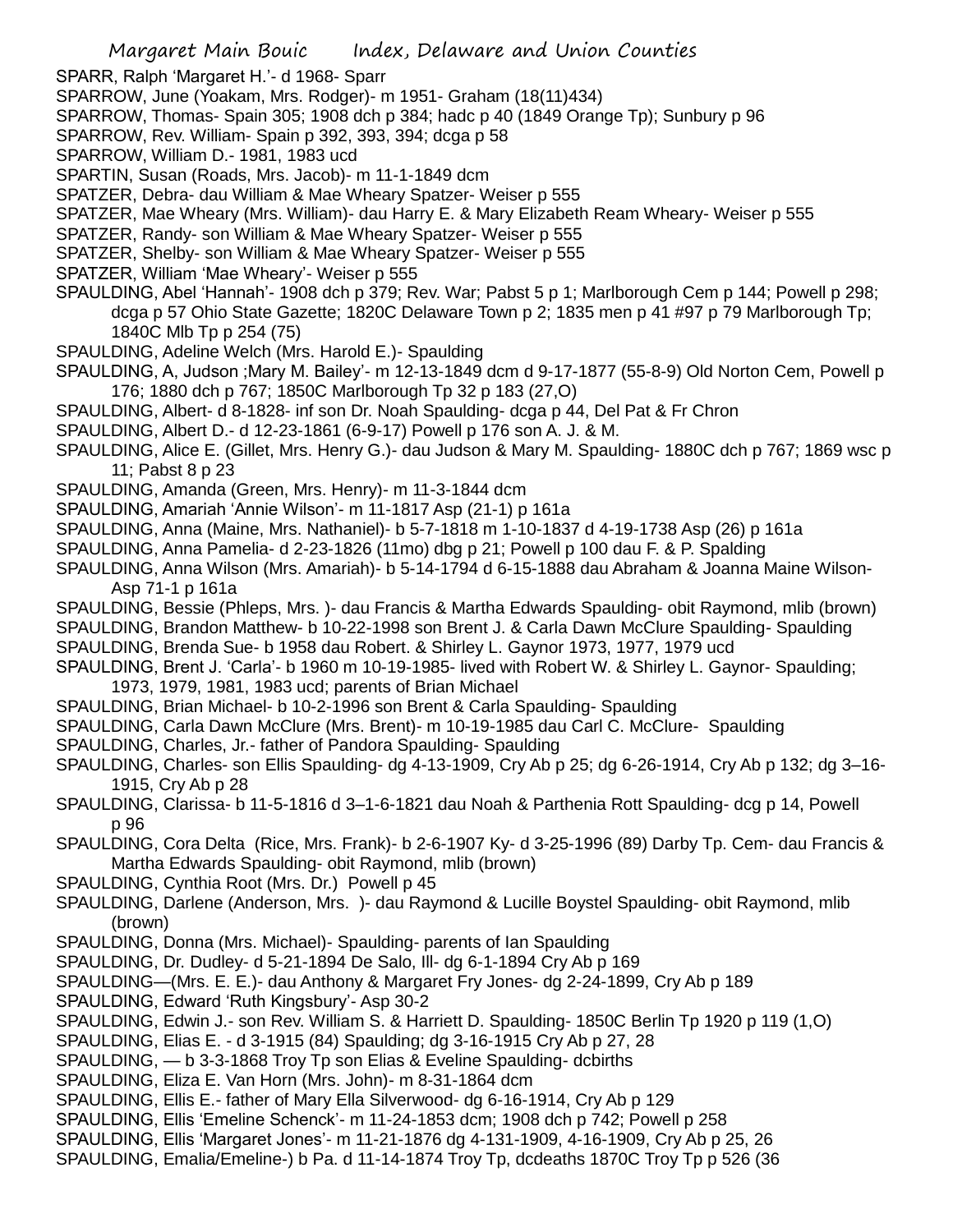- SPAULDING, Emeline Schenck (Mrs. Ellis)- m 11-24-1853 dcm
- SPAULDING, Emma- 1869 wsc p 13; Pabst 8 p 25
- SPAULDING, Esther- 1869 wsc p 11; Pabst 8 p 23
- SPAULDING, Eva- b 1-14-1875 Delaware Town- dau John Spaulding- dcbirths
- SPAULDING, Everett V. 'Ruth'- b 11-21-1893 d 1-26-1966 son Hosea A. & Stella Van Sickle Spaulding-Spaulding; dcbirths
- SPAULDING, Florence E. (Smith, Mrs. Noble)- b 9-1-1895 Delaware Town- dau Hosea A. & Estella Vansickle Spaulding- Spaulding; dcbirths
- SPAULDING, Frances Fenner (Story, Mrs,. Sleeman S,)- b 1841 ped Tamy L. Sarratt Green #464 29; unec VIII p 22
- SPAULDING, Francis/Marion 'Martha Edwards'- Spaulding; obit Raymond, mlib (brown)
- SPAULDING, Frank- Pabst 8 p 20
- SPAULDING, Franklin Geo.- b 11-10-1874 Troy Tp son Elis & Emelin Schenk Spaulding- dcbirths
- SPAULDING, Franklin 'Patience'- d 3-4-1874 (79) Winsor Corner Cem, Powell p 355 wsc Grah p 14, 23; 1880 dch p 395, 396; 1908 dch p 243 Pabst 2 p 9, 8 p 12; 1869 wsc p 1; 1835 men p 24 #194 p 40 Delaware Tp; 1850C Delaware Town 1121 p 86 (55,Mass)
- SPAULDING, George- d 8-31-1878 (3y9m) Oxford Tp dcdeaths
- SPAULDING, Grathel E. (Cook, Mrs. Richard E.)- b 2-18-1913 Ky dau Marion/Francis & Martha Edwards Spaulding- Spaulding; obit Raymond, mlib (brown)
- SPAULDING, Hannah (Mrs. Abel)- d 3-8-1832 (63y) dcga p 57, Ohio State Gazette
- SPAULDING, Hannah- d 9-14-1824 (11m14d) dbg p 14; Powell p 96- dau Noah & Partheina Root Spauldingdcga p 25, Del Pat & Franklin Chronicle
- SPAULDING, Harold F/E.- b 9-24-1901 d 12-29-1980 bur North Olmstead- son Hosea A. & Estella Vansickle Spaulding- Spaulding; dcbirths
- SPAULDING, Harriett D. (Mrs. Rev. William S.)- 1850C Berlin Tp 1920 p 119 (40,Vt)
- SPAULDING, Harriett L.- dau Rev. William S. & Harriett D. Spaulding- 1850C Berlin Tp 1920 p 119 (6,NH)
- SPAULDING, Hobart E. "Peanut" 'Julia Spicer'- b 4-8-1959 d 8-16-1995 Marengo Cem- son Tommie Ray & Jessie Mae Crum Spaulding- Spaulding
- SPAULDING, Hosea A. d 6-21-1960 (92) Oak Grove Cem- son Elias E. Spaulding- Spaulding; lpr; 1976 dch p 140; nephew of Mrs. Norman Spaulding- dg 4-17-1906 Cry Ab p 94; dg 4-13-1909, Cry Ab p 25; dg 6- 16-1914, dg 6-26-1914, Cry Ab p 129, 132; dg 3–16-1915, Freshwater, 27, 28
- SPAULDING, (Smith, Mrs. Noble)- dau Hosea Spaulding- Spaulding
- SPAULDING, (Cole, Mrs. Warner C.)- dau Hosea Spaulding- Spaulding
- SPAULDING, Ian 'Jamie Thorpe'- m 5-16-1998 son Michael & Donna Spaulding- Spaulding
- SPAULDING, Ira M. 'Matilda'- d 7-28-1837 (43-2-23) Peak Cem, Powell p 355; 1835 men p 63 #19 p 118 Westfield Tp
- SPAULDING, James- nephew of Mrs. Norman Spaulding- dg 4-17-1906, Cry Ab p 94
- SPAULDING, James- heir of Jehiah Wilcox- dcw Bk 2 p 394
- SPAULDING, James- pallbearer for Mrs. Nancy Neer- dg 10-31-1916, Cry Ab p 102
- SPAULDING, James W.- son E. E. Spaulding- 1908 dch p 117; Pabst 2 p 98; 1976 dch p 138
- SPAULDING, James, Police Chief, son Ellis Spaulding, dg 4-13-1909 p 25; dg 6-16-1914, 6-26-1914, Cry Ab p 129, 132; dg 3-16-1915, Cry Ab p 28
- SPAULDING, —(Mrs. James W.)- Pabst 2 p 98
- SPAULDING, Jamie Thorpe (Mrs. Ian)- m 5-16-1998 dau James & Diana Thorpe- Spaulding
- SPAULDING Jessie Nichole- dau Hobart E. & Julia Spicer Spaulding- Spaulding
- SPAULDING, John 'Eliza B. Van Horn'- m 8-31-1864 dcm; 1908 dch p 406; 1869 wsc p 12; Pabst 8 p 20, 24
- SPAULDING, John- son Harold E. & Adeline Welch Spaulding- Spaulding
- SPAULDING, John- son Michael & Wealthy Spaulding- 1850C Troy Tp 2644 p 138 (16,O)
- SPAULDING, Jonas 'Susannah'- 1850C Marlborough Tp 45 p 184 (76,Vt); 1835 men p 40 #32 p 72,
	- Marlborough Tp
- SPAULDING, Jonathan 'Judith Maine'- Asp (18)
- SPAULDING, Judith Maine (Mrs. Jonathan)- dau Hannah Maine- Asp 18
- SPAULDING, Julia Spicer (Mrs. Hobart E.)- Spaulding
- SPAULDING, Lucille Boystel (Mrs. Raymond)- obit Raymond, mlib (brown)
- SPAULDING, Margaret Jones (Mrs. Ellis)- b 6-6-1841 m 11-21-1876 d 4-9-1909 (68) dg 4-13-1909, 4-16-1909, Cry Ab p 25, 26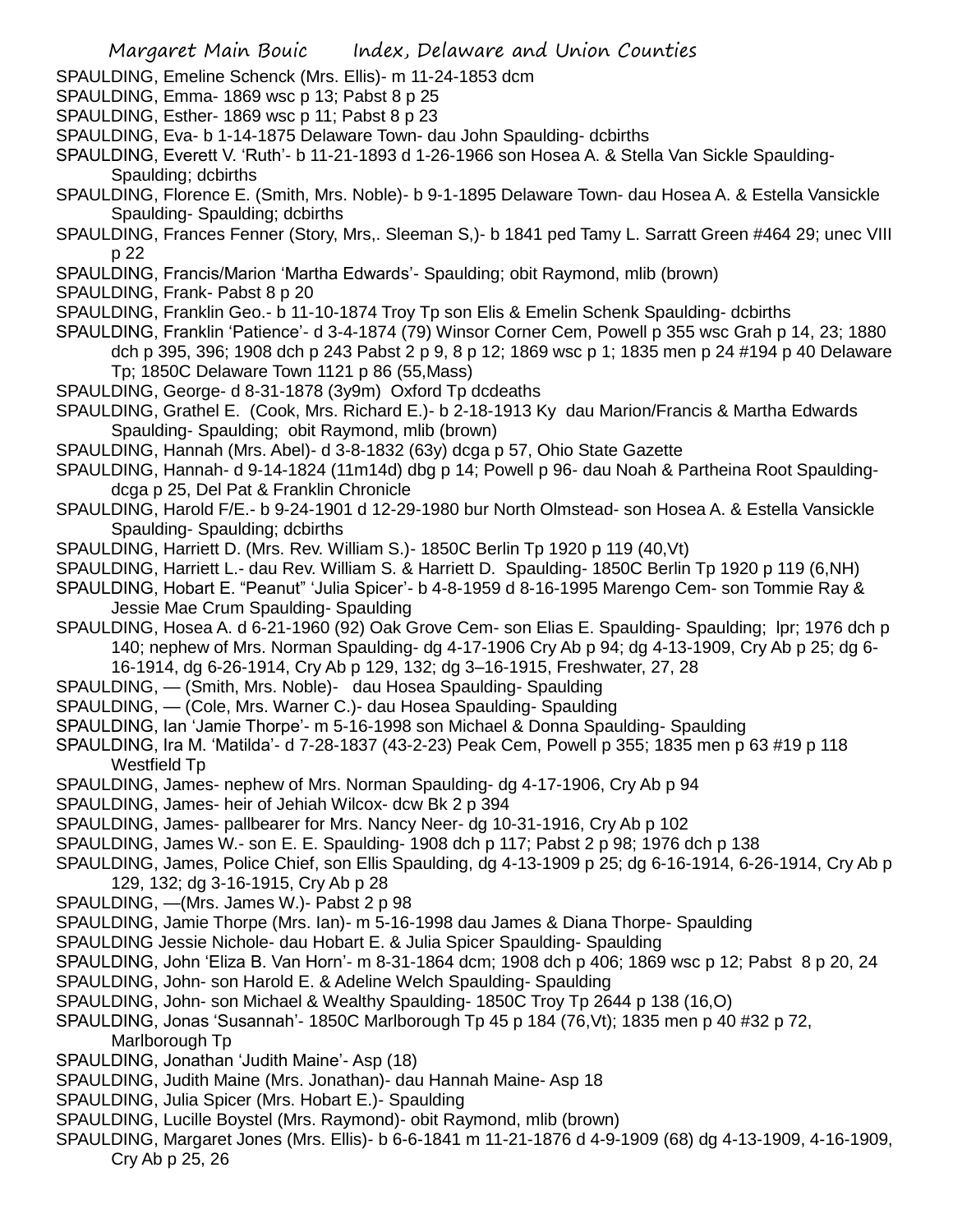SPAULDING, Marion 'Martha Edwards'- d 1959- Spaulding

- SPAULDING, Martha Edwards (Mrs. Francis)- obit Raymond, mlib (brown)
- SPAULDING, Martha Edwards (Mrs. Marion)- b 11-11-1886 d 10-11-1977 Forest Grove Cem- dau Joseph & Martha Edwards- Spaulding\
- SPAULDING, Martha "Mattie" Estell (Smith, Mrs. Bert)- b 12-8-1870 m 9-1889 d 8-5-1892 (22), dg 8-16-1892, 8-19-1892, Cry Ab p 99, 100
- SPAULDING, Martha (Matheny, Mrs. Matheny)- m 5-21-1840 dcm
- SPAULDING, Martha- dau Michael & Wealthy Spaulding- 1850C Troy Tp 2644 p 138 (25,O)
- SPAULDING, Mary A. (Nafus, Mrs. )- m 1854, dg 8-7-1906, Cry Ab p 113
- SPAULDING, Mary Ella (Silverwood, Mrs. Horace A.)- b 7-20-1854 m 12-31-1874 d 6-14-1914 (59-8-24) Oak Grove Cem- dau Ellis E.. Spaulding- 1908 dch p 742; Powell p 258; dg 4-13-1909, Cry Ab p 25, dg 6- 16-1914, 6-26-1914. Cry Ab p 129, 130. 132
- SPAULDING, Marry E.- b 3-25-1902 Delaware Town dau H. A. & E. M. Spaulding- dcbirths
- SPAULDING, Mary M. Bailey (Ms. A. Judson)- b 6-9-1832 m 12-13-1849 d 8-5-1909 Old Norton Cem, Powell p 176; 1880 dch p 767; 1850C Marlborough Tp 32 p 183 (18,O)
- SPAULDING, Mary- dau Michael & Wealthy Spaulding- 1850C Troy Tp 2644 p 138 (23,O)
- SPAULDING, Mary M. (Myers, Mrs. William)- m 9-26-1944 dcm
- SPAULDING, Matilda (Mrs. Ira M.)- d 121-19-1850 (57-5-29) Peak Cem- Powell p 355
- SPAULDING, Maudie E. (Welty, Mrs. Mike)- dau Tommie Ray & Jessie Mae Crum Spaulding- Spaulding
- SPAULDING, Megan Christine- dau Hobart E. & Julia Spicer Spaulding- Spaulding
- SPAULDING, Micah/Mecal 'Welthy' b 1791- d 11-24-1872 (82), Marlborough Cem p 144; Powell p 297 dg 11- 8-1872, Cry Ab p 114; Pabst 8 p 20, 24; 1976 dch p 12; dcga p 31; 1880 dch p 319, 3430; 1908 dch p 381; 1870C Delaware Tp p 278 (80\*) War of 1812, came from Vermont; dcdeaths; 1835 men p 40 #30 p 72 Marlborough Tp
- SPAULDING, Mrs. Mecal- d Satuday (80) dg 11-15-1872, Cry Ab p 101
- SPAULDING, Michael- 1820C Oxford Tp; 1869 wsc p 12
- SPAULDING, Michael- 1850C Troy Tp 2644 p 138 (59k,NH); Pabst 8 p 2
- SPAULDING, Michael 'Donna'- Spaulding- parents of Ian Spaulding
- SPAULDING, Mrs. M. M. d (77), dg 8-6-1909, Cry Ab p 51 her 5 daus are Mrs. Rev. Wyant, Mrs. Vigor, Mrs. Gullett, Mrs. O. N. David, Mrs. E. E. Schrote
- SPAULDING, Molly Estella- b 12-8-1870 Troy Tp dau Elis & Emily Senick Spaulding- dcbirths
- SPAULDING, Nelson- b 3-2-1820 d 8-11-1820 son Noah & Parthenia Root Spaulding- dbg p 14
- SPAULDING, Nina (Mrs. Walter)- d 5-19-1863 Oak Grove Cem- Spaulding
- SPAULDING, Dr. Noah 'Parthenia Root'- m 10-25-1807 onwq I; dbg [ 14' Fowler p 29; Cherington p 5; 1820C Delaware Town; 1880 dch p 232,259, 318, 320, 321. 326. 364, 391, 392, 519; 1908 dch p 90, 91, 107,. 110, 201, 345, 452; Pabst 2 p 43, 5 p 1; hadc p 56; dcga p 25, 44; 1835 ,dcga p 25 #231 Pabst Pion I p 86; 1976 dch p 12, 289; Powell p 45, 177; Powers p 277 p 41 Delaware Tp
- SPAULDING, —(Mrs. Norman)- d Friday (79) dg 4-17-1906, Cry Ab p 94
- SPAULDING, Pandora (Neill, Mrs. Scott)- m 1984 dau Charles Spaulding,Jr.- Spaulding
- SPAULDING, Parthenia Root (Mrs. Noah)- m 10-25-1807 onwq I; 1880 dch p 391; dcg p 14
- SPAULDING, Patience M. (Mrs. Franklin)- d 4-24-1885 (82y10m)- 1869 wsc; Pabst 8 p 20; 1850C Delaware Town 1121 p 86 (48,Pa)
- SPAULDING, Pauline- dau Michael & Wealthy Spaulding- 1850C Troy Tp 2644 p 138 (18,O)
- SPAULDING, Raymond "Doc"'Lucille Boystel'- b 6-29-1910 d 3-14-1994 son Francis & Martha Edwards Spaulding- obit, mlib (brown)
- SPAULDING, Dr. Robert- son Everett V & Ruth Spaulding- Spaulding
- SPAULDING, —(DeWeerd, Mrs. Lowell)- dau Everett V. Spaulding- Spaulding
- SPAULDING, —(Zoerheide, Mrs. Rpbert )-dau Everett V. Spaulding- Spaulding
- SPAULDING, Rodney- 1835 men p 24 p 170 p 39 Delaware Tp
- SPAULDING, Rufus P.- 1883 uch III p 370
- SPAULDING, Ruth Kingsbury (Mrs.Edward)- b 1-15-1724 dau Ephraim & Lydia Kingsbury- Asp (30-2)
- SPAULDING, Sally- 1880 dch p 391
- SPAULDING, Sarah (Kingsbury, Mrs. )- Asp (33-1)
- SPAULDING, Susan (Richards, Mrs. John)- m 1-4-1844 or 1-4-1848 dcg
- SPAULDING, Susannah (Mrs. Jonas)- 1850C Marlborough Tp 45 p 184 (72,Vt)
- SPAULDING, Teresa (Mrs. William Garfield)- Spaulding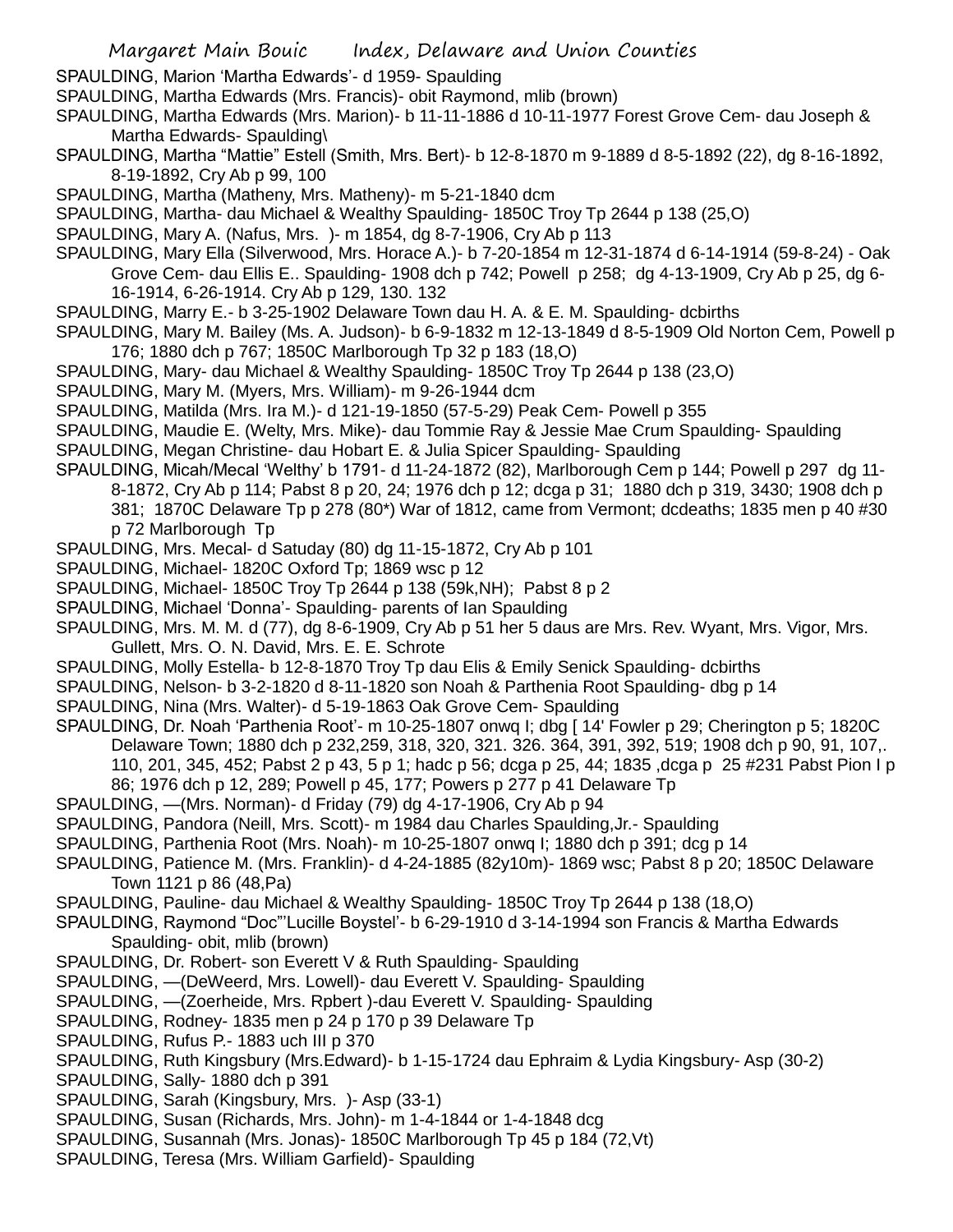- SPAULDING, T. F. 'P.'- dcg p 21: Poe p 24
- SPAULDING, Thomas. M.- 1980 dcd; Liberty Tp
- SPAULDING, Tommie Ray 'Jessie Mae Crum'- Spaulding
- SPAULDING, Tommie Ray, Jr. 'Kim'- son Tommie Ray & Jessie Mae Crum Spaulding- Spaulding
- SPAULDING, Valorie Jean- dau Hobart & Julia Spicer Spaulding- Spaulding
- SPAULDING, Viletta (June, Mrs. Limus P) m 12-31-1863 dcm
- SPAULDING, J. Walter- d 7-8-1968 (86) Oak Grove Cemk son James Spaulding- Spaulding
- SPAULDING, Wealthy (Mrs. Micah/Michael)- b 4-12-1792 Vt d 11-8-1872 or 4-12-1872 (80) Delaware Tp,
- dcdeaths or 4-12-1872 Marlborough Cem p 144; Powell p 297; 1850C Troy Tp 2644 p 138 (57,Vt) SPAULDING, William A.- son Rev. William S. & Harriet D. Spaulding- 1850C BerlinTp 1920 p 119 (3,NH) SPAULDING,William Garfield 'Teresa'-son Tommie Ray & Jessie Mae Crum Spaulding- Spaulding
- SPAULDING, Rev. William S. 'Harriet D.'- 1880 dch p 541; 1908 dch p 282, 286; hmp p 110, 148, 149, 157, 211; 1850C Berlin Tp 1920 p 119 (40,NH)
- SPAULDING, Zilphia (Wilson, Mrs. Grafton)-- m 4-11-1820; Asp p 161a
- SPAW, Albert 'Phyllis'- 1961, 1964 dcd
- SPAW, Bayerlyn- ch Albert & Phyllis Spaw- 1964 (2) dcd
- SPAW, Kenny J. 'Patricia A. Waters'- m 6-21-1986 son Albert & Phyllis Spaw- Spaw; 1964 (6m) dcd
- SPAW, Patricia A. Waters (Mrs. Kenny J.)- m 6-21-1986 foster dau of Mrs. and Mrs. John G. Phillips- Spaw SPAWN, Jessie I.- 1961 dcd
- SPAWN, –(Mrs. John)- found dead yestewrday, mother of Mrs. Jerome Taylor- dg 10-3-1893, dg 10-6-1893, Cry Ab p 134
- SPAYD, Mary (Parthemore, Mrs. )(Amrine, Mrs. Alexander)(Reed, Mrs. Zephaniah)- 1985 uch p 115
- SPAYED, Daniel 'Mary'- 1850C Concord Tp 2148 p 127 (32,Pa)
- SPAYED, Martha- dau Daniel Spayed- 1850C Concord Tp 2148 p 127 (11,O)
- SPAYED, Mary (Mrs. Daniel)- 1850C Concord Tp 2148 p 127 (26,O)
- SPAYED, Reese- son Daniel Spayed- 1850C Concord Tp 2148 p 127 (13,O)
- SPEAK, Amanda- b 11-18-1973 dau William Guy & Dianne Burns Speak- St, Paul p 22
- SPEAK, Dianne Burns (Mrs. William Guy)- b 9-21-1946 m 8-10-1968 dau Herbert Walter & Doris Hoff Burns-St. Paul p 22
- SPEAK, Genevieve- b 10-2-1972 dau William Guy & Dianne Burns Speak- St. Paul p 22
- SPEAK, John- Nash p 180
- SPEAK, William Guy 'Dianne Burns'- b 11-16-1944 m 8-10-1968- St. Paul p 22
- SPEAKER, Maggie (Loveless, Mrs. Jesse)- Loveless p 4
- SPEAKMAN, —Acker (Mrs.Harold)- dau Charles & Jennie Hannah Acker- Acker
- SPEAKMAN, Albert 'Evaughn T.'- son Fred Speakman- Speakman; obit Fred, mlib (brown); 1973 ucd
- SPEAKMAN, Albert 'Ruby Anderson'- son Roy & Cora June Rees Speakman- Speakan; 1983 ucd
- SPEAKMAN, Alfred- d 11-13-1893 (2y) Oakdale Cem 969 p 16 (F)
- SPEAKMAN, Alice (Mrs. Harold L.)- Speakman
- SPEAKMAN, Amanda (Mrs. Joshua)- b 1862 Ross Co d 1-2-1894 (32y8m) Oakdale 979 I p 16 (E) mt 1-3- 1894, Abs p 46
- SPEAKMAN, Ann T. (Mrs. George)- 1973 ucd
- SPEAKMAN, Anna Pitt (Mrs. Samuel)- Speakman
- SPEAKMAN, Barbara (Mrs. Raymond)- Speakman
- SPEAKMAN, Becky Nelson (Mrs. Dale,Jr,)- dau Dan & Peggy Nelson- Speakman
- SPEAKMAN, Brian- b 1963 lived with William R. & Betty Tobart- 1971 ucd
- SPEAKMAN, Carol Ann Gaines (Mrs. Roger)- b 9-30-1946 m 3-24-1967- dau Margaret Hickey Gaines-Freshwater p 209; 1980 dcd
- SPEAKMAN, Carol Sue (Lewis, Mrs. Norman)- b 1960 dau George & Thelma Marie Mullins Speakman-Speakman; obit George, mlib (brown); 1971 ucd
- SPEAKMAN, Carol L. (Mrs. Dale,J.,sr.)- 1977, 1983 ucd
- SPEAKMAN, Charles C. 'Estella D.;- b 1869 d 3-2-1925 Sec B. York Cem p 75
- SPEAKMAN, Charles C.- son Hays & Ella Speakman- mt 10-26-1887, Abs p 41. unec XVII p 2; 1870C Marysville -Paris Tp 220-221 p 25 (3,O); 1880C Marysville 456-502 (14,O,Pa,O)
- SPEAKMAN, Chasity- b 1972 ch George & Ann T. Speakman- 1973 ucd
- SPEAKMAN, Christie Jo- dau Daniel & Kristy Ruby Hubbard Speakman- Speakman, engaged to Rodney S. **Tignor**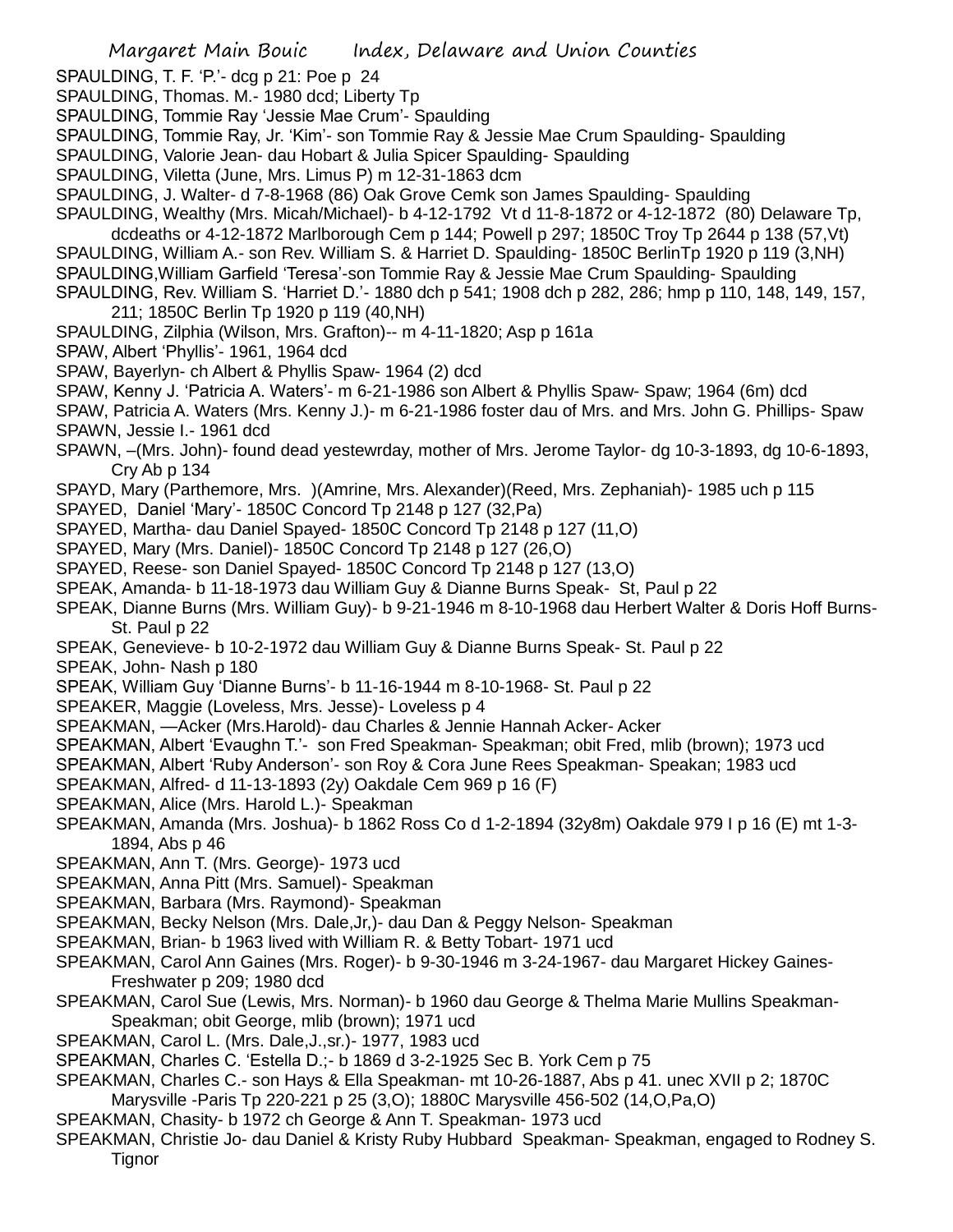- SPEAKMAN, Christina Machele- b 10-5-1969 dau Roger & Carol Ann Gaines Speakman- Freshwater p 209; 1980 dcd
- SPEAKMAN, Cinda Nelson (Mrs.Ray)- m 8-2-1943- dau Boone & Lue Emma Nelson- 1985 uch p 104;
- Speakman; 1959, 1963, 1967, 1971, 1973, 1975, 1977, 1979, 1981, 1983 ucd
- SPEAKMAN, Connie Sue Nelson (Mrs. Dale Jay)- dau Wetzel Nelson- Speakman
- SPEAKMAN, Cora Jane Rees (Mrs. Roy)- m 5-20-1950- Speakman; 1979, 1981, 1983 ucd
- SPEAKMAN, Curtis Lee- b 9-3-2001- d 11-21-2001 (3 wks) Byhalia Cem- son Dale,Jr. & Becky Nelson Speakman- Speakman
- SPEAKMAN, Dale,Sr. 'Carol L.'- 1977, 1983 ucd
- SPEAKMAN, Dale James, Jr.'Becky;- b 1-26-1976 son Dale,Sr. & Carol L.Young Speakman- Speakman; 1977, 1983 ucd
- SPEAKMAN, Dale J.'Michelle''Connie Sue Nelson'- son Roy & Cora June Rees Speakman- Speakman
- SPEAKMAN, Daniel E. 'Phyllis'- Speakman
- SPEAKMAN, Daniel Lee 'Ruby Kathleen "Kathy" Hubbard'- m 3-10-1973 son Roy Speakman- Speakman
- SPEAKMAN, Danielle- dau Daniel & Ruby Kathleen Hubbard Speakman- Speakman
- SPEAKMAN, David b 1970 son Albert & Evaughn T. Beaver Speakman- Speakman; 1973 ucd
- SPEAKMAN, Dawn Jeanette Blankenship (Mrs. Joseph William)- m 7-2-1984 dau Roger Blankenship-Speakman
- SPEAKMAN, Delores (Chamberlain, Mrs. James)- dau George & Thelma Marie Mullins Speakman-Speakman; obit George, mlib (brown); 1949 ucd
- SPEAKMAN, Donald 'Linda'- son Howard & Ruth Speakman- Speakman
- SPEAKMAN, Dora Etta McIntire (Mrs. William)- b 4-15-1891 d 2-27-1966 Oakdale I p 12 (E-R16) -dau Josh & Josephine Nash McIntire- Speakman; obit George, mlib (brown); 1910C Paris-Marysville 125-128 p 5B (19,O,O,O) m 3y, 1 ch
- SPEAKMAN, Doris- d 2-5-1938 (2m) Oakdale I p 16 (E)
- SPEAKMAN, Dorothy- stillborn, 6-18-1928 Oakdale 4046 (E charity) I p 16 (E)
- SPEAKMAN, Dorothy (Blevins, Mrs. )- dau Howard & Ruth Speakman- Speakman
- SPEAKMAN, Dorothy J. Patton (Mrs. Ronald)- b 12-29-1938 d 2-19-2000 (61) Forest Grove Cem- dau Lonnie & Crilda Crabtree Patton- Speakman
- SPEAKMAN, Dorothy "Dottie" (Wilson, Mrs. Donald)- dau George & Thelma Marie Mullins Speakman-Speakman; obit George, mlib (brown); 1949, 1959 (10), 1962, 1971 ucd
- SPEAKMAN, Ellie/Ella (Beach, Mrs.–-) (Mrs. Hayes)- m (2) 2-5-1874 ucm 5433; mt 10-26-1887, Abs p 41l; unec XVII p 22; 1880C Marysville 556-502 (32,O,O,NY)
- SPEAKMAN, Emily (Mrs. H. Joseph)- 1969, 1971, 1980 dcd
- SPEAKMAN, Eori- b 1964 ch Albert & Evaughn T. Speakman- 1973 ucd
- SPEAKMAN, Eric- son Dale Jay, Sr. & Carol Speakman- Speakman; 1962 (13) ucd
- SPEAKMAN, Estella D. (Mrs. Charles C.)- b 1863 d 5-1919 York Cem p 75
- SPEAKMAN, Evaughn (Evie) T. (Mrs. Albert)- b 9-2-1945 d 7-5-1989 (43) bur Fla.- dau Harry & Hazel Penhorwood Beaver- Speakman; 1973 ucd
- SPEAKMAN, Frances (Mrs. Jerry W.)- 1959, 1962, 1967, 1971, 1973, 1975, 1977, 1979, 1981, 1983 ucd
- SPEAKMAN, Fred- b 10-20-1908 d 9-4-1971 son William & Dora Etta McIntire Speakman- Speakman; mt 5-1-
- 1952 mlib; WWII; obit, mlib (brown); 1910C Paris-Marysville 125-128 p 5B (1 5/12,O,O,O) SPEAKMAN, George 'Ann T.'- 1973 ucd
- SPEAKMAN, George 'Thelma Marie Mullins' b 3-29-1911 d 12-8-1974 Price Cem. djlm p 58- son William & Dora McIntire Speakman- mt 5-1-1952, mlib; Speakman, Obit, obit Fred, mlib (brown); 1949, 1959, 1962, 1967, 1971, 1973 ucd
- SPEAKMAN, Georgiana (George, Mrs. Earl)- b 1955dau George & Thelma Marie Mullins Speakman-Speakman; obit George, mlib (brown); 1959, 1962, 1967, 1971 ucd
- SPEAKMAN, Gerald A.- b 1952- son George & Thelma Marie Mullins Speakman- Speakman, obit George, mlib (brown); 1959, 1962, 1971 1973, 1975, 1977 ucd
- SPEAKMAN, Gretchen Lucille (Fancey, Mrs. Daniel L.)- m 6-15-1985 dau Floyd Speakman- Speakman
- SPEAKMAN, Harold L. 'Alice'- son Howard & Ruth Speakman- Speakman
- SPEAKMAN, Hartford "Jack" J- d 12-1-1986, Rose Hill Cem, Springfield, father of Susan Bliss
- SPEAKMAN, Harvey D. 'Kaye'- son Howard & Ruth Speakman- Speakman
- SPEAKMAN, Harvey 'Ida Daugherty'- m 8-8-1890 ucm (Hearl)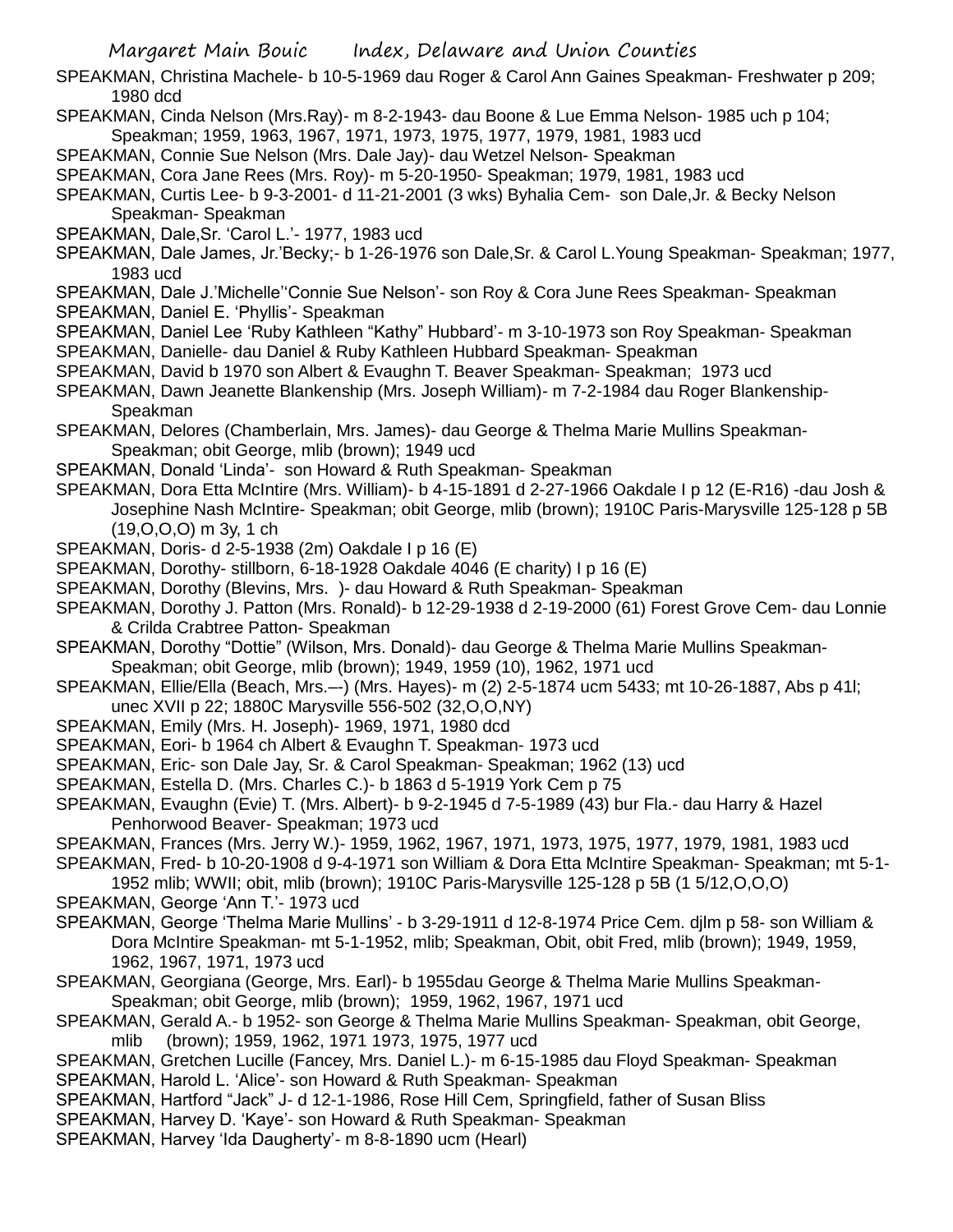- SPEAKMAN, Hayes 'Ellie Beach'- m 2-5-1874 ucm (Hearl) d 2-11-1881Friday, consumption, bur Catawba,
	- Clerk Co, mt 2-16-1881 p3c3 Abs p 3; mt 10-26-1887, Abs p 41; 1915 uch p 135; 1883 uch III p 373, V p 52; unec XVII p 2; 1880C Marysville 456-502 p 35 (52,Pa,Pa,Pa)
- SPEAKMAN, Hays 'Margret J.'- 1870C Marysville -Paris Tp 220-221 p 25 (43,Pa)
- SPEAKMAN, Helen (Easterday, Mrs. Sam)- m 1935 dau William & Dora Etta McIntire Speakman- Speakman; mt 5-1-1952, mlib; obit George, mlib (brown)
- SPEAKMAN, Helen (Winterowd, Mrs. Steve)- dau George & Thelma Marie Mullins Speakman- Speakman; obit George, mlib (brown); 1949, 1962 (17) ucd
- SPEAKMAN, Howard 'Ruth'- d 12-18-1983 (65) Concord Cem- Speakman
- SPEAKMAN, Ida Daugherty (Mrs. Harvey)- m 8-8-1890 ucm (Hearl)
- SPEAKMAN, Ivan- b 1959 son Ray & Cinda Nelson Speakman- Speakman; 1962, 1967, 1971, 1973, 1975, 1977, 1983 ucd
- SPEAKMAN, Jacob- father-in-law of George & Louise Clifton- 1910C Paris Tp-Marysville 126-129 p 5B (78,O,Va,Va)
- SPEAKMAN, James- Pabst 8 p 81
- SPEAKMAN, Janice (Corbin, Mrs. William)- dau George & Thelma Marie Mullins Speakman- Speakman; obit George, mlib (brown); 1949 ucd
- SPEAKMAN, Jean (Tayburn, Mrs. Wilbur Herman)- d 3-24-1999 (79) bur Washington C. H.- dau Samuel & Anna Pitt Speakman- Speakman
- SPEAKMAN, Jeffrey- 1964 lived with William R. & Betty Tobart- 1971 ucd
- SPEAKMAN, Jerri- b 1957 lived with William R. & Betty Tobart- 1971 ucd
- SPEAKMAN, Jerry W. 'Frances'- son George & Thelma Marie Mullis Speakman- Speakman; obit George, mlib (brown); 1949, 1959, 1962, 1967, 1971, 1973, 1975, 1977, 1979, 1981, 1983 ucd
- SPEAKMAN, J. Joseph 'Emily'- 1969, 1971, 1980 dcd
- SPEAKMAN, Joseph (64-1911) d 10-14-1915 uninf p 15, 16 (69-1913)
- SPEAKMAN, Joseph C.- Speakman
- SPEAKMAN, Joseph M.- son Joseph C. Speakman- Speakman- engaged to Sue Ellen Marimon
- SPEAKMAN, Joseph William 'Dawn Jeanette Blankenship'- b 1964 m 7-2-1984 son Jerry W. & Frances Speakman- Speakman; 1967, 1971, 1973, 1975, 1977, 1979 ucd
- SPEAKMAN, Joshua- b Ross Co d 10-13-1915 Oakdale 2780 (charity) I p 16 (E); 1910C Paris-Marysville 125- 128 p 5B (62,O,O,Pa) wid
- SPEAKMAN, Joshua 'Amanda'- mt 1-3-1894, Abs p 46
- SPEAKMAN, Joshua 'Maudy'- mt 5-1-1952 mlib; parents of William Speakman
- SPEAKMAN, Joyce Pam- b 1962-dau George & Thelma Marie Mullins Speakman- Speakman; Price Cem, djlm p 58
- SPEAKMAN, Judy (Mrs. Robert E.)- Speakman
- SPEAKMAN, Kathy- b 1959 lived with William R. & Betty Tobart- 1971 ucd
- SPEAKMAN, Katrina "Katy" (Blankenship, Mrs. Kevin Lane)- b 1962 m 2-18-1984 dau Jerry & Frances Speakman- Speakman; 1967, 1971, 1973, 1975, 1977, 1979, 1981, 1983 ucd
- SPEAKMAN, Kaye (Mrs. Harvey D.)- Speakman
- SPEAKMAN, Kitty- dau Daniel & Ruby Kathleen Hubbard Speakman- Speakman
- SPEAKMAN, Kyle Shane- b 4-16-1993 dau Danielle Speakman -Speakman
- SPEAKMAN, Leticia M. (Mrs. Ron D.)- 1983 ucd
- SPEAKMAN, Linda (Mrs. Donald)- Speakman
- SPEAKMAN, Linda S. (Monford, Mrs. Michael)- dau Howard & Ruth Speakman- Speakman
- SPEAKMAN, Lisa (Brown, Mrs. )- b 1966 dau Albert & Evaughn T. Speakman- Speakman; 1973 ucd SPEAKMAN, Lloyd- 1969 dcd
- SPEAKMAN, Lloyd D.- engaged to Teressa L. Dillard- Speakman
- SPEAKMAN, Lloyd- b 1961 son Ray & Cindy Nelson Speakman- Speakman; 1962, 1967, 1971, 1973, 1975, 1977, 1979, 1981, 1983 ucd
- SPEAKMAN, Lori Ann (Eason, Mrs. Travis Paul)- m 6-2-1984 dau Albert & Evaughn Beaver Speakman-Speakman
- SPEAKMAN, Mabel (Govoroin, Mrs. Chris)- dau Fred Speakman- obit Fred, mlib (brown); Speakman
- SPEAKMAN, Margaret J. (Mrs. Hayes)- 1870C Marysville -Paris Tp 220-221 p 25 (33,O)
- SPEAKMAN, Marlin- b 1961 lived with William R. & Betty Tobart- 1971 ucd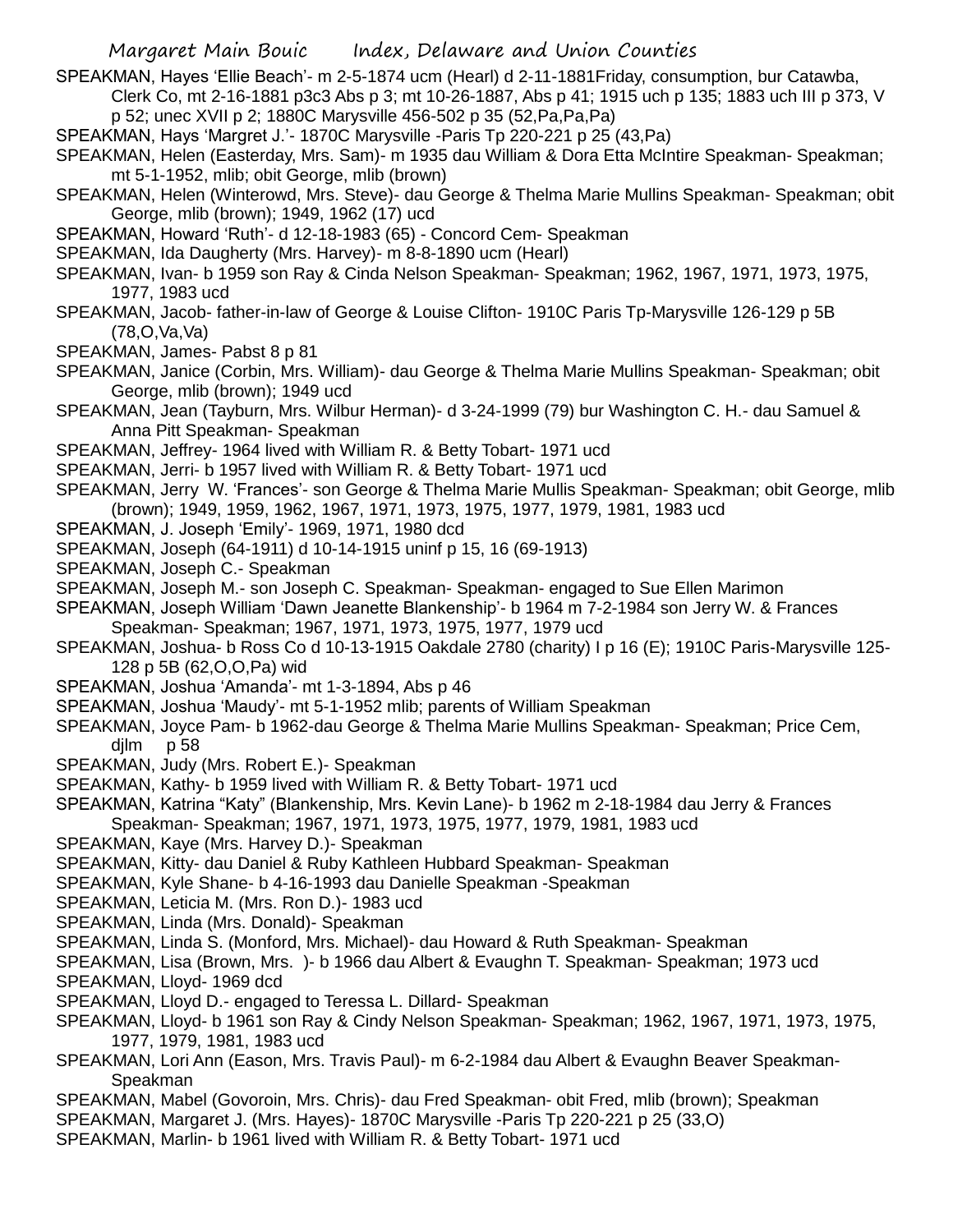SPEAKMAN, Mary (Wibley, Mrs. Lynn)- b 5-10-1915 d 1978 Oakdale II p 161 (M-R27-5)- dau William & Dora Etta McIntire Speakman- Speakman; mt 5-1-1952 mlib; obit George, obit Fred, mlib (brown)

- SPEAKMAN, Maudy (Mrs. Joshua)- mt 5-1-1952 mlib
- SPEAKMAN, Melissa Sue- b 2-13-1986 d 2-14-1986 Oakdale dau Dale Jay & Connie Sue Nelson Speakman- Speakman

SPEAKMAN, Melody (Mrs. Steven)- Speakman

SPEAKMAN, Michele- b 1970 dau Albert Speakman- 1983 ucd

SPEAKMAN. Michelle (Mrs.Dale J.)- Speakman

SPEAKMAN, Nancy (Kipker, Mrs. )- dau Joshua & Maudy Speakman- Speakman

- SPEAKMAN, Nicole Renea- b 11-26-1981 dau Daniel & Kathy Speakman- Speakman, mother of McKenzie Nicole Carter who was b 8-2-1999, d 9-28-1999- Speakman
- SPEAKMAN, Paula Sue- dau Daniel & Phyllis Speakman- Speakman
- SPEAKMAN, Pearl- d 6-5-1913 (7y4m) Oakdale 2554(charity) I p 12
- SPEAKMAN, Pearl- d 5-9-1896 (6y10m) d Saturday, Oakdale I p 16 (E), nephew of Mr. Payne, mt 5-13-1896, p8c3, Abs p 6
- SPEAKMAN, Phyllis (Mrs.Daniel)- Speakman

SPEAKMAN, Ray 'Cinda Nelson'- b 8-115-1923 m 8-2-1943 d 7-15-1991 (67) Byhalia Cem- son William & Dora McEntire Speakman- Speakman; 1985 uch p 104; mt 5-1-1952 mlib; 1949, 1959, 1962, 1967, 1971, 1973, 1975, 1977, 1979, 1981, 1983 ucd

SPEAKMAN, Ray- son William & Dora Etta McIntire Speakman- Speakman

- SPEAKMAN, Raymond "Barbara'- b 1956/7 son George & Thelma Marie Mullins Speakman- obit George, mlib (brown); 1959, 1962, 1967, 1971 ucd
- SPEAKMAN, Reata Marie (Crabtree, Mrs. Steven)- dau Howard & Ruth Speakman- Speakman
- SPEAKMAN, Rees- m 5-30-1950- Speakman
- SPEAKMAN, Rickie (Clifton, Mrs. George W.)- m 3-1-1891 ucm (Hearl)
- SPEAKMAN, Robert E. 'Judy'- son Howard & Ruth Speakman- Speakman
- SPEAKMAN, Robert L, "Speak"- b 4-22-1946 d 10-15-1999 (53) Price Cem- son George & Thelma Marie

Mullins Speakman- Speakman;obit George, mlib (brown); 1949, 1959(12). 1962 ucd

- SPEAKMAN, Robin- b 1958- lived with William R. & Betty Tobart- 1971 ucd
- SPEAKMAN, Roger W 'Carol Ann Gaines'- m 3-24-1967- Freshwater p 209 1980 dcd
- SPEAKMAN, Ron D. 'Leticia Marie Lemaster'- son Jerry Speakman- Speakman; 1983 ucd
- SPEAKMAN, Ronald 'Dorothy J. Patton' son Howard & Ruth Speakman- Speakman
- SPEAKMAN, Ronald- b 1960 son Jerry & Frances Speakman- 1962, 1977, 1981 ucd
- SPEAKMAN, Rosemary (Alderson, Mrs. Vernon)- dau George & Thelma Marie Mullins Speakman-
- Speakman; obit George, mlib (brown); 1949, 1959 (16) ucd
- SPEAKMAN, Roy 'Cora June Rees'- b 1-28-1929 m 5-20-1950 d 8-13-1999 (70) Milford Cem- son William & Dora Etta McIntire Speakman- Speakman; mt 5-1-1952, mlib; 1979, 1981, 1983 ucd
- SPEAKMAN, Ruby Anderson (Mrs. Albert)- m 12-30-1976- dau Mr. & Mrs. Orville Weaver- Speakman; 1983 ucd
- SPEAKMAN, Ruby Kathleen "Kathy" Hubbard (Mrs.Daniel Lee)- m 3-10-1973 dau Alvy G. Hubbard-Speakman
- SPEAKMAN, Ruth (Mrs. Howard)- Speakman
- SPEAKMAN, Samuel 'Anna Pitt'- Speakman
- SPEAKMAN, Shirlene (Peele, Mrs. John G.)- dau Fred Speakman- obit Fred, mlib (brown); Speakman

SPEAKMAN, Shirley (Cook, Mrs. Jim)(Ober, Mrs )- dau George & Thelma Marie Mullins Speakman-Speakman; obit George, mlib (brown); 1959 (80, 1962 ucd

SPEAKMAN, Sofa- b 1872 Ross Co d 12-17-1888 (16y3m) Oakdale Cem 443; I p 16 (E)

SPEAKMAN, Sofia Rice (Mrs. )- b 1910 d 1940 Oakdale I p 12 (E-R1)

SPEAKMAN, Sophia- d 12-17-1888 (16-3-13), Oakdale Cem. sister of Mrs. Holmes; mt 12-19-1888, Abs p 4

SPEAKMAN, Steve- son George & Thelma Marie Mullins Speakman- Speakman; 1959 (5), 1962 ucd

- SPEAKMAN, Steven 'Melody'- b 1953 son George & Thelma Marie Mullins Speakman- Speakman; obit George, mlib (brown)
- SPEAKMAN, Susan (Bliss, Mrs. Russell)- dau Hartford J. Speakman- Speakman

SPEAKMAN, Thelma Marie Mullins (Mrs. George)- b 3-22-1916 d 3-16-1962 Price Cem, djlm p 58- dau Charles & Clarabell Smith Mullins-Speakman; obit George, milb (brown) 1949, 1959, 1962 ucd SPEAKMAN, Vicki- 1979 ucd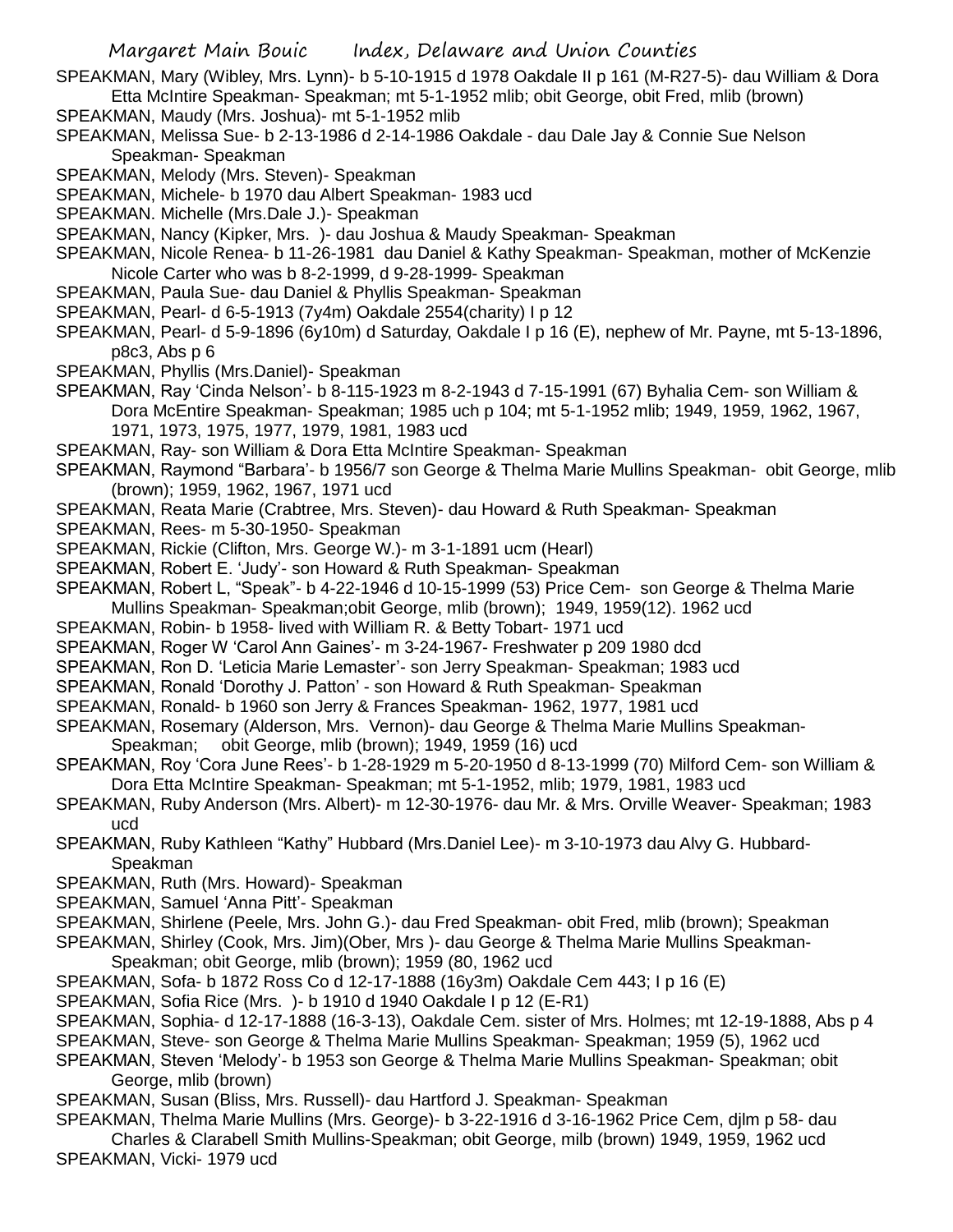SPEAKMAN, Vicki- dau Daniel & Phyllis Speakman- Speakman

- SPEAKMAN, Vicki Darlene (Deardorff, Mrs. Charles Martin)(Huey, Mrs. Phil)- m 3-22-1980 dau Roy & Cora June Rees Speakman- Speakman
- SPEAKMAN, William 'Dora Etta McIntire'- b 1-9-1878 d 1952 Oakdale I p 12 (E-R16)- son Joshua & Maudy Speakman- Speakman; mt 5-1-1952;obit George, mlib (brown); 1910C Marysville -Paris Tp 125-128 p 5B (25,O,O,O) m 3y
- SPEAKMAN, William- son Fred Speakman- obit Fred, mlib (brown); Speakman
- SPEAKS, Martha Helen (Kiger, Mrs. Paul William)- b 6-9-1914 m 10-1-1932- Weiser p 664
- SPEAMAN, Mulford, b England, d 5-9-1898- Trenton Tp, dcdeaths
- SPEAR, Alyce Mae (McKittrick, Mrs. Alan Crawford)- b 1925 m 12-22-1944 dic.- McKitrick p 362
- SPEAR, Anna (Mrs. ) (Jackson, Mrs. Stiles)- b 1830 m 9-19-1889 she is 75 Abs p 2 d 5-2-1917 Oakdale II p 52 (C-R4-2)
- SPEAR, Ann (Mrs. James)- 1870C Milford 55-54 p 6 (38,O); 1880C Milford 2 p 30 (49,O,Pa,Pa)
- SPEAR, Anthony M.- 1870C Orange Tp p 428 (49\*)
- SPEAR, Catherine Anne (Wetmore, Mrs. Joseph Norris,Jr.)- m 1-27-1964 dau Sherman W. Spear- Spear
- SPEAR, Charles- 1870C Harlem Tp p 367 (14)
- SPEAR, Charles J. 'Elizabeth Richester'- m 4-22-1880 ucm 6712
- SPEAR, Charles J. 'Grace G. McGee'- m 2-4-1884 ucm (Hearl)
- SPEAR, Delilah- 1870C Brown Tp p 244 (25)
- SPEAR, Electa F.- 1870C Orange Tp p 428 (61)
- SPEAR, Eli- son James T. & Ann Spear- 1870C Milford 55-54 p 6 (9,O); 1880C Milford 2 p 30 (19,O,O,O)
- SPEAR, Elizabeth Richester (Mrs. Charles J.)- m 4-22-1880 ucm (Hearl)
- SPEAR, Elizabeth- dau William & Elizabeth Richter- 1880C Milford Centre 83 p 38(19.O,Hes.Bav)
- SPEAR, Elmer C.- address, unec XIII p 38
- SPEAR, Emily- 1870C Brown Tp p 244 (65)
- SPEAR, Encrease- 1850C Trenton Tp 830 p 70 (52,NJ)
- SPEAR, George F. d military hospital, Washington, Nat' Guard, dg 8-12-1864, Cry Ab p 42
- SPEAR, George W.- son James T. & Ann Spear- 1870C Milford 55-54 p 6 (7,O); 1880C Milford 2 p 30  $(17, 0.0, 0)$
- SPEAR, Grace G. McGee (Mrs. Charles J.)- m 2-4-1884 ucm (Hearl)
- SPEAR, Henrietta (Ms. J. D.)- 1870C Milford 3 p 1 (21,O)
- SPEAR, James (chancery)- 1822 dcga p 6, Delaware Patron & Franklin Chronicle
- SPEAR, James- unec XXI p 58 performed mar 1865
- SPEAR, James T. 'Ann'- b 1816 Belmont Co o. d 11-24-1888 (72) Oakdale 427 I p 152 (G-R4-2); 1870C Milford 55-54 p 6 (53,O); 1880C Milford 2 p 30 (63,O,-,-)
- SPEAR, J. D. 'Henrietta'- 1870C Milford 3 p 1 (25,O)
- SPEAR, John- ch Encrease Spear- 1850C Trenton Tp 830 p 70 (22,O)
- SPEAR, John R.- 1870C Brown Tp p 244 (83\*)
- SPEAR, Joseph- Nash p 187
- SPEAR, Laura C.- 1870C Orange Tp p 428 (19)
- SPEAR, Leta Velare- b 11-2-1900 Trenton Tp dau Charles & Mary Snow Spear- dcbirths
- SPEAR, Mary- dau James T. & Ann Spear- 1870C Milford 55-54 p 6 (15,O)
- SPEAR, Mary (Mrs. )- sister Mrs. Albert Chapman- dg 5-18-1909, Cry Ab p 33
- SPEAR/SPECE, Ruth Ann (Brake, Mrs. Elan)- m 1855, slip unec V p 9
- SPEAR, Sarah Ann- dau Encrease Spear- 1850c Trenton Tp 830 p 70 (19,O)
- SPEAR, Sherman W.- Spear
- SPEAR, William H.- 1883 uch V p 6
- SPEARMAN, Abeintia- b 5-14-1874 Porter Tp, colored, dau John & Noma Hicks Spearman- dcbirths
- SPEARMAN, Adrie 'Jean McKay'- son John & Sarah McKitrick Spearman- McKitrick p 440
- SPEARMAN, Albert- brother George R. Spearman- Spearman; 1961, 1964, 1969, 1971, 1980 dcd
- SPEARMAN, Albert 'Helena'- d 5-23-1988 (92) bur Johnstown- Spearman
- SPEARMAN, Allen L. "Pete"- d 5-29-1983 (58)- Trenton Cem son George R. & Lena May Spearman- 1961, 1964 dcd
- SPEARMAN, Annis (Spencer, Mrs. )- sister Russell V. Spearman- Spearman
- SPEARMAN, Armintta C. (Powers, Mrs. Francis W.)- m 11-18-1878 ucm 6363; (Aminta)1870C Porter Tp p 450 (17)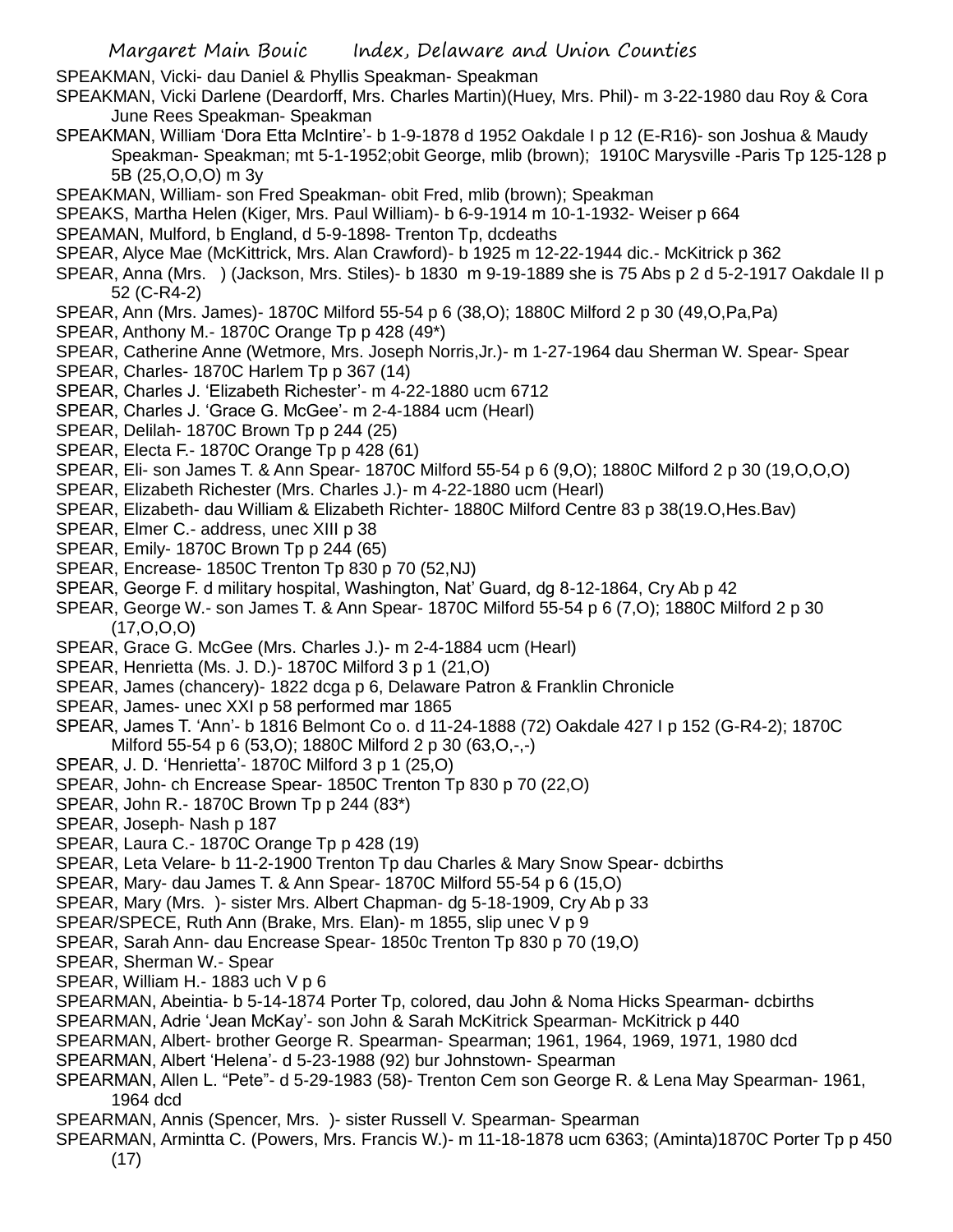Margaret Main Bouic Index, Delaware and Union Counties SPEARMAN, Aurora B. (Blue, Mrs. Emery)- m 11-26-1865 ucm (Hearl) SPEARMAN, Beatres- 1870C Porter Tp p 450 (9) SPEARMAN, Beatrice- sister-in-law of Frank W. & Anunfa Powers- 1880C Marysville -Paris Tp 38-44 (18,O,Eng,Va) SPEARMAN, Betsy (Augustine, Mrs. Ken)- dau Clell I. & Pearl L. Green Spearman- Spearman SPEARMAN, Blanche (Stacey, Mrs. Gordon)- dau John & Sarah McKitrickSpearman- McKitrick p 441 SPEARMAN, Charles Dwight 'Mrs. Ruth E. Wood'- m 6-26-1965 Spearman- 1961, 1964, 1969 dcd SPEARMAN, Clara Almeda- b 2-14-1905 Trenton Tp dau Wm. & Minnie Ulery Spearman- dcbirths SPEARMAN, Clara (Bricker, Mrs. )- sister Russell V. Spearman- Spearman SPEARMAN, Clell I. "Pearl l. Green'- b 4-20-1921 d 6-25-1994 (73) Mansfield Mem. Pk- son Earl R. & Ina H. Downing Spearman- Spearman SPEARMAN, Clyde- son George R. & Lena May Spearman- Spearman SPEARMAN, Doreen- dau Herbert Spearman- McKitrick p 440 SPEARMAN, Dwight- son Albert & Helena Spearman- Spearman SPEARMAN, Dwight 'Ruth E.'- 1971, 1980 dcd SPEARMAN, Earl R. "Barney"'Ina H. Downing'- d 1-15-1977 (80) Trenton Ce,- brother Russell V. Spearman-Spearman; 1964, 1969, 1971 dcd SPEARMAN, Edith Vanderburgh (Mrs. Herbert)- McKitrick p 440 SPEARMAN, Eileen (Reese, Mrs. )- dau George R. & Lean Spearman- Spearman SPEARMAN, Elizabeth (Rowe, Mrs. John)- dau William Spearman- 1880 dch p 826; dumch p 490 SPEARMAN, Ella Mae (Harper, Mrs. )(Mrs. Ralph E.)- d 8-3-1980 (59) Sunbury Mem. Park- Spearman; 1964, 1971, 1980 dcd SPEARMAN, Elwood- son Herbert Spearman- McKitrick p 440 SPEARMAN, Ernest- brother Russell V. Spearman- Spearman SPEARMAN, Eva D.- b 6-22-1892 Trenton Tp dau Wm. & M. M. Ulery Spearman- dcbirths SPEARMAN, Evelyn (Robinson, Mrs. Lyall)- dau Herbert Spearman- McKitrick p 440 SPEARMAN, Floyd- son Albert & Helen Spearman- Spearman SPEARMAN, Genevieve (Beaver, Mrs. )- dau George & Lena May Spearman- Spearman SPEARMAN, George Lewis- son John & Mary A. Cann Spearman- dumch p 79 SPEARMAN, George- son Richard & Grace Snow Spearman- dumch p 78 SPEARMAN, George R. 'lena May'- d 11-10-1968 (81) Trenton Cem- Spearman; 1961, 1964, 1969, 1971 dcd SPEARMAN, Glen- son John & Sarah McKitrick Spearman- McKitrick p 441 SPEARMAN, Goldie (Moseley, Mrs. )- sister Russell V. Spearman- Spearman SPEARMAN, Grace- dau Richard & Grace Snow Spearman- dumch p 78 SPEARMAN, Grace Snow (Mrs. Richard)- d 1865; dumch p 78; dcq Edith Gorsuch Roof 15, John Roof, 31; Ruth Gorsuch Ackman 15 SPEARMAN, Harold- son Herbert Spearman- McKitrick p 440 SPEARMAN, Harrison- d (4 months)son John & Martha Ellen Downing Spearman- dumch p 78 SPEARMAN, Hazel (Gardiner, Mrs. John Gordon)- m 1935- McKitrick p 440 SPEARMAN, Helena (Mrs. Albert)- Spearman SPEARMAN, Herbert- son Albert & Helena Spearman- Spearman SPEARMAN, Herbert 'Edith Vanderburgh''Lillion'- son John & Sarah McKitrickSpearman- McKitrick p 440 SPEARMAN, Ina H. Downing (Mrs. Earl R.)- Spearman SPEARMAN, James- son Albert & Helena Spearman- Spearman SPEARMAN, James 'Nancy R.'- 1961, 1964 dcd SPEARMAN, Jean McKay (Mrs. Adrie)- McKitrick p 441 SPEARMAN, Jean (Ra/edinbaugh, Mrs. )- dau Earl R. & Ina H. Downing Spearman- Spearman SPEARMAN, John- 1870C Porter Tp p 458 (31\*) SPEARMAN, John Henry- b 6-23-1891 Porter Tp son Milford & Maggie Curry Spearman- dcbirths SPEARMAN, John 'Martha Ellen Downing''Mary A. Cann'- b 1-21-1839 m(1) 7-3-1878 (2) 1885 son Richard & Grace Snow Spearman- 1908 dch p 406; dumch p 78 SPEARMAN, John Rich- b 8-4-1879 Porter Tp son John & Martha "Mattie" Ellen Downing Spearman- dcbirths; dumch p 78 SPEARMAN, John 'Sarah McKitrick' (82-1936)- McKitrick p 440, 441 SPEARMAN, John- b 6-23-1898 Trenton Tp son Wm. & Minnie Ulery Spearman- dcbirths SPEARMAN, Joseph A.- son Clell I. & Pearl L. Green Spearman- Spearman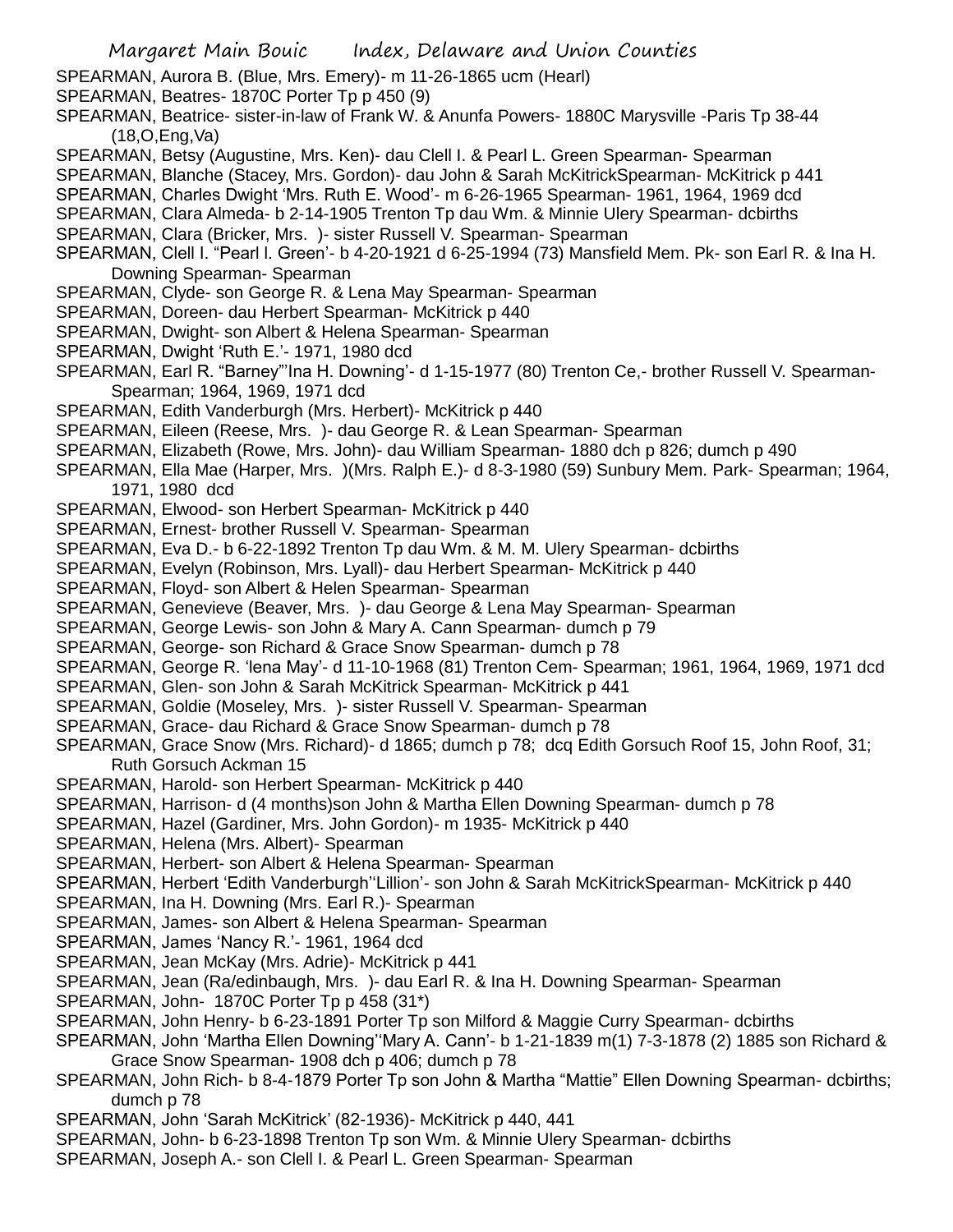- Margaret Main Bouic Index, Delaware and Union Counties SPEARMAN, Kay E- dau Clell I. & Pearl L. Green Spearman- Spearman SPEARMAN, Laura (Seney, Mrs. George)- dau John & Sarah McKitrick Spearman- McKitrick p 440 SPEARMAN, Lawrence- son Albert & Helen Spearman- Spearman SPEARMAN, Lena May (Mrs. George R.)- d 2-10-1978 (80) Trenton Cem- Spearman; 1961, 1964, 1969, 1971, 1980 dcd SPEARMAN, Lilion (Mrs. Herbert)- McKitrick p 440 SPEARMAN, Martha Ellen Downing (Mrs. John)- m 7-3-1878 dau Roswell Downing- dumch p 78 SPEARMAN, Mary A. Cann (Mrs. John)- m 1885 dau James & Susan Spearman- Cann- dumch p 79 SPEARMAN, Mary (Jahnke, Mrs. )- dau Albert & Helen Spearman- Spearman SPEARMAN, Mary Ann- dau Richard & Grace Snow Spearman- dumch p 78 SPEARMAN, Mulford- son Richard & Grace Snow Spearman- dumch p 78; 1870C Porter Tp p 458 (17) SPEARMAN, Myrtle (Mayer/Magee, Mrs. )- sister Russell V. Spearman- Spearman SPEARMAN, Nancy H. (Mrs. Russell V.)- Spearman; 1961, 1964, 1969, 1971, 1980 dcd SPEARMAN, Nannie H. (Mrs. Russell)- d 12-25-1986 (74) Marion Cem- Spearman SPEARMAN, Nancy R. (Mrs. James L.)- 1964 dcd SPEARMAN, Olive (Patterson, Mrs. George)- dau John & Sarah McKitrick Spearman- McKitrick p 440 SPEARMAN, Pearl L. Green (Mrs. Clell I.)- b 4-8-1921 d 6-13-1998 (77) Mansfield Mem. Pk.- dau Osco F. & Ellen W. Longshore Green- Spearman SPEARMAN, Percilla Sanders- dau Richard & Grace Spearman- dumch p 78 SPEARMAN, Ralph E. 'Ella Mae'- d 2-25-1986 (62) Sunbury Mem. Pk- son Albert & Helena Spearman-Spearman; Sunbury p 63; 1964, 1971, 1980 dcd SPEARMAN, Richard- 1870C Porter Tp p 450 (63\*) SPEARMAN, Richard Earl- b 10-23-1896 Trenton Tp son Wm. & Minnie Ulery Spearman- dcbirths SPEARMAN, Richard 'Grace Snow'- dcq Ruth Gorsuch Ackman 1985 uch p 14; John Roof 30; Edith Gorsuch Roof 14 SPEARMAN, Richard- son Richard & Grace Snow Spearman- dumch p 78 SPEARMAN, Richard 'Sarah Harrison'- m 6-5-1852 dcm SPEARMAN, Richard- b England, d 1-29-1894 (8-11-28) Porter Tp, son Thomas & Anna Susex Spearman, dcdeaths SPEARMAN, Ruby (Legary, Mrs. George)- dau John & Sarah McKitrick Spearman- McKitrick p 440 SPEARMAN, Russel Veloris:Dick:'Nancy M.' - b 8-1-1900 d 6-4-1973 (72) Trenton Cem- Spearman; Trenton Tp son Wm. & Minnie Ulery Spearman- dcbirths; 1961, 1964, 1969, 1980 dcd SPEARMAN, Ruth (Mrs. Dwight)- 1969, 1971 dcd SPEARMAN, Ruth E. (Wood(s), Mrs. )(Mrs. Charles Dwight)- m 6-26-1965 d 4-23-1982 (60) Oak Grove Cem-Spearman SPEARMAN, Sarah- 1870C Porter Tp p 450 (50) SPEARMAN, Sarah E.- b Va, d 10-18-1874 (57-6-28) Porter Tp dcdeaths SPEARMAN, Sarah Harrison (Mrs. Richard0- m 6-5-1852 dcm SPEARMAN, Sarah McKitrick (Mrs. John)- (80-1936) dau Patrick & Mary Simpson McKitrick McKitrick p 440, 441 SPEARMAN, Susan (Cann, Mrs. James)- dumch p 79 SPEARMAN, Susan Grace- b 10-14-1899 Porter Tp dau John & Mary Conn Spearman- dcbirths SPEARMAN, Susannah (Lane, Mrs. John)- dau Richard & Grace Snow Spearman- dcq Edith Gorsuch Roof 7; Ruth Gorsuch Ackman 7; dumch p 78, 140; Powell p 197 SPEARMAN, Taylor-b 112-25-1880 Porter Tp son John & Mattie E. Downing Spearman- dcbirths SPEARMAN, Thomas- son Richard & Grace Snow Spearman- dumch p 78 SPEARMAN, Thomas Taylor- son John & Martha Ellen Downing Spearman- dumch p 78 SPEARMAN, Viola Jane- b 1-23-1903 Trenton Tp dau Wm. & Minnie Ulery Spearman- dcbirths SPEARMAN, Wanda (Bogan, Mrs. )- dau George H. & Lena May Spearman- Spearman SPEARMAN, William- 1870C Porter Tp p 458 (24) SPEARMAN, William- brother George R. Spearman- Spearman SPEARMAN, William- brother Russell V. Spearman- Spearman SPEARMAN, William James- son John & Mary A. Cann Spearman- dumch p 79
- SPEARMAN, William- son Richard & Grace Snow Spearman- dumch p 78
- SPEARMAN, b 9-23-1895 Trenton Tp dau William & Minnie Ulrey Spearman- dcbirths
- SPEARMIN, Edney- b 3-15-1890 porter Tp dau Mulford & Maggie Cury Spearman- dcbirths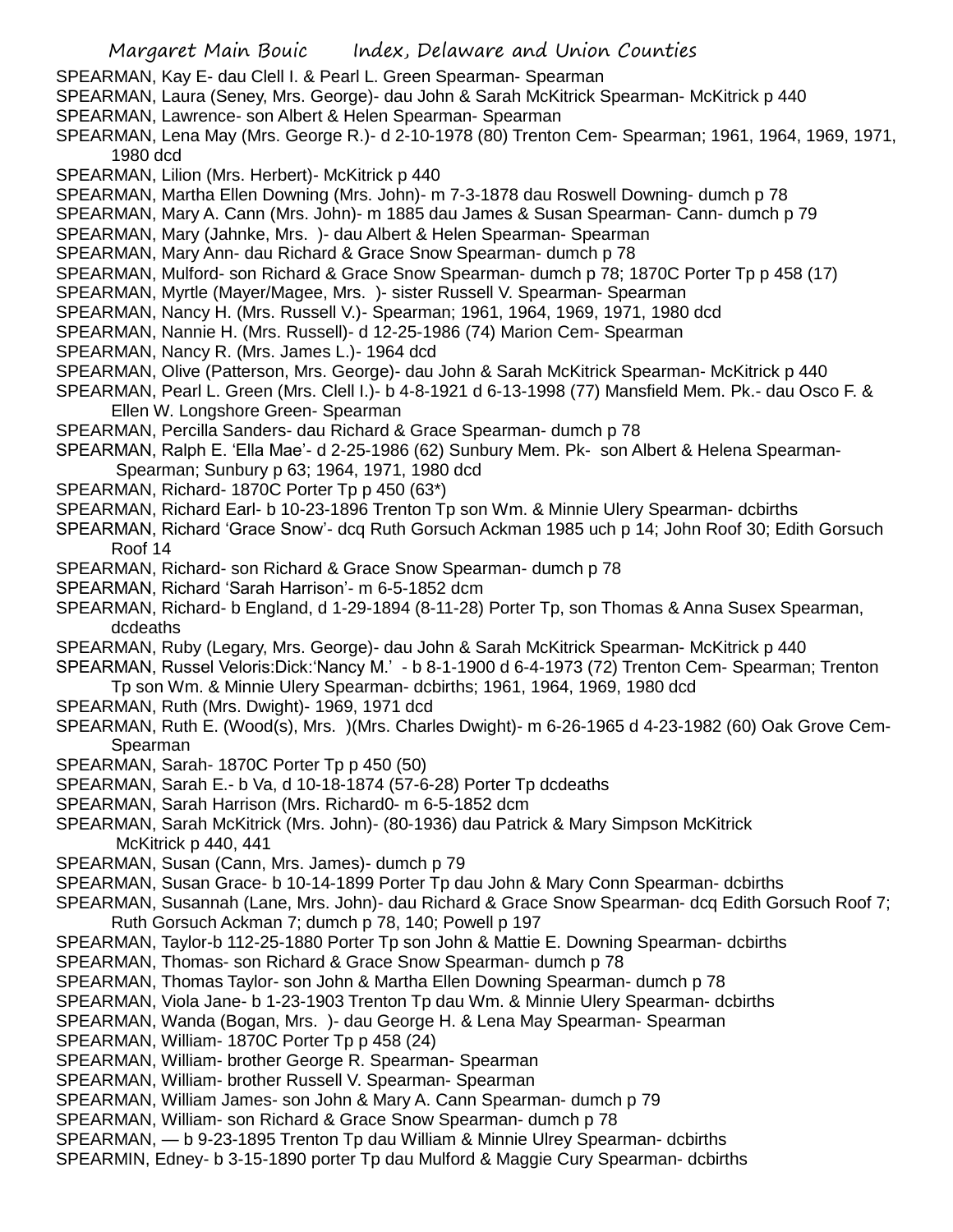SPEARMIN, George K.- b 6-26-1887 Trenton Tp son Mulford & Magga Turry Spearmin- dcbirths SPEARMIN, Harrison- d 9-18-1883 (5m12d) Porter Tp, dcdeaths SPEARMIN, James W. H- b 11-7-1887 Porter Tp son John & Mary Camm Spearmin- dcbirths SPEARMIN, Mattie- b Licking Co- d 9-16-1883 (24-7-12) Porter Tp, dcdeaths SPEARS, Mrs. -d (72) Magnetic Springs- mt 11-21-1885, Abs p 3 SPEARS, Alice- dau Frank & Mary Dye Spears- obit Mary Dye, mlib SPEARS, Amanda- dau James Doyle & Linda Kay Elkins Spears- Spears SPEARS, Ann (Butler, Mrs. )- dau James & Flonnie Randolph Spears- Spears SPEARS, Anna (Jackson, Mrs. Stiles)- m 9-19-1889 ucm (Hearl) SPEARS, Blondena (Fisher, Mrs. )- dau James & Flonnie Randolph Spears- Spears SPEARS, Carl F. 'Louella'- 1971 dcd SPEARS, Charlotte (Young, Mrs. )- dau Frank & Mary Dye Spears- obit Mary Dey, mlib SPEARS, Christopher- b 1973 son Ronald G. & Mildred A. Spears- 1980 dcd SPEARS, Dale- son James & Flonnie Randolph Spears- Spears SPEARS, Dixie- dau Frank & Mary Dye Spears- Spears SPEARS, Doyle F. 'Marjorie J/E.'- son James & Flonnie Randolph Spears- Spears1961, 1964, 1969, 1980 dcd SPEARS, Eddie- b 1961 son Carl F. & Louella Spears- 1971 dcd SPEARS, Eddie- son Frank & Mary Dye Spears- obit Mary Dye, mlib SPEARS, Elizabeth- dau James Doyle & Linda Kay Elkins- Spears SPEARS, Eulah (Mrs. Fred)- 1961, 1964, 1969, 1971 dcd SPEARS, Flonnie Randolph (Mrs. James)- m 3-1928- Spears SPEARS, Fred 'Eulah'- 1961, 1964, 1969, 1971 dcd SPEARS, Gene- son Frank & Mary Dye Spears- obit Mary Dye, mlib SPEARS, George- son Frank & Mary Dye Spears- obit Mary Dye, mlib SPEARS, Gladys- b 1955 dau Fred & Eulah Spears- 1961, 1964, 1969, 1971 dcd SPEARS, Glenn- b 1964 son Carl F. & Louella Spears- 1971 dcd SPEARS, Harold- son Frank & Mary Dye Spears- obit Mary Dye, mlib SPEARS, Helen (Mrs. Ralph D.)- 1964 dcd SPEARS, Henry- b 1952 son Fred & Eulah Spears- 1961, 1964, 1969, 1971 dcd SPEARS, Hettie T. Fairfield (Mrs. James D.)- m 9-18-1867 ucm (Hearl) SPEARS, James D. 'Hettie T. Fairfield'- m 9-18-1867 ucm (Hearl) SPEARS, James Doyle 'Linda Kay Elkins'- b 1952 m 8-16-1974 d 5-8-1986 (33) Cheshire Cem- son Doyle F. & Marjorie J. Spears- 1961, 1964, 1969 dcd SPEARS, James 'Flonnie Randolph'- m 3-1928- Spears SPEARS, James H. 'Mary E. Jacobus'- m 4-24-1850 dcm SPEARS, James M. 'Susan'- 1980 dcd SPEARS, James 'Sarah Eve Elisabeth Wingfield'- lic m 12-20-1844 ucm 1007, unec VI p 16 SPEARS, Janet (Brooks, Mrs. )- dau James & Flonnie Randolph Spears- Spears

- SPEARS, Joe- son Frank & Mary Dye Spears- obit Mary Dye, mlib
- SPEARS, John- son Doyle F. & Marjorie J. Spears- 1961 (15), 1980 dcd
- SPEARS, John- son Frank & Mary Dye Spears- obit Mary Dye, mlib
- SPEARS, John Ryan- son James Doyle & Linda Kay Elkins Spears- Spears
- SPEARS, Judy- b 1953 dau Fred & Eulah Spears- 1961, 1964, 1969, 1971 dcd
- SPEARS, Lavon- dau Ralph D. & Helen L. Spears- 1964 (4) dcd
- SPEARS, Lee- son James & Flonnie Randolph Spears- Spears
- SPEARS, Linda Kay Elkins (Mrs. James)- m 8-16-1974 dau Newton C. Elkins- Spears
- SPEARS, Loretta- dau Ralph D. & Helen L. Spears- 1964 (3) dcd
- SPEARS, Louella (Mrs. Carl F.)- 1971 dcd
- SPEARS, Marjorie Jane (Hill, Mrs. )- dau Doyle F. & Marjorie J. Spears- Spears;1961 (5), 1964, 1969 dcd
- SPEARS, Marjorie J/E.. Smith (Mrs. Doyle F.)- d 12-10-1985 (61) Cheshire Cem, Spears; 1961, 1964, 1969, 1980 dcd; sister Frank Smith, Ruth Newhouse
- SPEARS, Mary (Bowersmith, Mrs. Norris)- m 10-6-1876 d 1-2-1891 (37-2-14) mt 1-14-1891m Abs p 6
- SPEARS, Mary Dye (Mrs. Frank) b 10-1-1918 d 3-4-1981 bur Pine Grove, Ky- obit mlib
- SPEARS, Mary E. Jacobus (Mrs. James H.)- m 4-24-1850 dcm
- SPEARS, Mildred A. (Mrs. Ronald G)- 1975 ucd; 1980 dcd
- SPEARS, Nolan- son James & Flonnie Randolph Spears- Spears